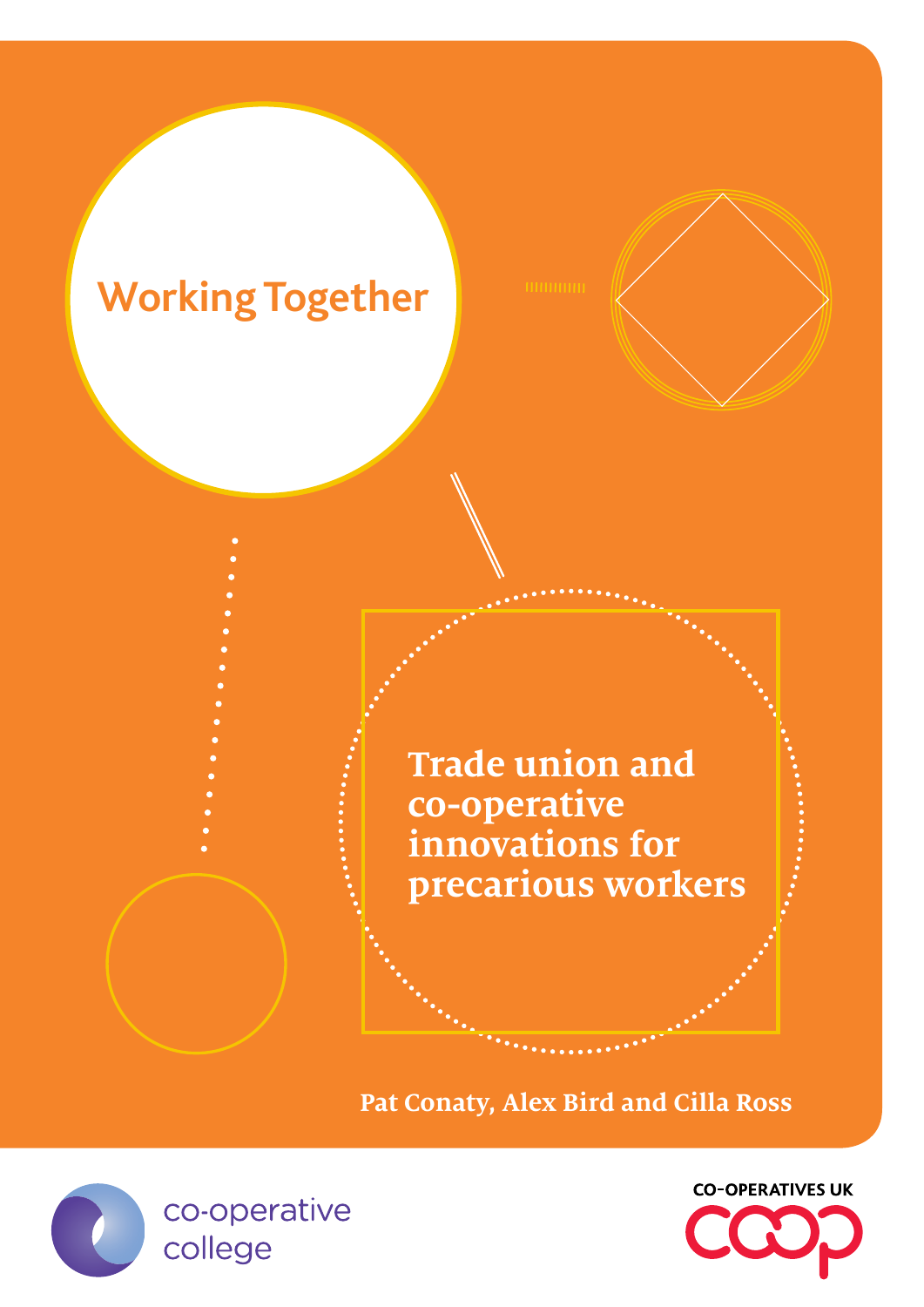### **Contents**

| Acknowledgements                                            | $\overline{4}$ |
|-------------------------------------------------------------|----------------|
| Summary                                                     | 5              |
| 1. Introduction: the Needs of 'Precarious' Workers          | 12             |
| Types of precarious work                                    | 12             |
| Employment status, rights and categories of worker          | 14             |
| The 'precariat' $-$ a new normal emerging                   | 16             |
| How are trade unions responding to these challenges?        | 20             |
| Trade union and co-operative partnerships                   | 24             |
| 2. Campaigns for Worker Rights and Worker Ownership         | 27             |
| Using the law                                               | 31             |
| Using technology                                            | 32             |
| London cabbies get organised                                | 33             |
| 3. Freelancer Co-operatives to Secure Worker Rights         | 36             |
| Société Mutuelle d'Artistes (SMart)                         | 38             |
| Unions and co-operatives working together                   | 41             |
| 4. Co-operative Employment Partnerships — Education Sector  | 44             |
| Higher education                                            | 44             |
| Schools                                                     | 46             |
| Music co-operatives                                         | 48             |
| Supply teachers                                             | 52             |
| 5. Unions and Social Co-operatives — Social Care Innovation | 58             |
| The crisis in adult social care                             | 58             |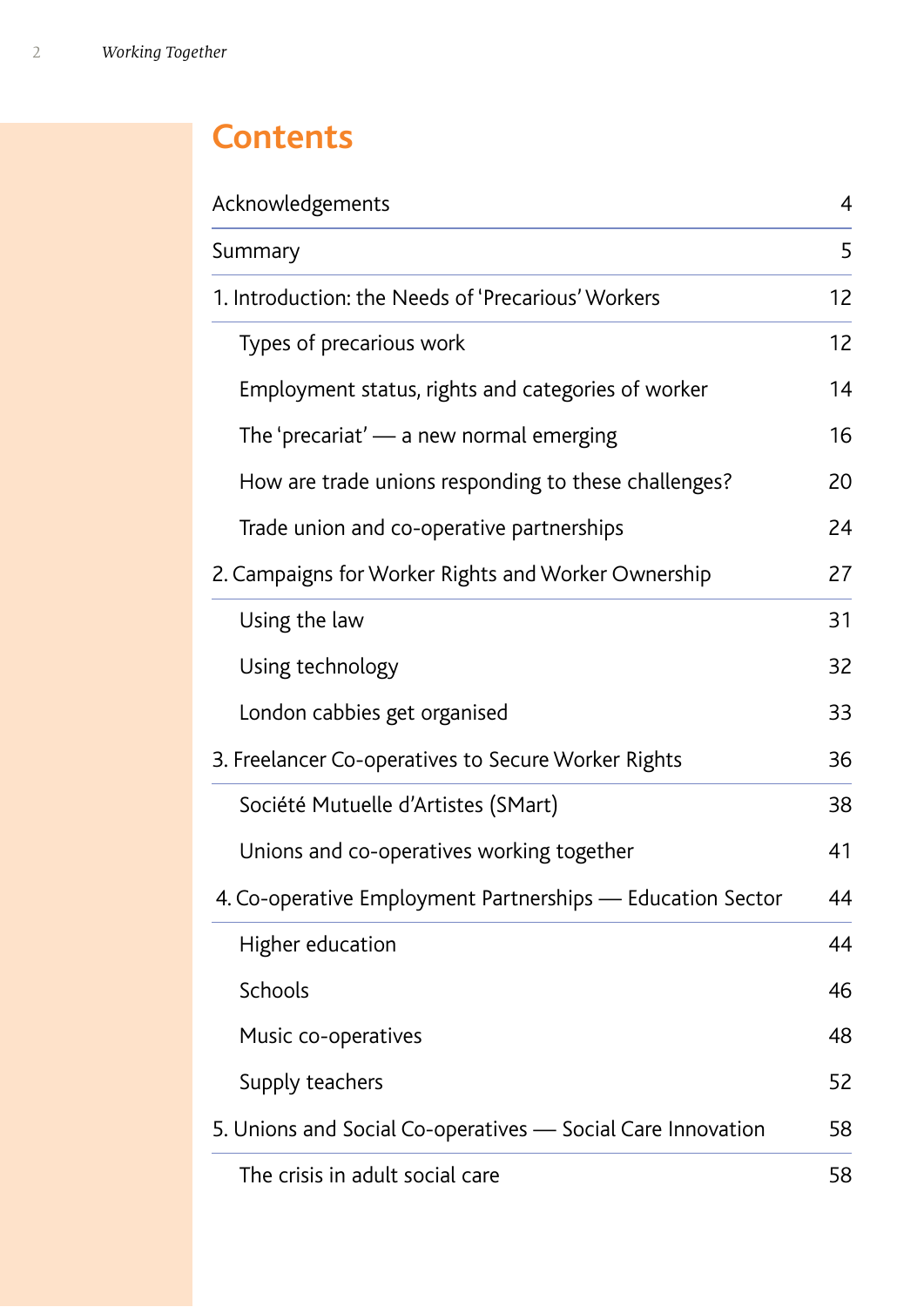| Social co-operatives and care services – lessons from abroad              | 62 |
|---------------------------------------------------------------------------|----|
| Social co-operatives emerging in England and Wales                        | 64 |
| Partnership potential with public sector unions                           | 67 |
| 6. Platform Co-operatives and Union Co-operatives                         | 60 |
| Platform technology & a new self-managing approach to<br>social care      | 60 |
| Platform co-operatives, union co-operatives and their<br>future potential | 63 |
| Worker co-operative and employee owned business<br>ownership spectrum     | 66 |
| Forms of employee ownership in the UK                                     | 69 |
| Union co-operatives overcoming barriers in the UK                         | 69 |
| Creating an enabling support system for union<br>co-operatives in the UK  | 72 |
| 7. Towards a Trade Union and Co-operative Alliance                        | 87 |
| ILO Recommendations 193 and 204 – an agenda for                           | 89 |
| decent work                                                               |    |
| Democratic ownership solutions for precarious workers                     | 91 |
| — key findings                                                            |    |
| Towards a trade union and co-operative alliance                           | 93 |
| - recommendations                                                         |    |
| <b>End Notes</b>                                                          | 99 |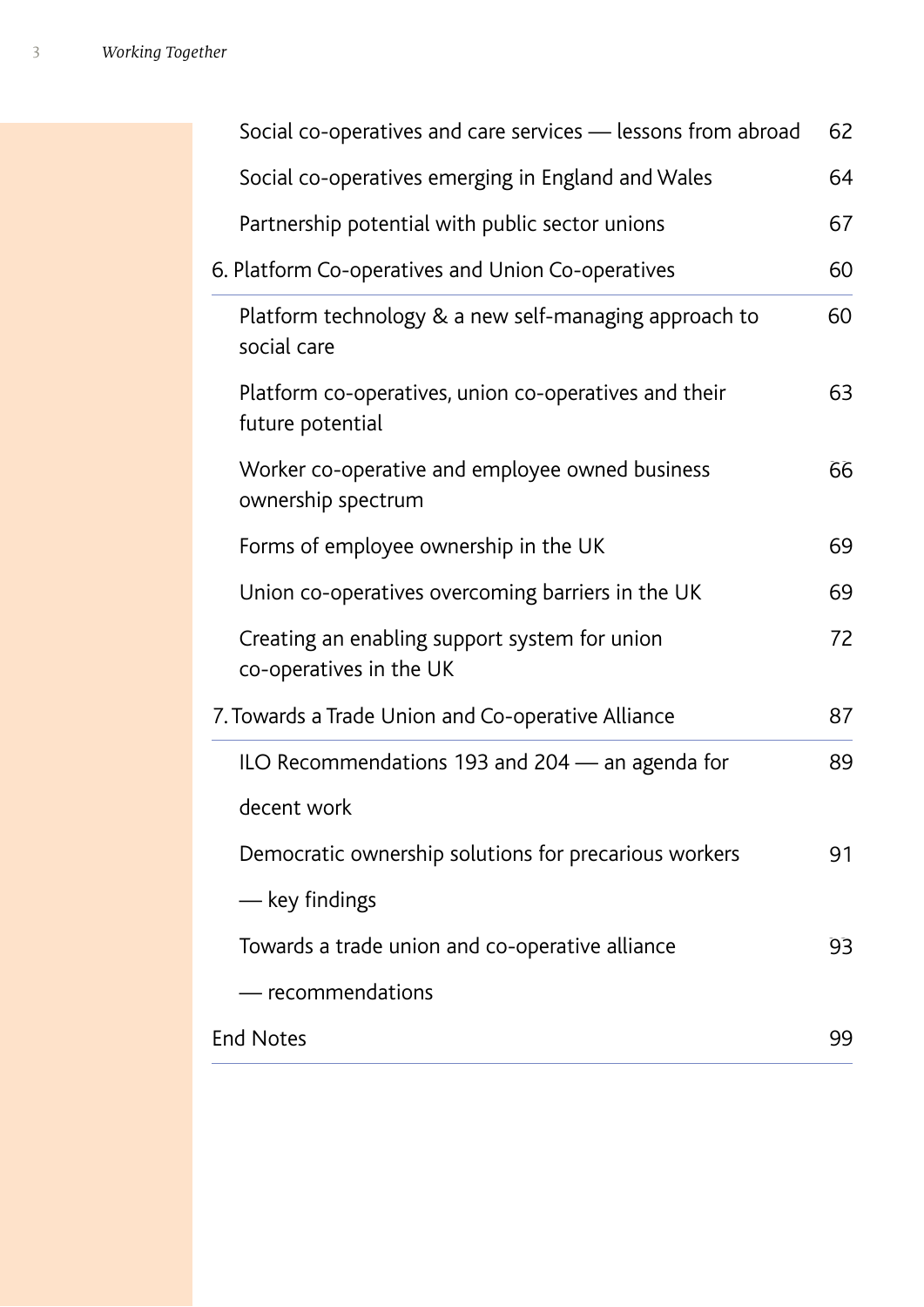# **Acknowledgements**

We are very grateful to the Network for Social Change and the Institute for Solidarity Economics for jointly funding the research work to produce this report. We would like to thank Ed Mayo at Co-operatives UK for taking the initiative to secure the joint funding for this project. We would also like to thank those interviewed whose expertise and guidance have been invaluable. The TUC and member trade unions that responded to our survey supported by the TUC were very helpful to us as have been the trade unions in the USA, the Netherlands and Italy that we made contact with. We would like to thank for their expertise Dr Henk van der Velden (FNV), Josien van Breda (FNV Zelfstandigen), Peter van den Bunder (FNV Kiem) and Sabina Breveglieri (CGIL-Nexus).

We also gained inspiration during the course of this project from the European Trade Union Confederation's emerging strategy to secure social protection for self-employed workers. We are grateful to Thiebaut Weber and Ignacio Doreste at the European TUC for their guidance, Alison Tate at the International TUC and Simel Esim at the ILO Co-operatives Unit.

We are especially grateful to Carl Roper (TUC), Paul Bell (Unison), Diane Widdison (The Musicians Union), John Park (Community Union), Andrew Morris (NUT), Martin Smith (GMB), Kevin Branstatter (GMB), Maria Ludkin (GMB), Sian Gale (BECTU Cymru), Les McVay (City Cabs), Mark Hooper (IndyCube), Adrian Roper (Cartref Cymru Co-operative), Dr Guy Turnbull (CASA), Laurie Gregory (The Foster Care Co-operative), Rick Wilson (Community Lives Consortium), Bruno Roelants (CECOP-CICOPA Europe), Sarah de Heusch Ribassin (SMart, Belgium), Sandrino Graceffa (SMart, Belgium), Michael Peck (1Worker1Vote, USA), Camille Kerr (ICA Group, USA), Mike Bird (WIEGO), Councillor Matthew Brown (Preston City Council), Jason Nardi (RIPESS Europe), Lionel Fulton (Labour Research Department), Nicola Countouris (University College London), Bob Cannell, Chris Mackin, Philip Ross, Kevin Ford, Kim Matthews and Elizabeth Matthews.

Finally we would like to thank the senior staff of Co-operatives UK and the Cooperative College for their professional back up and specialist support and to especially thank Simon Parkinson, Petra Morris, Greg Giddins, James Wright, John Atherton, Giles Simon and Gillian Lonergan for editing the fnal text.

**Pat Conaty (Co-operatives UK), Alex Bird (consultancy.coop) and Cilla Ross (Co-operative College)**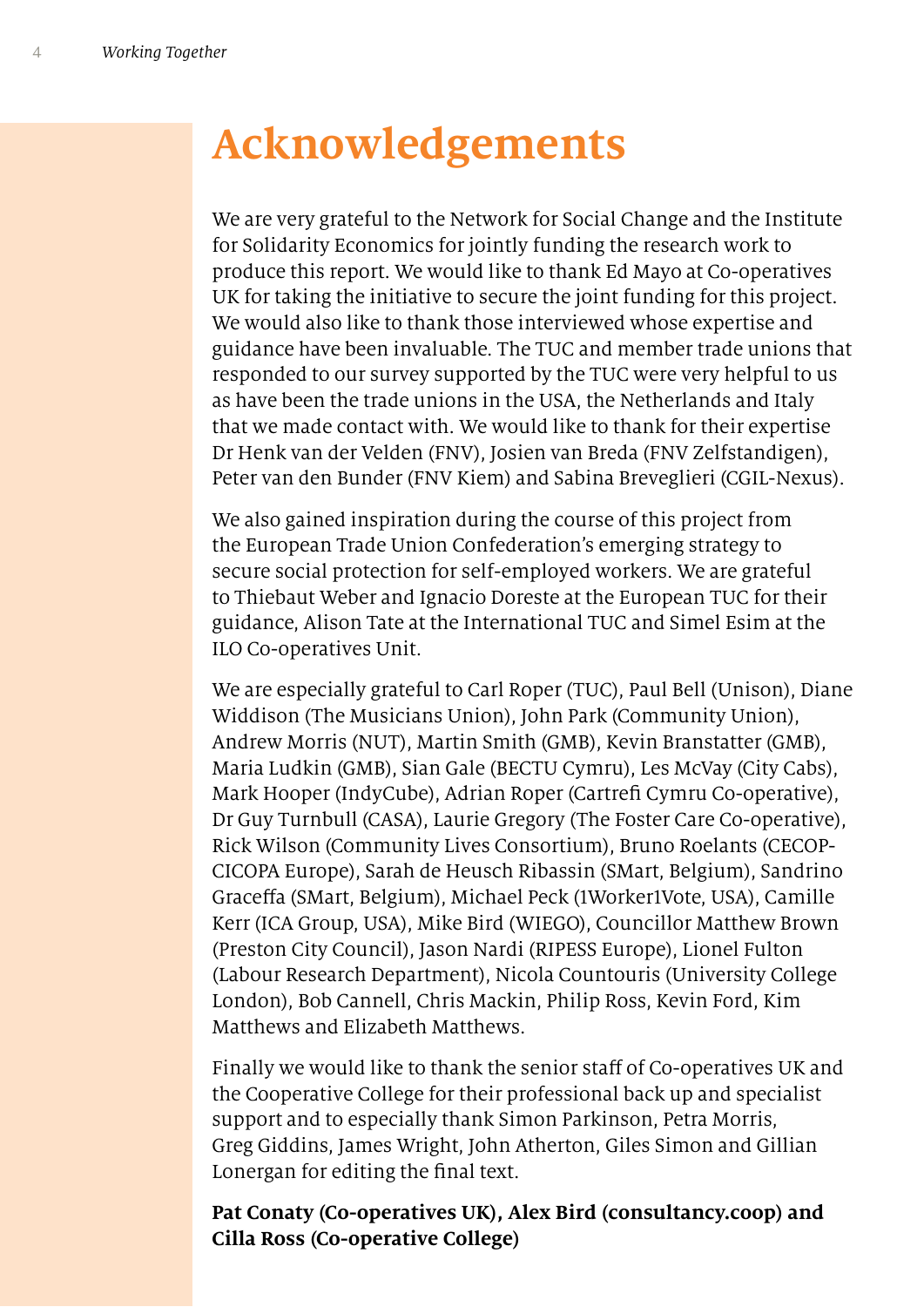## **Summary**

The assumption of a 9 to 5 job has long gone, but as new forms of work create new forms of risk and with no employer necessarily to turn to, there are a range of initiatives emerging which look to technology and self-organisation by workers to get by. Additionally a diversity of mutual aid solutions are showing the scope to advance worker control.

Historic data suggests that the last decade has seen a greater squeeze on real wages than at any time over the last one hundred and ffty years. The pay of younger workers has fallen at twice the rate of older workers. The share of national income paid to labour has declined. As workplaces change, so trade union membership has declined, weakening an important counterweight to the voice of investors in public life.

Zero hour contract work over the past decade has increased ten-fold to over 800,000 in the UK. Self-employed forms of work have increased by 1 million to over 4.8 million and at 15% of the workforce is at the highest level in forty years.

With the erosion of the archetype of a fve day week, full time for most, agreed hours job goes the loss of a wide range of benefts in favour of precarious work with limited rights and imposed fexibility. Not all self-employment is of this form, but what tends to be characteristic of newer self-employed workers and those on zero hour contracts is low pay, limited legal protection, high insecurity, limited social security access, limited pension entitlement and limited collective representation. Surveys show that casual agency staff and selfemployed workers are earning 40% less than an average employee.

Such workers also commonly live in precarious housing with a lack of security of tenure and limited access to personal loans and mortgages. With lack of access to maternity or paternity leave or pay for a growing number of precarious workers, family life and family planning becomes more difficult.

This shift in labour patterns is forecast to expand and be driven by disruptive digital corporations and the wider expansion of the gig economy. Nobody has a precise fgure on the size of the UK gig economy but estimates point to at least 4% of the workforce engaged in online platform work and with the numbers of workers ranging from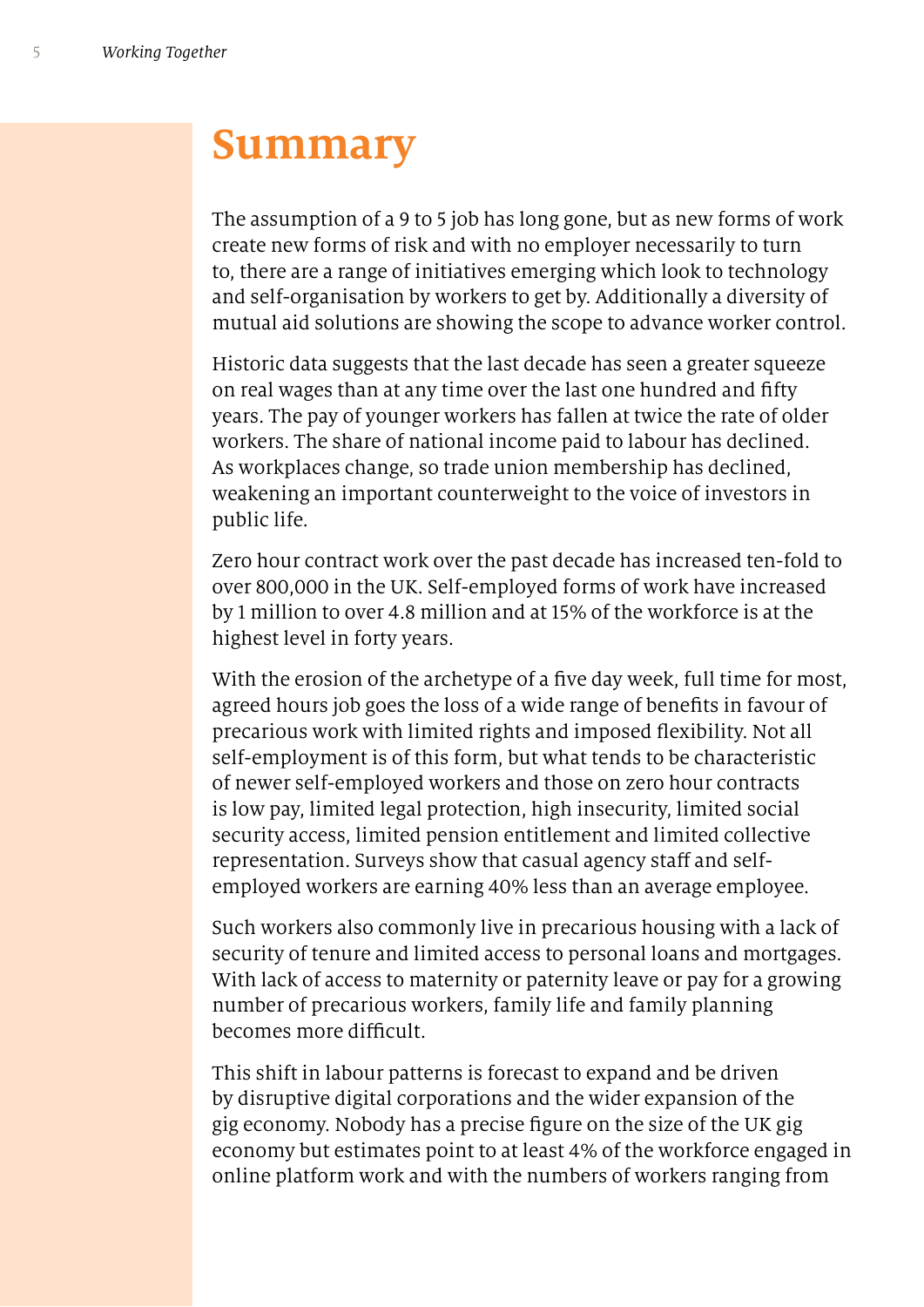estimates of 1.3 million to 2.5 million. Research has shown that 63% of this workforce want basic employment rights and holiday pay.

These trends in working patterns follow to an extent decisions made at a national level by governments on matters such as taxation and employment status. There is a welcome dialogue now open in the UK following the Taylor Review, while the EU has launched a consultation with social partners (governments, employers and trade unions) on rights for self-employed workers.

International research by the ILO has shown that partnerships between mutual aid groups, co-operatives and trade unions are proven ways to organise self-employed workers and to secure both rights and access to a wide diversity of needed services. ILO recommendations 193 and 204 signed by the UK government support such good practice. Guy Standing, an academic at SOAS, University of London, has called for a Precariat Charter. A universal approach to labour law has also been recommended by many trade unionists and policy experts whereby core labour rights would be an entitlement of all workers regardless of job status. This fundamental reform builds on the Supiot report for the European Commission.

This report is the follow-up to a landmark report on freelancer cooperatives in 2016. The report Not Alone mapped the emergence of self help and mutual aid across self-employed workers in a wide range of countries, from Belgium to India. In turn, this helped to inspire new co-operatives here, with a key milestone reached with an investment by the trade union Community in the cooperative social enterprise, IndyCube.

Drawing on new research and including a close partnership with trade unions in the UK and liaison with practitioners abroad through the cooperative network CICOPA, this report identifes the eight most positive innovations in terms of technology, co-operation and self-organisation by workers in the UK.

**1. Freelance co-operatives:** There are good models in creative industries that have been pioneered in the UK by actors and musicians. They are supported by the Federation of Entertainment Unions and supported by trade unionists in Equity and the Musicians' Union. There is untapped potential for a co-operative and trade union movement partnership to spread this best practice to other service sectors and as a means for enabling wider scope for negotiating collective bargaining agreements to secure worker rights.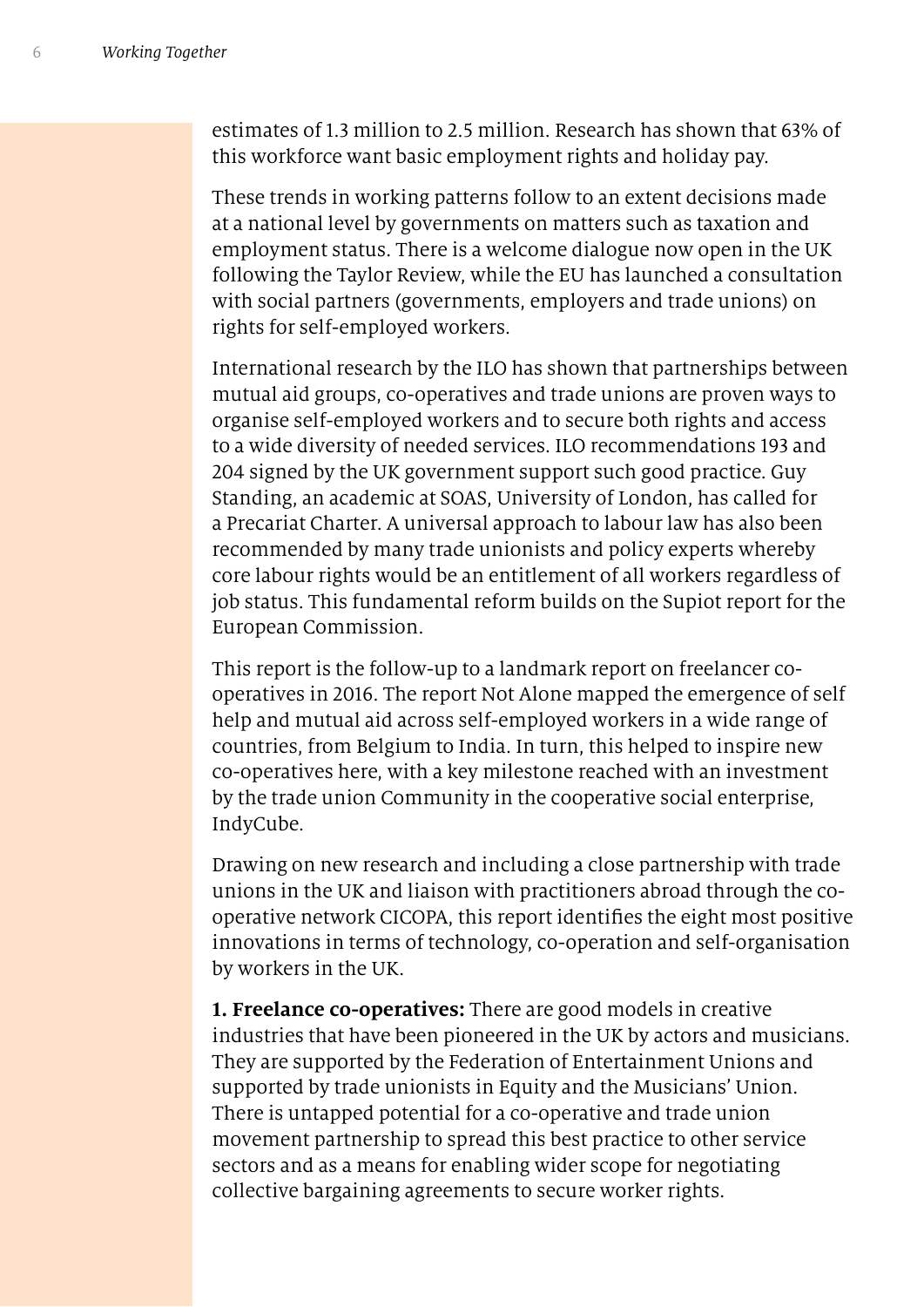

**2. Business and employment co-operatives:** This is an efective model for supporting freelance workers through an umbrella cooperative that has been developed in France since the 1990s and has spread to a number of EU countries. In Belgium, for example, SMart has shown how digital tools can provide for its freelance co-operative members' educational and information services. Additionally the means to access a number of worker rights are facilitated by SMart for its members through the handling of social security arrangements, the collection of debts, guaranteed monthly income payments, the provision of insurance, workspace and other services. SMart has developed these multi-stakeholder co-operative solutions beyond Belgium in seven other EU countries and, across Europe, has almost 90,000 members.

> **Business and** employment co-operatives

**3. Platform co-operatives:** This is a new innovation with huge potential. Support by the CWA union in the USA for taxi drivers in Denver, Colorado has developed mobile apps that have supported the emergence of Green Taxis and Union Taxis as co-operatives and whose members can access trade union services. Taxi co-operatives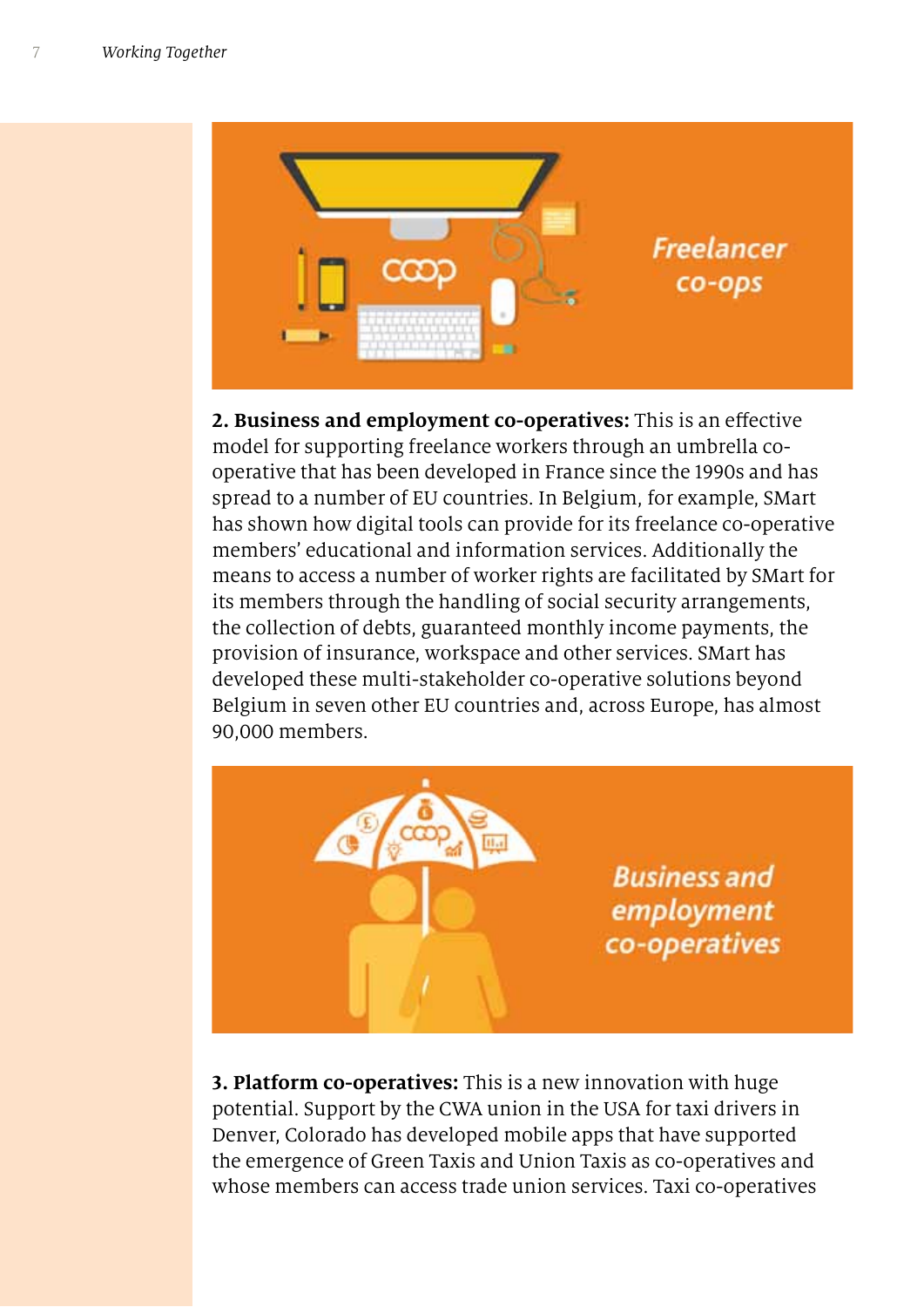in Edinburgh provide the majority of citywide services with their apps and TaxiApp in London is a new co-operative of black cab drivers. The SEIU public services union in the USA is developing mobile apps and potential platform co-operative solutions for community nurses and registered child minders. Stocksy United in Canada is a successful platform co-operative for professional photographers.



**4. Social co-operatives:** These co-operatives provide social care, community health and education services widely in Italy and are the leading provider of social care. The innovation has been successfully developed in Quebec, Japan and France and has more recently developed in Spain, Portugal and Greece. In Italy there is a national trade union agreement and collective bargaining agreements are negotiated. In the UK social co-operative development forums have been established in Wales and England and new social co-operatives are emerging. There is wide scope to work with public sector trade unions to develop a partnership model like in Italy.

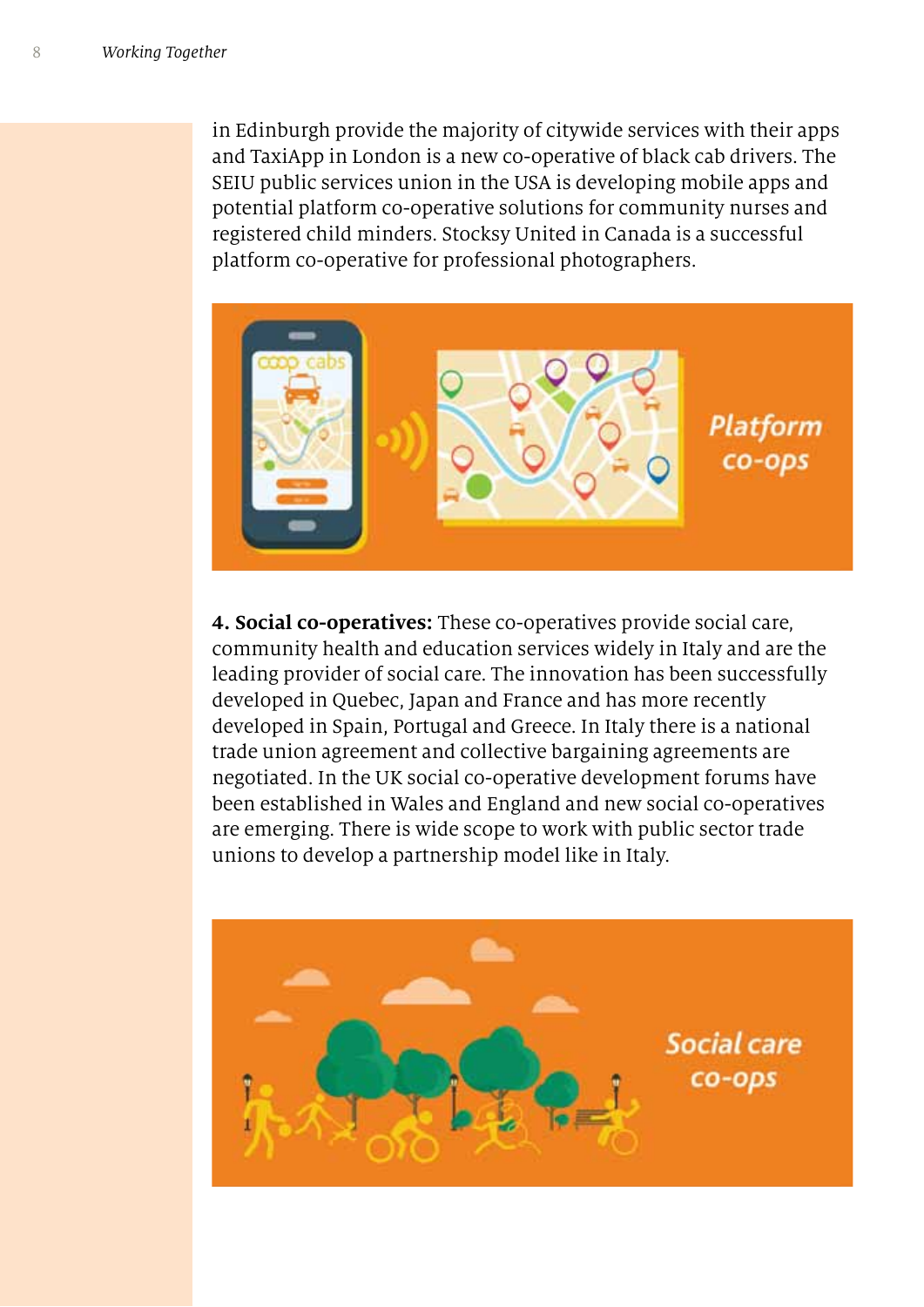**5. Union co-operatives:** This is a US model for developing worker and multi-stakeholder co-operatives that are unionised from the outset. The innovation was co-developed by the United Steelworkers and the Mondragon Corporation, based in the Basque region of Spain. The model uniquely brings together worker ownership and worker control with collective bargaining. It is supported by a growing number of trade unions and there are union co-operative initiatives underway in 10 American cities.



**6. Innovative local authority regulation:** Local authorities are impacted adversely by poverty and a lack of social protection faced by precarious workers. They also face difficulties in securing taxes from ofshore digital corporations operating out of tax havens. A number of cities are introducing legislation to tackle abuses. Seattle has passed a byelaw to give Uber and Lyft drivers collective bargaining rights. New York City has passed a byelaw entitled Freelancing is Not Free to assist self-employed workers to collect unpaid debts and late payments. Employment tribunals in London have awarded worker rights to Uber and CitySprint workers.

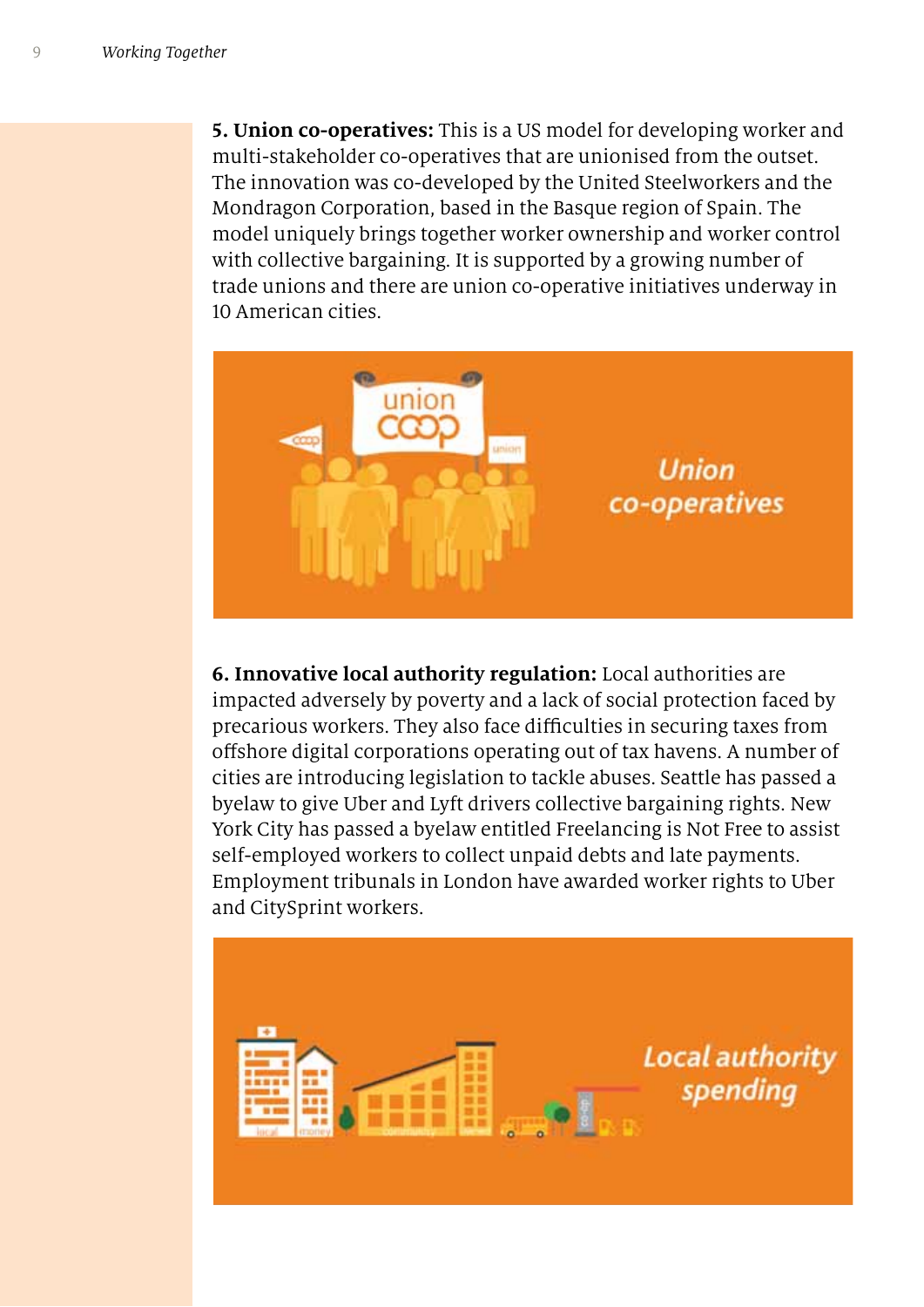#### **7. Municipal 'commons platforms' and co-operative capital funds:**

There is wider scope for local government action. The Sustainable Economies Law Center in the USA and the P2P Foundation in Europe have proposed the development of MuniRide and MuniBnB as 'commons platforms' to be co-developed by an alliance of municipalities to better regulate, collect taxes and ensure fair trade practices for workers and service users in the gig economy. In ten US cities, new policies to support the development of worker cooperatives have been adopted and in some cities, revolving funds have been established to provide co-operative development capital.



#### **8. Mutual guarantee societies, public banks and a 'workers right**

**to buy':** Italy and Spain have supported the development of more than 15,000 worker and social co-operatives in each country compared to only 474 in the UK. Public policy ecosystems of support account for the diference. The Marcora law in Italy in 1985 has established a public policy framework to support the development of worker co-operatives and a right to buy when private frms come up for sale. Additionally specialist public sector supported co-operative fnancing arrangements have been established. France has established a similar ecosystem of support. This has led to the signifcant growth in worker and social cooperatives in both countries. Additionally Italy has pioneered the Mutual Guarantee Society to assist co-operatives to secure very low cost capital from banks for development. This innovation is now well established in 19 EU countries. There is a need for a Mutual Guarantee Society system in the UK as well as specialist co-operative capital funds. The growing interest in Wales, Scotland and UK regions to establish public banks offers a strategic opportunity to set up enabling ecosystems like in Italy and France.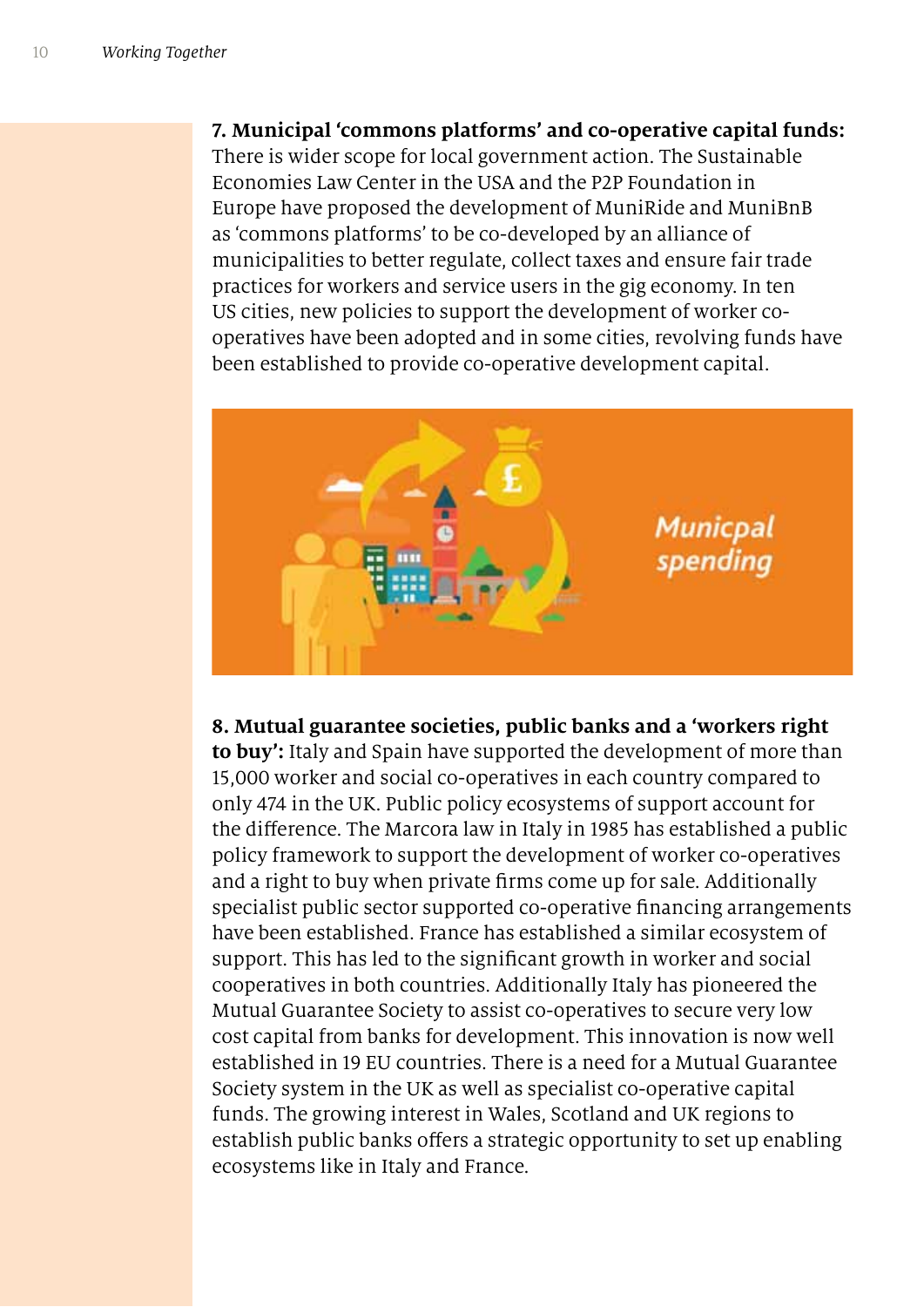In policy terms, our research stresses the need for continuity and transparency in the benefts system. The treatment of housing is a challenging matter and poor access to secure housing is a major issue for precarious workers. At the same time, it appears likely that Universal Credit will make access to welfare benefts harder for selfemployed workers while the treatment of housing costs and the initial waiting period to receive payments is also a concern. This context adds weight and relevance to long-standing arguments in favour of a Universal Basic Income. Citizens' Income Trust research suggests that a Universal Basic Income even at a tax neutral level would increase social and economic security for the lowest income workers. In the context of a rapidly changing environment for work, proposals such as these are welcome as, beyond the efforts of self-employed workers themselves, new policy solutions are also likely to be needed.

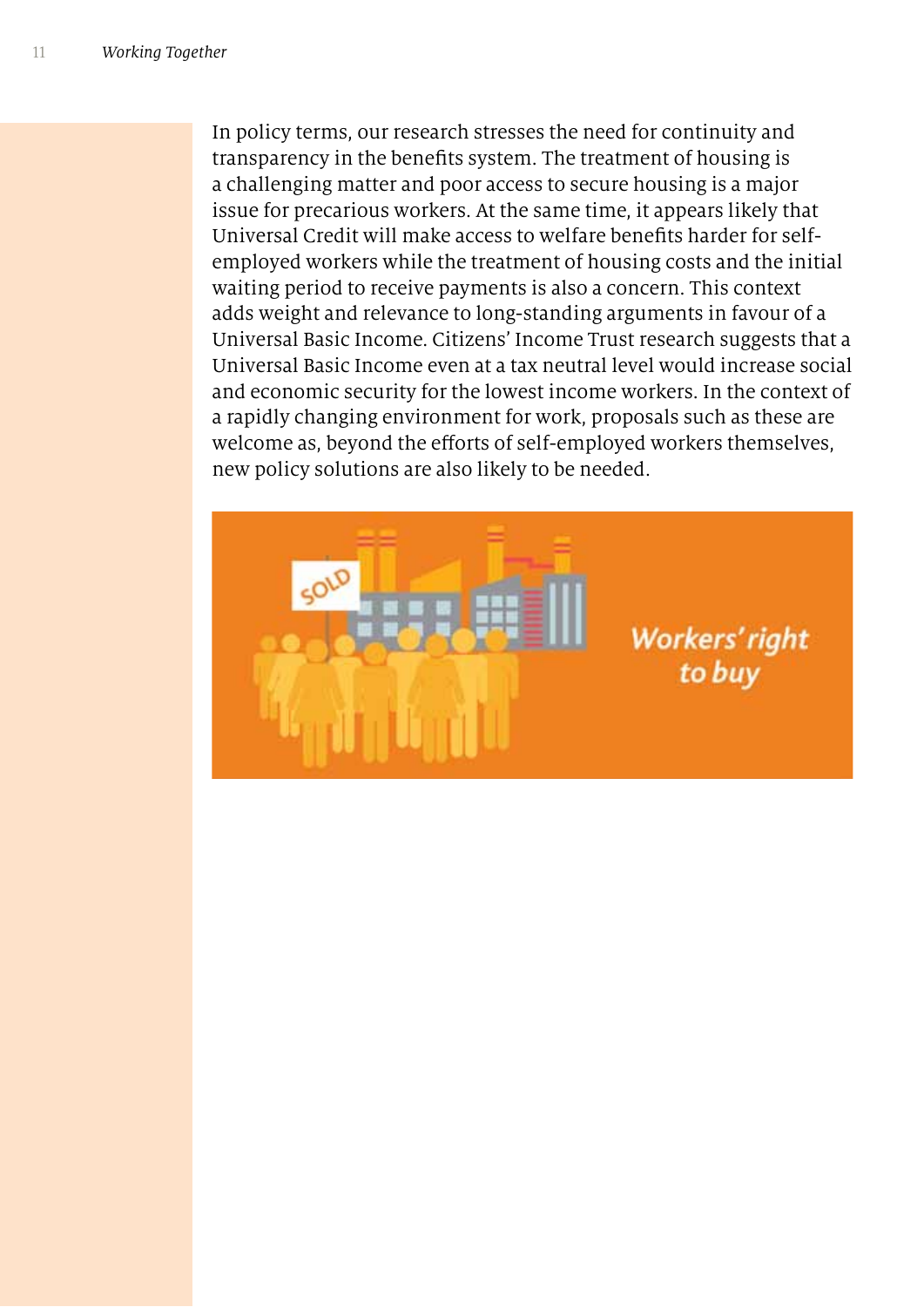# **1. Introduction: the Needs of 'Precarious' Workers**

The world of work, its structure and shape, is changing in dramatic ways. The late 20th century model of a fve-day week, full-time, a fxed place of work, agreed hours and a wide range of benefts is being eclipsed by atypical work forms. Labour market deregulation since the 1990s and the impact of information and digital technology enabled employers to redesign the workplace and, since 2012, this future work redesign has accelerated. The gig economy in particular means no guaranteed income, hours, days or location. Employment rights for these workers are typically limited or absent as risks are off-loaded from capital to labour. The proof is in the data compiled in the TUC *Living on the Edge* report.

## **Types of precarious work**

Drawing upon a wide range of data sources, the TUC highlight three forms of precarious working with each work category losing out significantly over the past decade.<sup>1</sup>

**1. Casual workers** including agency and seasonal workers have decreased slightly from 770,000 in 2006 to 730,000 in 2016 but still get paid 40 per cent less than the average worker. Within this category, agency and temporary workers are most likely to work in education (21 per cent), health and social work (14 per cent), accommodation and food (11 per cent).

**2. Zero-hour workers** have grown more than ten-fold from 70,000 in 2006 to 810,000 in 2016 and they earn £3.80 less than the average employee with the gap widening by 34 per cent. They are most likely to work in accommodation and food (25 per cent), health and social work (22 per cent) and transport, arts and other services (14 per cent).

**2. Self-employed workers** have seen the gap between their income fall from 28 per cent below that of the average employee in 2006 to 40 per cent below in 2016. 1.7 million of the self-employed (45 per cent) today earn less than the National Living Wage. They are most likely to work in information, fnance and professional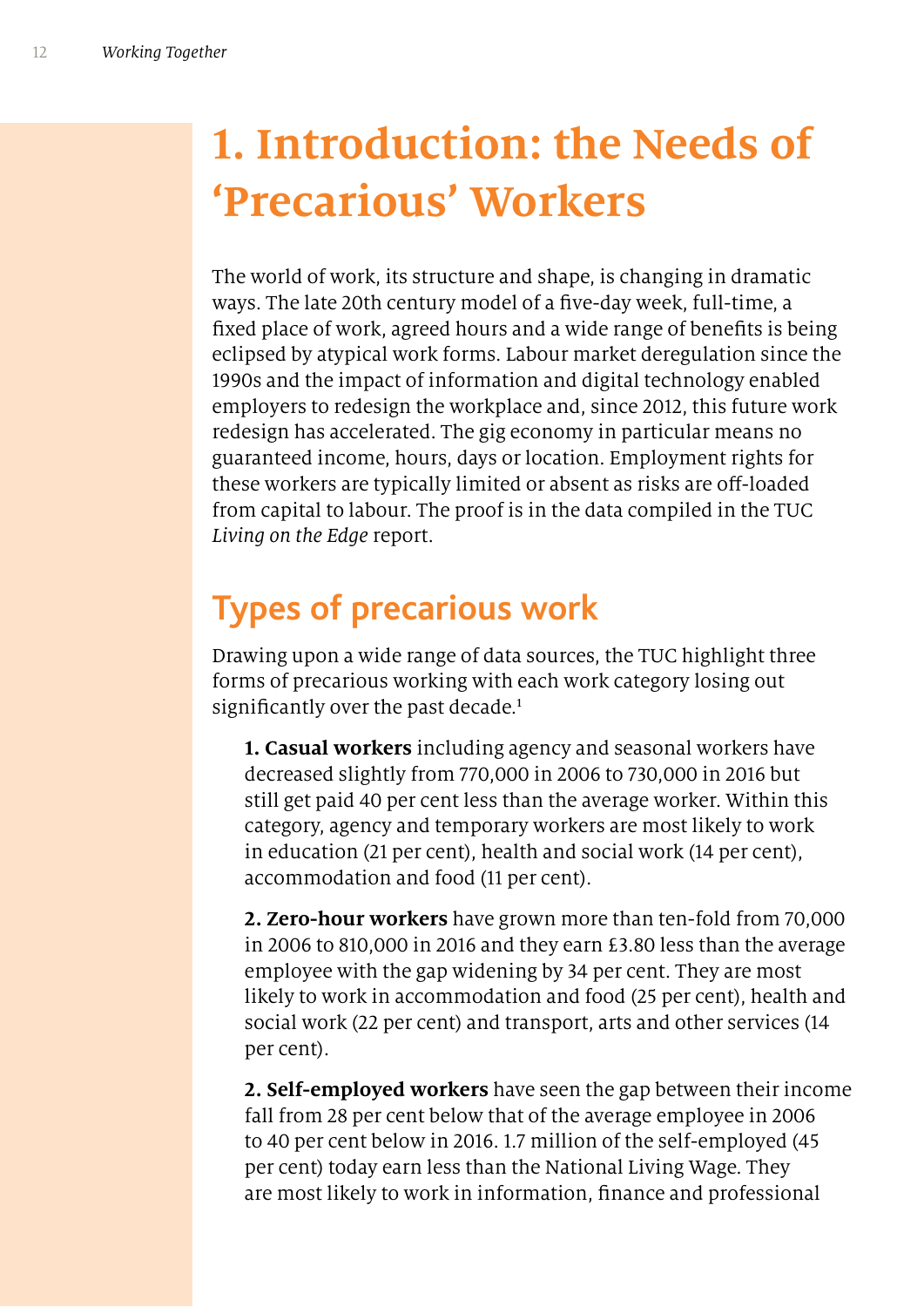services (21 per cent), construction (20 per cent) and transport, arts and other services (14 per cent); but they are also represented in administrative and support services, wholesale, storage and retail.

While casual work has accounted for a growing proportion of the labour market since the 1990s, it is the second two categories that have grown explosively since the banking crisis and as austerity has deepened. Young workers (16-24 and including students) are most likely to be on zero-hours but most in this category are over the age of 24. 55 per cent of zero-hour workers are female while 67 per cent of the self-employed are men.

Self-employment has grown to 4.8 million and, at 15 per cent of the workforce,<sup>2</sup> is at its highest level for over 40 years. The ONS *Labour Force Survey* 2016 highlights that the number of the self-employed has risen by just under 1 million since 2008. 3 While income levels alone can be deceptive, low income in the self-employed sector is today the norm. 83 per cent of sole traders earn less than the average income.<sup>4</sup> 77 per cent live in poverty.<sup>5</sup>

While self-employment has risen in other European countries, the OECD data shows that the exceptionally fast rise of self-employment in the UK stands out.<sup>6</sup> France has seen a rise, in Germany the picture has been static, but Italy and Spain have witnessed a fall in selfemployment. Indeed, the Resolution Foundation's detailed assessment of the rapid rise in UK self-employment observes that:

… the change in the UK workforce has consistently bucked international trends, meaning that we are looking at a phenomenon that is particular to the UK labour market.<sup>7</sup>

In the UK so-called 'solo self-employment' — sole traders without employees — has been the pattern of this growth. IPPR research reveals that in Germany 44 per cent of the self-employed are likely to have employees compared to just 17 per cent in the UK.<sup>8</sup> According to the RSA, by 2018 there will be more people in self-employment than working in the public sector.<sup>9</sup> However the actual number of selfemployed is contested as Citizens Advice research has identifed that 460,000 workers are in bogus, 'forced' or 'false self-employment', where employers are avoiding employee costs by dumping all the risks and responsibilities on those they engage regularly.<sup>10</sup> However it must also

be acknowledged that for many, self-employment is a positive choice and research has shown that the greater freedom can be attractive.<sup>11</sup>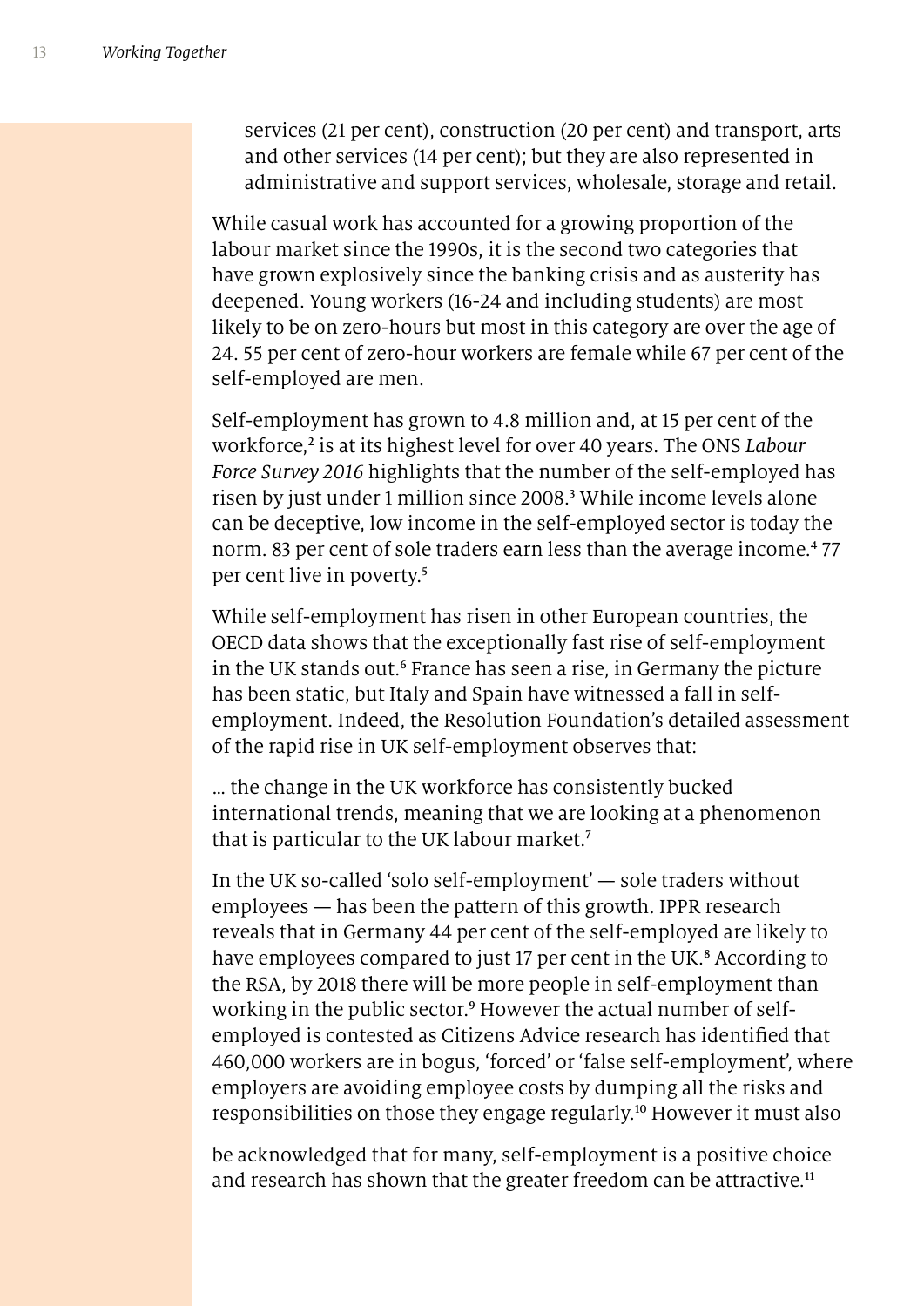#### **Employment status, rights and categories of worker**

UK tax law at present recognises employees and the self-employed as forms of work for personal tax paying purposes. In relation to access to rights and social protections, UK employment law includes a third category and therefore three types of employment status:

- $\blacksquare$  Employees
- **n** Workers
- **n** Self-employed

To deal with degrees of ambiguity, there are a number of legal tests that are applied in the courts. Precarious work is not a legal category and to make the distinction, the ILO defnes precarious work as 'informal economy' work. The comparison of the diferent categories highlights the diference along a continuum from a high degree of employment protection at the top of this hierarchy to virtually no protection at all for the self-employed at the bottom.

People are defned as an employee if they are working under a contract of employment. A contract need not be in writing and exists when employee and employer agree terms and conditions of employment.<sup>12</sup> It can also be implied from the conduct of both parties.

Employers are obliged by law to deduct income tax and national insurance contributions from the salary or wages of employees before paying them. Employees are also entitled to all minimum statutory employment rights including:

- **n** Maternity, adoption and paternity leave
- $\blacksquare$  The right not to be unfairly dismissed after a two year qualifying period
- **n** Statutory redundancy pay
- $\blacksquare$  An itemised pay slip
- $\blacksquare$  Right to request flexible working after a six month qualifying period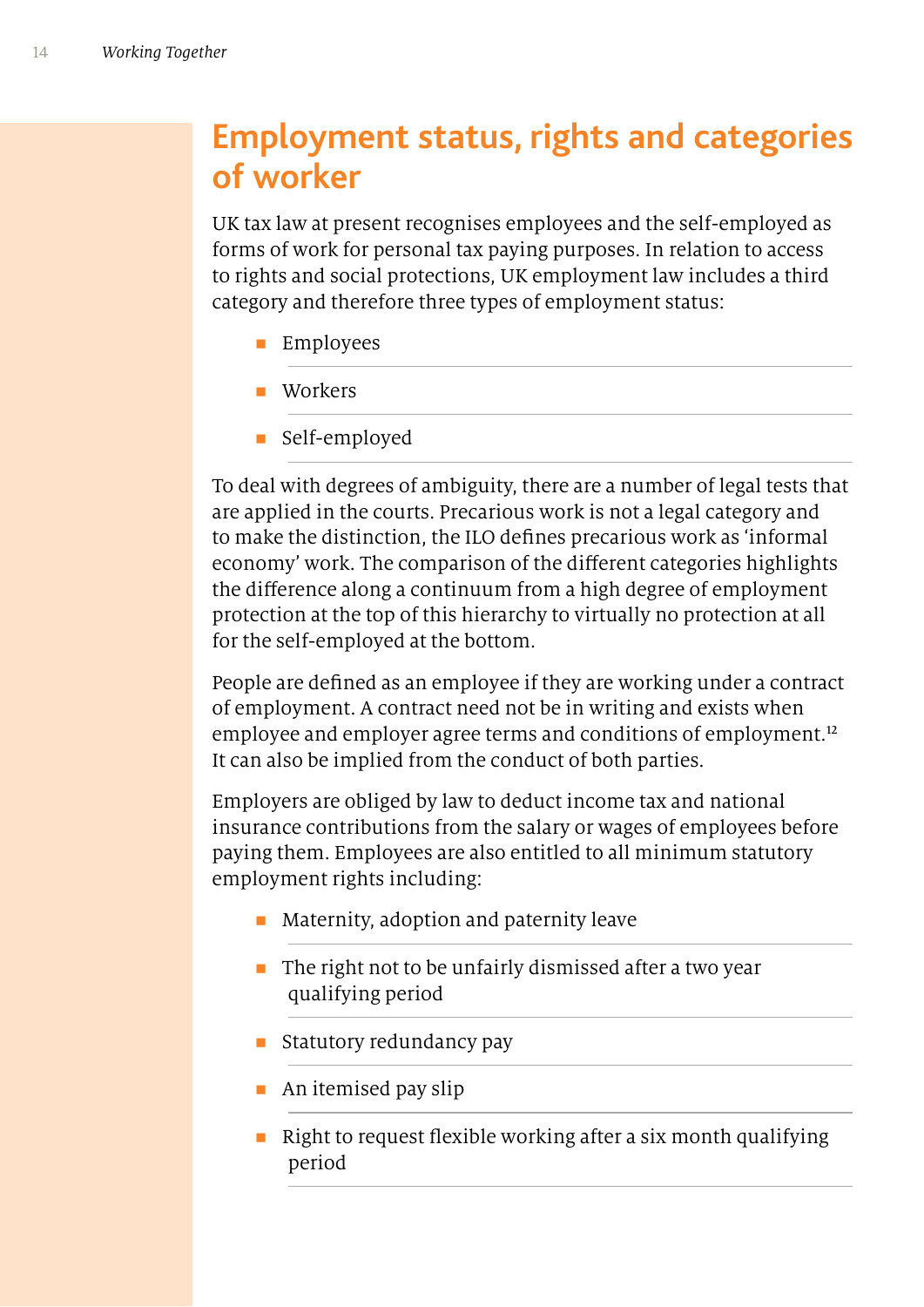- **n** Unpaid parental leave after a one year qualifying period  $13$
- All the rights that are given to 'workers'

A 'worker' is a broader category in law than an 'employee' and is any individual who works for an employer, whether under a contract of employment, or any other contract, where the individual undertakes to do or perform work or service. Any worker is entitled to core employment rights and protections. Common categories include:

- $\blacksquare$  Most agency workers
- n Short-term casual workers
- $\blacksquare$  Some freelancers

Freelancers may fall into this category if they have a limited right to sub-contract the work and are obliged to attend work whether or not they want to.<sup>14</sup> Freelancers not working through their own limited company may qualify for worker rights where the characteristics above apply.

Providing other qualifying conditions are met, all 'workers' have rights to:

- $\blacksquare$  The National Minimum Wage
- Rest breaks, paid holiday and limits on night work under the Working Time Regulations
- $\blacksquare$  Protection against unauthorised deductions from pay
- Maternity, paternity and adoption pay  $15$
- $\blacksquare$  Protection against less favourable treatment because of being part-time
- $\blacksquare$  Statutory sick pay
- $\blacksquare$  Protection against less favourable treatment if the worker makes a disclosure in the public interest (often called 'whistleblowing')
- n Not be discriminated against unlawfully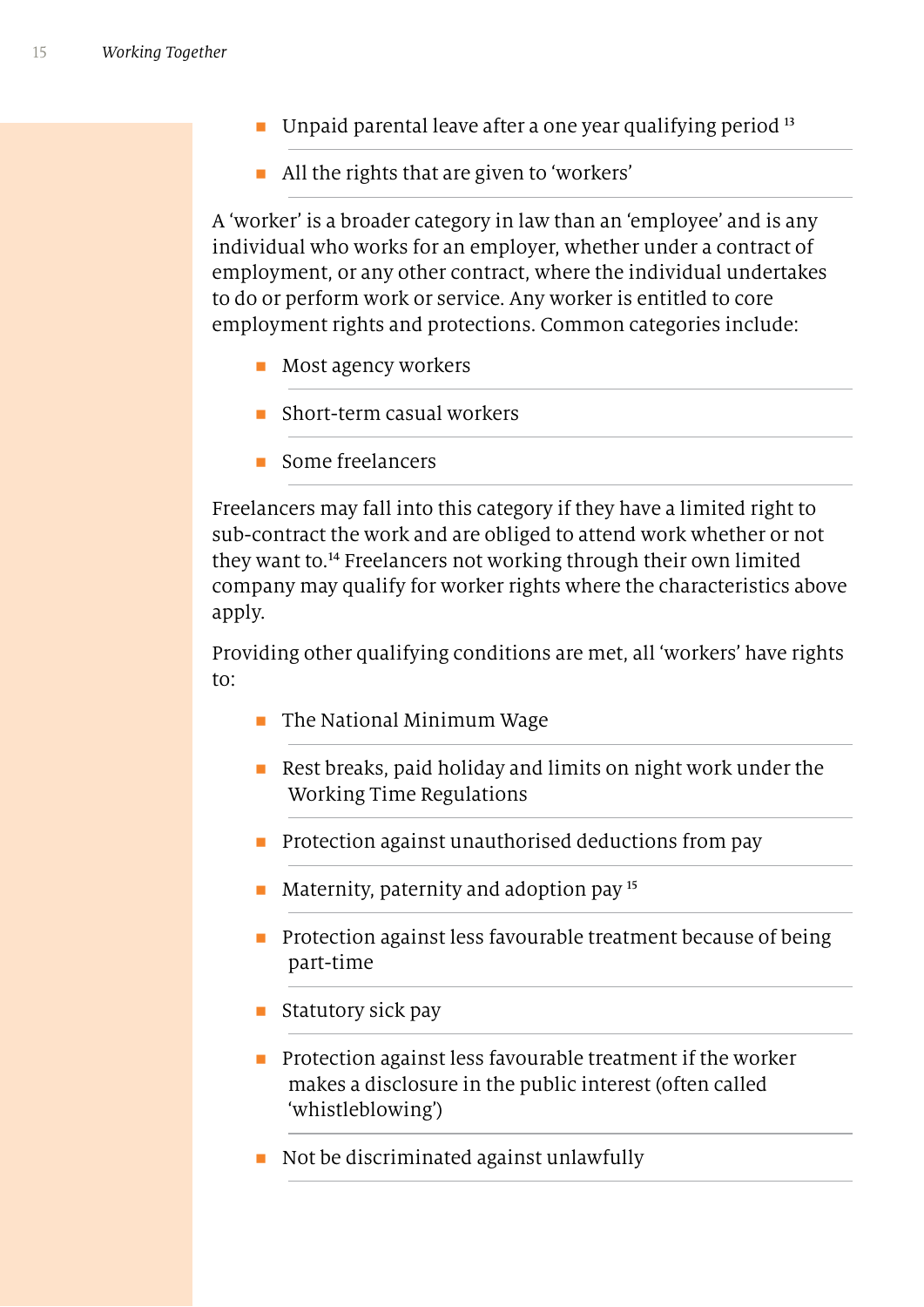As a key criteria, workers are expected to do the work themselves and not provide a substitute. Their employer has no obligation to ofer them work but if offered work, they are expected to take it. Any contract may describe the working relationship accordingly as casual, zero hours or 'as required'. The employer handles tax and national insurance administration for 'workers'.

Those working as self-employed (whether taxi drivers, artists, musicians or researchers) are often described as 'own account workers' because they have to handle their own tax and national insurance. They secure jobs by touting or bidding for diferent pieces of work in the marketplace, submit invoices, collect their own debts and set their own working days and hours. They can personally deliver the work or arrange for a substitute. They work autonomously without any direct supervision. They provide their own tools and equipment and mistakes in the work or unsatisfactory quality is expected to be put right at their own expense. The greater self-management freedom of the selfemployed comes at the expense of a lack of legal protection and a wide range of rights that employees and workers are entitled to.

#### **The** '**precariat**' **— a new normal emerging**

Former ILO development economist, Guy Standing observes that the term precariat was frst coined in France during the 1980s to describe low-paid temporary and seasonal workers — then a small proportion of the workforce.<sup>16</sup> The pervasive nature of informal economy work without employment protection and now growing in the UK has been characteristic of developing countries. In observing the spread and growth of informal economy work in North America and Europe over the past decade, Standing argues that the precariat is becoming year by year the new normal. Austerity, automation, the application of digital technology and other underlying drivers, he argues, are leading to a decline of regulation and worker protection in the UK, the USA and other countries where the number of citizens with full employment rights is falling and a widening category of those working without such rights are becoming second class denizens.

There is considerable evidence in support of this pessimistic analysis. While UK unemployment has fallen from 8.5 per cent in 2012 to 4.8 per cent in 2016, youth unemployment at 12.7 per cent is still high. The government headline fgures also fail to draw attention to an underemployment rate of more than 10 per cent of the working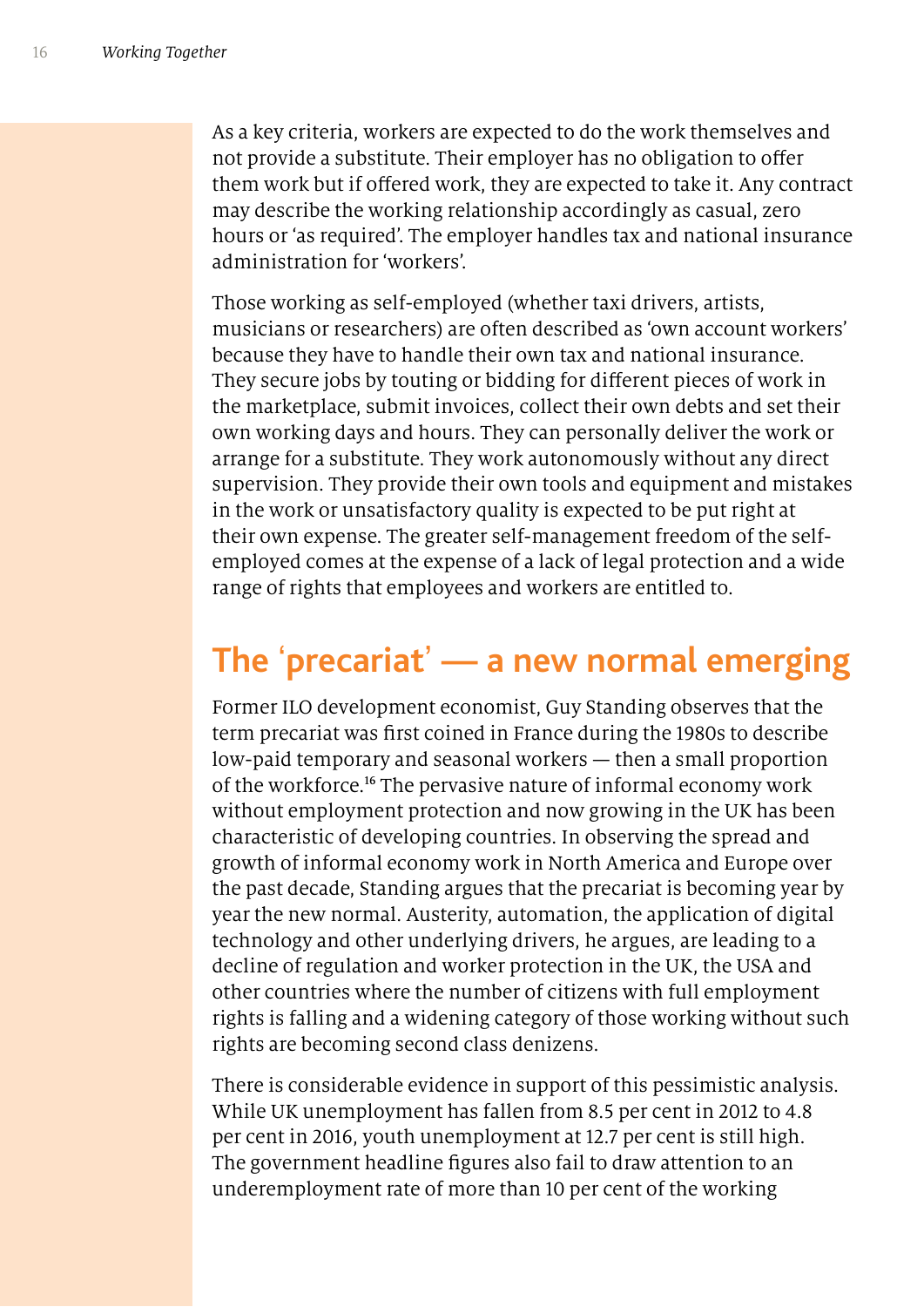population with 3.5 million people wanting to work longer hours and many having to get by with multiple 'tiny jobs'.<sup>17</sup>

Andrew Haldane highlights that each industrial revolution's major shift in technology has tilted markedly the income share of the economic pie from labour to capital.<sup>18</sup> Over time this gap between productivity gains (secured by new technology) and real wage levels has curtailed this diference with both successful trade union struggles and a higher demand for skilled labour being key reduction factors.

However with trade union membership in ongoing decline and anti-union legislation in place, the declining labour share of wealth generation may not be overcome as has been possible in the past. Haldane points out that in the wake of what is sometimes termed the third industrial revolution, the US worker would today be 40 per cent better off if real wages had tracked productivity gains. Moreover he highlights that the UK worker would be otherwise 20 per cent better of.

Since 2009 alone labour's share of UK national income has fallen from 58 per cent to 53 per cent in 2015. Indeed real wages in 2015 were 6 per cent below the pre-banking crisis peak. Haldane observes that since 2009 we have witnessed the longest squeeze on real wages since 1850. He adds that the fall in real wages for the young has been roughly twice that of the old and that workers in construction, health and social services have had the steepest drops in pay.

The big debate is whether or not we are entering a fourth industrial revolution, the Second Machine Age, where automation and advancing precarious work systems will hollow out the labour market. What is clear is that the work by Carl Benedikt Frey and Michael Martin at Oxford University shows that 80 million jobs could be at risk of automation in the USA. The Bank of England has used the same methodology for the UK to reveal a job risk here of 15 million — one in two.<sup>19</sup> Those most at risk are workers in administrative roles, clerical and production tasks. Accountants are facing a 95 per cent probability of vocational extinction.

Quite apart from the prospect of automation, the biggest current threat is the pervasive undermining of decent work as the 'gig economy' expands year on year into every crook and cranny of work imaginable. Indeed the core driver for the unprecedented growth of self-employment is the escalating expansion of digital corporations. As labour market expert Ursula Huws has shown, the trades impacted are both online and offline work sectors.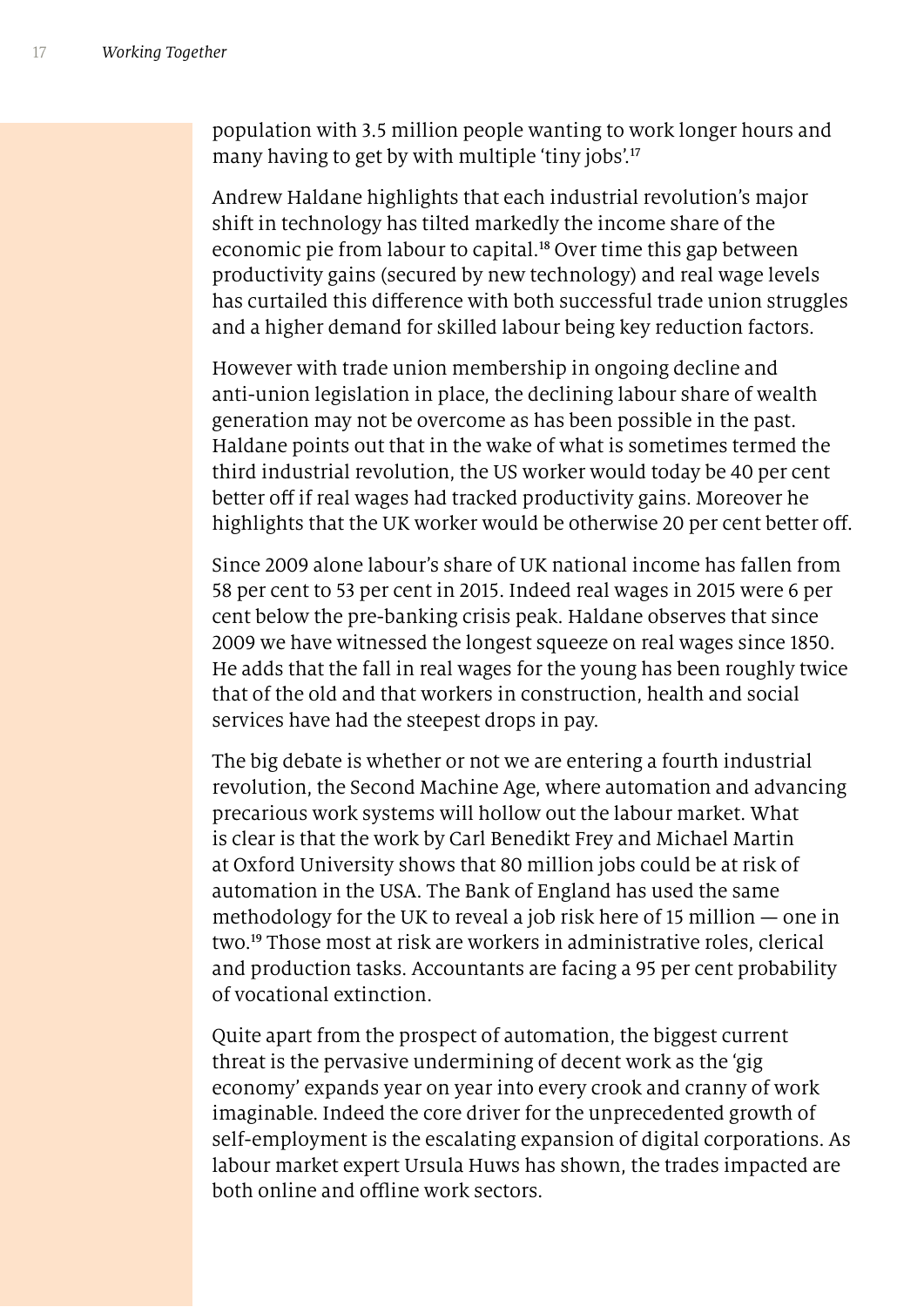Uber is often in the news, mostly in relation to taxi driver protests, but there is now a growing feet of online labour-sourcing corporations including: TaskRabbit for small jobs, Handy for residential cleaning, Clickworker for surveys, data management, etc, MyBuilder for household repairs and improvements, Helpling for domestic help on demand, Axiom for tech-assisted legal services, Upwork for higher skilled freelancers and most recently the arrival of SuperCarers for social care and Teacherin for supply teachers.

Promoted as the 'sharing economy', these digital corporations operate to extract value via a 'black box' system that blocks any direct relationships between producers and consumers. Decision making in respect to pricing and policies are not co-determined and profts are defnitely not shared by the platform owners. Command and control is the old name of this rapidly growing money making game.

Huws estimates that up to 2.5 million people in the UK are currently being paid for work through online platforms with 1.2 million earning more than half their income this way.<sup>20</sup> ONS has no means of tracking the true fgure and the same is the case for the US Bureau of Labor Statistics. A more recent study by CIPD has found that 4% of adults between 18 and 70 are working in the gig economy and that this represents 1.3 million people. This research among gig economy workers found that 63% want the UK government to regulate to guarantee them basic employment rights and holiday pay.<sup>21</sup>

Steven Hill in the USA is a leading policy analyst. His critical appraisal on the implications for workers and for trade unions can be summed up in this way.<sup>22</sup>

First, the connectivity since 2007 of smart phones, wireless high speed internet and Big Data has created the disruptive 'sharing economy' business model driven by California tech companies like Uber, Airbnb, Upwork, TaskRabbit, Lyft, Instacart and Postmates. Clickworker and appJobber are German versions. Deliveroo and SuperCarers are British versions. By engaging self-employed freelancers, the corporations argue that the tech intermediary model is just a platform for market transactions. Without employer overheads, this is an immediate saving of as much as 30 per cent on labour costs. Debt collection, insurance, the provision of tools and equipment are also off-loaded onto the workers.

Second, the new business model maximises labour market fexibility by hollowing out the corporation. In the 1980s and 1990s Nike and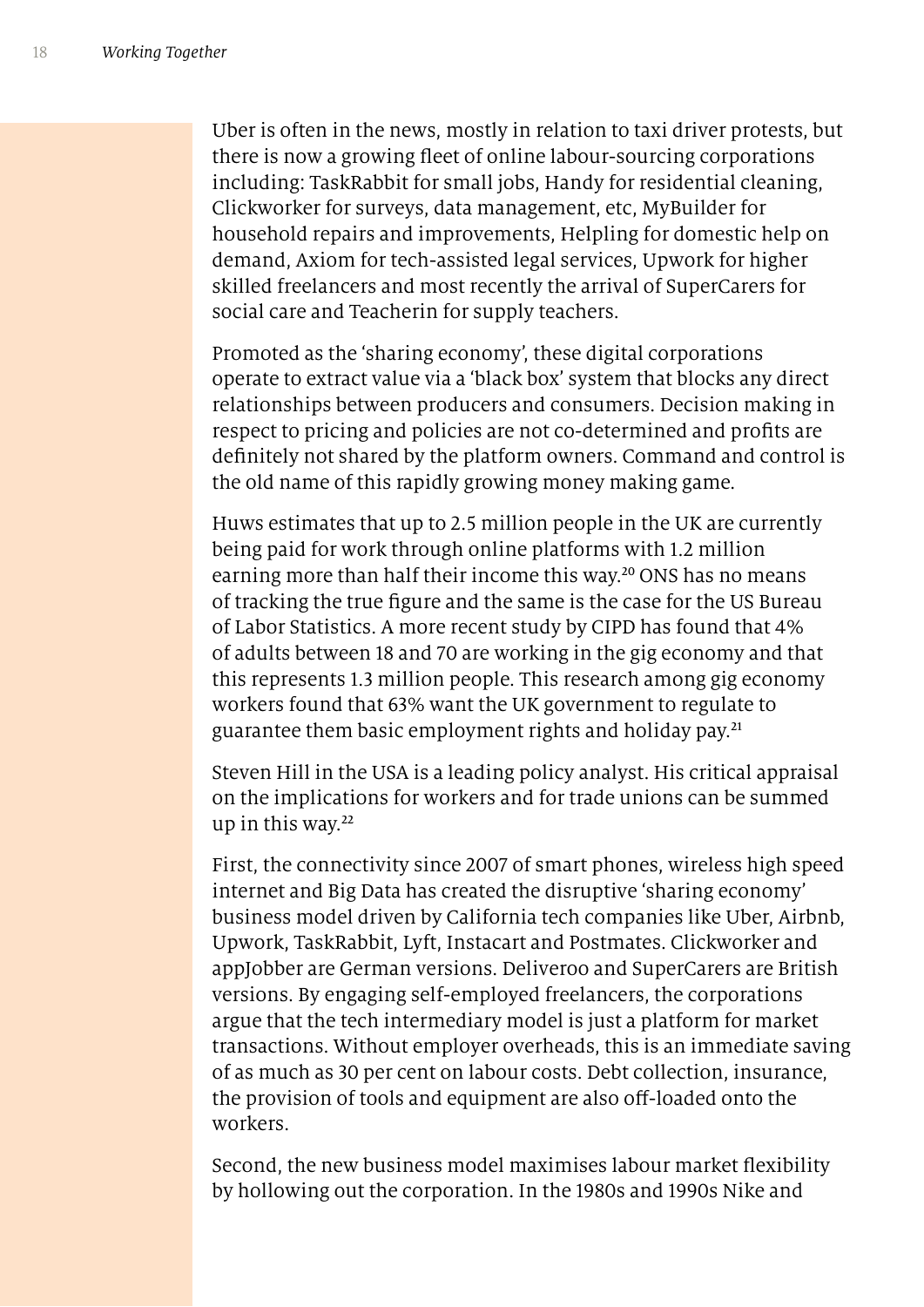Apple showed how to ofshore production to China and India. Apple has become the most proftable corporation globally with only 70,000 workers in the USA. Upwork already has become the eBay for jobs and is the largest player globally in the digital temp industry with a capital value of \$46 billion. Its specialisation is labour brokerage for skilled freelancers including engineers, architects, lawyers, accountants and management consultants. It employs only 250 in the USA for brokering an army of 10 million contractors internationally who bid against each other for work. This bidding is unleashing a global race to the bottom with some companies reporting paying half the US minimum wage (\$2 to \$3 per hour).

Third, the operational language used by these corporations is 'crowd sourced labour', 'micro-tasking', 'body sourcing', 'liquid labour' and the idea of turning labour power at will on and off like a tap. The performance of workers is tracked through the platform constantly to push for hyper-efficiency and surveillance systems are widespread.

Fourth, taxation and regulation is a nightmare as the systems are designed to keep transactional data commercially confdential. As a consequence there is no reliable data on the global size of this workforce and governments are playing catch up to work out how to overcome this barrier. Airbnb in many cities is escalating house prices, rental levels and displacing residents from homes. They have become the largest hotelier in the world yet don't pay hotel taxes or local rates as they insist they are just a tech company, not a hotel business.

This brave new world of 21st century corporations updates the 'putting out' system of both the early industrial period and contemporary home working. One of the biggest crowdsourcing labour exchanges is Amazon Mechanical Turk whose aim is to process the sale of digital skills on a global industrial scale like it does books and consumer goods. Workers, known as 'Turkers', bid for jobs specifed as Human Intelligence Tasks (HITs) by employers and ruthless competition drives prices down. Once again Turkers are all required to be self-employed, there is no enforcement of any humane labour standards.<sup>23</sup>

The employers contracting through Amazon Mechanical Turk are currently all US based but more than 500,000 Turkers are attracted from more than 190 countries. Like other crowdsourced labour corporations, Amazon charges 20 per cent commission for successfully completed HITs. Platform corporation rates can be 30 per cent or more.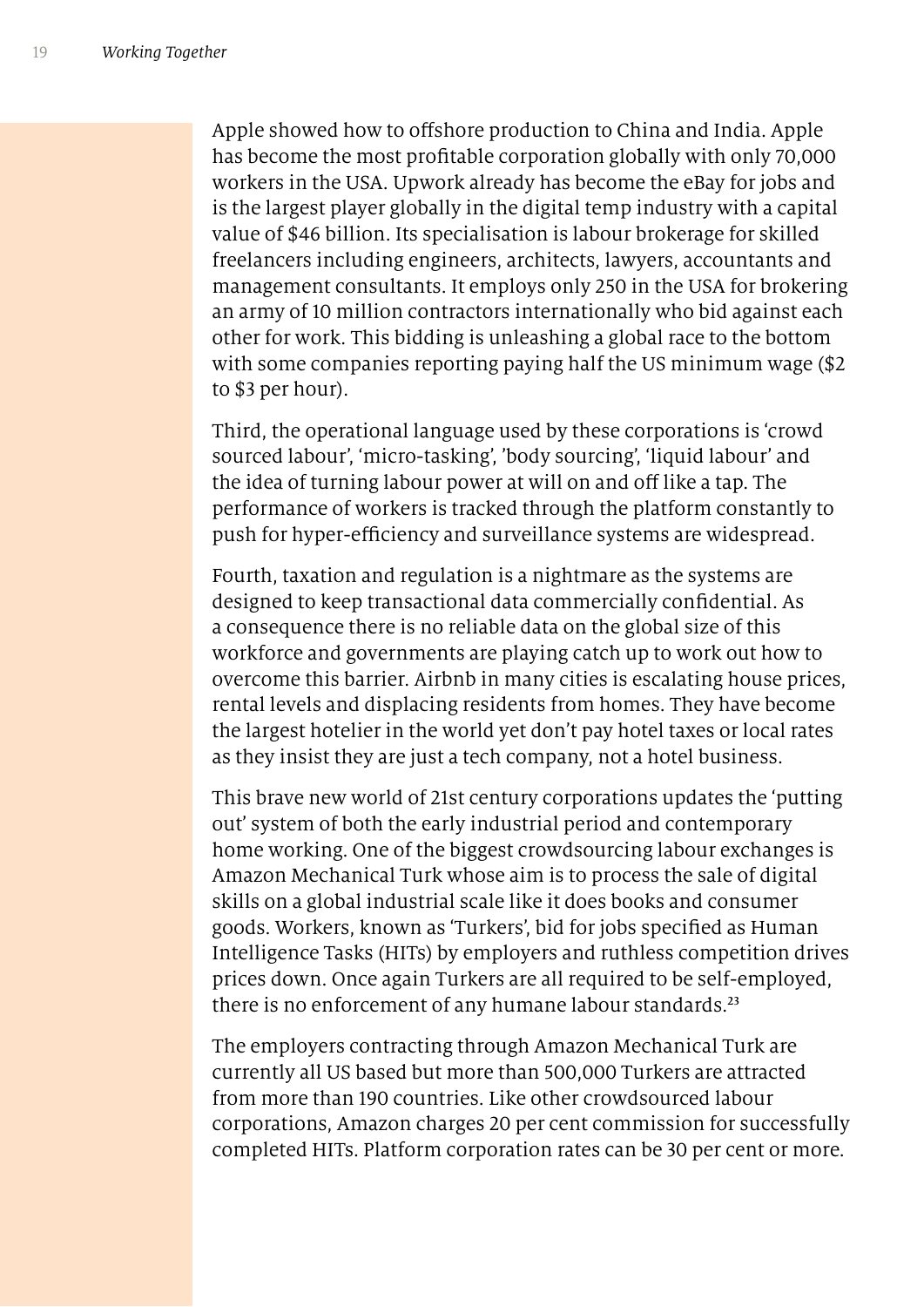Platform capitalism is advancing a virtual Wild West that is rapidly transforming the future of work. Intuit Management Consultancy estimates that close to half the US workforce will be contingent and on-demand labour by 2020. <sup>24</sup> McKinsey forecasts that platform labour services will account for a global GDP of \$2.7 trillion by 2025. <sup>25</sup> Scholz notes that digital corporations' revenues have escalated since 2011 with Upwork engaging an on demand workforce internationally of 10 million, Crowdwork has 5 million and CrowdFlower reports 2 million so-called 'contributors'.<sup>26</sup>

There are three parties involved in platform capitalism: the end customer including corporations, the digital corporation intermediary and the workers. But who the employer is, is unclear. A separate case can be made for each party as the employer and this ambiguity provides a legal loophole for massive proft-making by the intermediaries. Classifying all workers as self-employed as a condition of trading on the platform is a prima facie denial of worker rights. There is an evident legal case that the digital platforms are in fact operating as online employment agencies but the European Union has not yet formed an agreed view. In the US the same is the case but lawsuits, as in the UK are increasingly challenging the digital corporations' argument that the workforce are all independent contractors.

#### **How are trade unions responding to these challenges?**

When the International Confederation of Free Trade Unions came together with the World Confederation of Labour to form the International Trade Union Confederation (ITUC) in 2006, the founding constitution committed the ITUC to efective strategies to recruit and organise the precariat.<sup>27</sup>

It shall initiate and support action to increase the representativeness of trade unions through the recruitment of women and men working in the informal as well as the formal economy, through extension of full rights and protection to those performing precarious and unprotected work, and through lending assistance to organising strategies and campaigns.

As a mission statement, this could not be clearer. The TUC and most of its members would agree with this aspiration. However a strategy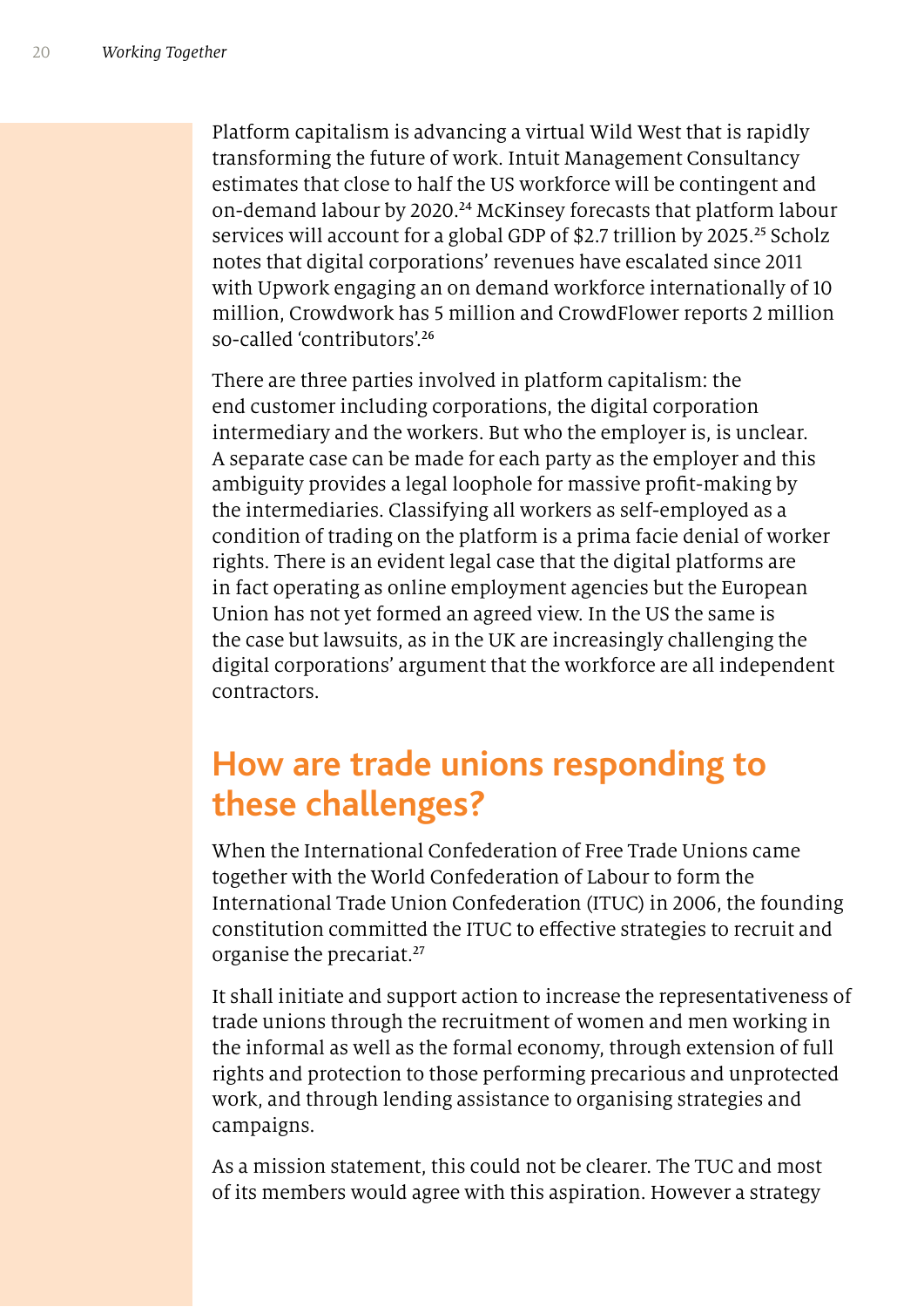to implement it is a complex challenge. Guidelines for efective organising practices are, however, emerging and longstanding good practices are available from sector-based trade unions with selfemployed members.

Maarten Keune conducted a review of trade union work with precarious workers in seven European countries. He found a similar cluster of disadvantages associated with precarious work in each country including: low pay, limited legal protection, high insecurity, limited control, limited social security and pension entitlement, limited collective representation, limited access to loans and mortgages and limited possibilities for family planning.<sup>28</sup>

Keune concluded that the response of European trade unions to the growth of atypical employment has been mixed and patchy. For most unions the focus has been on opposition to deregulation — and in particular on trying to eliminate the creation of marginal employment and, wherever possible, to improve conditions by introducing or enforcing labour regulations. Some unions in Europe have opened membership up to the self-employed, but many have not. For the latter group there is an awareness that separate organising strategies are needed but that these are more costly, as well as challenging to implement efectively.

Keune was unable to fnd broadly agreed strategies for securing rights for say, the self-employed in precarious work, comparable to the European TUC work on casual and agency workers that succeeded in ensuring implementation of the European Directive on temporary agency work.<sup>29</sup> He concluded that for the wider group of precarious workers, an efective set of strategies for ensuring equal treatment and inclusion requires the integration and alignment of several actions. These include campaigns to raise awareness and to mobilise action; organisation of drives in specifc sectors of work; provision of services designed to meet workers' needs; collective agreements; legal action; policy formation; advocacy for new laws; and creative use of a range of media.

As the *Not Alone* report showed there is good trade union practice across Europe for organising freelance workers in the entertainment and media sector.<sup>30</sup> These practices integrate campaigns, actions and services in the ways Keune recommended. This is true in the UK with the members of the Federation of Entertainment Unions (FEU), including the NUJ, BECTU, Equity, the Musicians' Union and the Writers' Guild. BECTU has signifcantly increased its UK wide training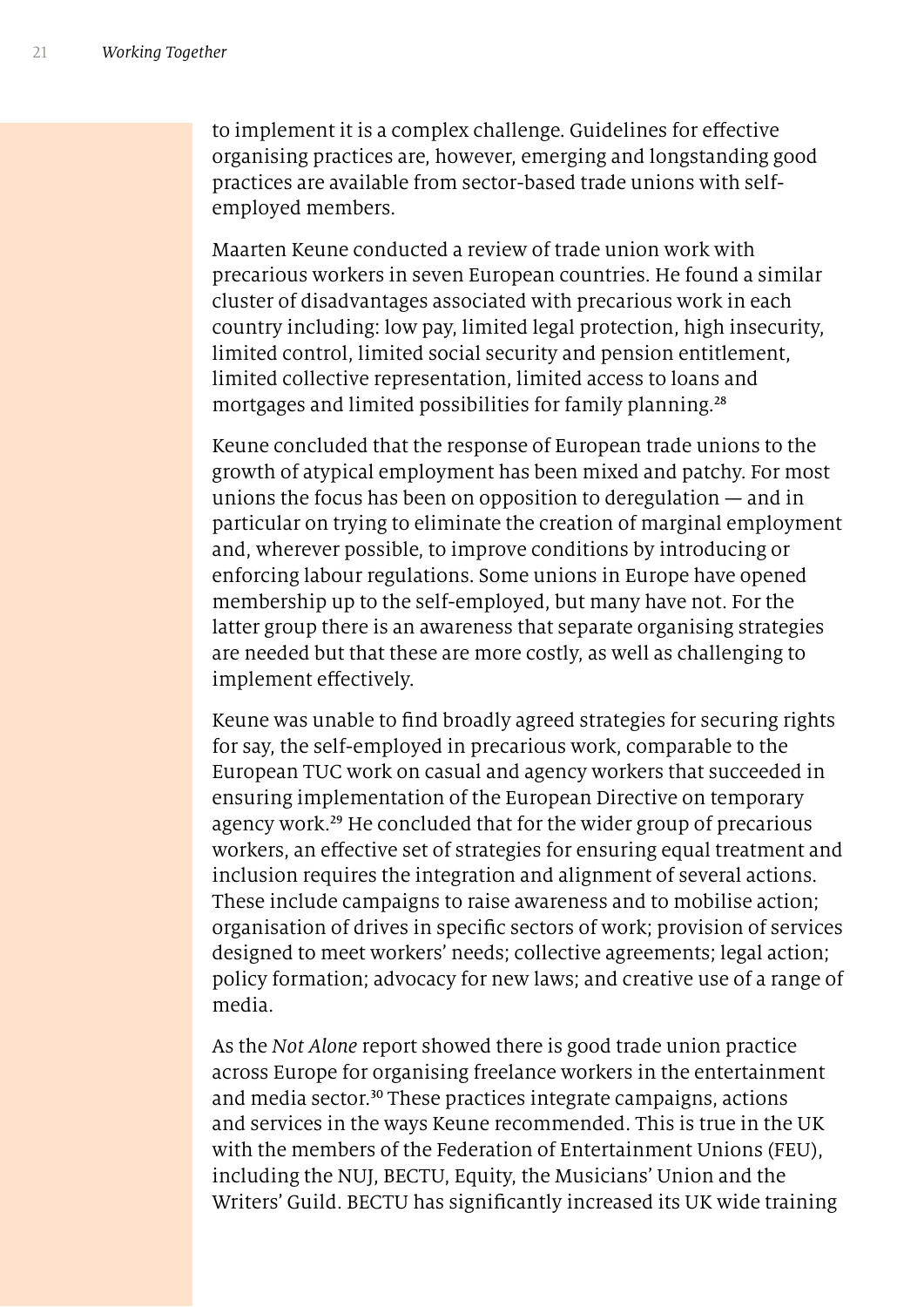and development team over the years with support from the various Union Learning Funds throughout the UK. It has also developed its own bespoke Creative Industries Safety Passport (CRISP)<sup>31</sup> that is IOSH accredited and recognised by employers across the creative sector.

In Wales, CULT Cymru — Creative Unions Learning Together, an innovative joint union project, is a BECTU led partnership with Equity, the Musicians' Union and the Writers' Guild that provides a wealth of training opportunities and events ranging from key business skills such as "freelancing for creatives" to "combat skills for actors" or "self shooting for film makers". It's helped thousands of freelancers and staff to undertake bespoke training at a local level, and also provides support to students, apprentices and tutors. It is currently working with the Wales Co-operative Centre on an event to explore opportunities for coworking in some of Wales' most fnancially deprived but culturally rich communities.

There is scope to extend this media sector expertise in organising freelance members to assist more general unions working in other industries and services. In a recent survey for the European TUC, the Labour Research Department has found a number of trade unions set up specifcally to recruit precarious workers. In Italy these include UIL-TEMP, NIDL CGIL, FELSA CISL and specifcally for self-employed workers, viVAce CISL. In Spain UPTA-UGL is a specialist union for self-employed workers.<sup>32</sup> The survey found 13 EU countries with trade unions that have signifcant numbers of self-employed workers and all in western Europe.

Similar good practice can be found in the Netherlands with FNV KIEM, with Mediafon workers in ver.di in Germany, with HK in Denmark, within sections of Unionen in Sweden, GpA in Austria and with Cobas in Italy. In the Netherlands, the FNV have worked with employers' organisations to establish a not for proft employment agency for skilled engineering workers, the DeltaMetaal Foundation.<sup>33</sup> This was founded in 1968 by a number of companies, employers' organisations and trades unions in the Rijnmond and Drechtsteden regions, to ensure reliable working relationships and high quality craftsmanship.

The FNV also supported the set up of FNV Zelfstandigen Bondgenoten as a general union for the self-employed but this strategy has not been successful in securing a dramatic increase in recruitment. So from this experience the FNV is reworking its strategy with a recognition of the need for sector specific strategies and a multi-pronged approach.<sup>34</sup>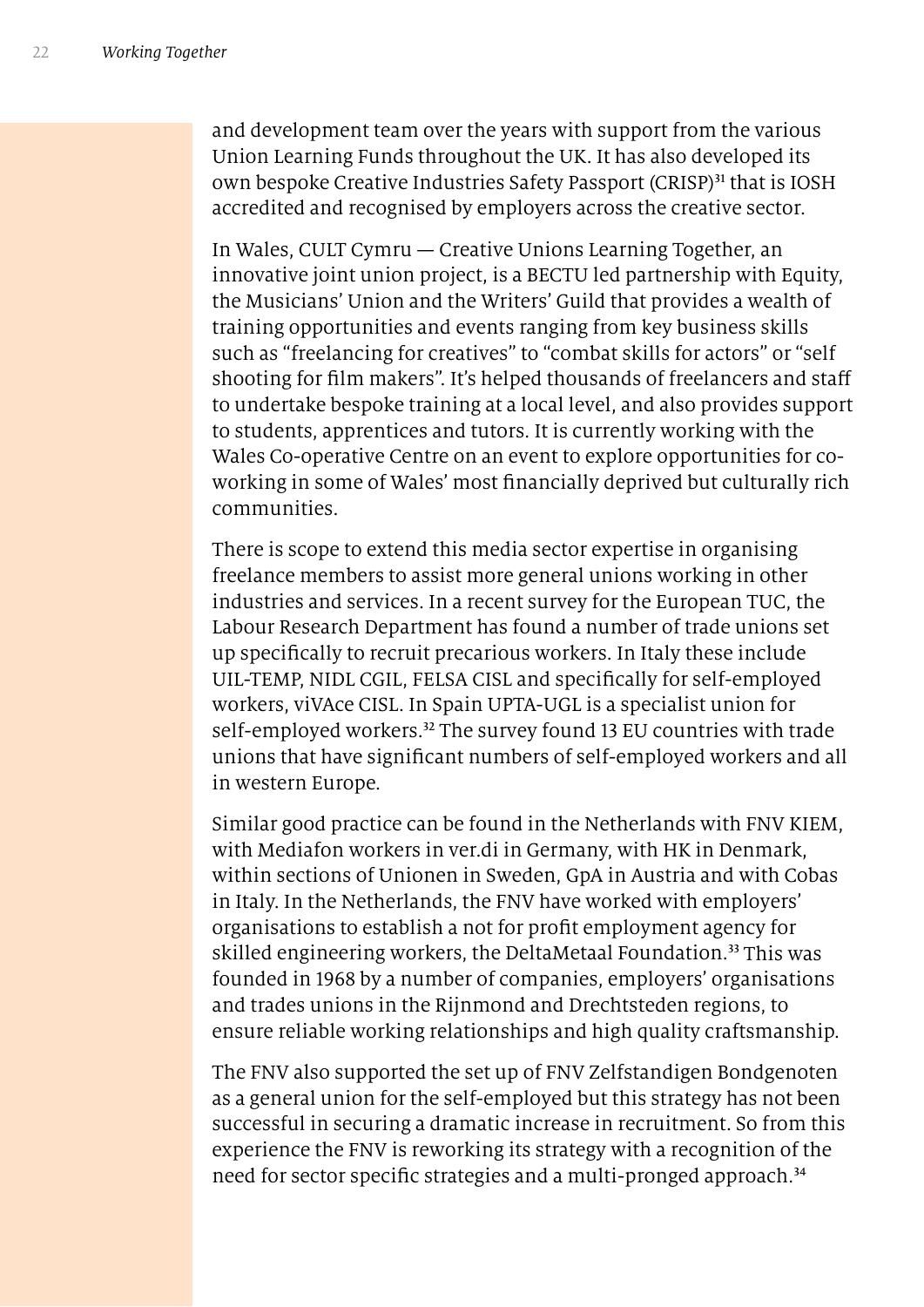Trade unions in the media and entertainment sector have longestablished expertise in securing worker rights for freelancers and in developing collective bargaining agreements using social dialogue.<sup>35</sup> However the term 'freelancer' covers a confusing range of working relationships. In diferent countries it does not necessarily equate with self-employment.

Andrew Bibby has pointed out that some countries use instead the term 'economically dependent' workers as an intermediate category between employee status and self-employment.<sup>36</sup> This perspective can advance the case for worker rights, though Bibby observes that in Italy, Germany and Switzerland, collective bargaining agreements are proving more difficult to negotiate in the media and entertainment sector.

Indeed this may be the shape of things to come. Bibby highlights that in Australia, Ireland and Denmark, governments have applied competition law in the courts to secure judgements ruling illegal campaigns to organise freelance work and secure collective bargaining agreements for freelance workers. FNV Kiem in the Netherlands lost a case in the European Court of Justice challenging this. However media unions internationally have been challenging this interpretation. Lionel Fulton has found nine EU countries where collective bargaining agreements or their equivalent for self-employed workers exist but these are still rare he points out. These countries include Germany, the UK, Spain, Italy, Belgium, the Netherlands, Denmark, Sweden and Austria.<sup>37</sup> In Germany and the UK, collective bargaining agreements exist only so far in the media sector, in Sweden just for journalists and actors and in Denmark only for journalists and homeworkers. In the Netherlands there are no collective bargaining agreements but FNV is seeking to agree model contracts.

More widely in the transport sector, successful legal cases in the UK in the 'gig economy' against Uber and CitySprint are highlighting that freelance workers do have worker rights and especially in 'economically dependent' relationships.<sup>38</sup>

The Taylor Review<sup>39</sup> for the Government into modern employment practices has been dismissed by Unite, the UK's largest trade union as a report that "spectacularly failed to deliver" and described by the GMB as a "disappointing missed opportunity".<sup>40</sup> The TUC described the report as "not the game-changer needed to end insecurity at work".<sup>41</sup> As the TUC have pointed out in their response, the focus of the report is on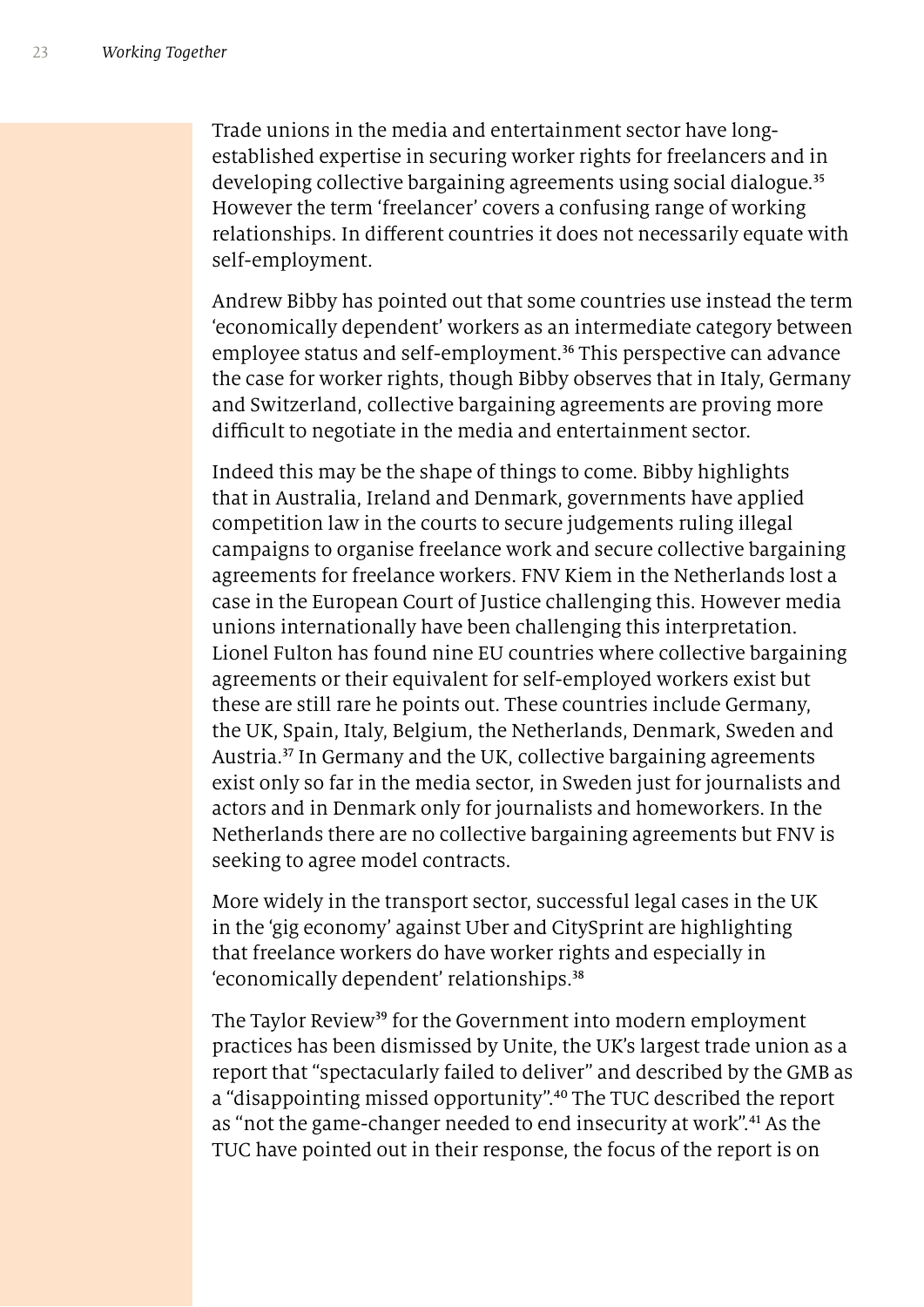good corporate governance and not on regulation with a recommended "right to request" guaranteed hours that "is no right at all for many workers trapped on zero-hour contracts".

Digital economy expert, Ursula Huws, points to the highly problematic core recommendation of the Taylor Review to create a new statutory defnition of a 'dependent contractor' with some limited rights to be paid for by worker and employer contributions.<sup>42</sup> Huws shows this would be a backward step and essentially replace the 'worker' status with access to core employment rights and protections that the recently successful trade union backed legal test cases have upheld against Uber, Pimlico Plumbers and CitySprint.

Huws observes that this 'parasubordinate status' reform solution in the Taylor review has been advocated in other countries including Belgium in the 1980s and 1990s and introduced for call centre workers in Italy leading to 'reduced coverage' and becoming a new tool for employers to advance casualisation and an erosion of existing core rights for 'workers'. Huws highlights additionally and more widely that such reforms both undermine and put under threat the fuller protections and rights of existing employees.

Employment and tax law specialist Rebecca Seeley Harris agrees that the Taylor report recommendation to rename a 'worker' as a 'dependent contractor' and back this up by statute runs the:

*"danger of creating an underclass of employee … with the added temptation for the employers to convert employees to this underclass."*<sup>43</sup>

### **Trade union and co-operative partnerships**

The *Not Alone* report showed that strategic trade union partnerships with cooperative organisations are crucial to the successful organising of informal economy workers.<sup>44</sup> This was the case historically in the UK trade union movement when for a century before 1945, both movements worked closely together on terms and conditions. ILO Recommendation 193 passed in 2002 (and with guidance notes updated in 2014) documents how trade union copromotion of co-operatives has aided and abetted organising strategies in developing countries over recent decades.<sup>45</sup>

To develop such an analysis in this report, a survey of a cross section of TUC members was identifed and, following a consultation day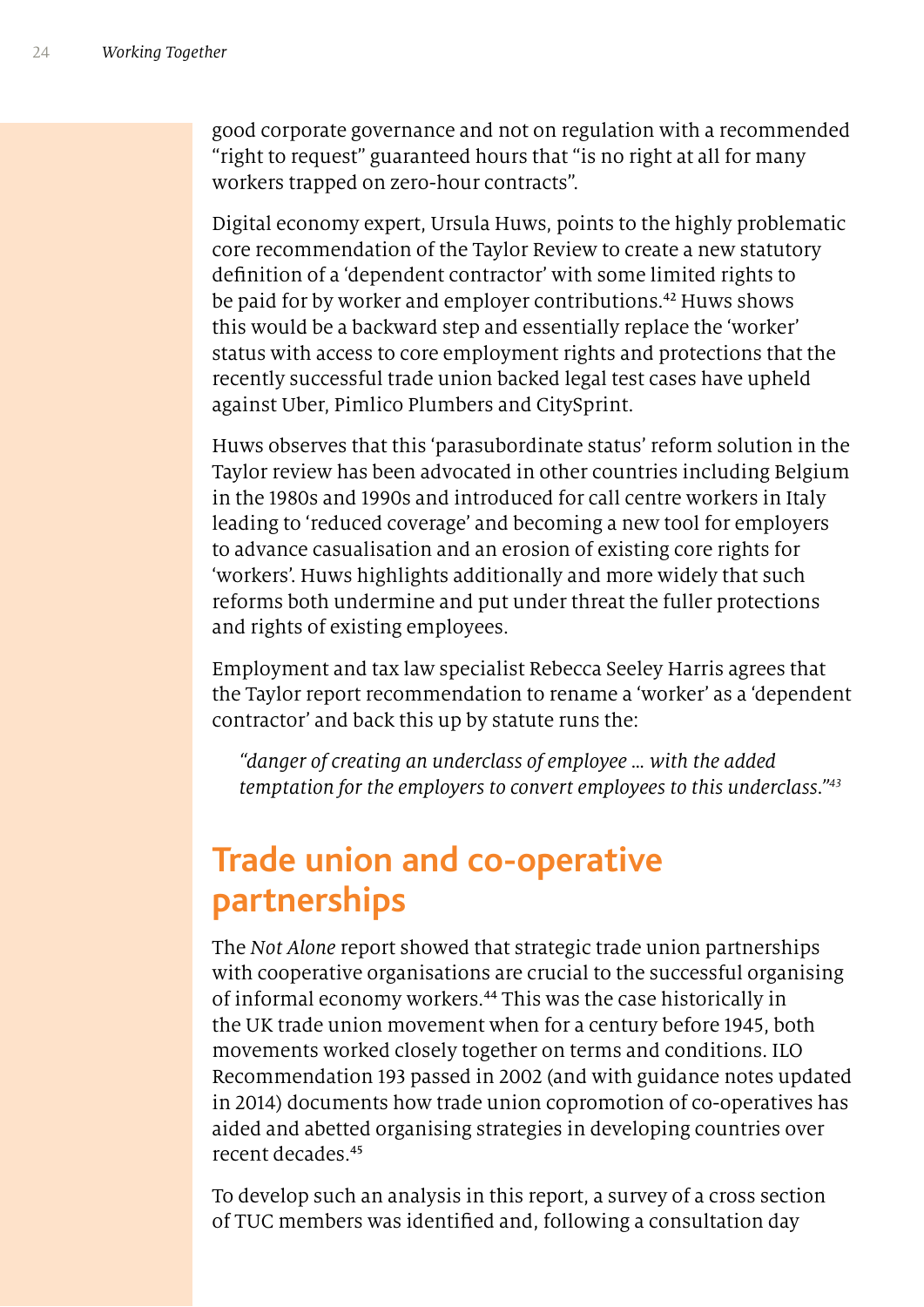held in Manchester, one to one interviews were held. Additional interviews were conducted with those involved with trade union and co-operative solutions in Europe and North America. From this research, fve specifc complementary strategies have been identifed covering: transport, creative industries, education, social care plus other industries. Though it is early days, these organising strategies are either emerging in the UK or, with focused support from the trade union and co-operative movements, could emerge here:

- **n** Trade union campaigns for worker rights and taxi cooperatives.
- Business and employment co-operatives for freelancers.
- Co-operative employment partnerships educational sector.
- $\blacksquare$  Unions and social co-operatives  $-$  social care.
- **n** Platform co-operatives and union co-operatives.

This report illustrates each organising strategy and draws together broader and cross-cutting fndings and recommendations. Another way forward touched on in the *Not Alone* report involves wider strategies to tackle the serious access to housing difficulties faced by precarious workers that are aggravated by low, insecure and variable income patterns. Co-operatives UK has compiled a Precariat Index that shows the strong overlap between precarious employment and precarious housing circumstances.<sup>46</sup>

Additionally, as the *Not Alone* report showed, the welfare system in the UK is not tailored towards the needs of self-employed people. Moreover the implementation of Universal Credit will make the situation worse as the rollout in 2017 is already showing with the mandatory payment delays of up to six weeks and reported rising levels of rent arrears and evictions.<sup>47</sup> Since 2016, however, resolutions have been passed by the TUC and other trade unions for Universal Basic Income.<sup>48</sup> As Guy Standing and others have argued, the needs of the self-employed add weight to a growing campaign for welfare reform along these nonmeans tested lines.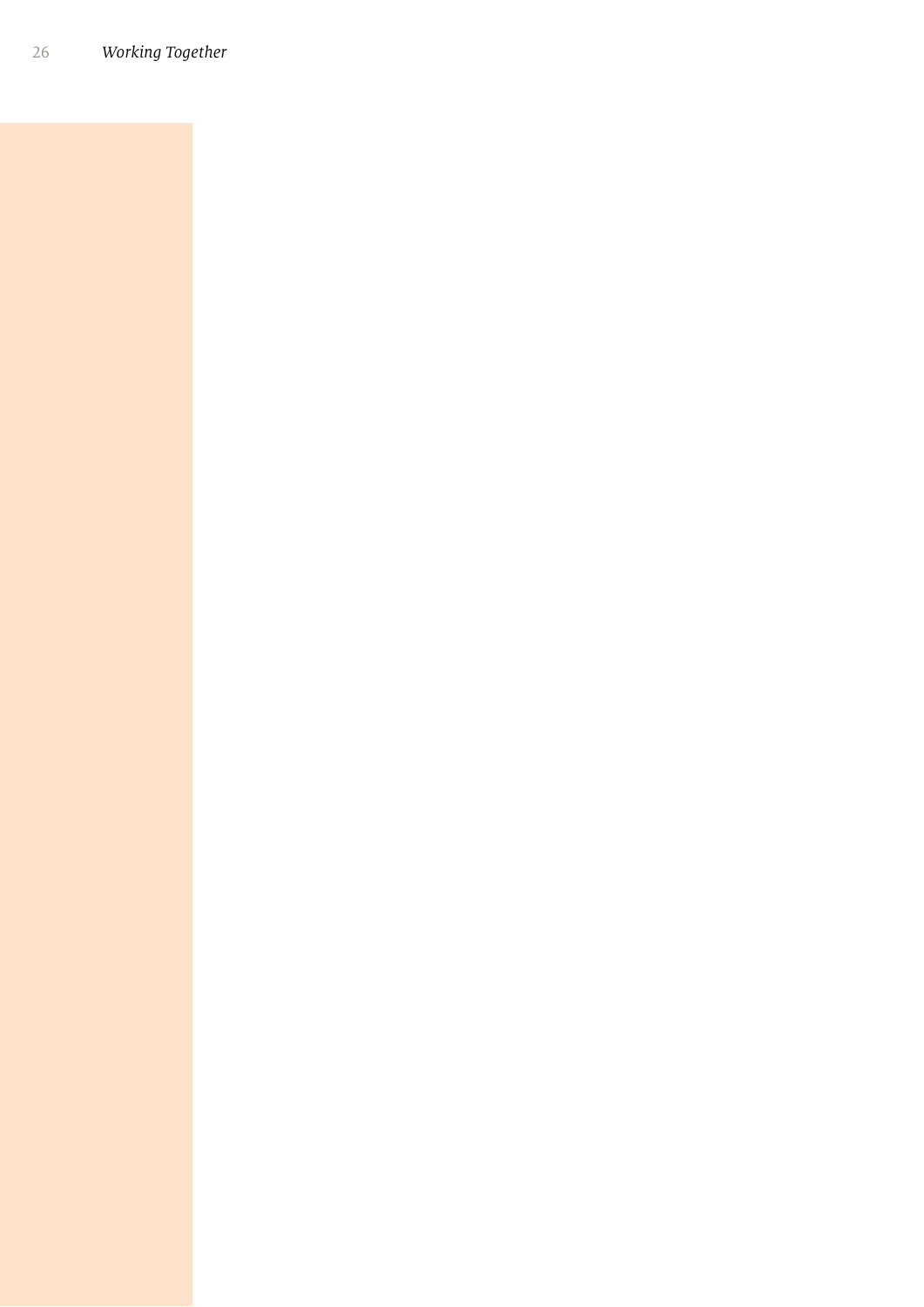# **2. Campaigns for Worker Rights and Worker Ownership**

The Uber assertion that drivers are "partners" who are not entitled to rights at work normally afforded to workers has been successfully legally contested by the GMB.

GMB, one of the unions organising professional drivers, instructed Leigh Day,<sup>49</sup> which is part of its UnionLine legal service<sup>50</sup> to take legal action in the UK on behalf of members driving for Uber on the grounds that Uber is in breach of a legal duty to provide members with basic rights on pay, holidays, health and safety and on discipline and grievances.

GMB contested the Uber assertion that drivers are "partners" so are not entitled to rights normally afforded to workers.

Uber operates a car hire platform that connects passengers to thousands of drivers through an app on the passenger's smartphone. Using the app, passengers can request they are picked up from any location within London (or 300 other cities worldwide). Passengers pay Uber for the journey, which then passes on a percentage of that payment to the driver.

GMB research found that a member working exclusively for Uber received just £5.03 per hour in August 2015 after costs and fees were taken into account, signifcantly below the National Minimum Wage of £7.20. Lawyers for the drivers also argued that Uber acts unlawfully by frequently deducting sums from drivers' pay, often without informing the drivers in advance, including when customers make complaints.

GMB brought two test cases to the Central London Employment Tribunal on 20 July 2016 which concluded that Uber drivers are entitled to receive holiday pay, a guaranteed minimum wage and paid breaks.

Maria Ludkin, GMB Legal Director, said:

*"This is a monumental victory that will have a hugely positive impact on over* 30*,*000 *drivers in London and across England and Wales and for thousands more in other industries where bogus self-employment is rife.*

*Uber drivers and other directed workers do have legal rights at work. The question for them now is how those rights are enforced in practice.*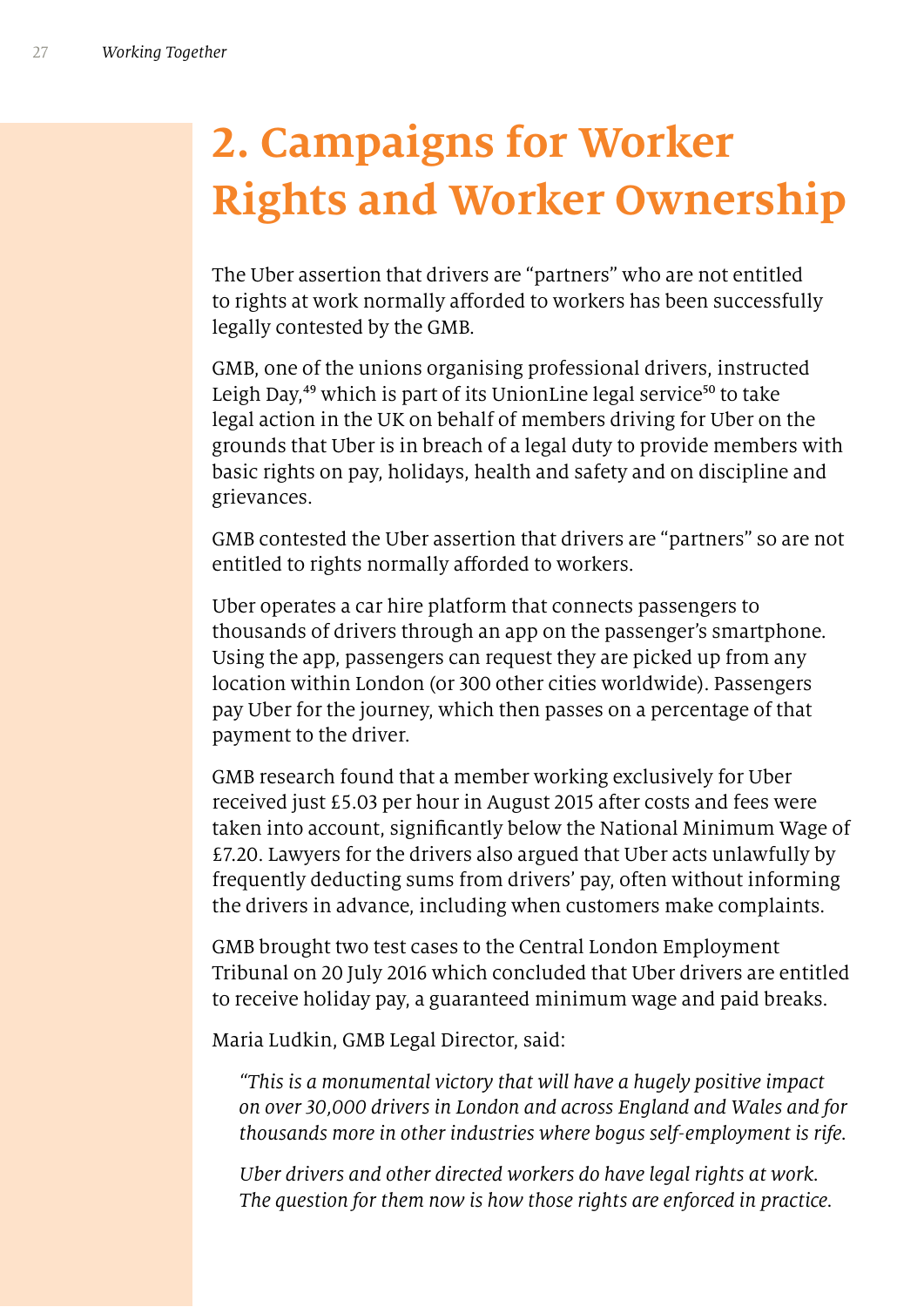*The clear answer is that the workforce must combine into the GMB union to force the company to recognise these rights and to negotiate fair terms and conditions for the drivers.*

*GMB puts employers on notice that we are reviewing similar contracts masquerading as bogus self-employment, particularly prevalent in the so called 'gig economy'. This is old fashioned exploitation under newfangled jargon, but the law will force you to pay GMB members what they are rightfully due."*

Nigel Mackay, Leigh Day employment lawyer, said:

*"This judgment acknowledges the central contribution that Uber's drivers have made to Uber's success by con*f*rming that its drivers are not self-employed but that they work for Uber as part of the company's business.*

*This is a ground-breaking decision. It will impact not just on the thousands of Uber drivers working in this country, but on all workers in the so-called gig economy whose employers wrongly classify them as self-employed and deny them the rights to which they are entitled."*

Leigh Day are now starting class action in the courts, and are recruiting Uber drivers to join them $51$  to claim the following:

- Back pay for unpaid holiday pay for up to two years.
- $\blacksquare$  Compensation if they received less than the National Minimum Wage.
- $\blacksquare$  Paid holiday going forward, if they still work for Uber. A fulltime worker has the right to 28 days' paid holiday a year.
- $\blacksquare$  The right to receive at least the National Minimum Wage.

Kevin Branstatter, the current National Lead Organiser for the GMB was realistic about the effect on increasing union membership:

*"We have only gained around* 20 *new members as a result of this victory, so such cases don't make economic sense for the Union. We pursue them on a point of principle, not as a recruiting tool."* 

However, legal cases against operators like Uber is not the only way that taxi drivers are fghting to get better terms and conditions. Taxi co-operatives are a long established means by which licensed hackney drivers are striving to improve their lot.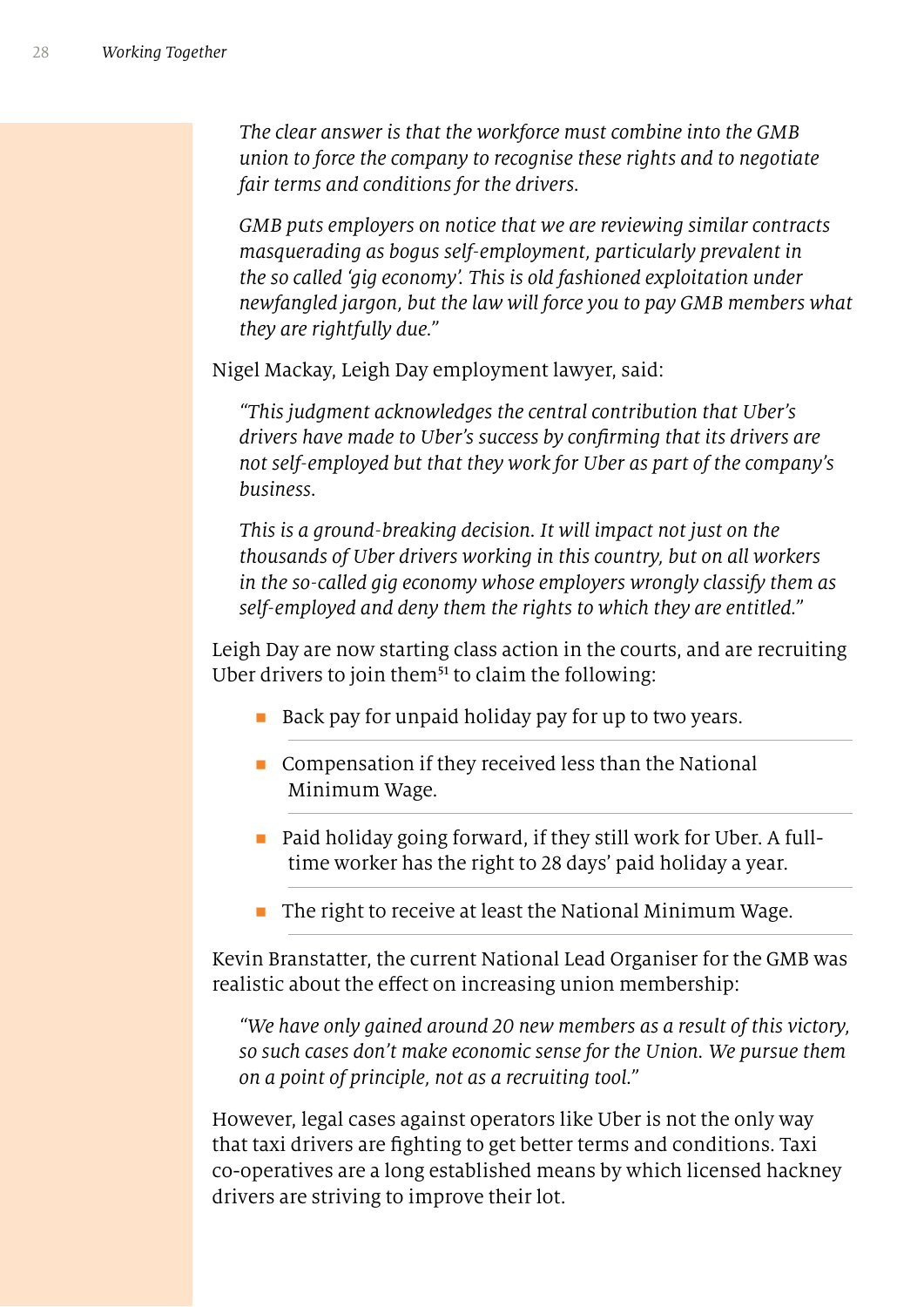In Edinburgh the taxi business is dominated by two taxi co-operatives, **City Cabs**<sup>52</sup> which was established in 1925, and **Central Taxis**<sup>53</sup> which has been in operation since 1971. City has 400 members and 1,100 registered drivers, whilst Central also has 400 members and 1,300 registered drivers.

City was formed when twenty-fve taxi drivers got together in September 1925 and decided to form an association to beneft the Edinburgh Taxi Trade and its drivers. There were originally 87 members and the joining fee was 1 guinea. The original minutes for the inaugural meeting held on 13 September 1925 are kept at the City Cabs office based at 2 Atholl Place, Edinburgh. As Les Mcvay, the City Cabs Company Secretary put it:

*"In* 1925 *the Labour and TU movement was weak, so the original members, who wanted to control their own destiny, simply took control of their own lives."*

Both co-operatives, as well as the third operator, Singapore owned Com Cabs, work closely with Unite to negotiate with the City Council over rates and licence conditions. The number of licensed cabs is strictly regulated in Edinburgh, and has been so for a long time, apart from a period between 1985 and 1995. Consequently, hackney cab plate<sup>54</sup> numbers are limited, and are only transferable for a cost of £30,000. This ensures that all owners have made a serious fnancial commitment and are therefore willing to invest in their vehicles as well.

The **Green Taxi Cooperative**<sup>55</sup> in Denver, is a co-operative that is fully unionised. Founded in response to the "Uberisation" of the taxi market in Denver, this co-operative quickly recaptured the ground lost by traditional taxi companies. Only one year after its creation, Green Taxi Cooperative had 800 drivers, from 37 diferent nationalities. With a market share of 37 per cent, Green Taxi is now the biggest taxi company in the city, and they are the second largest worker co-operative in the United States. Jason Wiener, lawyer for Green Taxi said:

*"These monopolies rig the game for their own bene*f*t. On the other hand, the choice between a monopoly and Uber, who has very little interest in securing the passenger or sustainably supporting the driver, between that is a huge opportunity and that's where Green Taxi* f*ts in."*

Worker-owned taxi co-operatives already had a foothold in Colorado. **Union Taxi**56 of Denver, founded in 2008, already had 264 drivers. But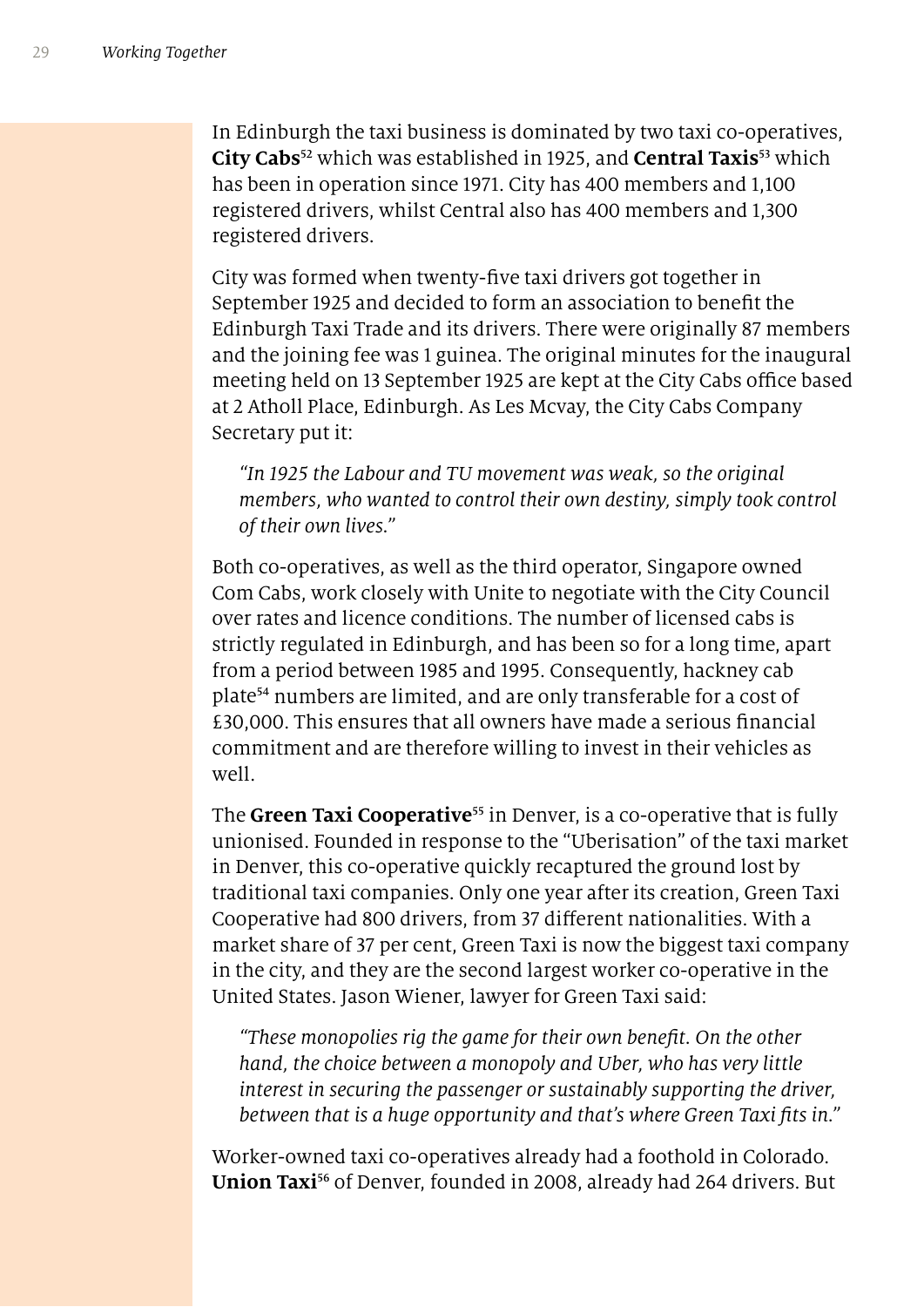as driver advocates and organisers looked for ways to reach a scale that can compete with Uber and Lyft (according to estimates, there are approximately seven times more Uber drivers on the streets of Denver than regulated taxis) they ran up against a regulatory roadblock: transportation licensing laws in Colorado made it easier to form a new worker-owned frm rather than to submit applications to expand Union Taxi.

With this in mind, a new organisation made up of 800 driver-owners from 37 countries formed in the summer of 2014, when a diverse group of hundreds of taxi drivers banded together with an idea to start a just and sustainable business that they could call their own. Thus, the Green Taxi Cooperative of Denver was born.

Since then, with the unwavering support of Communications Workers of America Local 7777 (CWA),<sup>57</sup> the same union that in 2008 helped incubate Denver's Union Taxi, the co-operative embarked on the journey to launch their new business. According to attorney Jason Wiener, who has worked with the organisation to help it through the lengthy licensing application process:

*"CWA provided political leadership, lobbying, and outreach to change a key law blocking Green Taxi Cooperative from obtaining a license. The union went beyond just serving as an incubator, becoming an essential component of the co-operative's development and allowing them to expedite the licensing process from a trajectory of several years to just 10 months. This support complements the determination and strength of the co-operative's internal leadership."*

The leadership and board of the co-operative is made up entirely of immigrant drivers from East Africa and Morocco.

The current president of the co-operative, Abdi Buni, was one of the co-founders of Union Taxi and has been a transportation advocate and organiser for years. He not only worked to help create both Union Taxis and Green Taxi Co-operative, he's also helped to unionise other non co-operative taxi companies. In 2006, Buni led a successful campaign to win CWA representation for himself and 260 other taxi drivers at Denver airport. The owner, a French-owned multinational, Veolia, used its control over SuperShuttle's 94 drivers, mostly African immigrants, to squeeze them of nearly every dollar. As Buni has described the challenge: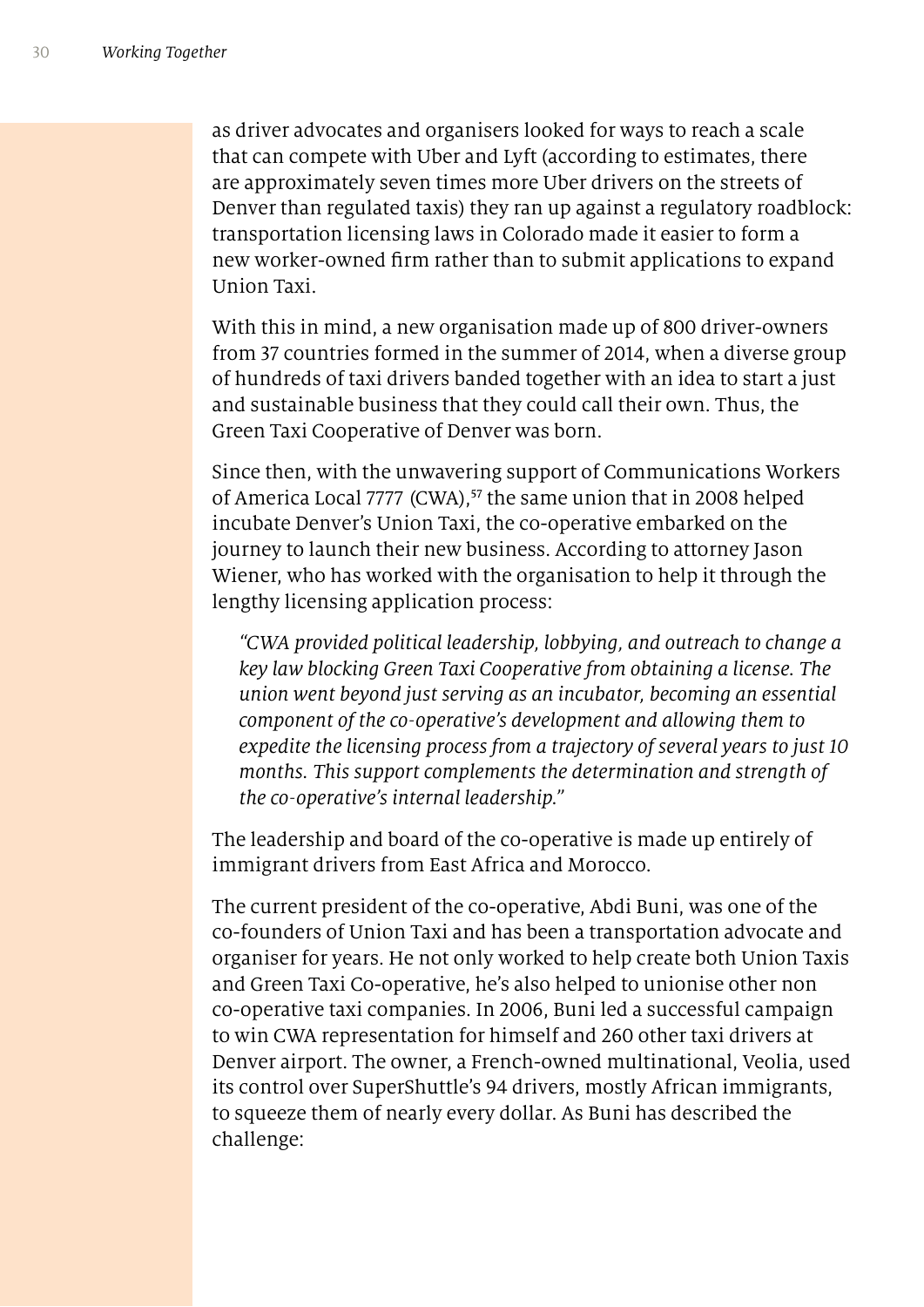*"We came to America for opportunity and to escape oppression, that's why I am helping SuperShuttle drivers at Denver International Airport get a union like I did."*

Green Taxi Cooperative has an exemplary set of practices that ensure ownership is distributed among the drivers in true co-operative fashion. Other taxi co-operatives across the country have thrived in the past by following these tenets. Among them is **Union Cab** of Madison, Wisconsin.<sup>58</sup> On October 29, 1979, they opened for business, with 11 new cabs. It came out of unionisation struggles in Yellow Cabs, which eventually closed down, then Checker Cabs, which was also closed, with the support of the Wisconsin General and Industrial Worker's Union (WIGIWU), Local 10-4.

Michael Peck of the 1Worker1Vote.com campaign in the USA has confrmed that further work on replicating the Green Taxi model is also underway in Philadelphia, Boston, Baltimore, New York and San Francisco.

### **Using the law**

In the wake of protests, Uber has been banned in Hungary and Bulgaria. In Italy the courts have ruled the Uber app to be unfair competition.<sup>59</sup> An appeal court lifted the ban but only for the Uber Black service that uses fully licensed professional drivers. The standard Uber X service and the Uber Pop app for unlicensed drivers have both been made illegal.

Unions in the USA are also pursuing legal cases to support drivers. Following lobbying by the SEIU and the Teamsters, in December 2015, the Seattle City Council passed an Ordinance (local byelaw) setting up a process whereby drivers would be represented by the unions.<sup>60</sup> The law cleverly gets around federal law, which forbids independent contractors such as Uber and Lyft drivers from legally organising or joining a labour union, by allowing non-proft organisations to organise these workers, rather than trade unions. It is a legally bold strategy that, naturally enough, Uber and its allies are challenging. The law has not yet come into effect, so it is not possible to evaluate its efectiveness and, so far, no other city has copied this strategy.

This Ordinance allows the SEIU and the Teamsters Local 117 to represent all the drivers, giving them the power to negotiate with Uber and Lyft, as well as the taxicab and private hire companies over the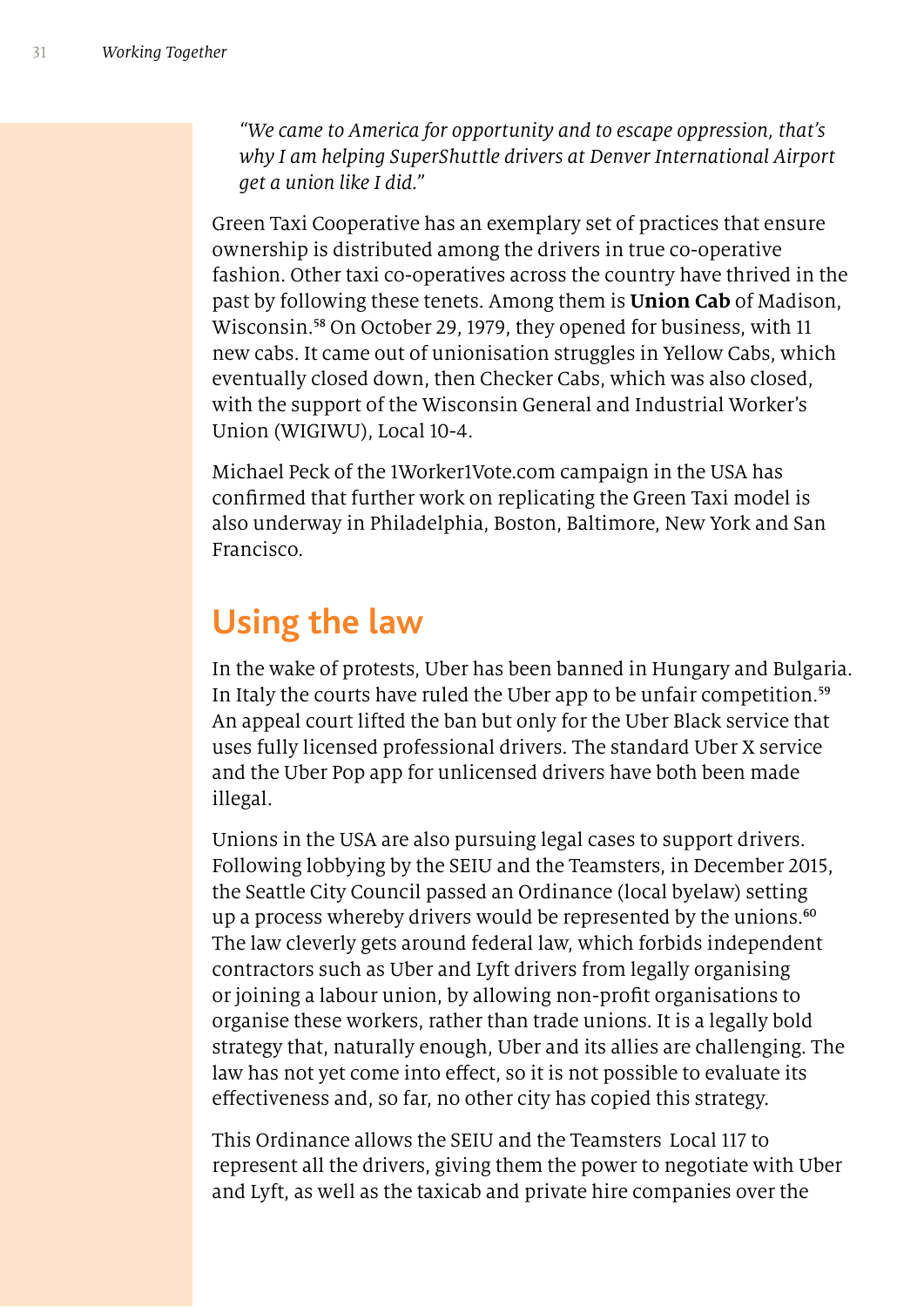terms and conditions of all cab drivers' work (including when they choose to work, the area they operate, required background checks, etc).

In the UK a cycle courier working for the delivery frm CitySprint has won the right to paid holidays and minimum pay in a key ruling on the gig economy.<sup>61</sup>

The central London employment tribunal ruled that CitySprint had unlawfully failed to award holiday pay to Mags Dewhurst and had wrongly classed her as a self-employed freelancer. CitySprint, which has 3,500 self-employed couriers in the UK, could now face further claims.

Judge Joanna Wade described CitySprint's contractual arrangements as contorted, indecipherable and window-dressing. Jason Moyer-Lee, the head of the Independent Workers Union of Great Britain (IWGB), which is backing cases against courier frms including Addison Lee, eCourier and Excel, has said the CitySprint tribunal would act as a test case. The other hearings are due in March and April.

### **Using technology**

Green Taxi Co-operative uses an app, as do other taxi co-operatives. Most use apps that can be tailored for their own use and branded up with the cooperative's own logo and colour scheme.

There is a thriving market in these tailored apps, and examples include Cordic, used by both Central Taxis and City Cabs in Edinburgh, Cabgo which has been developed by Paul McCormack of Phoenix Taxis cooperative in Liverpool, AutoCab used by Green Taxi Cooperative in Denver, whilst Union Taxi Cooperative in Denver have developed their own. All of them are available on both Apple and Android, and can be downloaded for free.

Our understanding, talking to app developers, is that it would be technically straightforward for a co-operative or trade union to licence an off-the-shelf app like the ones listed, and set it up to work across the entire UK. All it needs is for the co-operatives or unions to work together to broker a contract for such a system across the cooperatives/companies, and by licensing in this way; the upfront costs would be modest. Alternatively a custom designed app would cost somewhere between £30,000 and £50,000 depending on specifcation.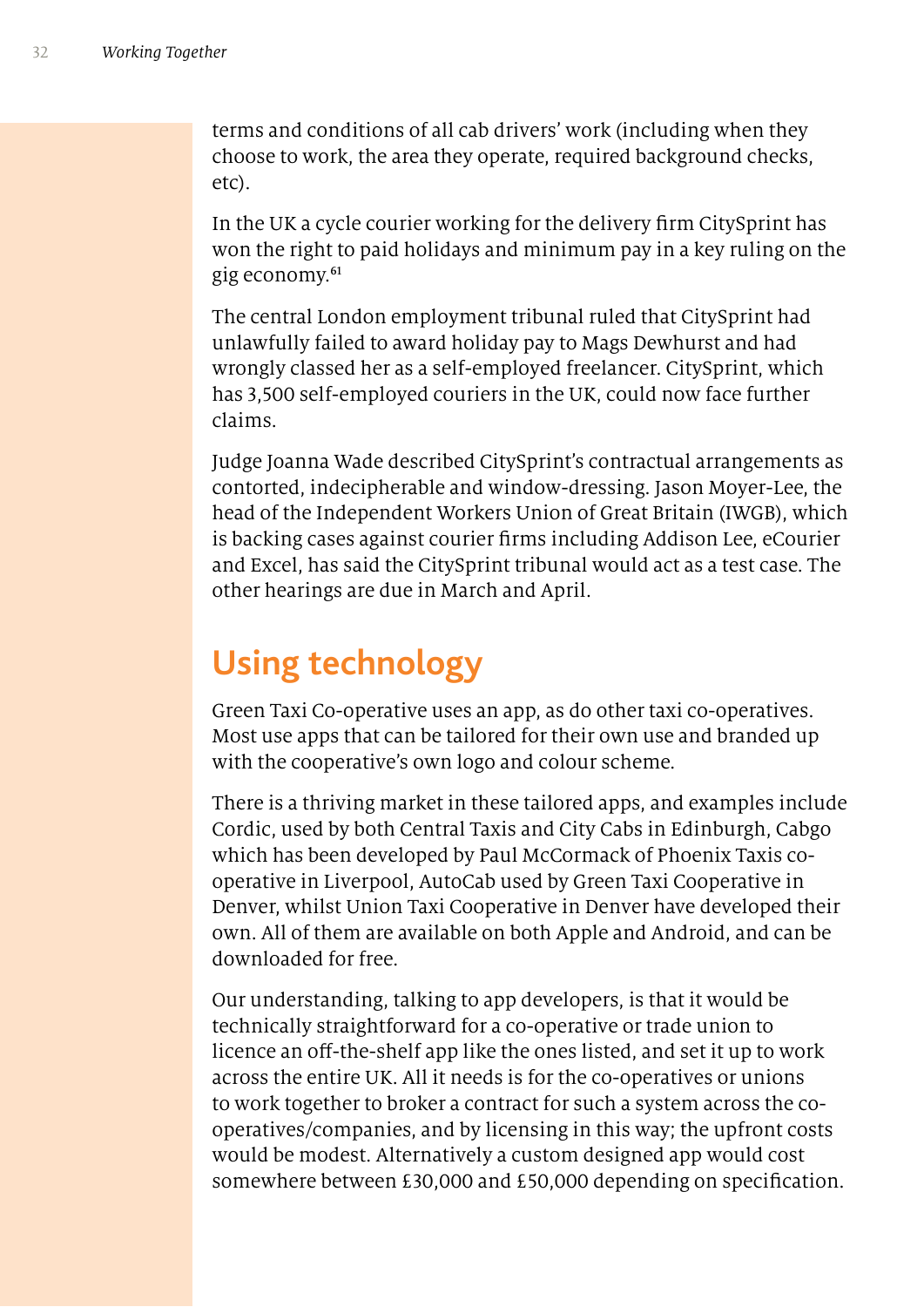#### **London cabbies get organised**

But some hackney drivers have already taken it one step further. Sean Paul Day became a black cabdriver 18 years ago, and he has helped to establish a co-operative to operate a black cab only app in London. Taxiapp Ltd was established as a "not for proft co-op" in July 2016, and has developed its own app, Taxiapp<sup>62</sup> for both Android and iPhones. It only works with fully licensed black cab drivers, all of whom have, of course, taken the "knowledge", and has been created for them by Multi Brains LLC, an Estonian based taxi app developer.

Taxiapp Ltd is 100% owned by London black cab drivers, with no outside shareholders or investors. It allows passengers to book and pay like they would through Uber, but rather than a fxed price that can be subject to huge surges, the fare is always decided by the meter.

Taxiapp provides a better deal for cabbies. Unlike Uber which deducts approximately 25 per cent of the fare in commission, Taxiapp simply charges drivers a fat fee of £20 per month, plus a credit card fee only if the fare is paid by the app, and many are still of course paid in cash.

Unlike Uber, it is built on transparency and promotes fair economic growth and will be relaunched in October 2017 with a new feature to protect the ritual of hailing a cab. Users will be able to see on the app how many black cabs are waiting at a rank or on the street nearby, so they can go out and hail a cab, without the need to pre-book.

One reviewer on the iTunes download website<sup>63</sup> says:

*"The best app for taxis around London! I was using uber but after a few drivers making me feel uncomfortable I decided to give this a try. Cut my journey time by around* 30% *really happy!"*

Transport for London have recently (22 September 2017) rescinded Uber's licence to operate in London, although they won't disappear off the streets for some time as they have already announced they will appeal. Sean Paul Day, Taxiapp London founding member, said of this decision:

*"Today's decision proves that our laws have to be respected and that London's private hire industry should not dominated by multinational companies. This a crucial time for tech starts-up like Taxiapp, who continue to prove more self-su*f*cient, having been able to survey the horizon and grow in a more sustainable way that puts both drivers and passengers at the forefront."*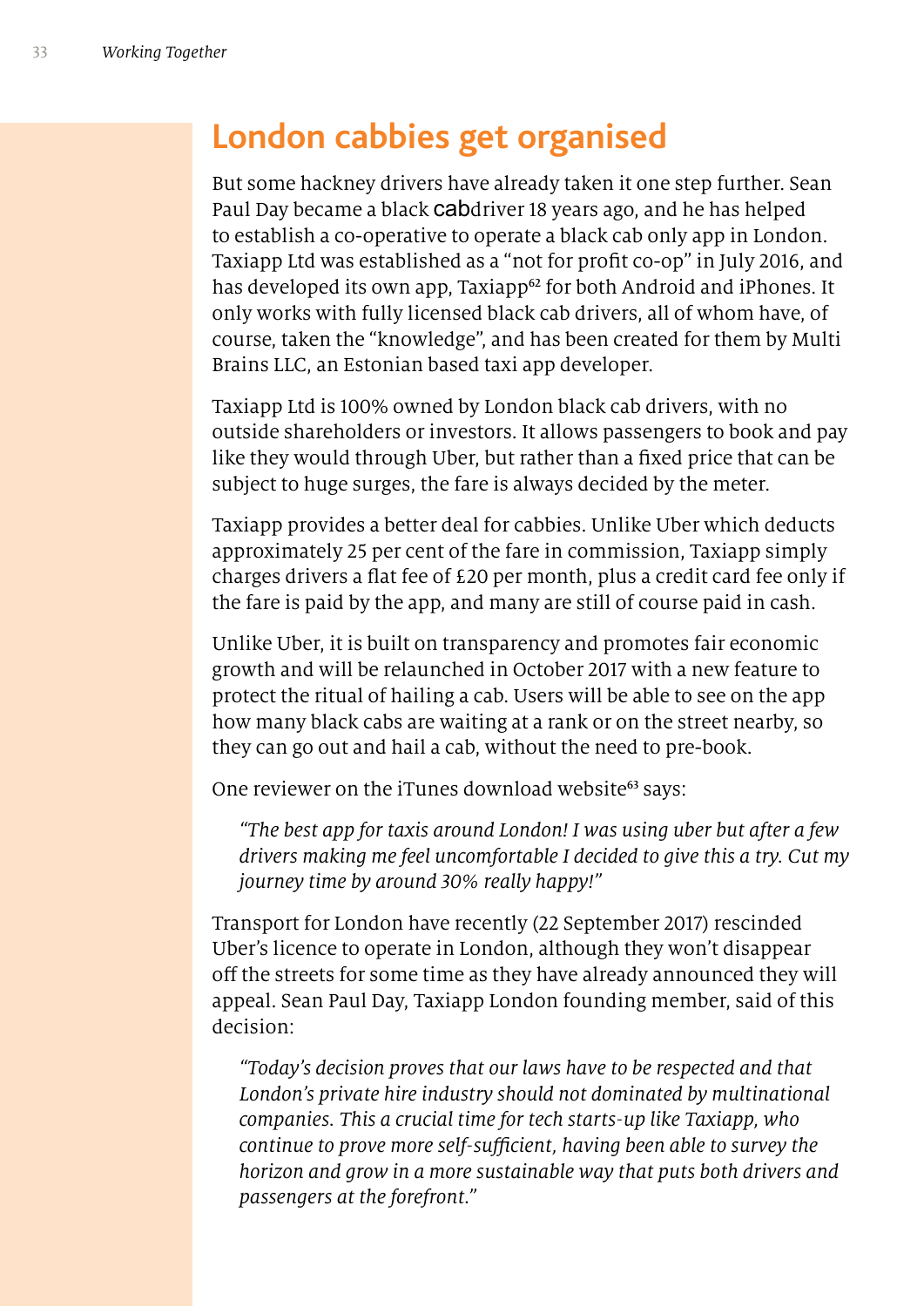Most other self-employed workers could beneft from the support that comes through union membership, and the GMB is one of the unions actively working on strategies to recruit them. They have developed an internal policy paper, and an active internal group started by Martin Smith, their National Organiser.

*"The overall e*f*ect of Austerity, Automation and Precarious work is of two emerging types of jobs in an 'hourglass' economy. Above there is a shrinking 'core' group with standard* 40 *hour a week contracts, often working well over* 50 *hours a week, with residual pensions, and set hourly pay. And below is a second growing group where technology creates an on demand working culture dominated by their smart phone, of precarious, low paid, zero hours, tiny hours, agency, and selfemployed jobs."*

The GMB has looked at the Musicians' Union's work on music teachers' cooperatives<sup>64</sup> and also the actors' co-operatives supported by Actors Equity and organised through the Co-operative Personnel Management Association<sup>65</sup> which Equity helped to set-up.

GMB staff have been actively working with Deliveroo riders, amongst others, to establish what they need from a trade union, and are feeding this back into their policy development process. They see a role for cooperatives to work in partnership with unions, providing an enhanced range of services tailored to the diferent needs of the self-employed.

They are looking at entirely new ways of communicating and organising in the virtual electronic world that is increasingly being used to direct and control the often 'remote' workforce. This makes them difficult to recruit in the traditional way, as their workplace is not in one physical place — they are physically distributed, but connected electronically to their work. In particular the GMB see social care, NHS bank staff and transport as key areas where they could actively recruit the self-employed precariat who are working in the platform economy. According to Kevin Brandstatter, the current National Organiser:

*"We have been recruiting the self-employed for a good ten years, but have only really identi*f*ed them and targeted them as a key group recently.*

*Asking what they need is the* f*rst stage, from which we will build new services as part of our key package which is available to all members."*

The GMB is also now identifying which of its members are selfemployed, and have commissioned their own research into the needs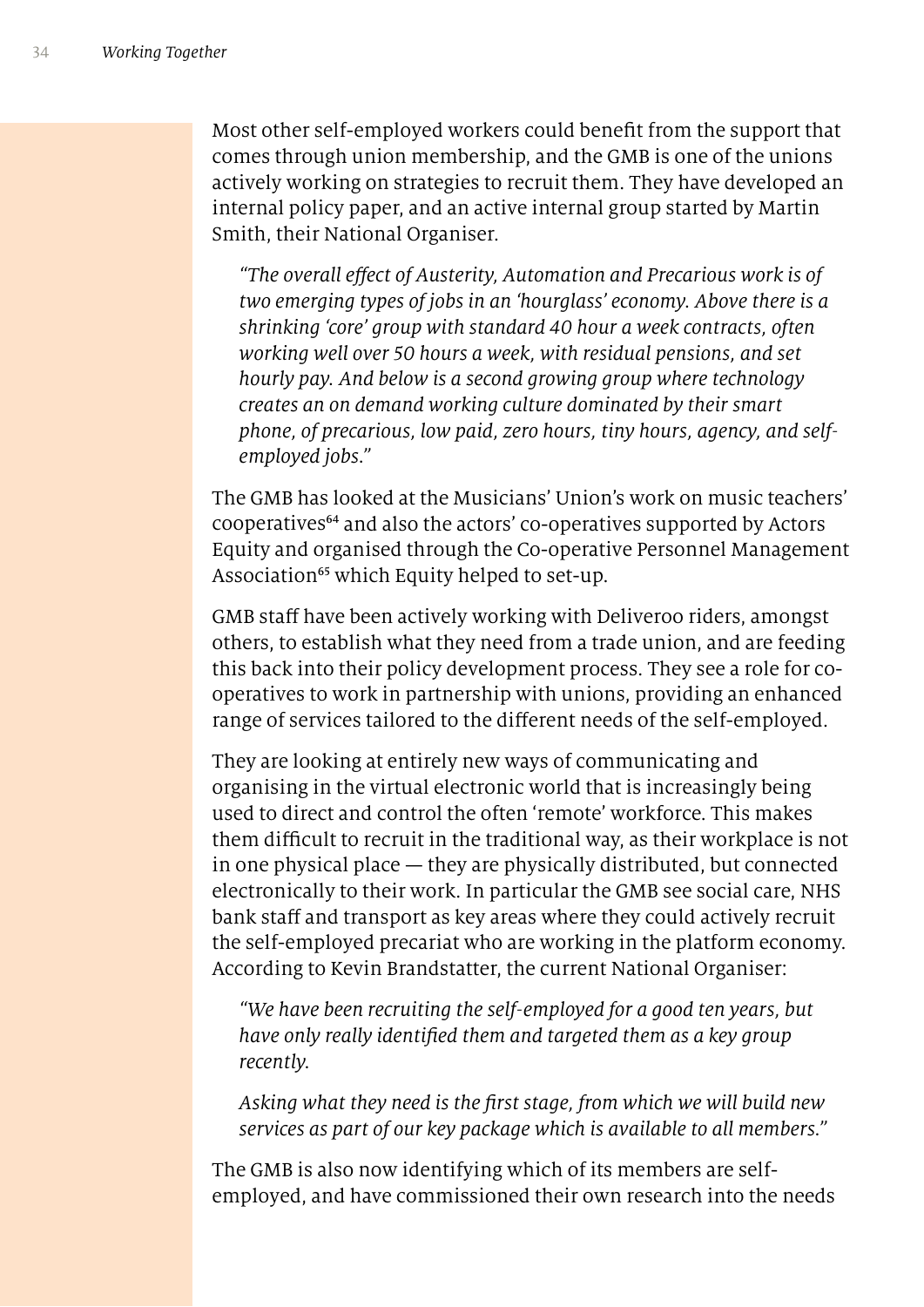of the precariat, as well as studying research by German and Australian trade unions, and the Greater London Assembly.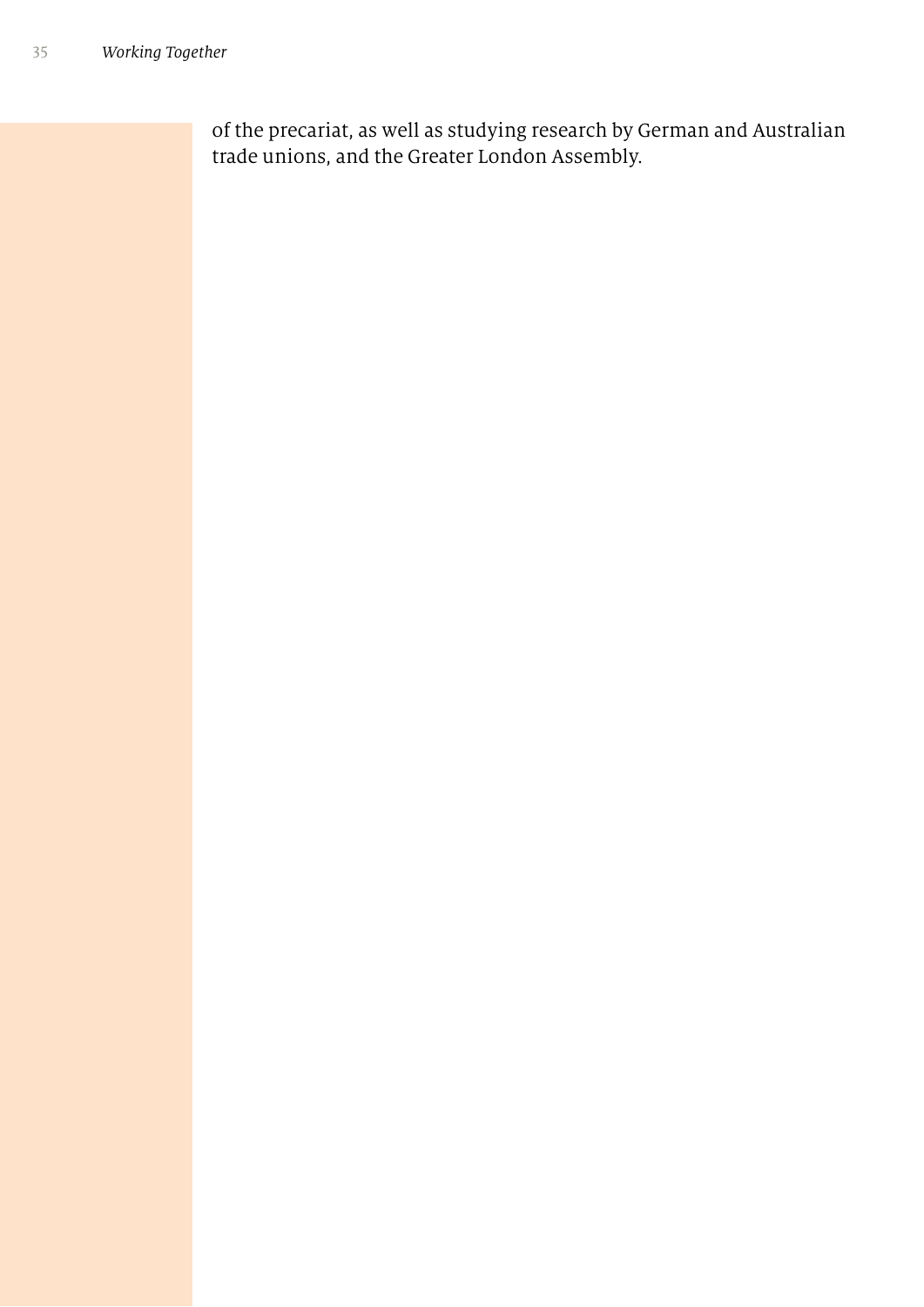# **3. Freelancer Co-operatives to Secure Worker Rights**

These are co-operatives, whose membership is normally exclusively self-employed, and which supply a range of back office services to their members. These members will mostly be independent, lone entrepreneurs, who fnd their own work and contract with a whole variety of diferent frms and/or individuals. However, some may also be self-employed people who are workers and who exclusively contract with one frm, such as Deliveroo or Uber drivers.

The services they supply include accountancy, tax affairs, professional insurance, access to fnance and debt management. Some also provide a degree of representation, and some are sector specifc.

An example of a more narrowly focused, trade specifc, organisation is the Medical Protection Society (MPS):<sup>66</sup>

*"In the* 1880*s, a number of high pro*f*le negligence and criminal cases had made the headlines, and it became clear that individual doctors did not have the resources to defend themselves in these cases. The MPS was founded in* 1892 *as the London and Counties Medical Protection Society, and within two years it had recruited more than* 1*,*000 *members. It now operates worldwide and has* 290*,*000 *members. It concentrates solely on o*f*ering insurance cover and legal defence to its members, and maintaining a strict code of conduct."*

The MPS offers no other services to its members as most are highly paid and can arrange their other needs themselves.

The precariat, however, lack such resources, and need many other services in addition. These include support with bookkeeping, accountancy, legal and technical advice, health and safety, contract law, VAT and other taxation. In addition they need some form of collective bargaining representation, as well as a collegiate sense to overcome their isolation. This support will become even more important when the changes to self-assessment are phased in. This will require the selfemployed to fle accounts and pay their tax quarterly.

Examples of more wide ranging organisations that meet their needs include the Association of Independent Professionals and the Self-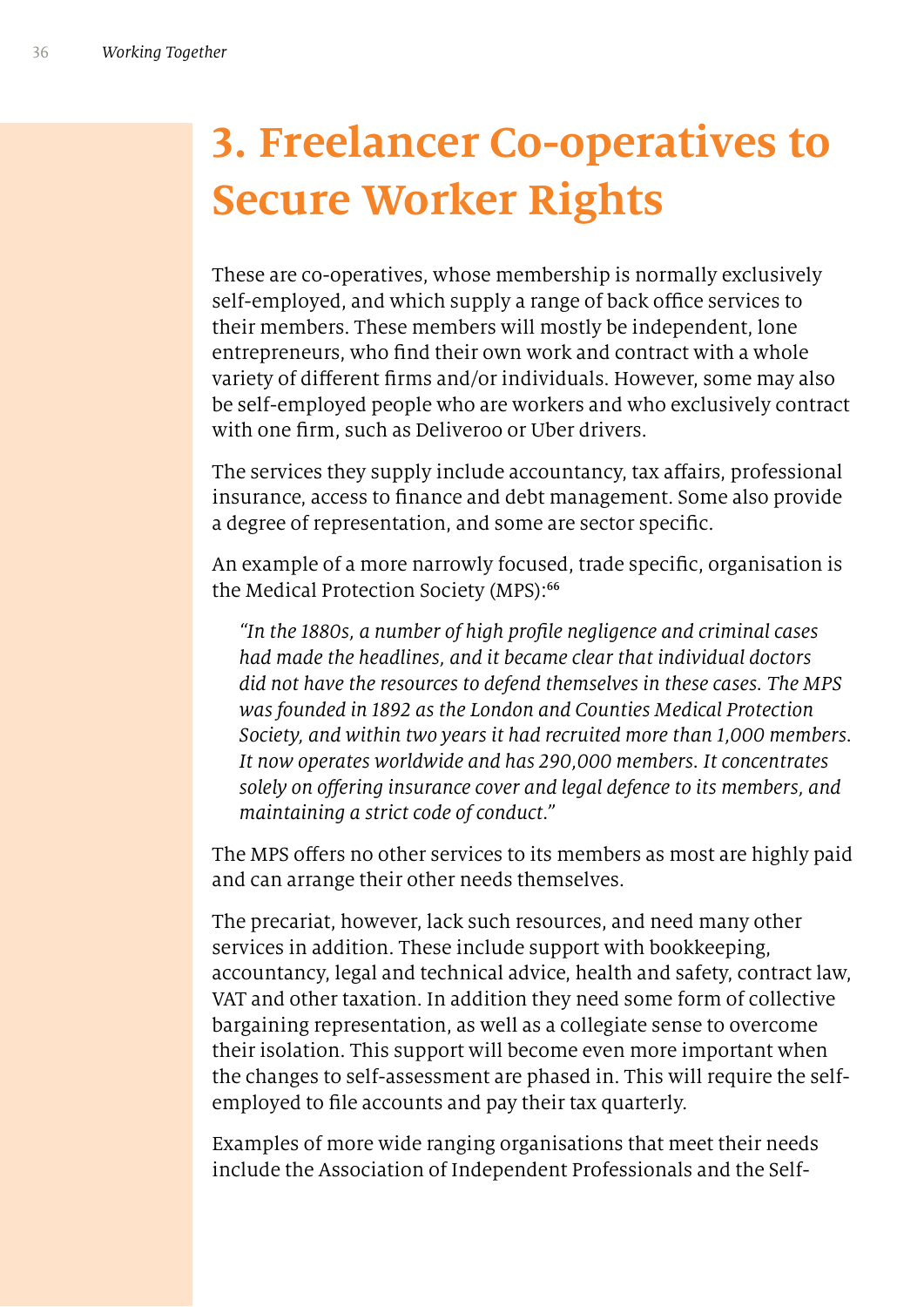Employed<sup>67</sup> (IPSE), which started life as the Professional Contractors Group (PCG) in May 1999, and changed its name in 2014 in recognition of its diversifying membership.

PCG was formed to provide independent contractors and consultants with a representative voice in opposition to the original IR35<sup>68</sup> proposals. Since then, they have evolved from being a single-issue campaign group to a fully-fedged, not-for-proft professional body, which is the largest association of independent professionals in the EU.

IPSE now represents 21,000 freelancers, contractors and consultants from every sector of the economy and it is their stated ambition to become the voice for the 4.6 million self-employed people across the UK. It offers a range of services through discounting arrangements with partner companies, including online bookkeeping, accountancy, professional insurance, IT and Web services, IR 35 contract advice, access to serviced workspace, etc.

Even more comprehensive services for the precariat have been developed in mainland Europe.

The **Cooperatives d'Activités et d'Emploi** (CAE) model in France is one example and known as a business and employment co-operative (BEC) as, through the co-operative which acts as an umbrella company, freelancers secure worker rights. This type of organisation is well developed nationally, with specifc legal and policy initiatives designed to support BECs. They operate across France, and a specifc legal form of co-operative has been created, a Société Coopérative d'Interêt Collectif (SCIC)<sup>69</sup> which has helped to encourage the development of CAE organisations.

There are now 74 CAEs 'employing' over 7,000 individual entrepreneurs, and they are brought together in the organisation Coopérer pour Entreprendre.<sup>70</sup>

The CAEs offer a system of 'employment' to effectively self-employed individuals, so that their social security status, and therefore access to benefts are maintained at the same level as a conventional employee. They do this by paying a salary to the individual member based on their earnings, which they have to fnd themselves. The CAE therefore deducts and pays the French equivalent of PAYE and NI on their behalf.

New members, many of whom were previously unemployed, start with a period of training, which can include obtaining the necessary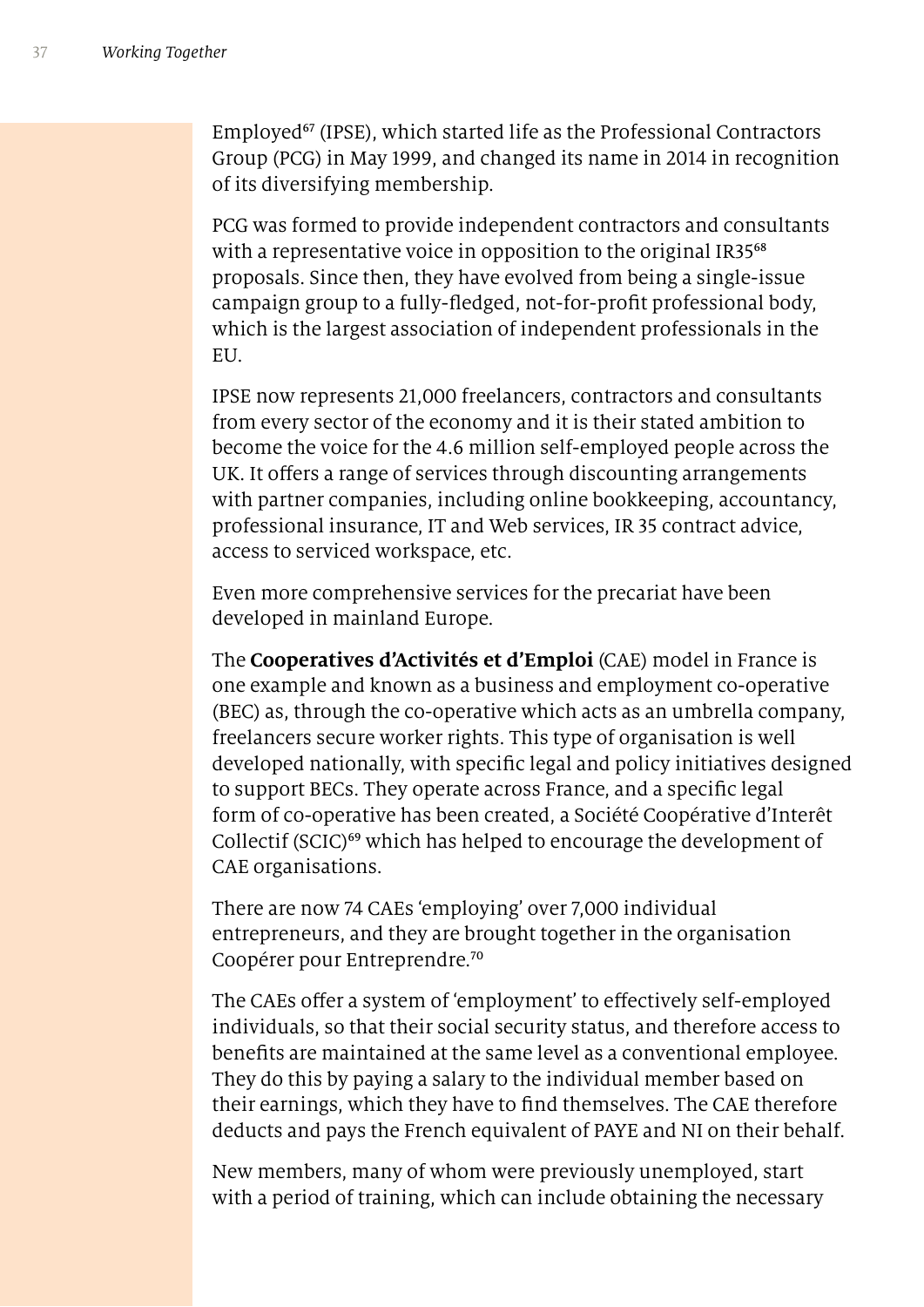'agrément'.<sup>71</sup>They then have an allocated business coach who stays with them throughout the period they remain as members. Other benefts include a salary smoothing arrangement so they can manage their private budgets more easily, debt collection and underwriting, professional insurance and accountancy assistance. For this they have to pay 10 per cent of gross earnings to the CAE, of which they are full voting members.

Because of the work done with the unemployed, most CAEs receive some degree of sponsorship from local and regional Government funds, and many also receive support from Pôle Emploi (the French Employment Service), the co-operative movement and EU funds.

## **Société Mutuelle d'Artistes (SMart)**

A much larger, but essentially similar scheme operates in Belgium.

**SMart (Société Mutuelle d'Artistes)**, was formed in 1998 to enable artists, technicians and intermittent workers to face the administrative complexity of the arts sector in Belgium. It was born under the leadership of Pierre Burnotte and Julek Jurowicz. Burnote describes well their motivation:

*"I have been a concert promoter for a long time. Out of respect for the work of artists that I invited, I wanted to pay them properly. Although it was not large sums, back then it was easier to settle up in cash rather than following the rules …*

*Most could not live on their art and besides; they did not know how to declare occasional income … Artists have been sanctioned or excluded from unemployment bene*f*t for exhibiting paintings or a playing a concert. Artists didn't know much about their rights and duties while the Government administration, trade unions or social security knew very little of the peculiarities of this medium."*

Based on their experience, the two partners started SMart, the association to manage the administrative aspects of musicians' business, and then gradually brought in other categories of artists. But to do this manually is tedious administrative work and far too much for one person. They realised that the viable solution was to design an IT system capable of handling larger numbers of people, drawing on the economies of scale and the pooling of interests.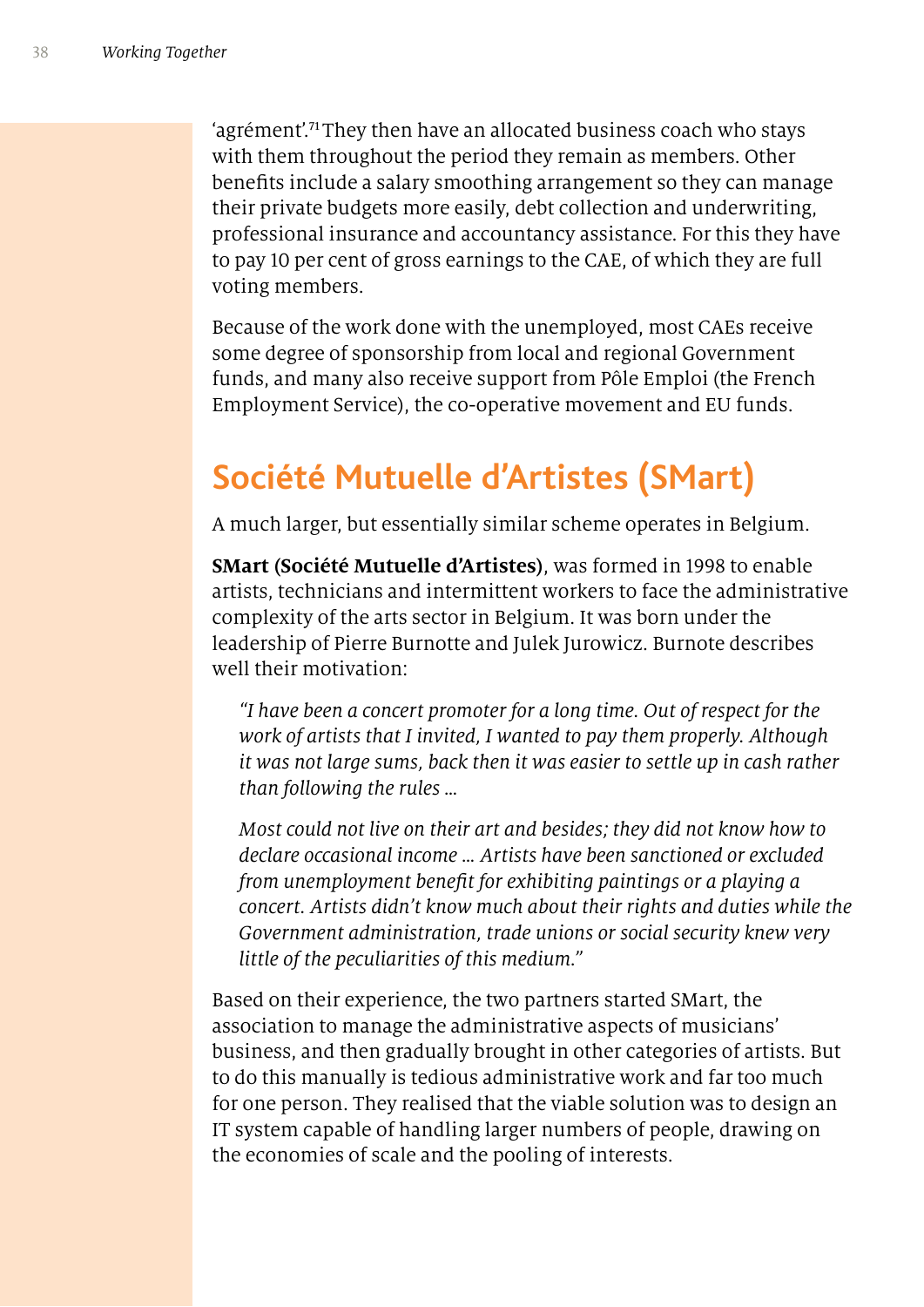#### **How SMart works**

SMart has produced a system to give the precarious, intermittent workers who manage their own career paths in direct contact with customers or outsourcers, access to the salaried legal status. Sandrino Graceffa of SMart Belgium describes the power of a co-operative solution<sup>72</sup>

*"Uber workers are proletarians who do what the platform asks them to do. They are not free to choose the client, the contract, etc and at the same time the platform is managed to make them think they are autonomous workers so that they do not pay the totality of the labour costs. In this way subordinate workers are transformed into freelance workers. In SMart Be, we do exactly the opposite, workers keep a high level of autonomy and they acquire the status of salaried workers."*

It offers workers the opportunity to build or preserve their social rights by allowing them to obtain the benefts usually reserved for employees (such as for example access to unemployment benefit).<sup>73</sup>

#### **The Contract**

The **Contract** is the oldest of the online tools SMart has developed to enable individual members to manage their businesses. It does this by the simple mechanism of converting their own self-motivated, selfcontrolled earnings into a salary. By doing this it allows the individual to operate what is in efect his or her own cost centre within a larger co-operative accounts system. They have online access to their own space in the system, within which they post their contracts, and send out order forms. These are converted into invoices that are sent out in the name of SMart on their behalf, and SMart chases and collects the payment. This is then converted to a payment to them via the equivalent of a PAYE employment system. They are salaried, but not employed in the normal sense. They have a sort of "zero hours contract" but they control their hours and therefore, what they get paid.

The member can also chose to smooth their "salary" over the year based on anticipated income, so that they get paid a set amount each month, making their personal financial affairs easier to manage.

Since 2001, SMart has guaranteed payment for all work invoiced through the system, underwritten by mutual funds built up within the organisation. Thus, members are paid within 7 days, and don't have to worry about defaulters.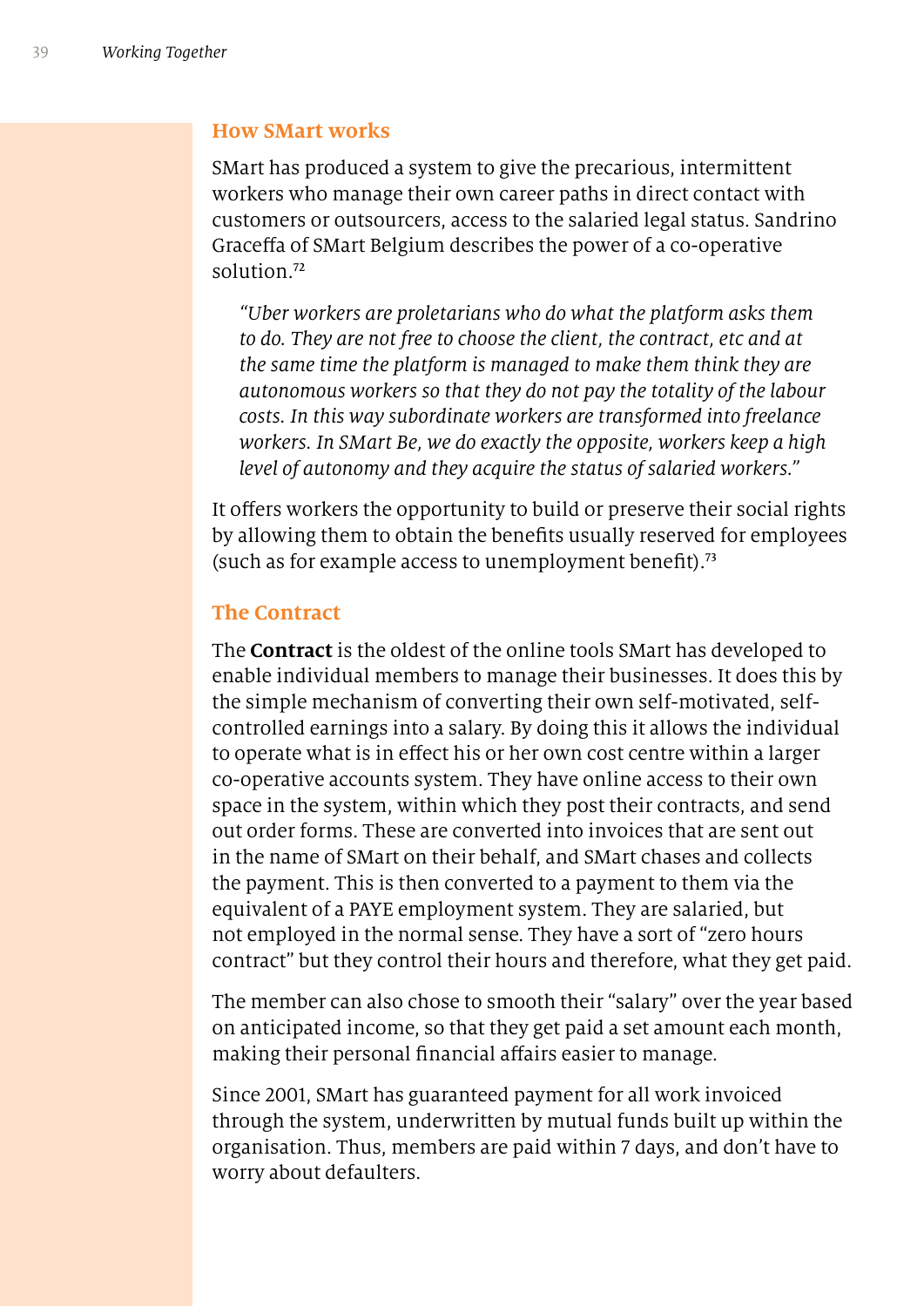This has not been without its difficulties. SMart recruited many hundreds of "Take Eat Easy" cycle couriers and were involved in negotiations with the company, helping to secure an agreement to pay the couriers per shift, rather than per delivery, just as "Deliveroo" do. However, in July 2016 "Take Eat Easy" went into bankruptcy, partly as a result of competition from Deliveroo, and SMart's guarantee fund lost out to the tune of  $\epsilon$ 340,000. This was a financial shock to SMart, but one that it is able to weather, having built adequate reserves over time.

SMart also provides members with professional liability, accident at work, and mobility insurances, which comes as part of the package. One contract through the system per year is enough to ensure coverage by SMart's insurance all year.

SMart charges a levy of 6.5 per cent to cover the development of mutualised services in Belgium (although this varies between 6.5 per cent and 8.5 per cent depending on which country the member operates in).

SMart has continued to innovate. The **Production Associes**<sup>74</sup> tool was introduced on 1 January 2015 to replace the original software that operates the Contract.<sup>75</sup> This is a new '3 in 1' online tool to charge for work for a client. Every member has access online 24/7 to a personal space to run his or her affairs.

SMart also ofers an online **Budgetary Tool** that helps the member to manage projects efectively by costing purchases and expenses, calculating cash fows, and identifying any technical and regulatory requirements.

#### **Les Activities management tool**

The new **Les Activities** management tool allows members to manage a budget dedicated to their project without having to create a company, society or association. They do this within SMart, which provides all the services they need.

It allows working with a group of associates in a non-hierarchical way, paying all costs and salaries, as well as the repayment of a wide range of professional fees, the receipt and management of public subsidies, and billing for copyright fees, any other costs, or the sale of works of art.

The share of SMart's business taken by the SMart Activities model has grown steadily. For the frst time in 2014, the amounts charged for **Activities** exceeded those for **Contracts**. This change, which is even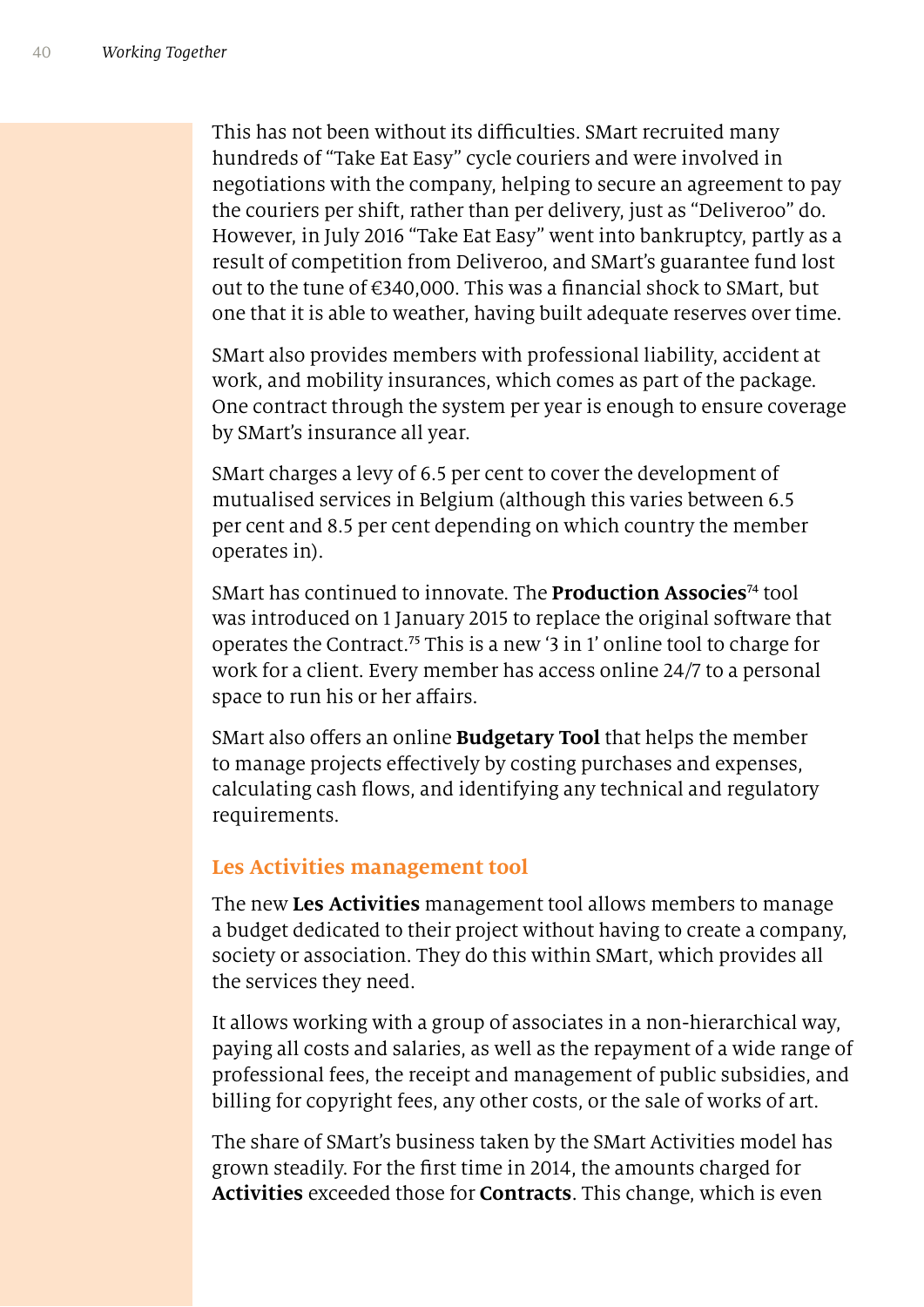more evident in 2015, shows that SMart is becoming increasingly a shared enterprise, in which the members are likely to develop all of their professionals projects through the **Activities** model.

#### **Shared workspaces**

Since its inception, SMart has had the will to help creatives professionalise. For a number of years now it has rented out shared workspace. Its frst premises at Rue Emile Féron in the Saint-Gilles district of Brussels have expanded through the acquisition of adjoining properties including the Brussels Art Factory.

Other centres have been opened across Belgium at:

- **n** LaVallée (Molenbeek)
- Le Centre de Création des Tanneurs (Liège)
- n L'ancienne Brasserie Haecht (Liège)
- $\blacksquare$  Espaces Mutualisés Vivegnis (Liège)
- Centre de Création des Belneux (Mons)

These are a mixture of freehold and leasehold properties, but all are let to artists and creatives on similar, all-inclusive terms.

# **Unions and co-operatives working together**

A newly emerging trend is for established trade unions to not only consider the needs of the self-employed precariat, but to partner with other organisations, especially co-operatives, to supply the needs of the self-employed.

**IndyCube**<sup>76</sup> is a Wales based supplier and developer of shared workspace, established in 2010 as a Community Interest Company; recently converted into a not-for-proft co-operative. They have established 28 locations across Wales and have now opened their frst in England.

IndyCube is working closely with Community trade union and have recently launched a joint venture.<sup>77</sup> This will lead to further growth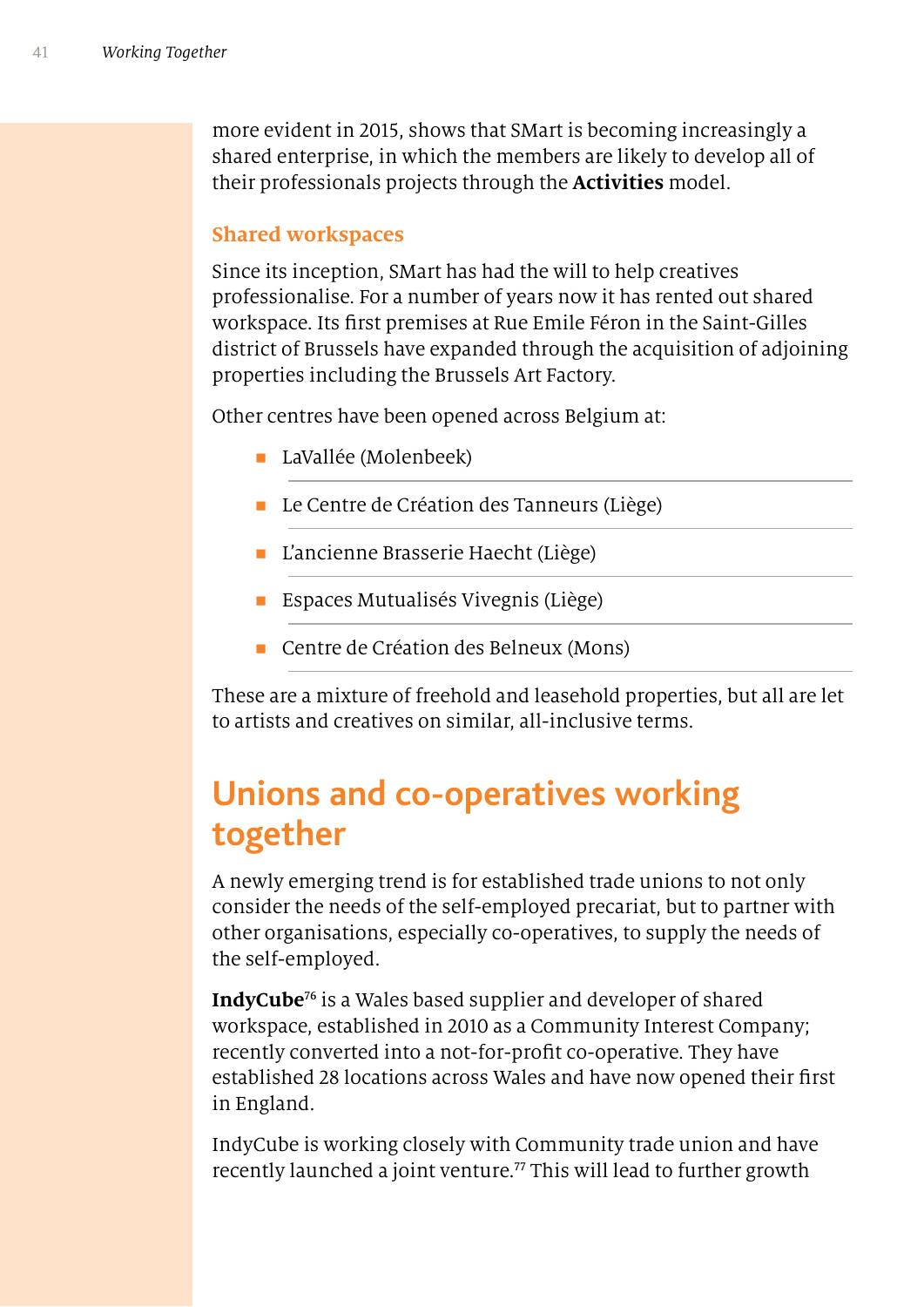and a strong partnership offer of membership of the union and the cooperative, combining access to workspace, together with the range of services offered by Community. Mark Hooper, co-founder of IndyCube, sums up the joint strategy:

*"We see this as the way to grow with Community's resources, capacity and knowledge, and the plan provides an opportunity for third party representation of our self-employed members."* 

Community78 has been developing a range of services for the selfemployed over the past two years, and are now able to offer specific commercial contract advice from its legal helpline, as well as tax and VAT, health & safety responsibilities, insurance, pensions and employment law advice. They plan, through further partnerships with other self-employed organisations, to offer a range of other services shortly, including assistance with discounted professional insurance, bookkeeping and accountancy. In the view of John Park, Assistant General Secretary of Community, the partnership with IndyCube provides superb synergy:

*"Given the expected rise in self-employment, it is clear that the minimum level of social protection is not sufficient for either the individuals or the wider economy — particularly for those with insecure working arrangements in the gig economy.*

*In the USA, the Freelancers Union has established itself by providing a range of work-related packages, which support self-employed workers, both in and out of work such as health, disability and life insurance.*

*We see this partnership, in which we will make a substantial investment, will bring about a sea change in terms of membership, o*f*ering a collegiate environment, protection and representation."*

As most of IndyCube's membership is at present from the creative industries, its shared workspace is office based. This new partnership will not only see the development of workspace within Community's own properties, but also the creation of shared co-making spaces, with access to shared tools and workshop space for trades people to use. Community is investing considerable funds in this new approach, which will also include the deployment of a number of union advocates to recruit new self-employed members.

They plan further research to examine the possibility of a CAE or SMart type online management system for their self-employed members.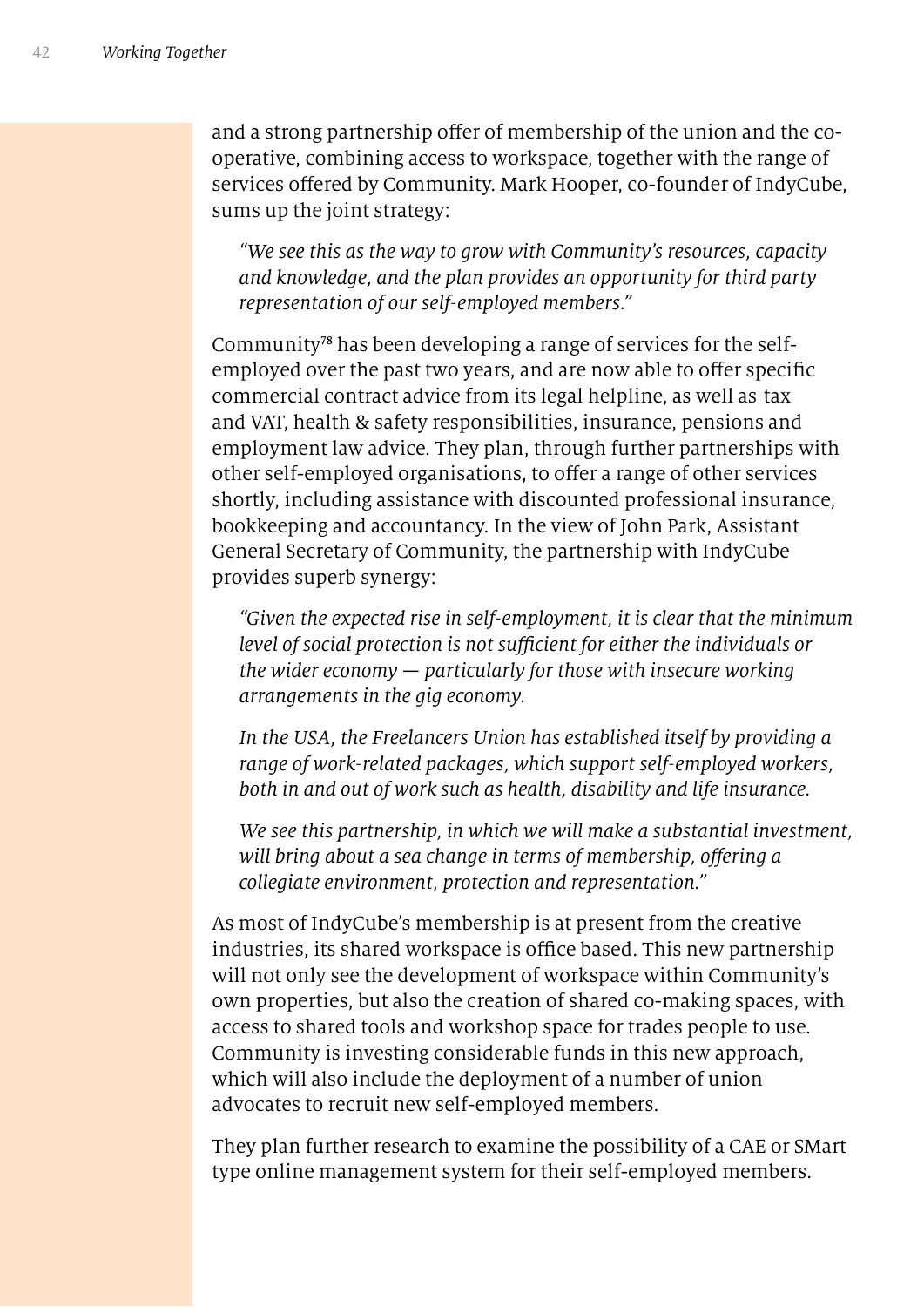John Park of Community regards this as a core service that the trade union can provide:

*"The recent report from the Federation of Small Businesses (FSB)*<sup>79</sup> *shows that the self-employed and small and medium enterprises (SMEs) are generally the last to be paid. We shall be working on a digital platform to o*f*er a range of services, include the factoring of debts to ensure our members are paid on time."*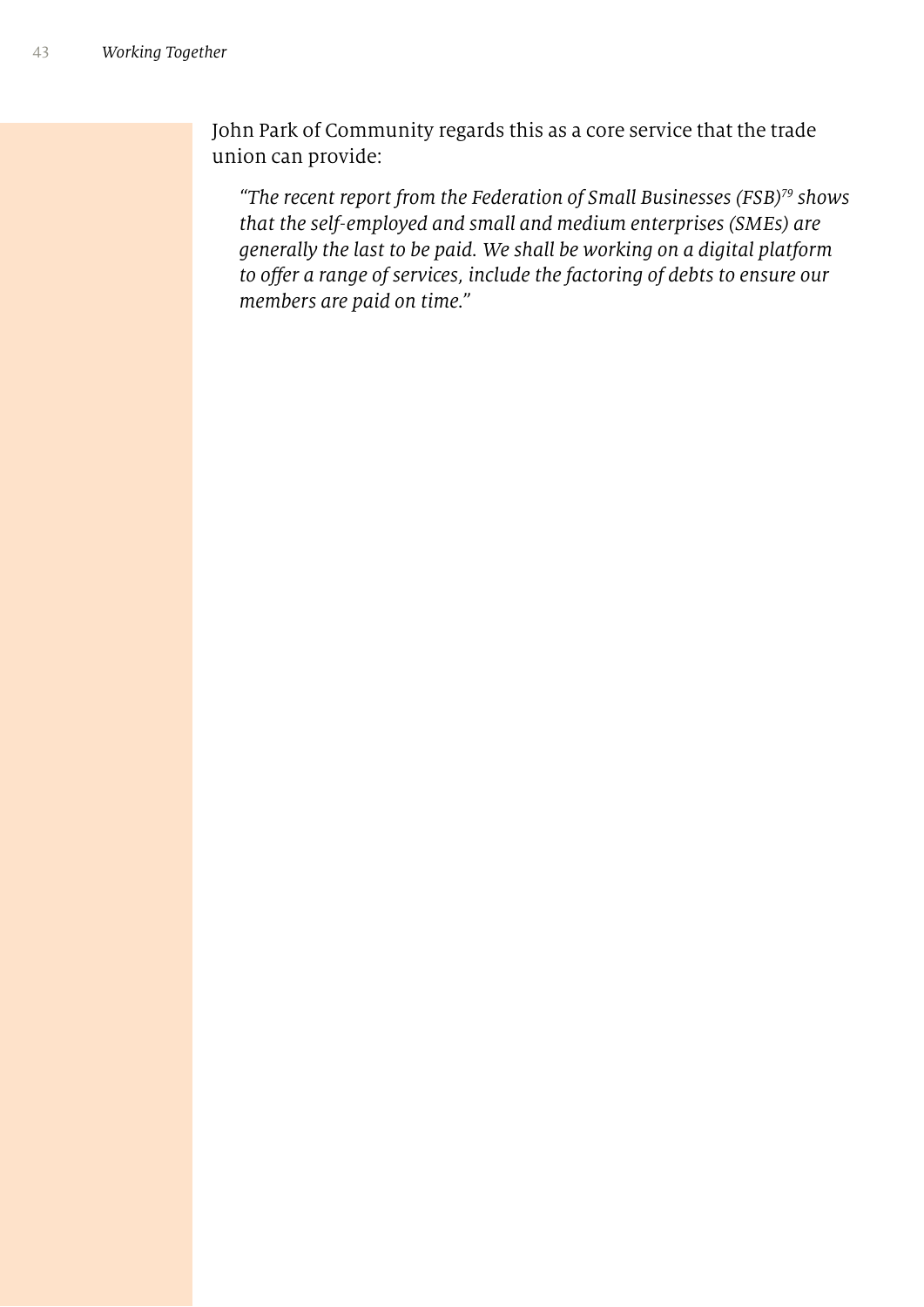# **4. Co-operative Employment Partnerships — Education Sector**

*"A co-operative gives you teeth. As a teacher, you are not at the mercy of an Agency. You can collaborate with your colleagues and your union and you can be empowered." (Musicians' Union officer)* 

In the UK a commitment to a large public sector has secured, until recently, stable employment for most workers, including peripatetic and classroom based teachers employed by local authorities, and those working in post-16 provision. Now a constellation of factors, the academisation of schools, the so called austerity agenda in the light of the 2008 global crisis and an ideological shift to privatisation and marketisation have coalesced into an increasingly precarious situation for education workers across the sector from pre-school to higher education.<sup>80</sup>

This section of the report discusses how a number of education trade unions have begun to think about alternative solutions for decent work and high quality educational provision in a radically changing environment — despite their on-going commitment to public education and national collective bargaining. Initiatives include exploring co-operative higher education; developing union agreements with co-operative schools; reflecting on the setup of unionised cooperatives for self-employed teachers and investigating an apps based platform approach to lessen the exploitation of supply teachers.

## **Higher education**

Although those working in Higher Education (HE) are not normally considered to be low paid or part of the precariat, the facts paint a very diferent picture. According to the TUC over 20 per cent of those working across education in the UK are on temporary contracts<sup>81</sup> and a recent survey report from the University and College Union (UCU) revealed that 46 per cent of universities and 60 per cent of colleges use zero hours contracts to deliver teaching. Additionally over 65 per cent of research staff in universities are on fixed term contracts, with many more dependent on short-term funding for continued employment.<sup>82</sup>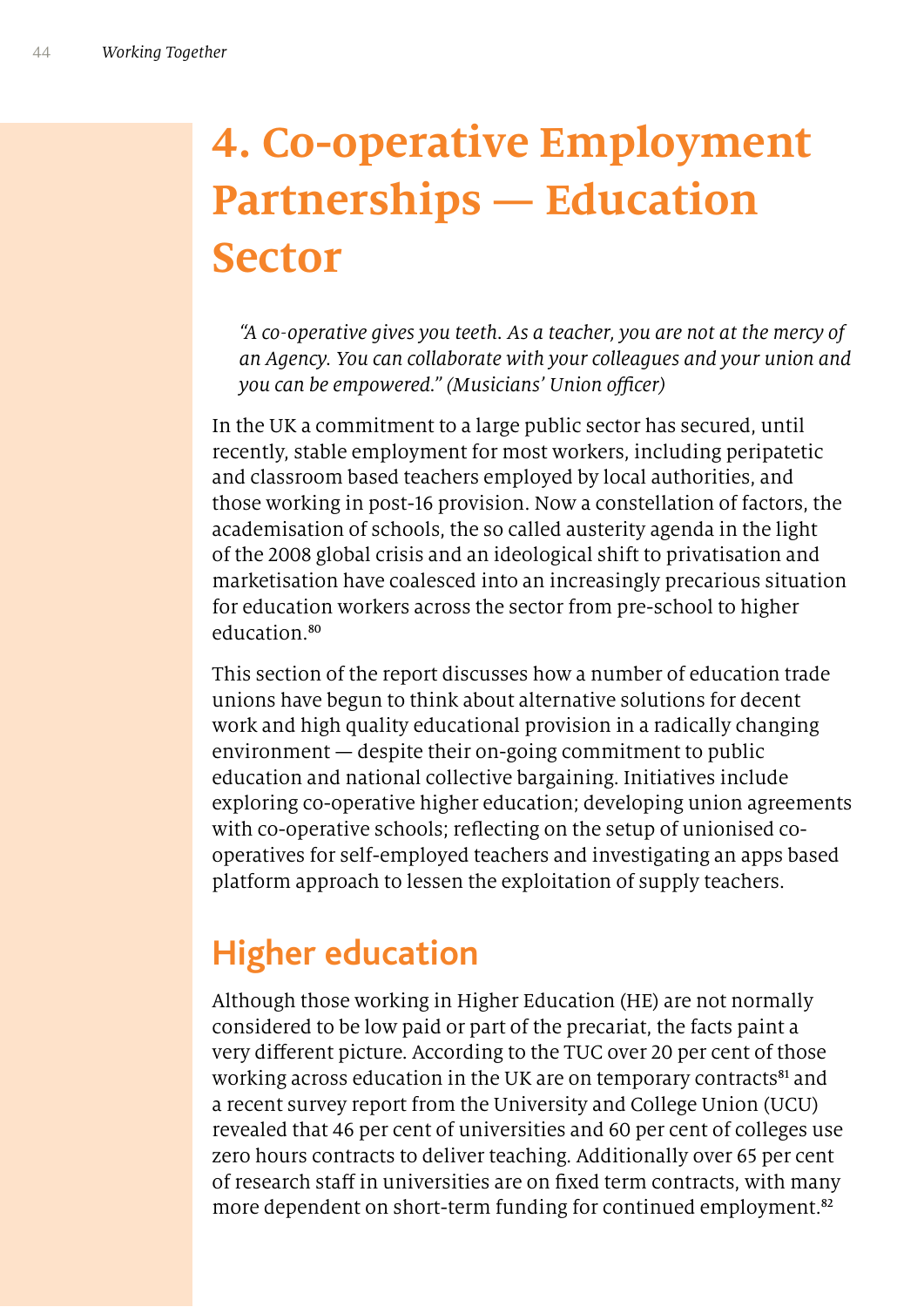A *Guardian* front page article headlined: *University Sta*f *Contracts Like 'Sports Direct'* described how so called elite universities are the worst ofenders.83 Three-ffths (59 per cent) of academics at the researchintensive Russell Group universities are employed on insecure contracts, compared to an average of 53 per cent across UK higher education. The UCU report further found that almost a ffth (17 per cent) of university staff on insecure contracts said that they struggled to pay for food and a third, (34 per cent), to pay rent or make mortgage repayments. A similar number (36 per cent) said that they struggled to pay household bills like fuel, electricity, water and repairs.

UCU argues that as students take on record levels of debt, universities should make public how many staff they employ on insecure contracts and how much teaching is undertaken by non-permanent staff or postgraduate students. These deteriorating terms and conditions are often compounded by hierarchical, corporate cultures which constrain university workers from 'speaking out' alongside approaches to research and education which prioritise narrow, 'over measured', processes and targets.

New legislation, in the form of the 2017 Higher Education Research Bill, will enable new private providers to fast track to degree-awarding powers which risks exposing students to low-quality educational experiences at great personal expense. It will also make it easier for proft-making organisations to move into the market primarily for fnancial gain, which could see a repeat of the recent scandals at private colleges in the US and the UK.

However this 'assault' on Higher Education is also resulting in a spike of interest in co-operative models of public higher education. This interest comes from academics, students, education unions and administrators who fnd themselves redundant through continuous restructuring, in precarious work, or deeply in debt. What is more whilst committed to public higher education and the existing university system, many increasingly see the co-operative model of collective ownership and co-operative governance and fnance not simply as 'second best' but rather as a way of opening up possibilities for radically rethinking higher education and its relation to the future of work. For many educators and trade unionists a co-operative university ofers an opportunity to reimagine meaningful learning, teaching and research and has the potential for new ways of working.

The federated **Mondragon University** in Spain for example demonstrates the possibility of a diferent way of governing and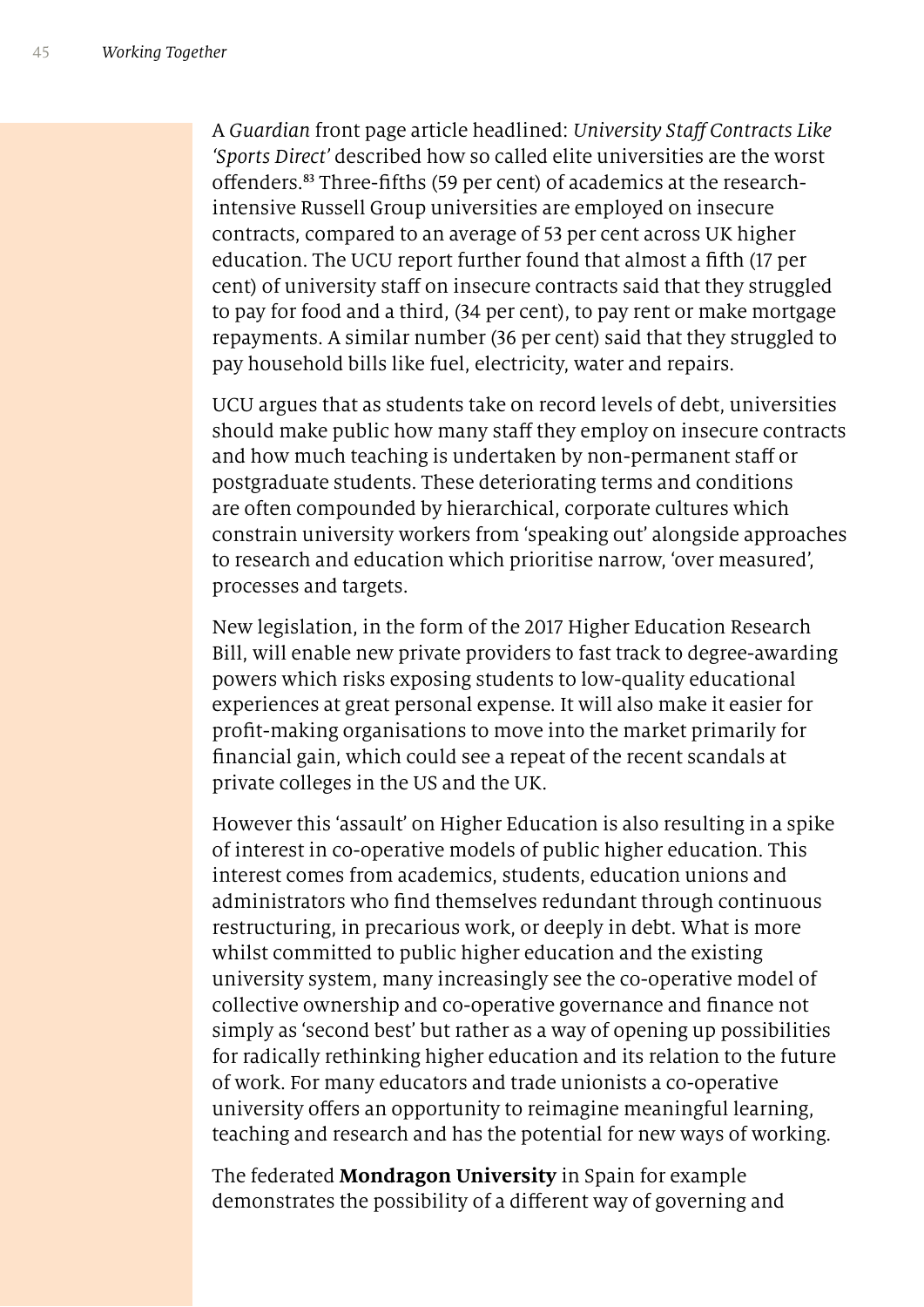delivering higher education.<sup>84</sup> **Students for Co-operation** in the UK have initiated housing co-operatives in order to militate against high rents<sup>85</sup> and the **Social Science Centres** in Lincoln and Manchester<sup>86</sup> are co-operatively organised. A group of unionised academics and researchers are looking to establish workers' co-operatives in the UK. All are working with the Co-operative College and Co-operatives UK in Manchester to explore how a unionised, values driven, public, co-operative, higher education model might be formed which accommodates diverse educational approaches and tackles precarious work. The arrival of MOOCs and similar tech innovations has also resulted in a growth in alternative, progressive, higher education initiatives and sharply challenge the old higher education order. Whilst post-16 education trade unions must continue the fght against the worsening terms and conditions of their members, it is clear that new models of democratic organisation where profts go to members and not shareholders, and where work is secure and meaningful, may now be given serious consideration.

#### **Schools**

For educators working in schools' precarity is multi-faceted and a number of interesting responses are emerging. Eroding terms and conditions through academisation or, as in the example of music teachers, the wholesale closure of local authority music services, has focused teacher and associated unions on alternative ways of supporting their members.

The UK 1988 Education Reform Act introduced by the Conservative Government made signifcant changes to the existing education system and fundamentally created a 'market', with schools competing with each other for 'customers' (pupils). Critically the Act enabled schools, if enough of their pupils' parents agreed, to opt out of local government control and become grant maintained, with funding received directly from central government.<sup>87</sup> The Academies Act, 2010, loosened the ties with local authorities further, giving schools a vastly increased autonomy over setting teachers' terms and conditions at a time when restrictive legislation had impacted powerfully on the agenda-setting role of unions. Thus educational reform has signifcantly undermined one of the primary roles of the education unions who traditionally acted as the conduit through which teachers' concerns about the conditions of teaching reached the attention of policy makers.<sup>88</sup>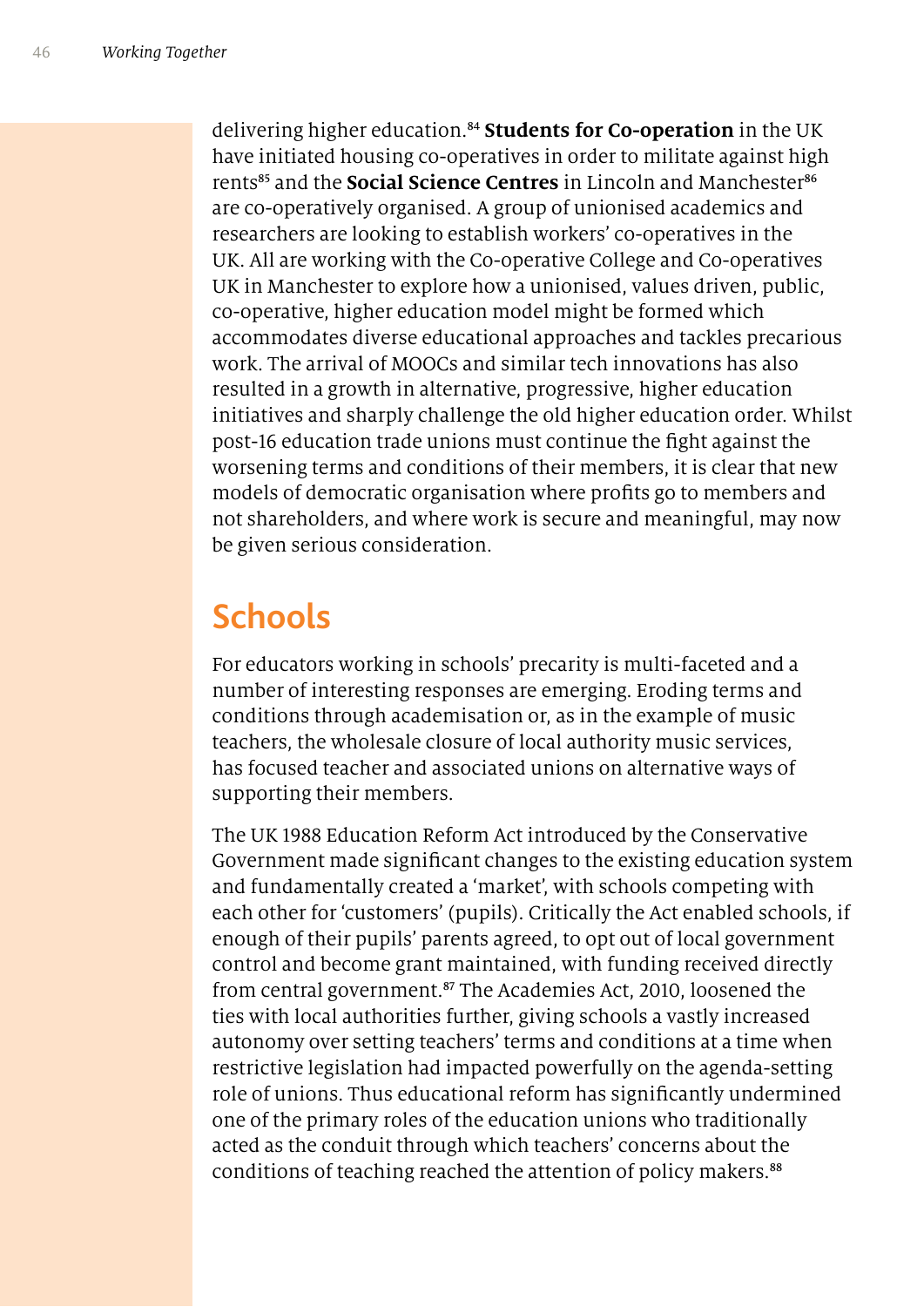In response to academisation the Co-operative Group and Co-operative College, Manchester, established a co-operative school network and ultimately a Co-operative Trust Model, which developed governance, curriculum, pedagogy and culture informed by the ICA International Cooperative Values and Principles. Upward of 650 co-operative schools now exist within the UK. An early action was to co-produce, with trade unions, a formal agreement on teacher terms and conditions the *National Agreement and Statement of Joint Principles* (2013) which was signed off by the Schools Co-operative Society, the Co-operative College, the TUC and the unions representing those working in schools: ATL, NASUWT, NUT, GMB, UNISON and Unite.

The agreement was concerned to ensure that employees who are transferred from local authority schools to new co-operative trusts and academies are TUPE'd<sup>89</sup> across to the new arrangements. The agreement made explicit reference to ILO Recommendation 193 which is concerned with the role of cooperatives in decent work. The mechanism for agreed working is a National Joint Forum which meets three times a year with an aim to producing national policies which can be implemented through awareness raising and training within schools. Model agreements can cover issues such as terms and conditions of employment; pay structures, pensions, employment policies and procedures, staff training and continuing professional development as well as trade union facility time issues. Overall, the document is concerned to seek a mutual agreement for decent work within co-operative schools though its actual implementation, in the experiences of the teaching unions, can be open to interpretation. Securing facility time for union activity for example is one issue which unions have to continuously ensure is complied with but<sup>90</sup> in principle, an agreement of this kind is fundamental to union/co-operative joint working and is a powerful 'decent work' instrument.

Despite such agreements however, the situation for teachers has worsened following recent changes to policies on classroom teaching qualifcations. One of the reasons why education trade unions are so committed to defending existing terms and conditions is that two tier stafng arrangements in schools are increasingly commonplace. For some employees existing terms and conditions continue to apply but a second 'layer' of newly appointed staff can find themselves on less favourable pay and conditions, doing the same job, in the same workplace.<sup>91</sup> The use of unqualified teachers in the classroom is also becoming commonplace.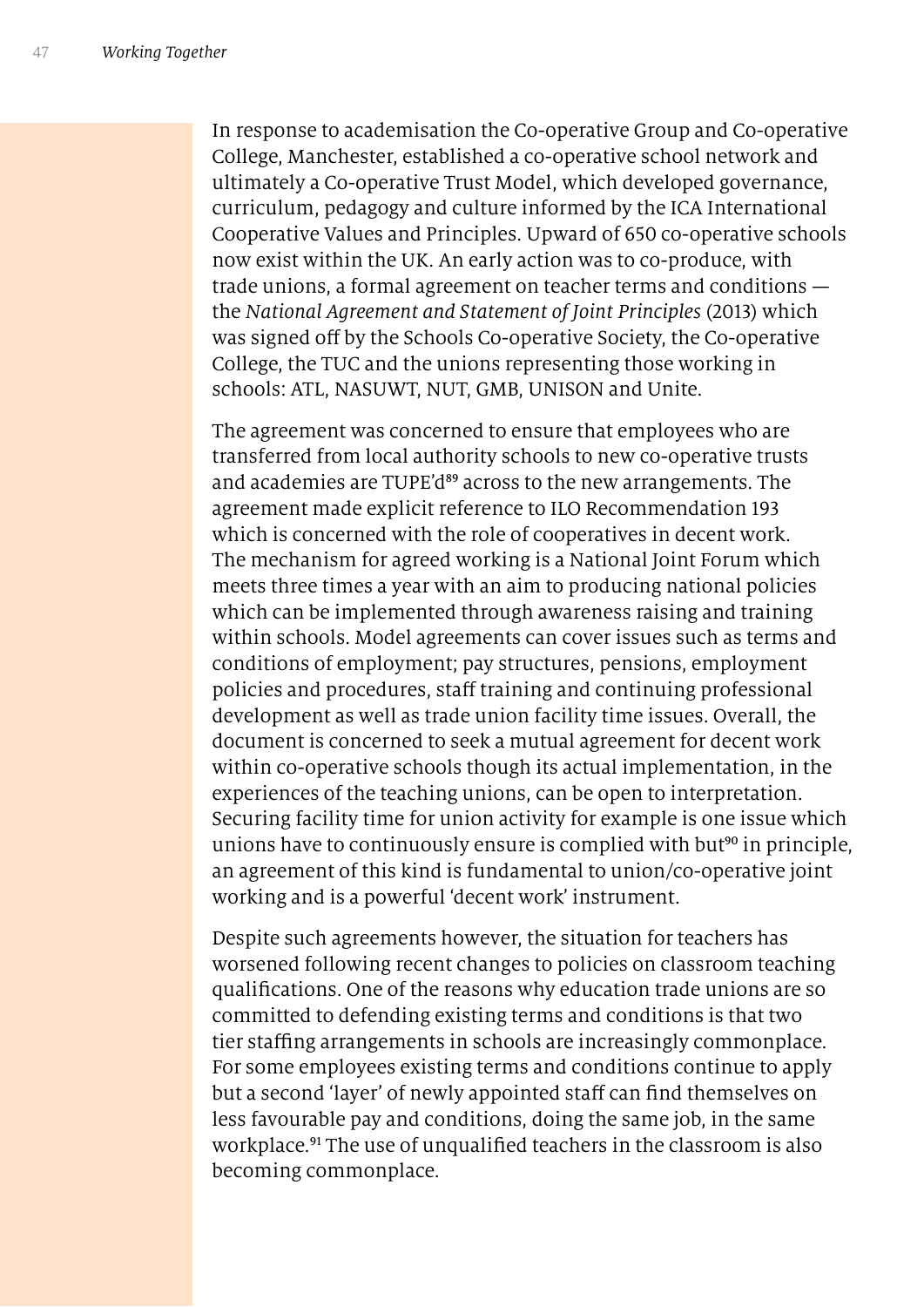#### **Music co-operatives**

It is likely that education trade unions will need to continue to build alliances between co-operatives and an increasingly precarious teaching workforce if the teaching profession remains under attack. However one trade union which is actively pursuing policies to challenge precarity in teaching is the Musicians' Union (MU). The wholesale redundancies that accompanied the closure of local authority music services has impacted hugely on the MU's membership, two-thirds of whom earn their living working in schools. Whilst some local authorities encouraged ex-employees to consider setting up co-operatives, the trend was to contract self-employed music teachers on zero-hours contracts thus downgrading teachers' employment protection and removing their obligation to cover pensions and National Insurance liabilities.

An early example of a co-operative response to local authority music service closure can be found in the launch of **Swindon Music Cooperative** in 1998 According to Swindon Borough's director of music at the time:

*"We needed to* f*nd a solution that retained a sense of unity and common purpose while reducing the cost of provision and a co-op was an ideal solution."*

The MU was active in supporting the formation of the co-operative and Swindon Music Co-operative is now the main provider of instrumental and vocal tuition in over 70 local schools with more than 50 selfemployed specialist music teachers.<sup>92</sup>

Music co-operatives are what are termed consortia co-operatives (a legal entity in the form of a limited company) which provide a range of services to associations of self-employed traders, freelancers or small independent businesses. Members own and control the company (in line with its Articles of Association) and elect a Board of Directors who oversee the day to day running of the co-operative. The co-operative charges a fxed fee for an hour of the teacher's time to local authorities or parents, and a small percentage of the hourly rate is paid back into the co-operative, typically £2.00 to cover its costs and employ support. The co-operative ensures that all of the teachers have enhanced clearance from the DBS, get regular feedback from schools and clients, have a collectively agreed position on quality and have access to regular continuing professional development.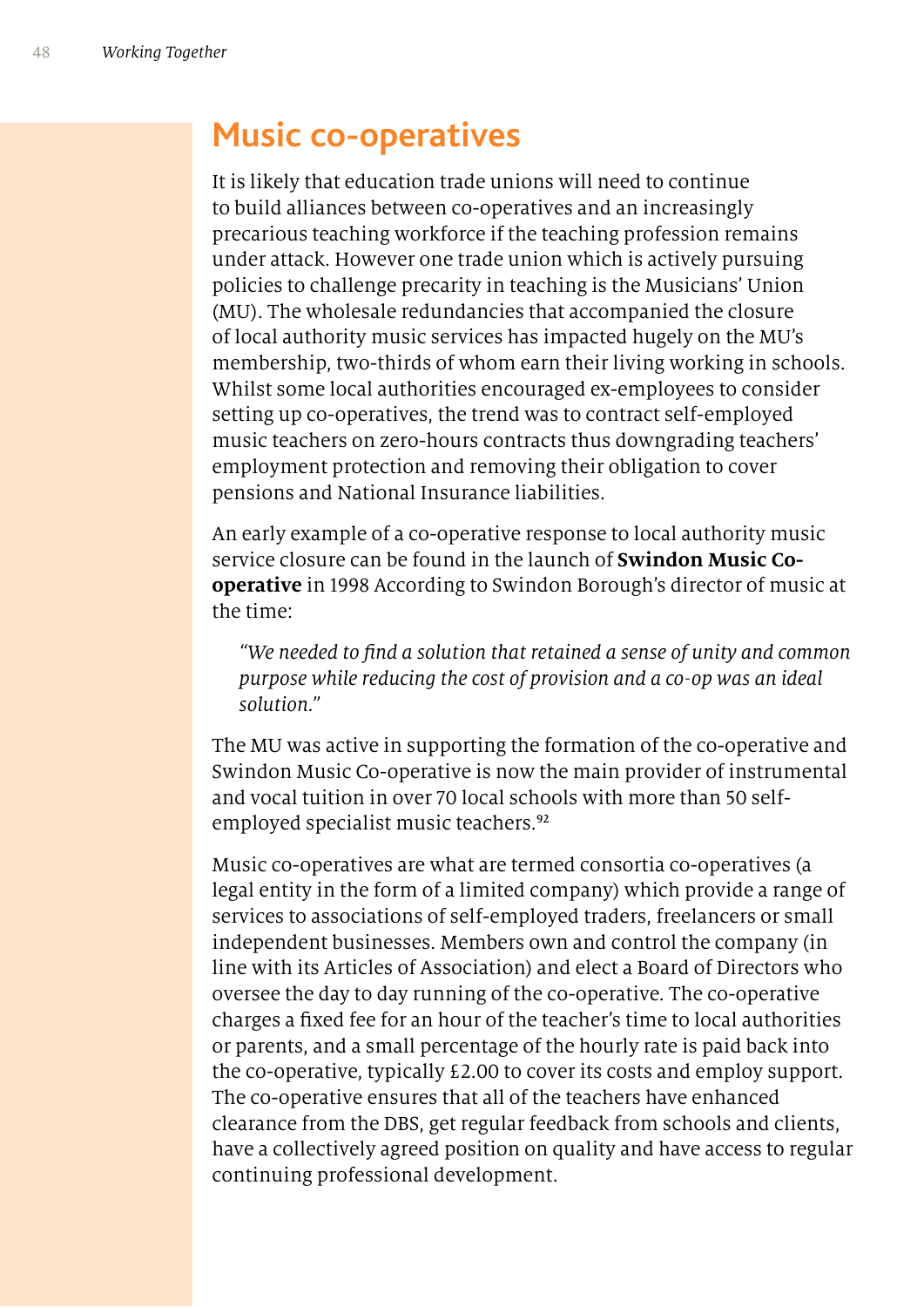In 2013 the MU contacted Co-operatives UK to discuss furthering its commitment to fnding co-operative solutions for members and a new jointly produced guide (*Altogether Now,* 2015) <sup>93</sup> provides teachers with advice on setting up a co-operative. The MU has additionally published supporting documentation for music co-operatives in the form of templates of legal documents.

A total of 8 music co-operatives are now in existence and the model appears to be both resilient and thriving.

The experience of those MU members in co-operatives interviewed for this report has been a positive one. One explained why, under threat of redundancy in 2015, she and her colleagues considered a co-operative model:

*"What we were really concerned about was to stay together as a group. Although we are peripatetic, we are a team and rather than going o*f *and being sole traders we wanted to keep the group dynamic. We are now a professional organisation that has a professional feeling. So our main need was preserving some kind of togetherness without the loneliness or isolation of being a sole trader."* 

This music co-operative has been fortunate in being able to make a relatively smooth transition in its trading relationships so that it has been able to reengage with previous local authority employers and parents. However four additional strengths of the co-operative model were identifed in our interviews.

First has been the fact that the co-operative is union organised (though not all members of the co-operative are MU members) and that union membership has been hugely benefcial to the co-operatives, as one member explains:

*"On deciding to become a co-operative the* f*rst thing we had to think about was the legal side of things and we want straight to the MU for that. The union paid for all of the legal documents and policy developments and they have been incredibly encouraging. Working through the union gave us a huge con*f*dence. I feel a very close connection with the MU. I just know we couldn't have done this without them. The support and advice and legal guidance and the help on things like public liability insurance are invaluable. I think we could have imploded without the union intervention."*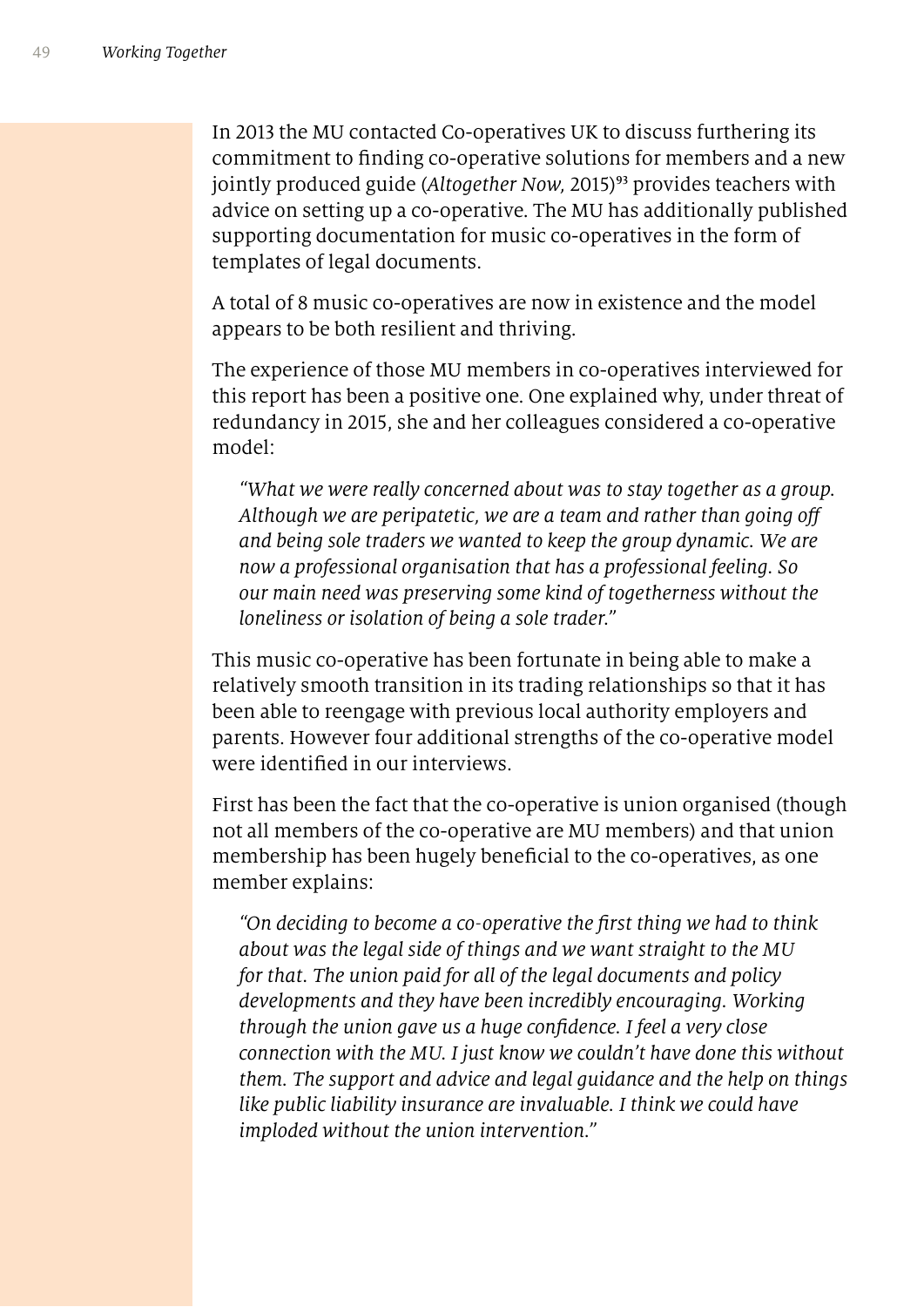Despite the self-employed status of co-operative members, belonging to the union also helps gives members confdence about how to secure (as far as possible) decent terms and conditions:

*"The union publishes guidelines about what you should charge, though they don't impose an hourly professional rate. You do feel stronger as a co-operative. I think that I would always bring the union in if there was a crisis situation, child protection issues, data issues, that's when I would bring the union in. It gives you so much con*f*dence to know you have the union behind you."* 

The second valuable aspect of being in a co-operative is the teachers' ability to share a 'central service' in the form of an employed administrator for a number of hours a week. This administrator takes and manages enquiries for work, issues invoices and manages payments to co-operative members:

*"My interest is in music and teaching. If I was self-employed and not in a co-operative I would have to negotiate work on my own and manage my books and all the legal stu*f*. It is fantastic to be able to have this support and expertise."*

The third factor is that there is a now a cluster of music teacher co-operatives and a critical mass means mutually supportive relationships. For the Chairs and Directors of the new co-operatives, support is important:

*"It's very important for me if I need to call on other people's support and expertise. I often talk to the Chairs of other co-operatives. I'm very conscious I'm not on my own when it's such a new experience for me doing all of this. It's great to call on people who know their way around."* 

Finally the support of the union and the continuous co-operative collaboration with other music co-operatives helps the Chair and Board of Directors address challenges that co-operatives face — particularly around quality issues and passive membership:

*"The main challenge of being a co-operative is as in being a sole trader, if there is reduction in demand for services, we are in trouble. We can only function if we strive for high quality among our* 18 *members and that is why continuing professional development is so important. The union helped us think through this."*

A number of co-operatives have tackled the quality issue by introducing peer reporting through peer observation schemes which members pay for. In the words of one member: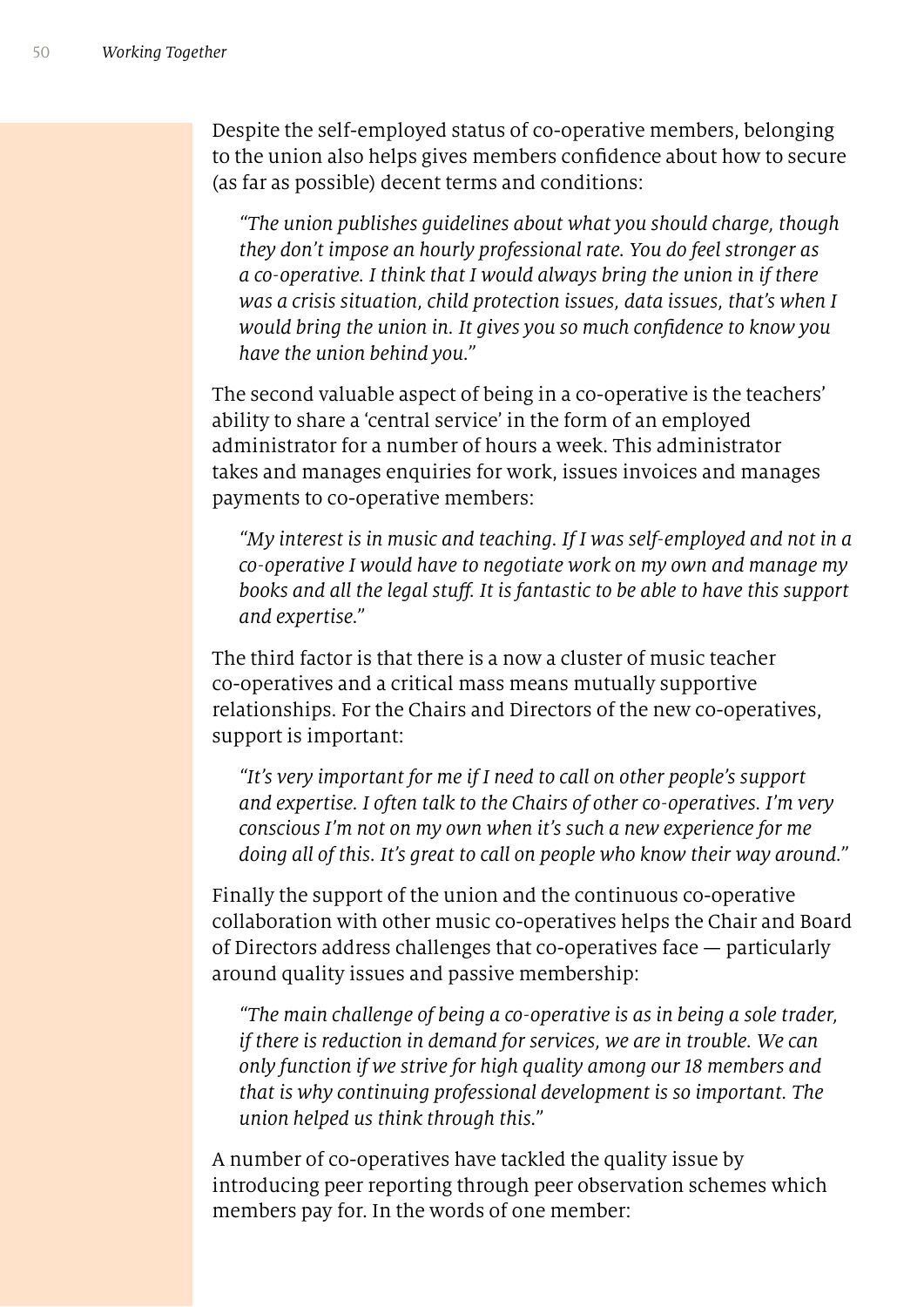*"Quality is so important. You got quality control with music services and if you are not good enough people will stop using the co-operative because of their expectations for the same rigour. The scheme we have introduced is non-threatening and based on supportive observation. It makes it easier to do this being a co-operative ... though we would have a responsibility at times to make di*f*cult decisions about continuing membership."* 

The issue of engaging an active membership does present the cooperatives with challenges. Whilst on the one hand "Our role is not to generate more work for colleagues" on the other, in the words of one Chair:

*"We want to be as democratic as possible. But some members are active, others are much more passive. Some have just carried on as before and*  look at us as if we are managers. If we ask: What do you want to do *for professional development? They might come to the training but not necessarily propose anything."* 

Engaging teachers in the co-operative model has proved challenging in some cases for the MU too. In the words of one MU officer:

*"It's a challenge because you have to encourage teachers to think out of the box. They were very much protected under local authority employment. You have to empower teachers to shape their own destiny and encourage entrepreneurship. You need to get teachers asking: 'if we only do teaching* 36 *weeks a year, what do we do the rest of the time?' We would say, 'collaborate to run additional activities, summer schools etc'."*

Another MU spokesperson described how stimulating local cooperative leadership is a priority:

*"You need someone with enthusiasm and the relevant skills to establish the co-operative. It needs a bold and brave leadership and the members of the co-operatives have to be willing to 'give a bit extra' to make the enterprise work."*

One co-operative Chair however describes how rather than it being a burden, the process of developing the co-operative has been stimulating and empowering:

*"Yes, it does need more involvement. But I have acquired so many new skills. It feels really good to have worked with others to develop this cooperative. I don't mind the extra few hours; in fact I look forward to it. I feel we have really built something that helps us all."*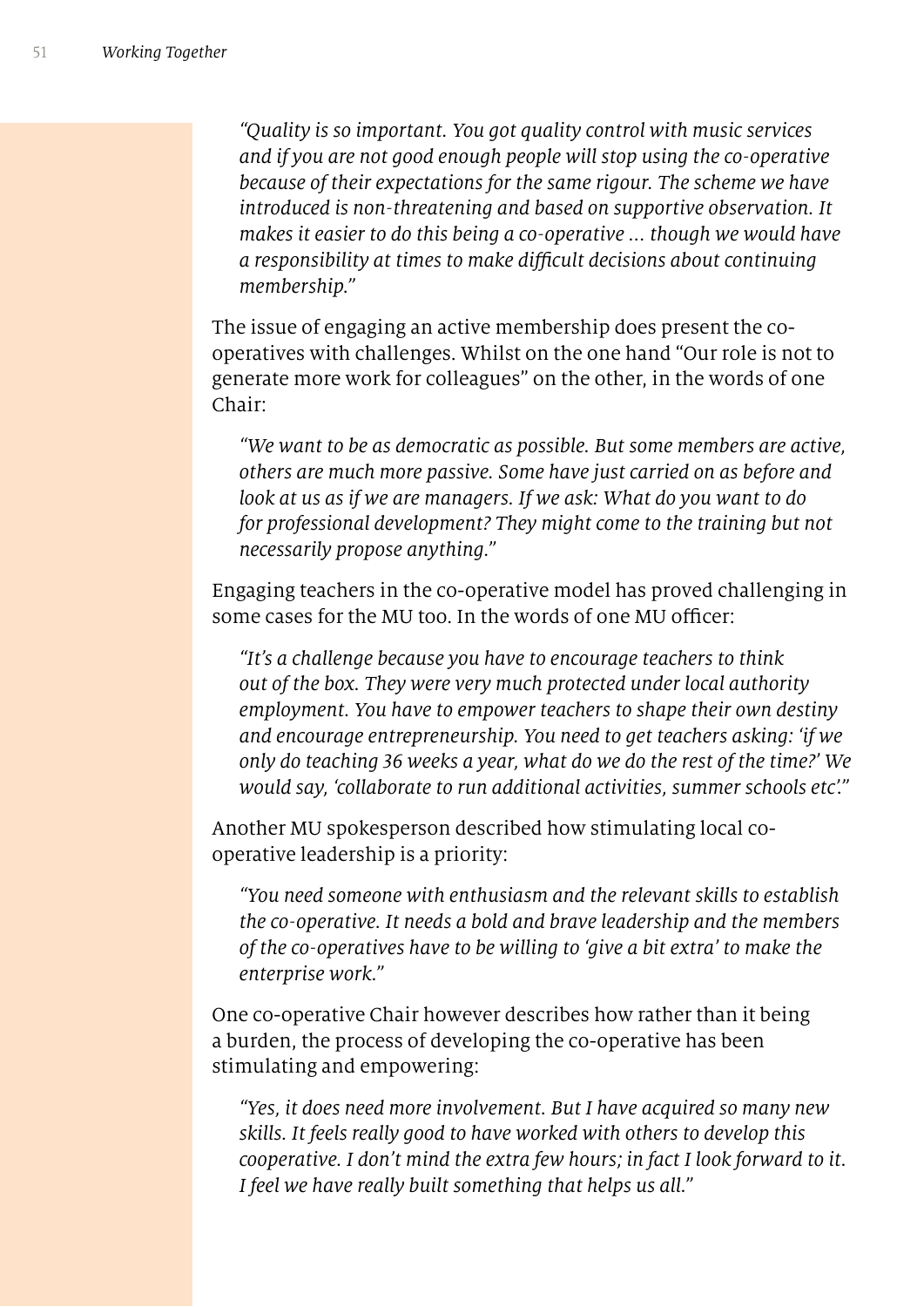The support for the formation of music co-operatives by the MU is both pragmatic and visionary. It also acknowledges the changing nature of work and labour market change. Originally, according to one MU officer:

*"We just didn't want teachers working in competition, driving down terms and conditions. We wanted to help teachers face reality."*

By helping to organise self-employed teachers in a way that challenges a 'race to the bottom' for members, the union is doing its best to enable members to collectively negotiate with schools but they are also boosting their retention fgures. However the MU is also realistic and acknowledges that the current political climate means that only a relatively small number of music teachers have been able to uphold their previous employment terms and conditions:

*"At Swindon we aimed to charge full costs with a* £14 *recharge and signi*f*cant charge to the Music Service — teachers were exposed to the market and the Swindon co-operative began haemorrhaging members. It was a race to bottom as local authorities brokered deals with individual teachers."*

Ideally the MU would like to see a National Association of Music Cooperatives develop to enable "Unions to step back and help cooperatives become self-responsible"*.* At present however there is a growing interest in the model and the MU will continue to explore cooperation as a fundamental and practical response to precarity. In the words of John Smith, the MU's General Secretary:

*"… the MU is not promoting self-employment over direct employment. Nothing can compare to the certainty and protection employment o*f*ers. Instead, the MU is promoting work over unemployment, unity over division. Co-operatives enable teachers to continue working together in an environment that values every contribution, and encourages the sharing of expertise. Co-operatives empower teachers with greater control over their own working lives — they are a progressive option and provide a sense of purpose and unity."* 

# **Supply teachers**

But what about other teachers? How useful might the co-operative model be to those who fnd themselves operating as supply teachers, possibly through choice, but certainly in an increasingly competitive market? Whilst it needs to be recognised that music teachers have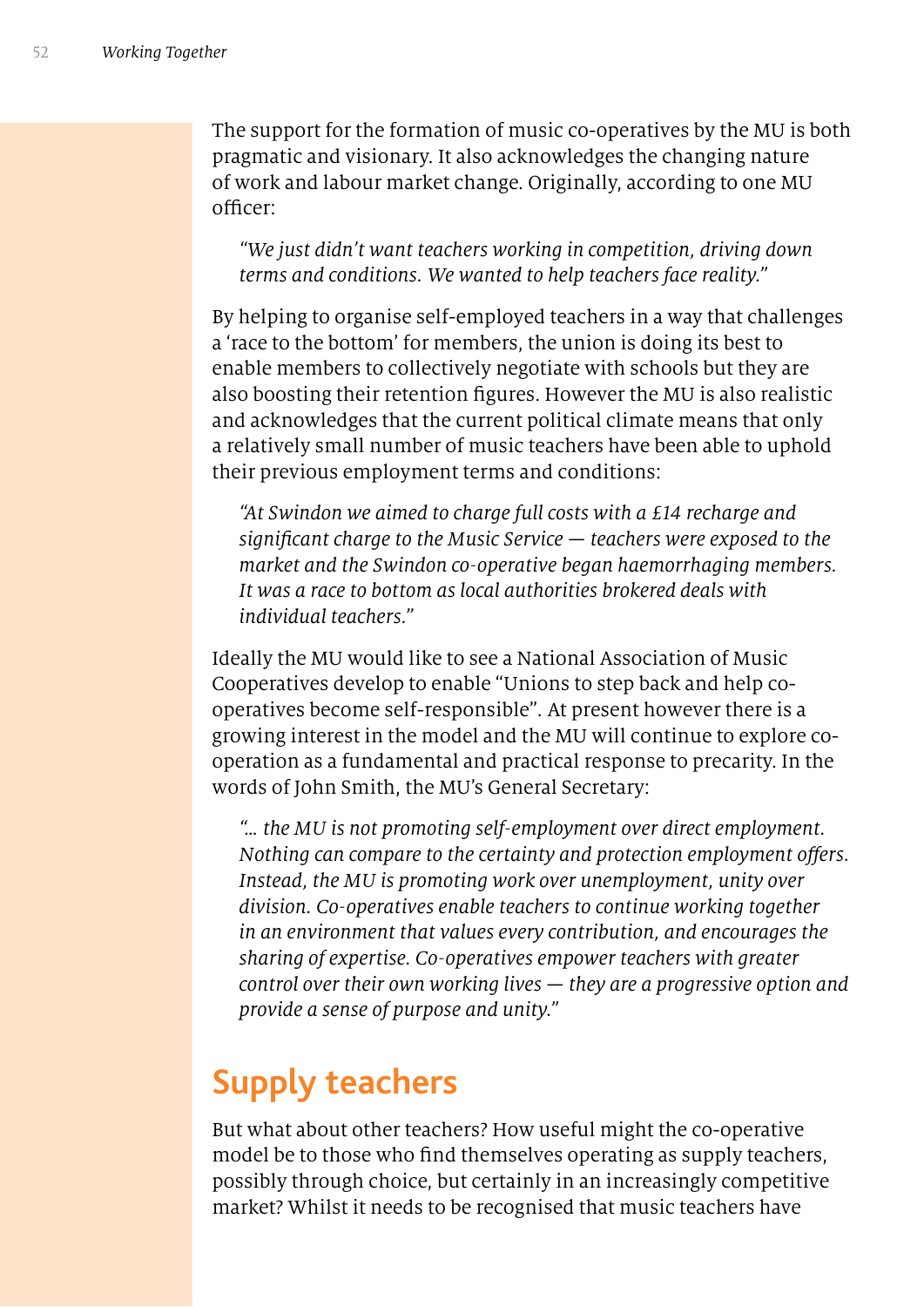particular employment characteristics which may help the process of setting up co-operatives, for example many are already familiar with providing their services as self-employed teachers in schools, might the teacher led, union organised music co-operative approach have relevance for other classroom supply teachers who are currently experiencing increasingly disadvantageous employment relations?

Historically all supply teachers were employed directly by local authorities in local authority supply teacher pools or, on an ad hoc basis, directly by schools maintained by the local authority.

Where teachers are directly employed by schools maintained by the local authority, (community schools, foundation schools, foundation trusts, voluntary aided schools) they are employed on national pay and conditions set out in the School Teachers' Pay & Conditions Document (STPCD). This model does not, however, apply in the increasing number of academies and free schools, which can set their own pay rates. And, in any case, local authority supply pools have largely died out and been replaced by supply teacher agencies.

Supply teacher agencies assign teachers to a school and operate as the 'hirer' paying less than the national pay rates and at locally agreed rates. In this case the agency is the 'employer' and it deducts tax and NI at source as well as deducting fees for its service. Over 65 per cent of all supply teachers now go through an agency and such agencies are making huge profts at the expense of the tax payer.

A recent NUT survey (2016) reported that although 25 per cent of supply teachers say they are still employed directly in schools, this fgure is falling dramatically. Only 10 per cent of agency-employed respondents were paid according to the STPCD. Supply teacher therefore fnd their terms and conditions continuously undercut as 65 per cent now work in academies and free schools and/or through supply teacher agencies.

A further complication is the growth of the 'umbrella company', which is separate to the agency. These have come about due to changes in taxation law. They act as the employer and manage the invoicing, deduct tax, NI and other contributions, and pay the teacher's wages. The NUT survey showed that over 42 per cent of NUT affiliated supply teachers were employed through these means. A fnal route for supply teacher employment is through introduction agencies whereby the agency signposts teachers to relevant schools, charges a fee, and the school is then responsible for pay and tax.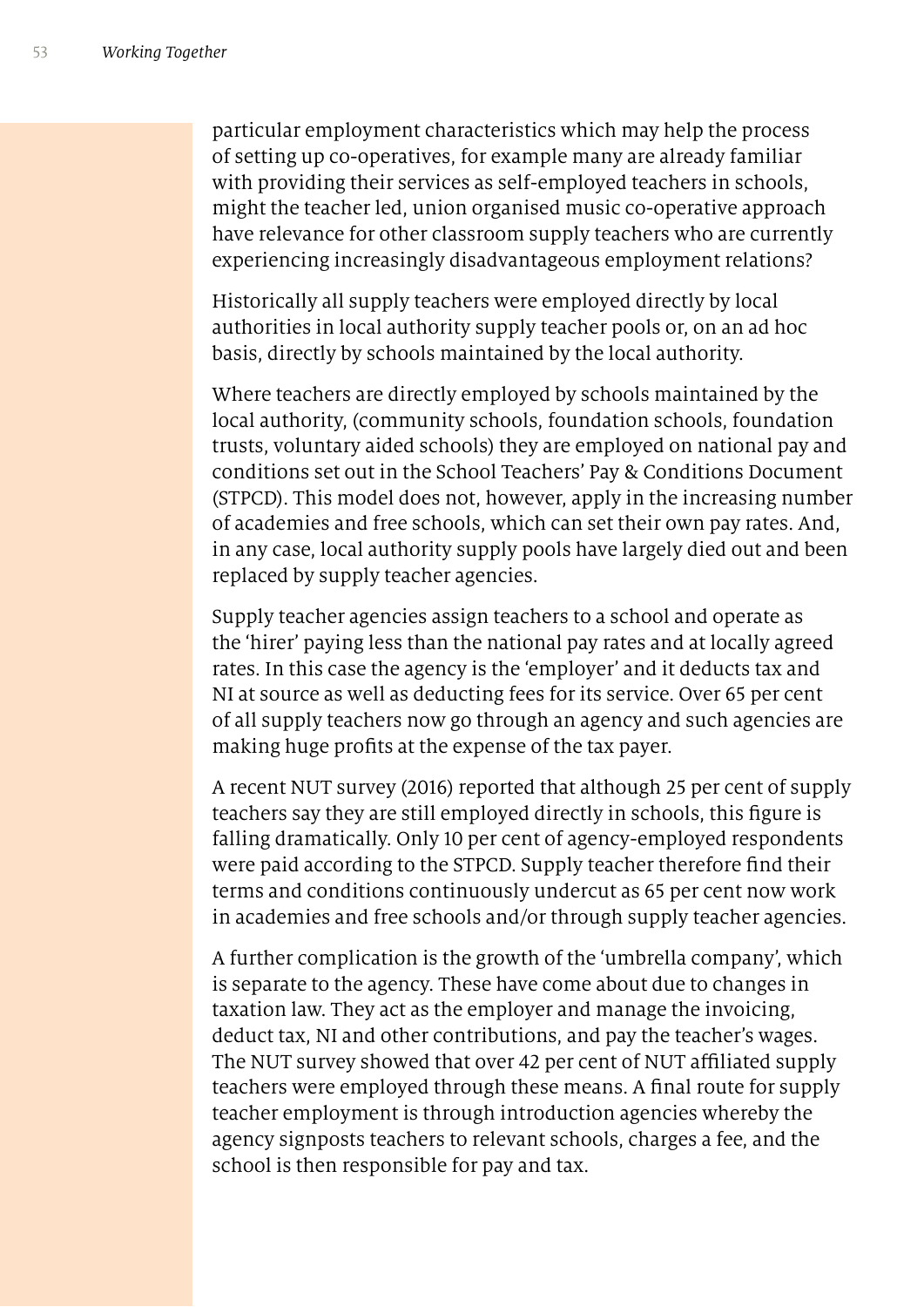Where there are teacher shortages, cuts in school expenditure and so many teachers are on extended sick leave, there is high demand for supply teachers. The UK now employs 40,000 supply teachers in its school workforce, costing schools and the tax-payer over £900 million each year.<sup>94</sup> Many supply teachers are employed for long periods and cover every aspect of the work of the permanent teacher — marking, planning and assessment — whilst earning roughly £200 per week less.

One interview with a senior union officer described a further problem; non-qualified support staff called "cover supervisors" are increasingly used by schools in an efort to save money and to avoid committing to pension arrangements. Teachers have to be in direct employment to be part of the Teachers' Pension Scheme (TPS) and if they are placed in a school through an agency, they are unable to participate in the scheme — even if they are contracted to teach in a school for a full term.

The response of one education union has been to look at a platform solution (an apps based register model) developed by the Northern Ireland Education Service. The aim of the scheme is to remove agencies from the employment relationship. Currently agencies liaise with schools but this new software allows teachers to register with the Service and have their references and DBS (CRB) checks conducted. Schools are then able to log in, submit their requirements and generate a list of suitable teachers. There is now a proliferation of commercial supply teacher apps (eg TeacherIn which is currently launching in the UK). There is a good case for the co-operative movement to enter this space to encourage a co-operative approach in the use of the technology.

One concern for the teaching union however is that unlike in Northern Ireland, where there is a mandatory pay structure and portability of pay and conditions, many schools in England can set their own pay rates and others are now permitted to pay less to new appointees than they received in their previous school. In naming their price on registration, schools may attempt to bid the teacher down. However the system does exclude agencies from taking money out of schools and eliminates the fnder's fees demanded by introduction agencies.

The union officer interviewed for this report stresses that the union remains 100 per cent committed to direct contracted employment, statutory rates and access to the TPS. However he also acknowledged that union organised supply teacher co-operatives could be explored as a model. One possibility, he said, might be working with the co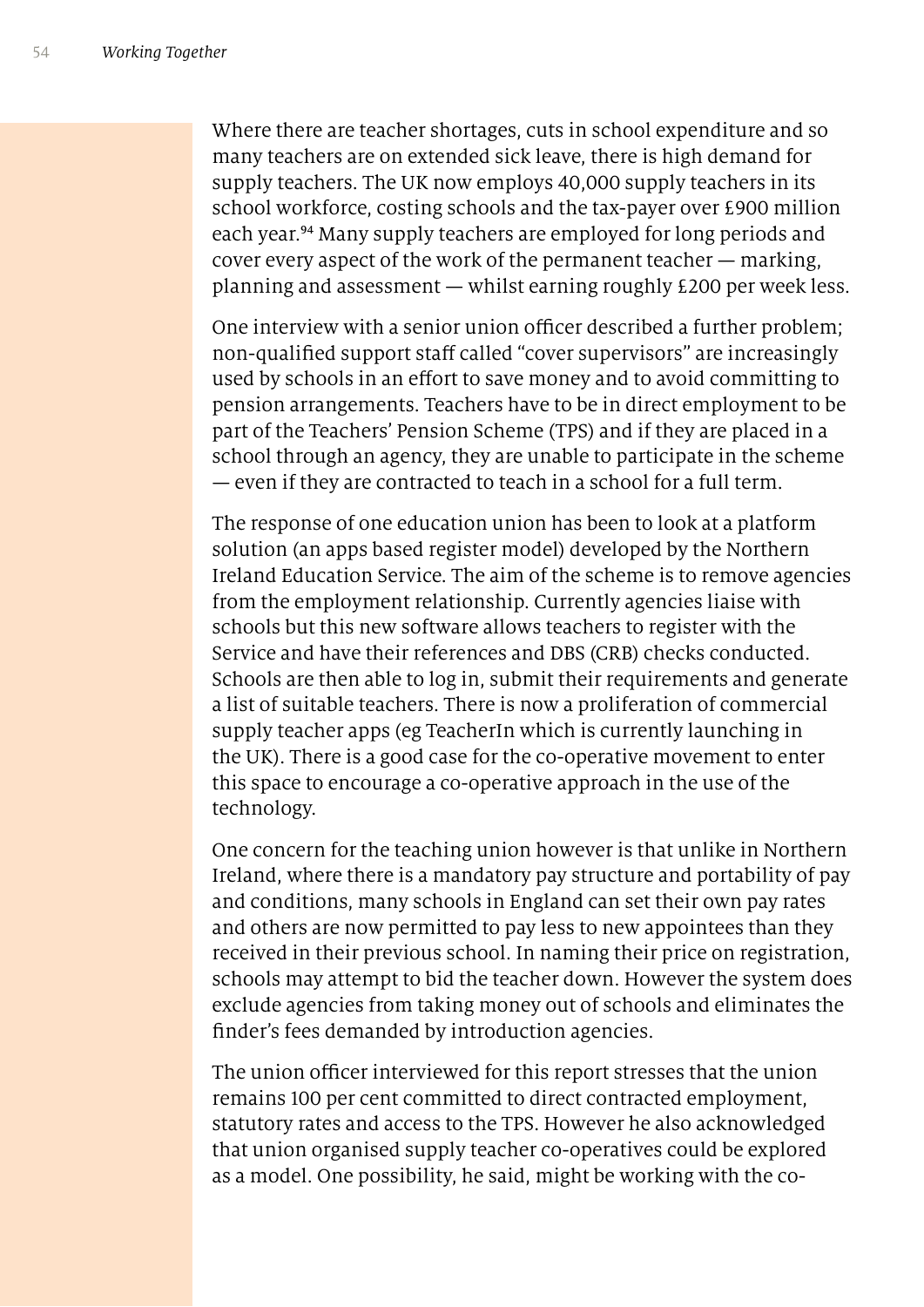operative movement to initiate a scheme which the Union could be interested to support.

There have been very few attempts to set up Supply Teacher Cooperatives (STC) though Kim and Elizabeth Mathews did just that in South London in 2013. Although ill health caused the co-operative to fold after 3 years, (the vision was to have STCs all over London), they developed a multi-stakeholder model with 2 schools and 6 supply teachers who were self-employed and responsible for their own tax and National Insurance. Both schools and teachers were members, paying an annual fee to the co-operative.

The teachers were prompted to set up a STC because:

*"We found that these private companies, totally unregulated, leapt into the breach once local authorities no longer co-ordinated or employed supply teachers. Their primary goal was making money and they could do what they wanted rather than being concerned about the teachers or the kids. They were skimming o*f *as much public money as they could and public money raised by taxes wasn't going where it should, into the classroom. Our aim was to get schools and teachers working together, with teachers getting a fair wage. When we started agencies charged schools* £180*-*190 *a day and paid teachers* £120*. With the co-op we took*  £8 *per booking split between teacher and school to pay for admin as we ran a virtual office. We charged the smallest amount we could so as to function. Teachers, in turn, whilst not being 'paid to scale', were earning* £155 *per day from the co-operative rather than* £120 *per day through an agency. Although this was less than the daily rate negotiated by the union for a senior teacher, it was not far o*f *one with* 5 *years' experience."*

Kim and Elisabeth argue that the STC meant that schools would get high quality supply teachers at a lower daily rate but that the daily rate for supply teachers who were members of the co-operative was much higher than that of the agency, proving motivational for teachers in the classroom.

What is more Kim and Elisabeth believe that their business model is viable and was welcomed by both schools and teachers.

*"The annual fee paid by schools could be recouped within* 6 *weeks if they employed co-operative supply teachers for two days a week:"*

They did however identify a number of problems associated with sustaining a STC. Schools were bombarded by agencies, many of whom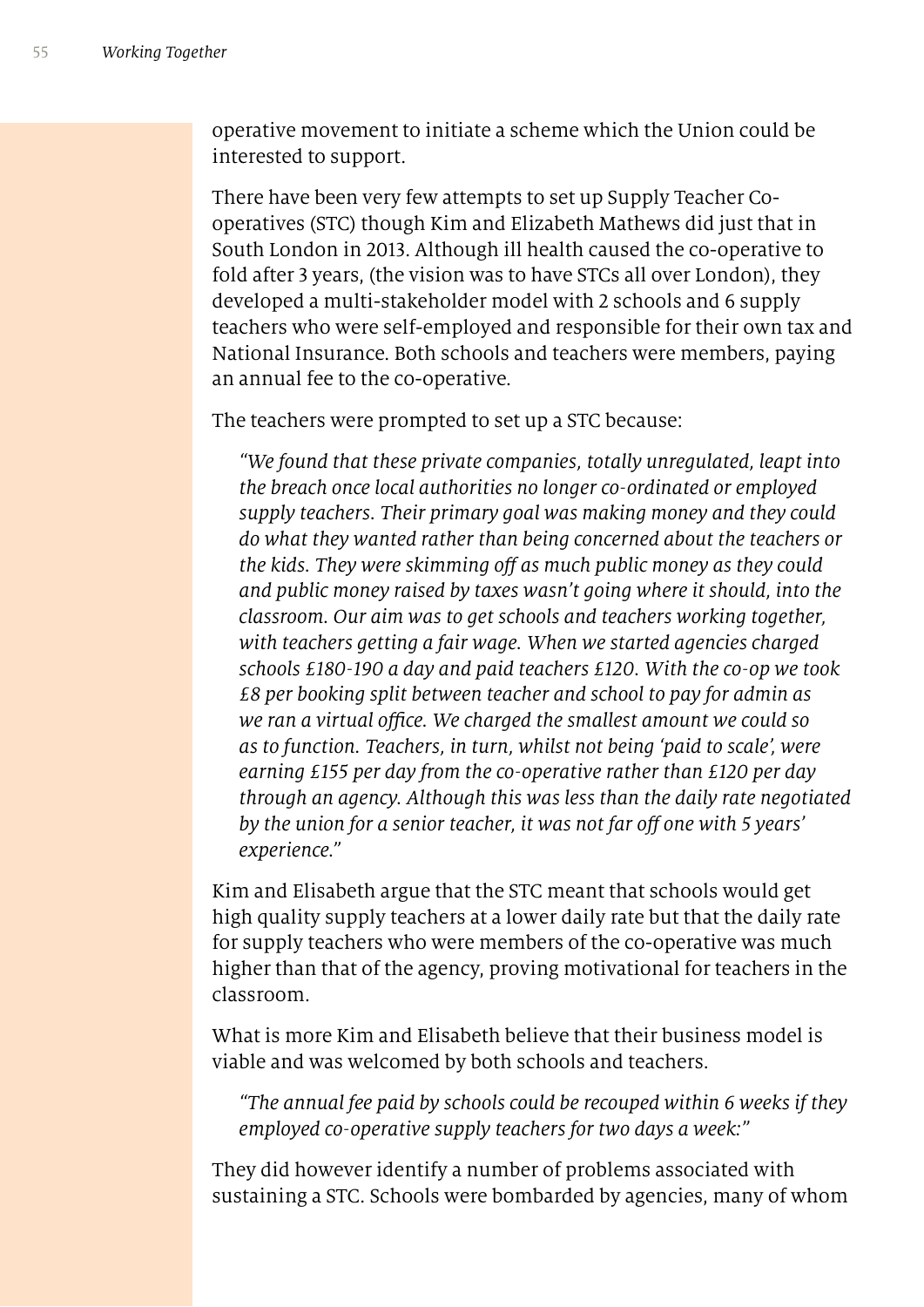ofered signifcant perks to ensure buy-in and issues of quality or poor performance were difficult for a small co-operative to handle. Kim and Elisabeth also acknowledged that they were powerless to challenge the problem of pensions — as noted earlier, though they did have discussions with a number of MPs and education unions to explore if this could be resolved.

As trade union activists Kim and Elisabeth struggled to get union support for their idea. Whilst they understood that trade unions would be rightly concerned at the co-operative not paying to scale, in their experience, schools in recent years were tending to undercut the union daily rate anyway. In their view the co-operative model offers a further alternative for trade unions now that they are no longer in a national negotiating situation. Indeed they see the STC as an opportunity for the union, particularly if they are organised in cooperative schools:

*"The important thing is that it is a way back in, it keeps people cooperating rather than in a race to the bottom and it keeps the money in the classroom, locally, rather than going to shareholders. The way to get teachers into the co-operatives was through the money, it was higher than with anyone else though not to scale."*

Kim and Elizabeth further believe that STCs should be supported by Cooperative Councils in partnership with trade unions:

*"The unions should be targeting these councils, that would be a good way to go forward. You need to* f*nd your NUT heads or your NASUWT heads ideally in co-operative schools. Heads know that they have lost control of their budgets … this is one ways of getting some control back — maybe in a co-op council with their supply teachers and union organised?"*

Teaching unions understandably have reservations about cooperatives of teachers dealing with complex legal issues and also the entrepreneurial capacity of teachers to set up co-operatives. However whilst the union would not wish to set up co-operatives themselves and don't see the classroom teacher as having self-employed status in the immediate future, they do recognise that co-operatives, if union organised and in strong relationships with local authorities, may offer a compelling alternative model for teachers. The union also acknowledges that the unique selling point of teacher cooperatives is that they work to a clear set of principles and values, whilst at the same time potentially providing an effective and competitive offer.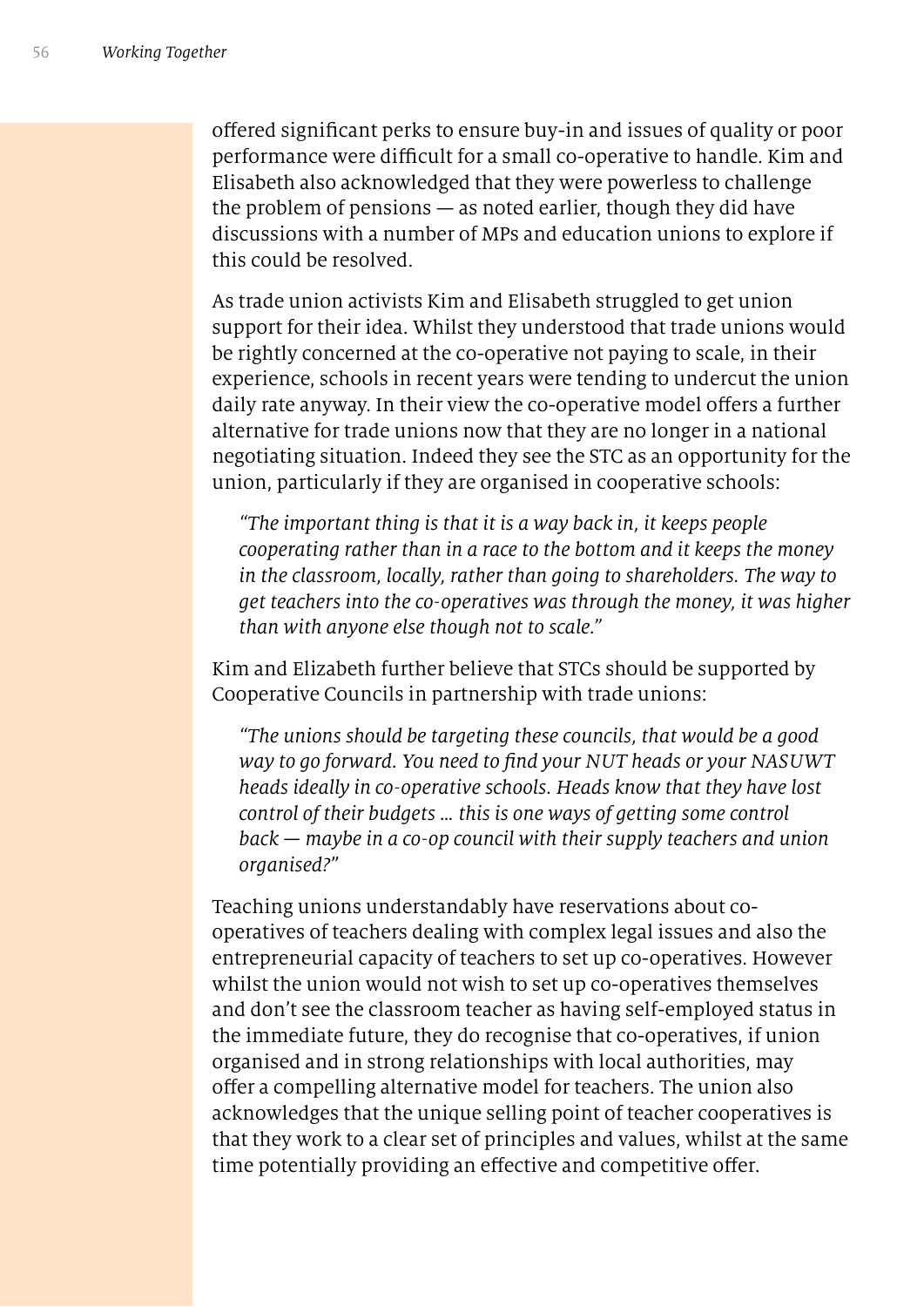For these reasons the music teachers' co-operative model may have traction, scalability and transferability 'down the line' should the supply teachers' situation worsen. It would be up to the co-operative movement and trade unions to work together to make this a viable model, which delivers decent work for teachers with Co-operative Councils being the most likely incubators for the STC model.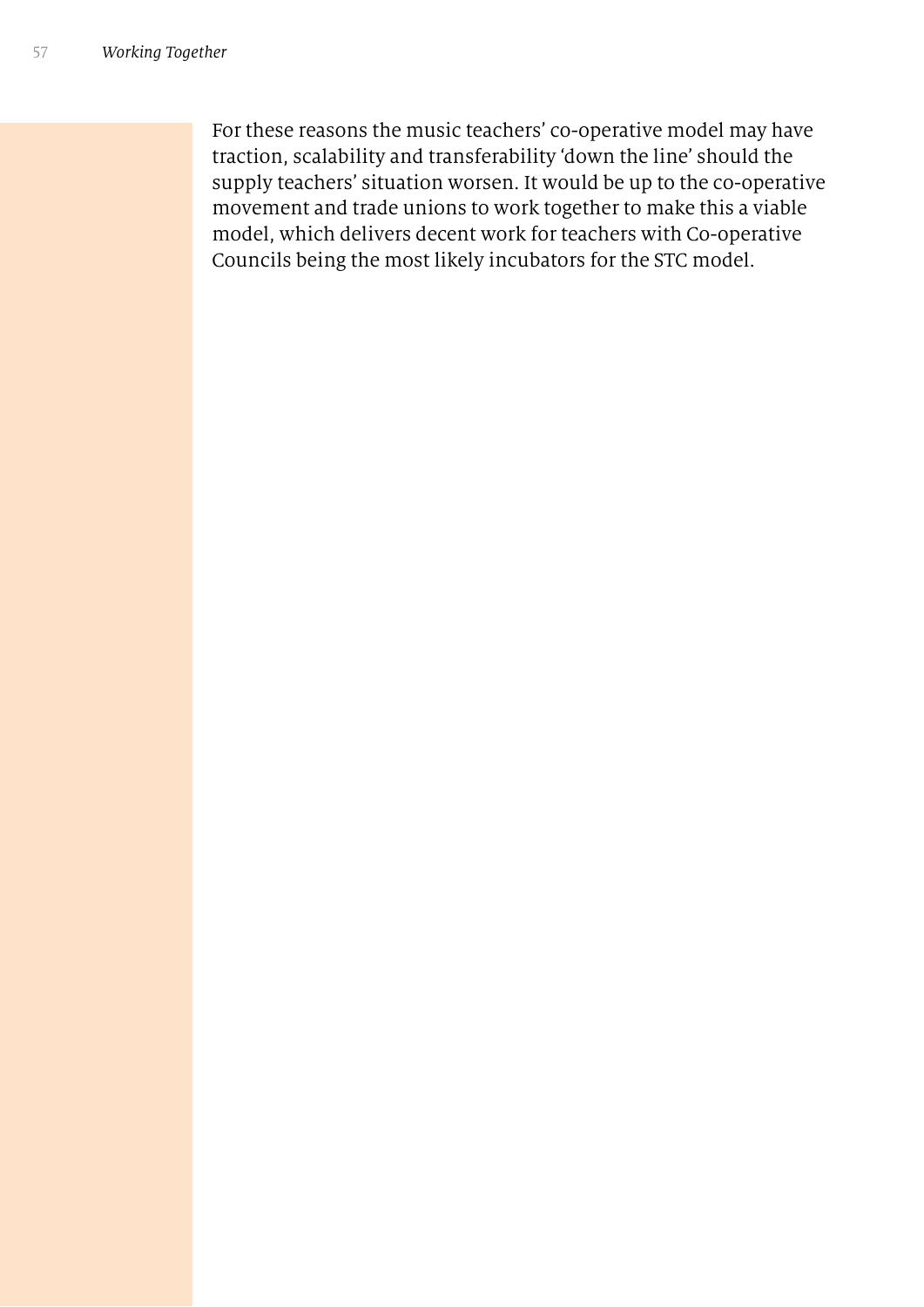# **5. Unions and Social Cooperatives — Social Care Innovation**

There is widespread agreement amongst politicians, the public and those working in health and social care that existing provision is not meeting the needs of a growing and ageing population. Every year the faults in the system become more glaringly evident. There is general agreement about the need for the integration of health and social care services but resources for this are elusive. How might this situation be resolved? Do we need to rethink radically how we organise health and adult social care and the role that trade unions and co-operatives might play in this redesign?

## **The crisis in adult social care**

The crisis in social care has reached what a Care Quality Commission report described in October 2016 as a 'tipping point'.<sup>95</sup> The King's Fund and the Nuffield Trust, concluded:<sup>96</sup>

*"Under-investment in primary and community NHS services is undermining the policy objective of keeping people independent and out of residential care. The Care Act* 2014 *has created new demands and expectations but funding has not kept pace. Local authorities have little room to make further savings and most soon will be unable to meet basic statutory duties."*

From an economist's perspective, this is a classic 'scissor' crisis with demand rising and public sector funding declining. The following factors help us to understand how this 'tipping point' has been arrived  $a^{\dagger \cdot 97}$ 

**Rising demand:** The number of the over-85s increased by a third between 2006 and 2016. Moreover this elderly population will increase by 100 per cent by 2036. According to Age UK there has been a fall in people accessing care since 2006 with 1.2 million people who need services, not receiving them.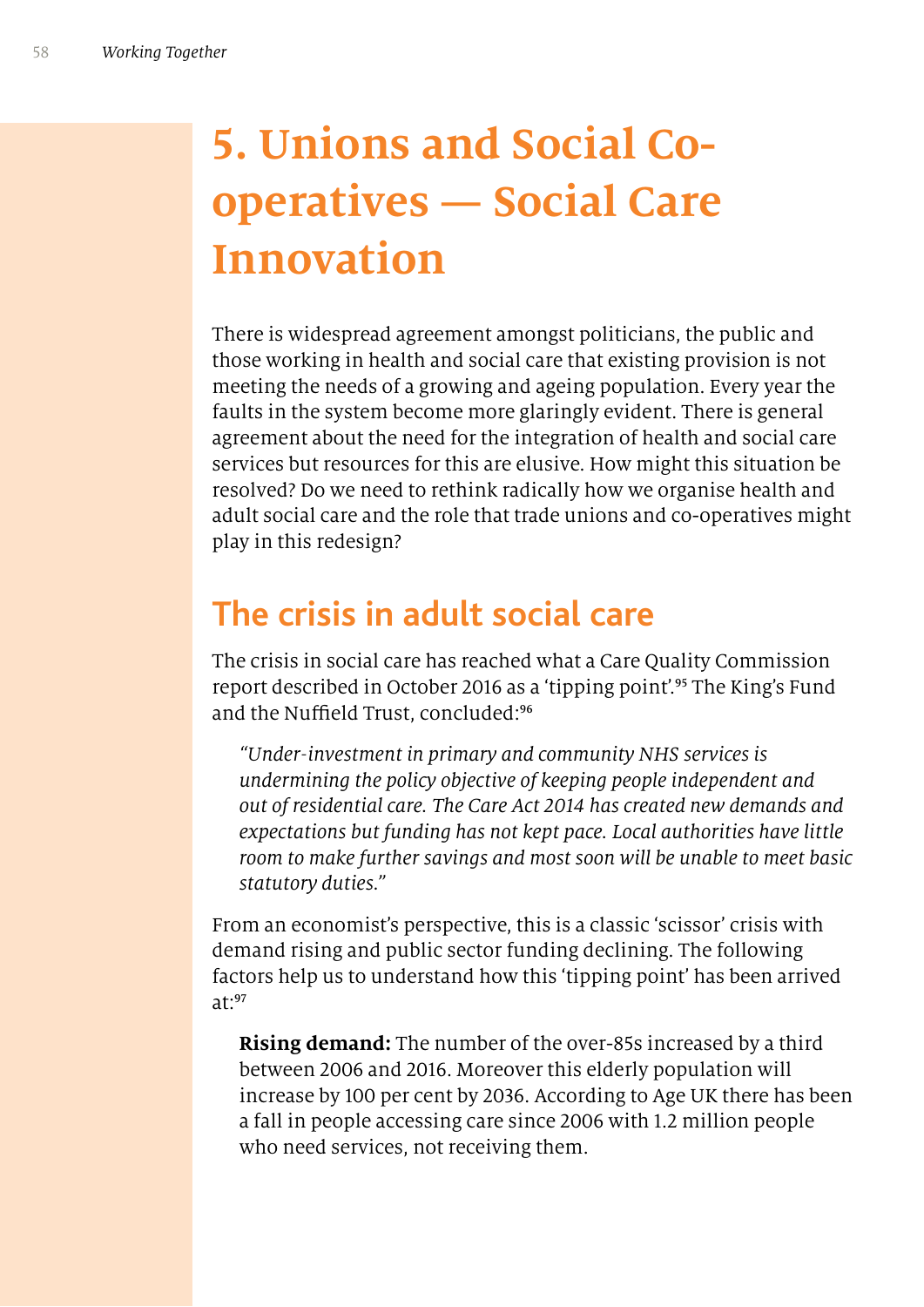**Funding:** Age UK has calculated that annual government expenditure in real terms in England on social care has dropped by more than 20 per cent from £8.1 billion in 2005-6 to £6.3 billion in 2014-15. Former directors of social services estimate that £4.2 billion has been cut from local authority budgets in England over the past five years.<sup>98</sup>

**Workers in adult social care:**<sup>99</sup> In 2016 there were 1.55 million jobs in the adult social care sector in England. 37 per cent of jobs were part time and the full time equivalent jobs for the sector were 1.11 million. The workforce has increased by 18 per cent since 2009 which reflects non-statutory funding coming from self-funders.<sup>100</sup> In terms of the employer, approximately 10 per cent of social care workers are in local government or the statutory sector, 20 per cent in the voluntary sector and 67 per cent in the private sector. Staf turnover rates annually across the sector are high at 27 per cent and have been rising since 2012. Mean hourly rates for care workers in 2016 were £7.46, for senior care workers £8.28 and for support and outreach workers £9.21. The sector is sharply gendered with 82 per cent of the workforce being female.

**Pay and conditions:** The social care sector is characterised by low-wage workers and a growing proportion are on zero hour contracts. Indeed 24 per cent of jobs were on zero-hour contracts but for home care the proportion was even higher — 49 per cent of all jobs. The rise in the minimum wage and the introduction of the National Living Wage will cost employers £2.3 billion a year by 2020 according to the calculations of the Resolution Foundation.

**Home care contracts:** UK Home Care Association estimate that the minimum hourly cost for providing a home carer's service, including all the overheads, was £16.70 in 2016 while the average rate paid by local authorities was £14.58 with seven councils paying under £12 — far less than the direct cost.

**Residential care contracts:** The National Care Association whose members operate smaller care homes report that local authority care contract rates per resident ranged in 2016 from £550 to £750 a week while the minimum rate required is £750.

**Care home closures:** The Care Quality Commission indicate that the number of care homes in England has fallen from 18,068 in September 2010 to 16,614 in July 2016.<sup>101</sup> Over this same period the number of beds in care homes in England has fallen by 19,490.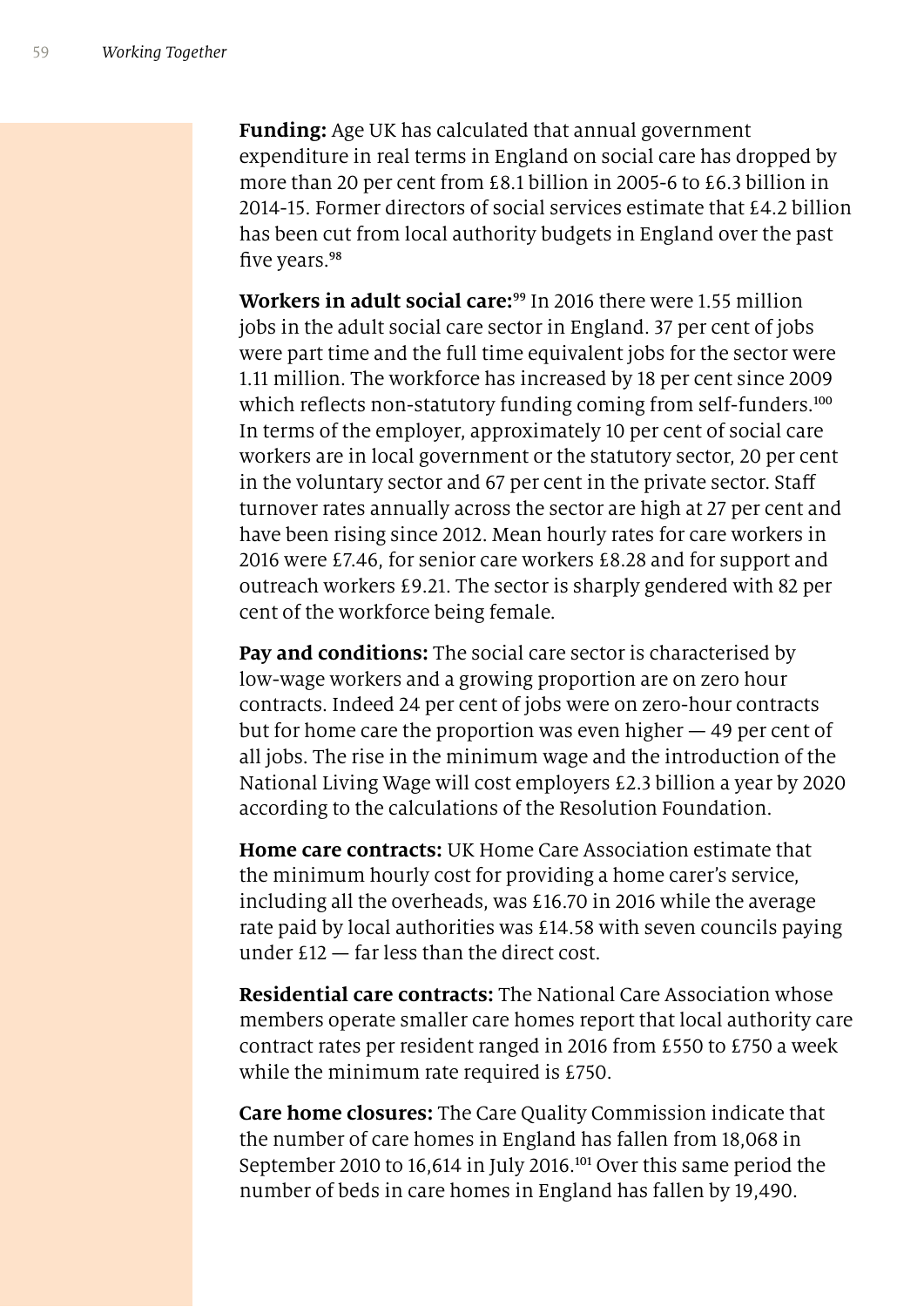Residential homes for the elderly in England have also been reducing in recent years from 13,681 to 11,991 — a reduction of 1,690 (a 12 per cent decline). $102$ 

**Care home insolvencies:**<sup>103</sup> 380 care home businesses have been declared insolvent since 2010. Four Seasons, the largest care home provider with more than 400 residential facilities, reported a £264 million loss in 2015. This is only part of the picture as receiverships in the care home sector when lenders take over control of businesses are also rising. The insolvency agency, Opus, report that one third of all care homes (about 18,000 in the UK) are at risk because of poor fnancial health and 13 per cent are 'zombie operators' that pay more in interest costs servicing their debts than they make in proft.

**Postcode lottery of care:** The government's approved 2 per cent precept in Council Tax to plug the hole for care raises more funds for areas of the country where residents are wealthier. Also care providers promote services to self-payers who often need to sell their homes to pay for their care. In efect the self-payers crosssubsidise services for those on council contracts but this does not apply in poorer districts of the country. Age UK points out that it is in lower income areas with less homeownership where care home closures are most severe.

Is funding the answer to the adult social care crisis?

The Dilnot report in 2011 assumed that with an ageing population, the core issue is the funding of adult social care. No doubt rising levels of funding will be needed but is this the only underlying problem?

In a recent 2016 CRESC report, *Where does the money go?* Researchers followed the 'money trail' and examined the infuence that the large corporate sector in the residential care industry has on the pricing formulas accepted by local authorities.<sup>104</sup>

Within the adult social care market the public sector pays for about 60 per cent of residential care places. In the 1990s the market was characterised by a huge number of small family size frms with typically one or two small care homes. Numerically these providers still account for the majority of care homes but as a proportion, their numbers are declining. It is expected that many of them will sell up, close or leave the industry during the next ten years. By contrast over 20 per cent of residential care provision is accounted for by fve large frms with Four Seasons, the biggest, with 23,000 beds. These fve are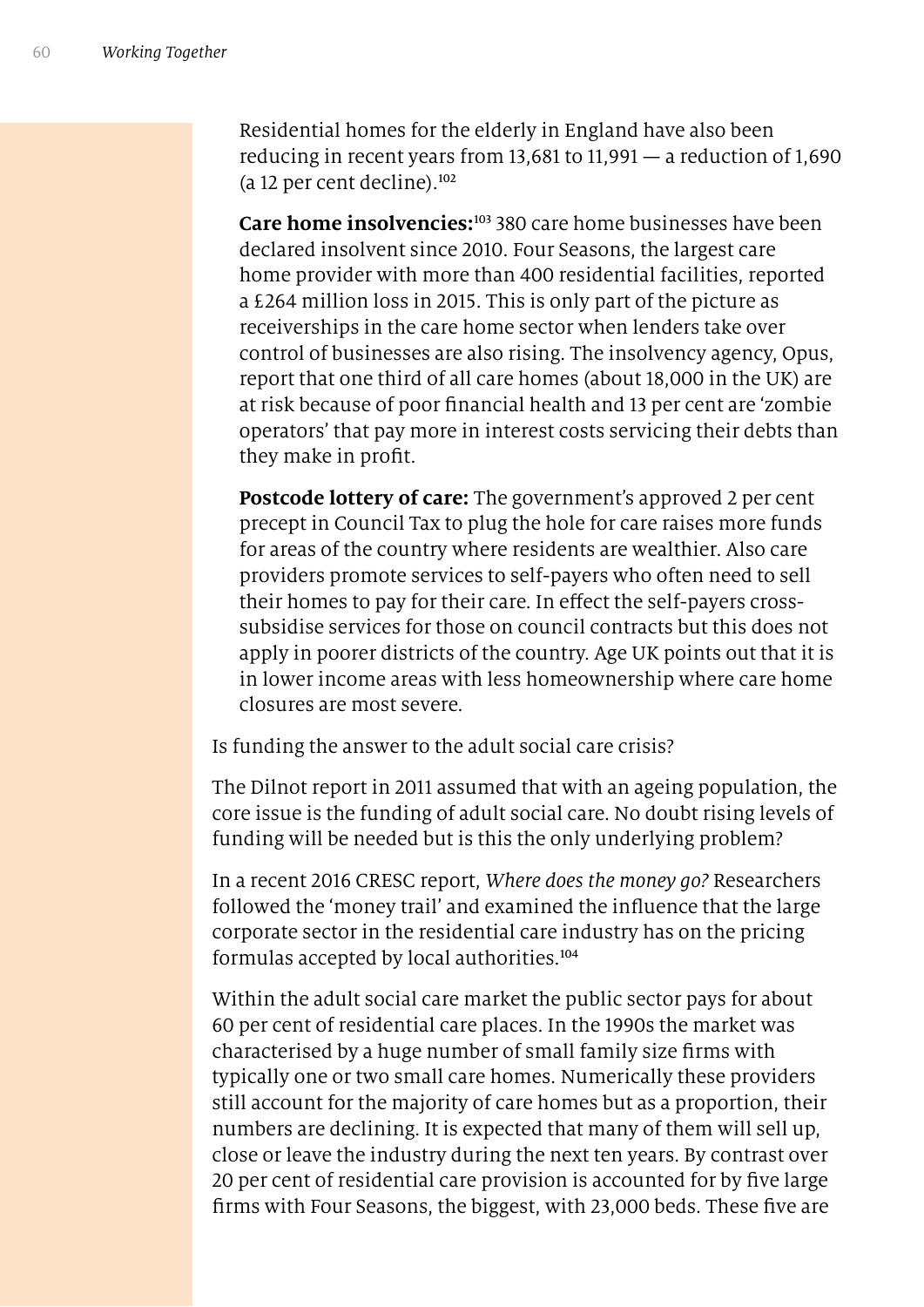redesigning provision by building new care homes — typically a 60 bed, two storey, hotel model with en-suite rooms. Their fnance is provided by a combination of private equity, hedge fund, bank and consortia of individual investors who buy bonds.

While social care has traditionally been a low risk, low return business with operators seeking to sell on and make a larger proft at retirement based on rising land values, CRESC researchers show that the business model of the 'big fve' is that used by private equity frms in high risk and high return circumstances like for tech start-ups or acquiring and turning round failing businesses.

This business model distorts the standard pricing benchmarking arrived at by local authorities  $-$  in particular in terms of the high returns on capital and assumed target proft rate demanded by the big private sector trade bodies. By contrast the researchers outline how by reducing profts and with local authorities building their own care homes using Public Works Loan Board money, the costs of care could be radically reduced. Currently the business model demands a 'so-called' fair price for residential care of £776 per week per adult but CRESC shows that this price could be reduced to £677 weekly.

The CRESC report shows that the social care industry argument that the providers need more money is only true if one assumes that other sources of low-cost fnance cannot be deployed. Savings thus made on debt and interest could be otherwise used to pay carers better wages, enhance their skills and improve overall the quality and the accessibility of services. To do so local authorities would have to overcome HM Treasury's opposition to public investment in housing and infrastructure and other barriers such as EU state aid rules. A National Investment Bank as Labour has proposed could be a solution but in lieu of this, CRESC observes that local authority pension fund investments are earning no more than a 5 per cent net return (interest and capital gain) annually. For a low risk investment like the building of care homes this could be a solution.

The present business model, as CRESC argues, creates 'moral hazard' with debt based fnancial engineering methods developed by private equity frms that own three of the largest fve UK care providers and fully expecting to be rewarded with higher prices to ensure they hit their 11 or 12 per cent targets. However when things go wrong, like with Southern Cross or possibly again with Four Seasons, those holding the bonds (private equity, bankers, hedge funds and 'high net worth' individuals) can claim security on the property assets when businesses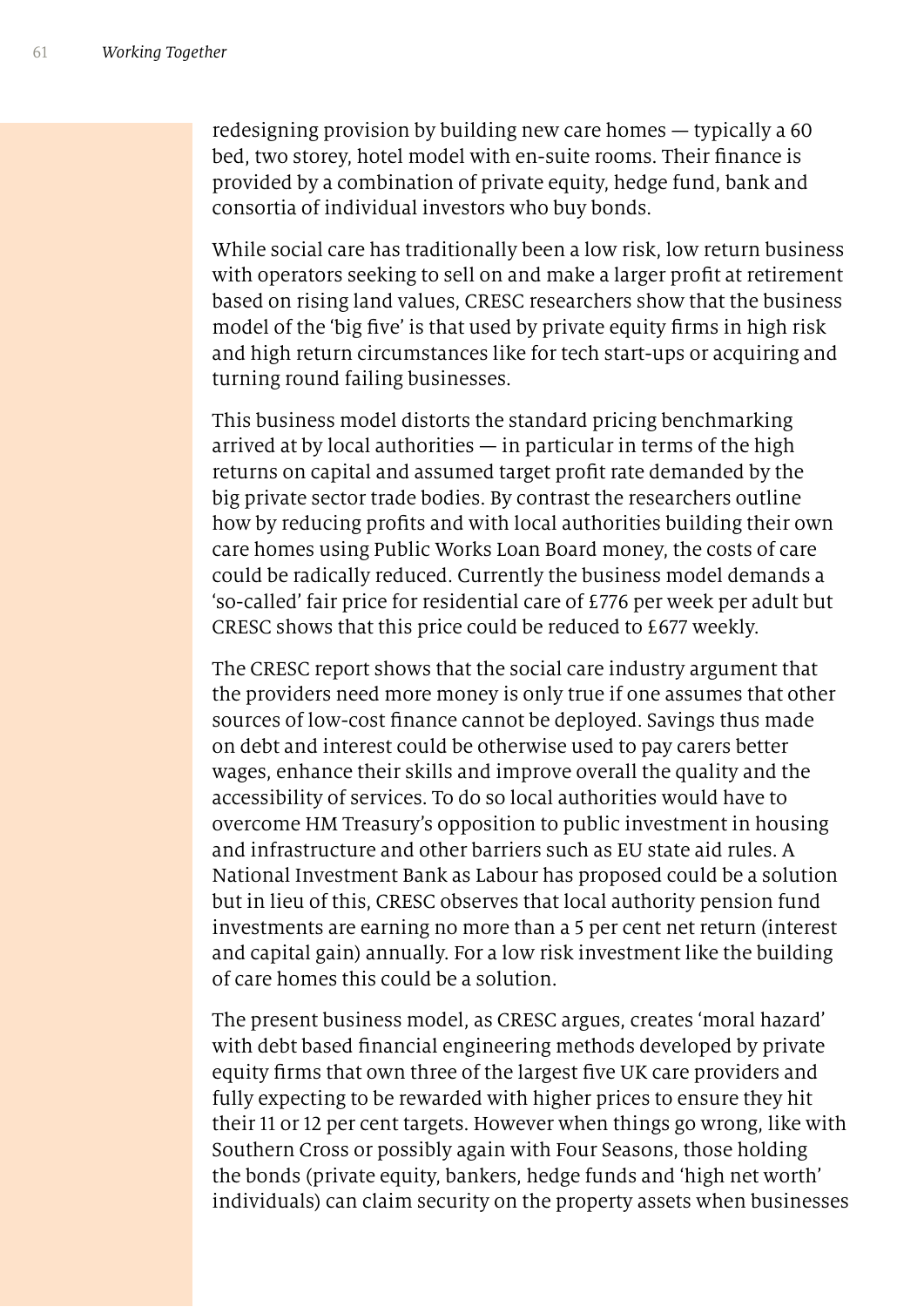go into receivership. This leaves local authorities both with the residual costs and the problem of fnding new funding to rehouse the residents.

CRESC points out that the UK model for social care dominated by high cost fnance can be replaced by an alternative 'not-for-proft' model that could be better at integrating diferent forms of residential and social care. These social economy models exist in other countries including the growing Buurtzorg network in the Netherlands. How do these models work?

### **Social co-operatives and care services lessons from abroad**

While the UK independent care sector is dominated almost entirely by the private sector, in Italy it is the co-operative movement, working closely with the state, that is the main independent provider.

The Italian co-operative movement is successful in providing social care through both worker and social co-operatives. The second model makes it possible for workers, family carers and service users to all be members of the co-operative. A national trade union agreement with the co-operative movement was extended in the early 1990s to cover the second model after a new Social Co-operatives law was passed in 1991 that both supported care services innovation and provided an enabling framework.

The Italian social co-operatives today operate both in health and social care but also in educational services and in partnership with the criminal justice system to help ex-ofenders secure work. Social co-operatives in Italy, like social frms in the UK, create decent work for disabled people and other disadvantaged groups recovering from addiction or homelessness.

With the beneft of enabling legislation and tax incentives, the Italian social cooperative movement has grown from about 1,000 care and job creation cooperatives in 1990 to 14,000 today, many of them being small with about 25 employees. They secure 'economies of cooperation' and distributed scale through both regional and national cooperative consortia, that provide shared back office services and joint negotiating teams to deliver long-term contracts.<sup>105</sup> Social co-operatives ofer both home care and residential care services.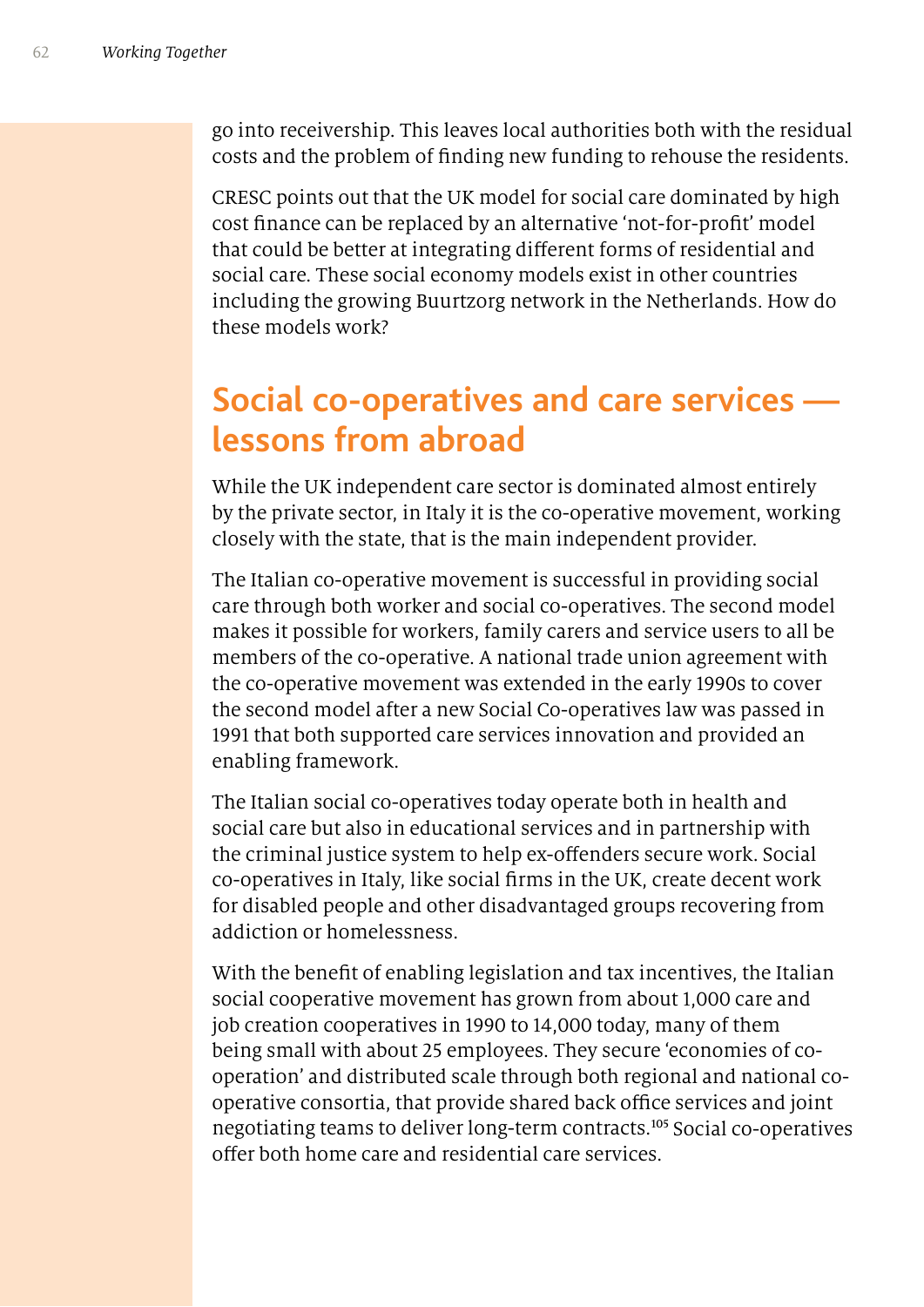The social co-operative sector accounts for more than 360,000 of the 1 million co-operative jobs in Italy with over half of all social cooperatives afliated to Co-operative Confederations. The three main Confederations have national collective bargaining agreements with the Italian trade unions who represent 60 per cent of all social and worker co-operative members. Legislation passed in 2003 and shaped by a social dialogue with trade unions defnes the rights of a worker within a co-operative and sets out the protection afforded to employees of co-operatives and also the position of worker owners in relation to worker co-operatives.

Italy also leads the way in Europe in using social co-operatives to create jobs for offenders both within and upon leaving prison. Ex-offenders struggle to get formal work and social co-operatives offer a bridge into supported self-employment that can reduce re-ofending rates significantly and offer decent work. In Italy, partnerships with the public sector have helped to develop a range of Fair Trade businesses to secure work for ex-offenders. Good examples include:

- **Pausa Cafe**, a chain of co-operatively owned cafes.
- $\blacksquare$  A co-operative brewery near Milan for real ale that is popular and exported.
- **Exodus**, a door and window manufacturing co-operative operating within a prison that also creates jobs for those released from prison.
- **EXTER 12 Libera Terra** that has developed co-operatives to create work growing Fair Trade organic food products on land expropriated from the Mafa in Sicily and in other regions of Italy.
- Social co-operatives creating jobs in 'social agriculture' have formed a Central Sales Office and have developed 'AgriSocial Italia' as a brand for the growing range of food products.<sup>106</sup>

These new forms of co-operative enterprise have been replicated successfully in France, Spain, Portugal, Canada, South Korea and Japan and are developing in Greece.<sup>107</sup> New legislation in these countries (except for Japan) and similar to the 1991 Italian law, has provided an enabling policy and a fscal framework to support the emergence of these new forms of democratic and multi-stakeholder ownership.<sup>108</sup>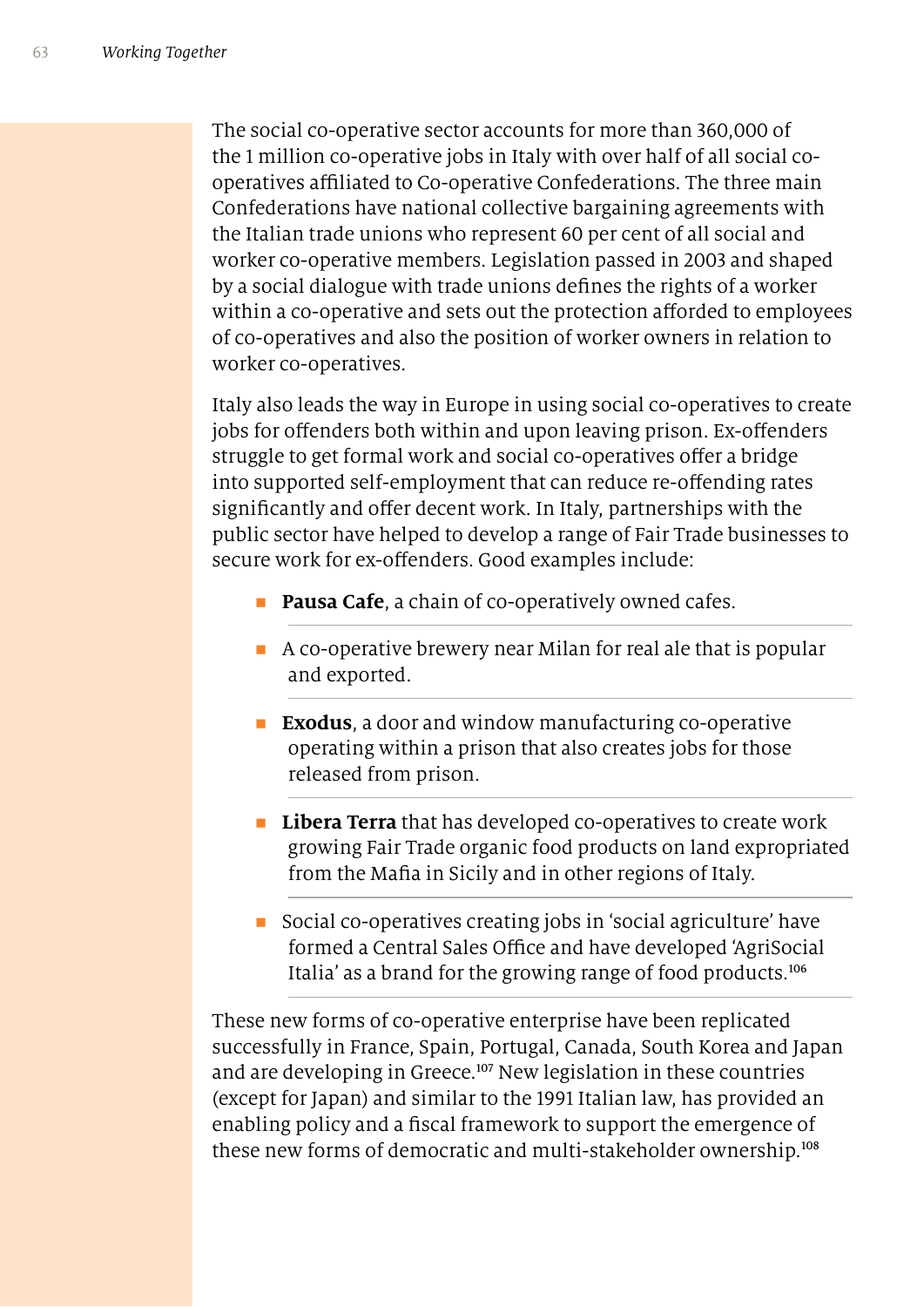This growing movement in Europe, Canada and Japan has also become known as the 'solidarity economy'. Since 2015 the UN has promoted this approach by pointing to the enormous potential of solidarity economy strategies for advancing social inclusion, generating decent work and jobs and in the tackling of inequality.<sup>109</sup>

## **Social co-operatives emerging in England and Wales**

Public policy support really matters as is highlighted in Italy with the partnerships agreed with local authorities for social care, and with the prison and probation services and trade unions to create decent work. Similar public social partnerships have been developed in Quebec and in France. Cooperatives UK and the Wales Co-operative Centre are currently supporting networks and Forums in England and Wales focused on developing the solidarity economy model in the UK. There is some existing good practice and we discuss some examples here.

**CASA** is not a worker co-operative but an employee ownership business where all the workers have a vote and voice.<sup>110</sup> They provide home care for the elderly as well as adults with a range of disabilities. CASA's 1,000 worker owners deliver over 24,000 care hours per week in eight North of England cities and towns.

CASA seeks to pay above the national living wage where the rates received from Local Authority and CCG Commissioners allow it. CASA is seeking to build a career structure, which includes both support workers, (£7.50 to £8 per hour) and complex care workers (£8.50 to £9 per hour). It also employs a small number of registered nurses to oversee complex and palliative cases, including those individuals needing 24-hour care. Pay is benchmarked against that of other local providers. All workers are paid for travel time, and are provided with company mobile phones. CASA refuses to enter into inhumane contracts which feature strict 'payment by the minute' clauses. 15 minute visits are only used for prompting medication, and not to deliver personal care.

CASA has an annual turnover of £17 million and shares profts with staff both annually and quarterly. It also operates financial transparency so workers can see where the money goes. The regular profit shares enhance the wages.<sup>111</sup>The new larger and unified business structure increased the worker ownership stake to 83 per cent.<sup>112</sup> Guy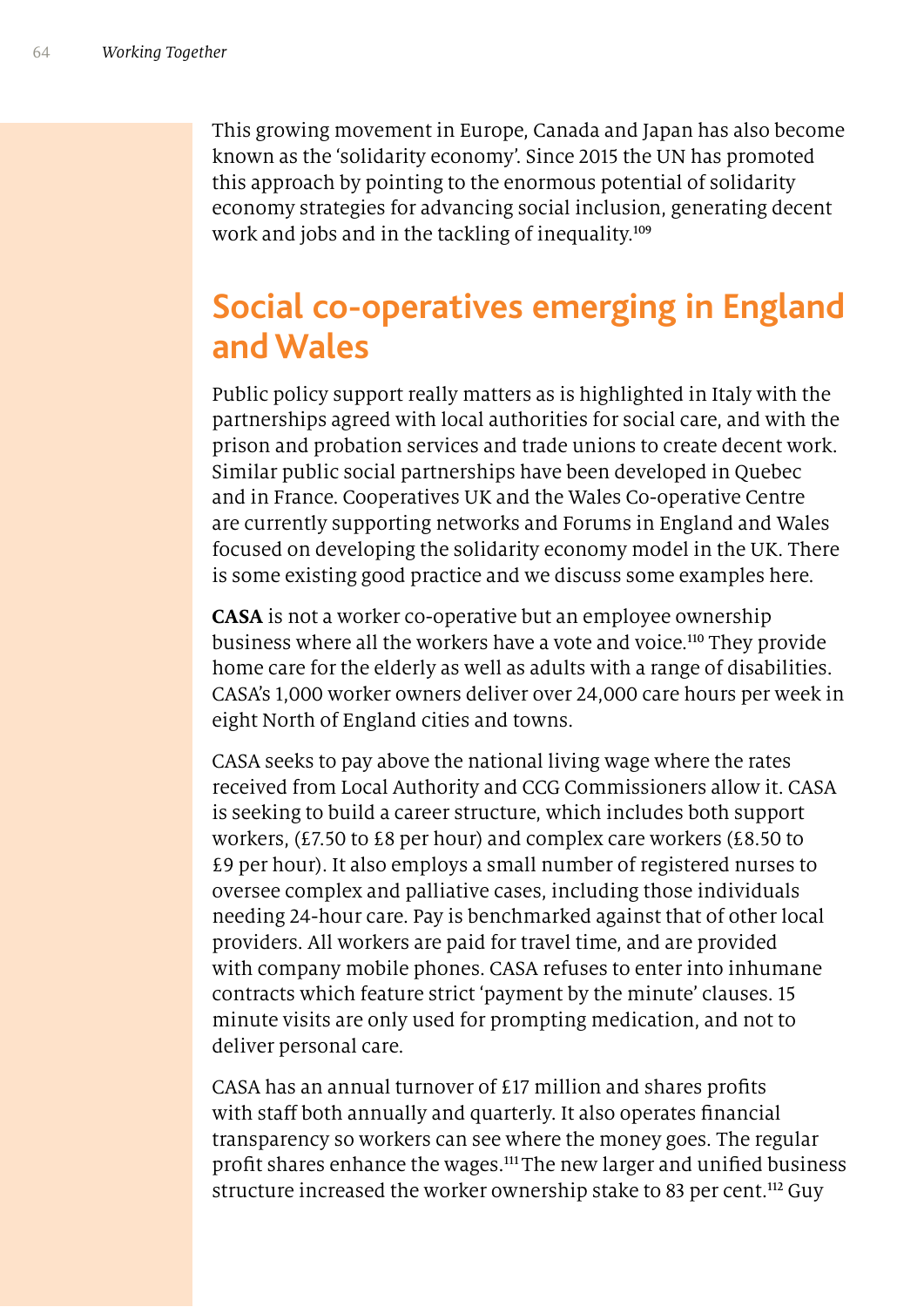Turnbull of CASA describes the economic beneft directly arising from employee ownership:<sup>113</sup>

*"Because our employees have a share in the business our sta*f *turnover has been lower than the private sector and overall our business model yields signi*f*cant bene*f*ts on performance. This is crucial in health care as you aim to have continuity of support, as you want to have the same person toileting you every day. Plus as we have no external shareholders we can reinvest our surpluses in sta*f *development and training."*

CASA is also now moving into intermediate care. This provides care, physiotherapy and accommodation for those leaving hospital or A&E and at a lower cost service than the NHS and as a short term, half-way house service to assist people to move back home. Big Issue Invest, Unity Trust Bank and Triodos are providing the social fnance for development.

CASA has established its own Training Academy to award Care Certificates but also to develop apprenticeships and offer a career progression. It is seeking to move away from zero-hour contracts but this is difficult as most care commissioners still operate on a time and task basis, and indeed many CASA Support Workers actually favour the fexibility of zero hour contracts. However it is running two pilots currently in Warrington and Newcastle with salaried workers. It hopes this will catch on with other local authorities it contracts with. CASA has members that belong to Unison and welcomes links to public sector unions.

A second example, the **Foster Care Co-operative** (FCC) was established in 1999 as a multi-stakeholder co-operative and foster care agency with assets held in common ownership. It currently supports children and young people placed in foster care from more than 50 local authorities in England and Wales with offices in Malvern and Cardiff. Its success in securing public sector support in the UK is noteworthy and it is the only registered co-operative in the foster care sector and its turnover was over £6 million in 2016.

There are 50 FCC workers who are full members plus 250 foster carers (mostly couples) that are associate members. The regulations in England and Wales presently do not allow foster carers to be full members as legally they cannot control or manage the agency for which they foster. To seek ways to overcome this barrier, the FCC has written into its memorandum of association an explicit commitment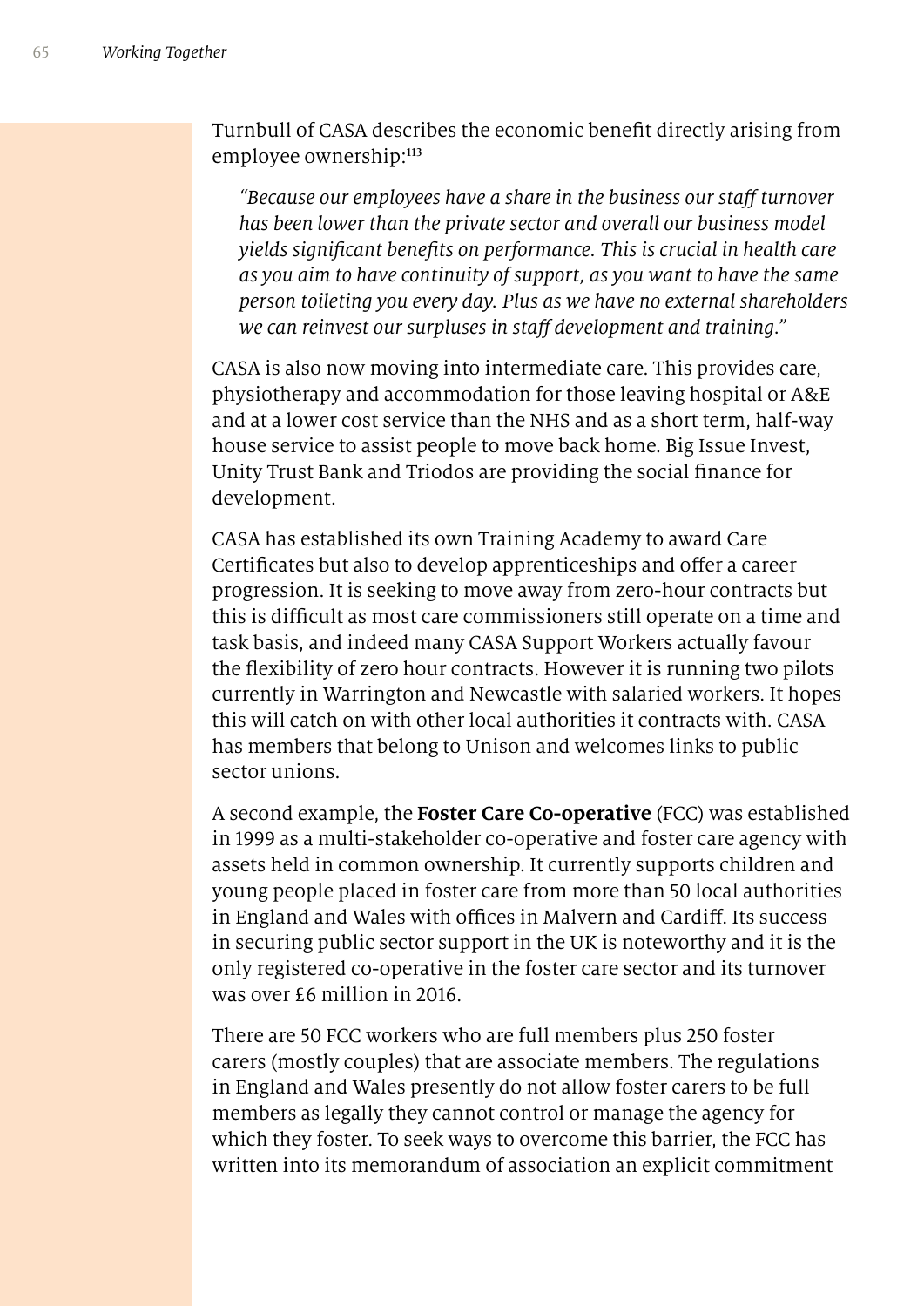to consult both foster carers and social workers at support meetings every six weeks.

The FCC has expanded steadily because its democratic ethos is seen as a strong ft both with the shared values of local authorities as public service providers and with trade unions. Its pay rates are at or above the National Living Wage and under its pension scheme, worker contributions of 5 per cent are enhanced by 10 per cent contributions from the co-operative. The asset lock and common ownership structure of the co-operative plus the reinvestment of surpluses for community beneft are all attractive aspects. High quality training and agency support for all staff and foster carers has been key to success. A free legal advice service to update members and associates is part of the support system.

Laurie Gregory led the work to found and develop the FCC and he sees big opportunities to develop a similar model for home care cooperatives. The strategic opportunity and the unique selling point would be a multi-stakeholder co-operative model with the extension of full membership and democratic rights to service users. Gregory is a member of Unison and provides the Union a room to meet and recruit FCC staff.

The third example, **Community Lives Consortium** (CLC) has operated as a social co-operative since 2001. It provides housing and social care services for severely disabled adults in Swansea, Neath and Port Talbot. It has 780 staf and about 300 are members of Unison. Unison has supported the development of the social co-operative since 2001 and has a place on the 12 member board of directors.<sup>114</sup> Rick Wilson, the manager of Community Lives Consortium is an active member of Unison.

The fourth example, **Cartref Cymru Co-operative** is a national organisation in Wales providing care and support services for adults with learning disabilities. It has 1,200 staff, an annual turnover of £20 million and operates across Wales. In 2017 it modifed its legal structure to become a social co-operative and to give votes and voice to its staff, its service users and community supporters. Like Community Lives Consortium, it will recruit members and the members will elect a Council with the power to appoint the board of directors.<sup>115</sup> Cartrefi Cymru Co-operative has a union recognition agreement with Unison, operates joint consultative meetings and pays for a national convenor.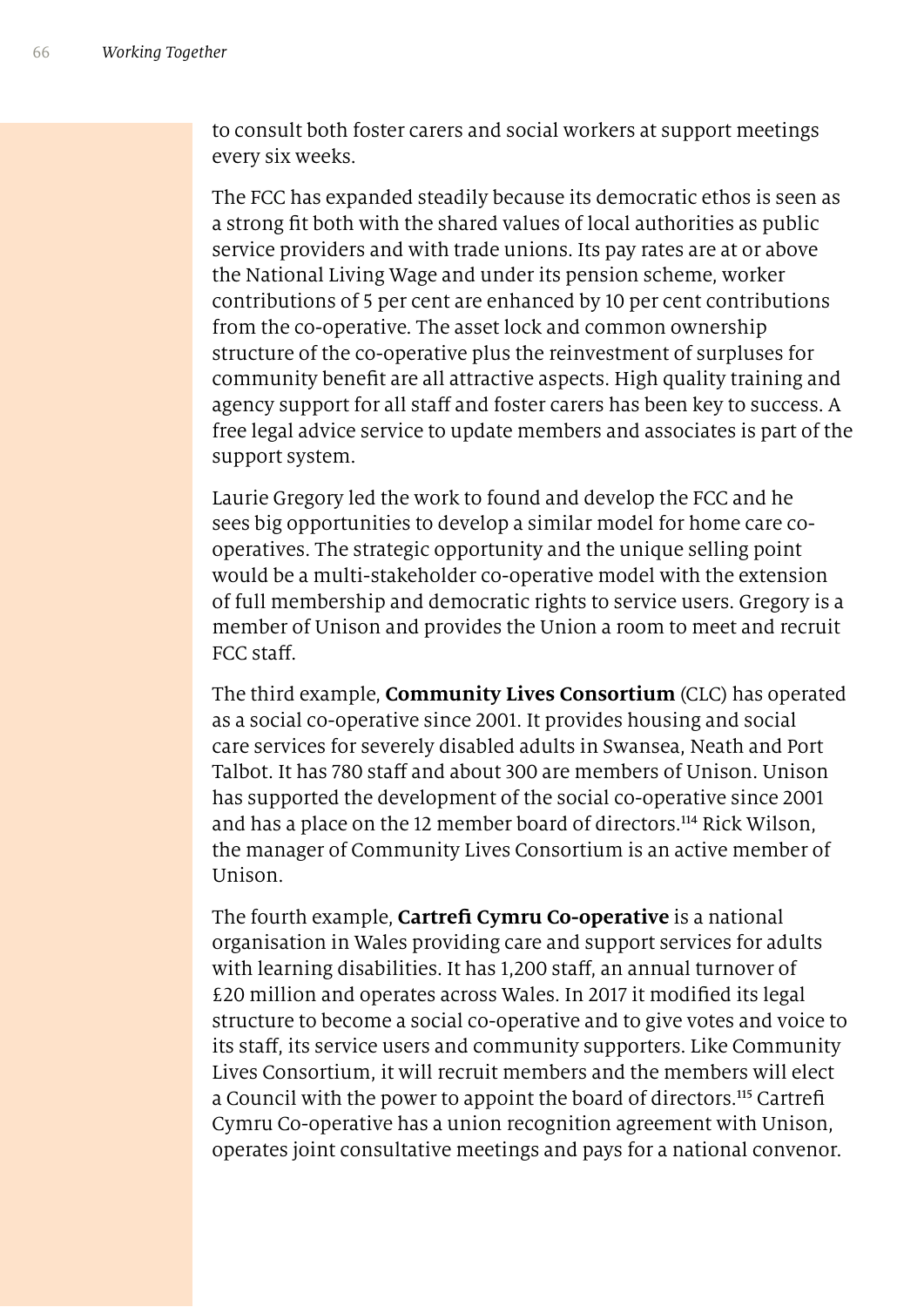# **Partnership potential with public sector unions**

Public policy support really matters as is highlighted in Italy with the partnerships agreed with local authorities for social care, and with the prison and probation services and trade unions to create decent work. Similar public social partnerships have been developed in Quebec and in France. How could we make a start here?

To appraise the quality of home care services from the perspective of its members, Unison carried out a survey of home care workers in 2012 that revealed:<sup>116</sup>

- 79.1 per cent experienced 'call cramming' and were given too many clients to see in too short a time to meet the clients' needs.
- 57.8 per cent of care workers were not paid for their travel time between visits.
- **56.1** per cent had seen their pay worsen over the previous year.
- **n** 59.7 per cent had their hours adversely changed.
- 52.1 per cent had been given more duties.
- 43.7 per cent (less than half) see a fellow home care worker on a daily basis.
- $\blacksquare$  41.1 per cent are not give specialist training to deal with dementia and stroke conditions.

To campaign to address these serious care quality standards deficits, Unison developed the *Ethical Care Charter* in 2012. 29 local authorities have signed up and committed themselves to abide by the charter. The councils are both large and small ranging from Nottingham, Leeds, Islington, Brighton & Hove and Camden to the Wirral, Cheshire West & Chester to Redcar & Cleveland.

The charter explicitly sets ethical standards for the commissioning of home care services to avoid the 'race to the bottom'. Key requirements are: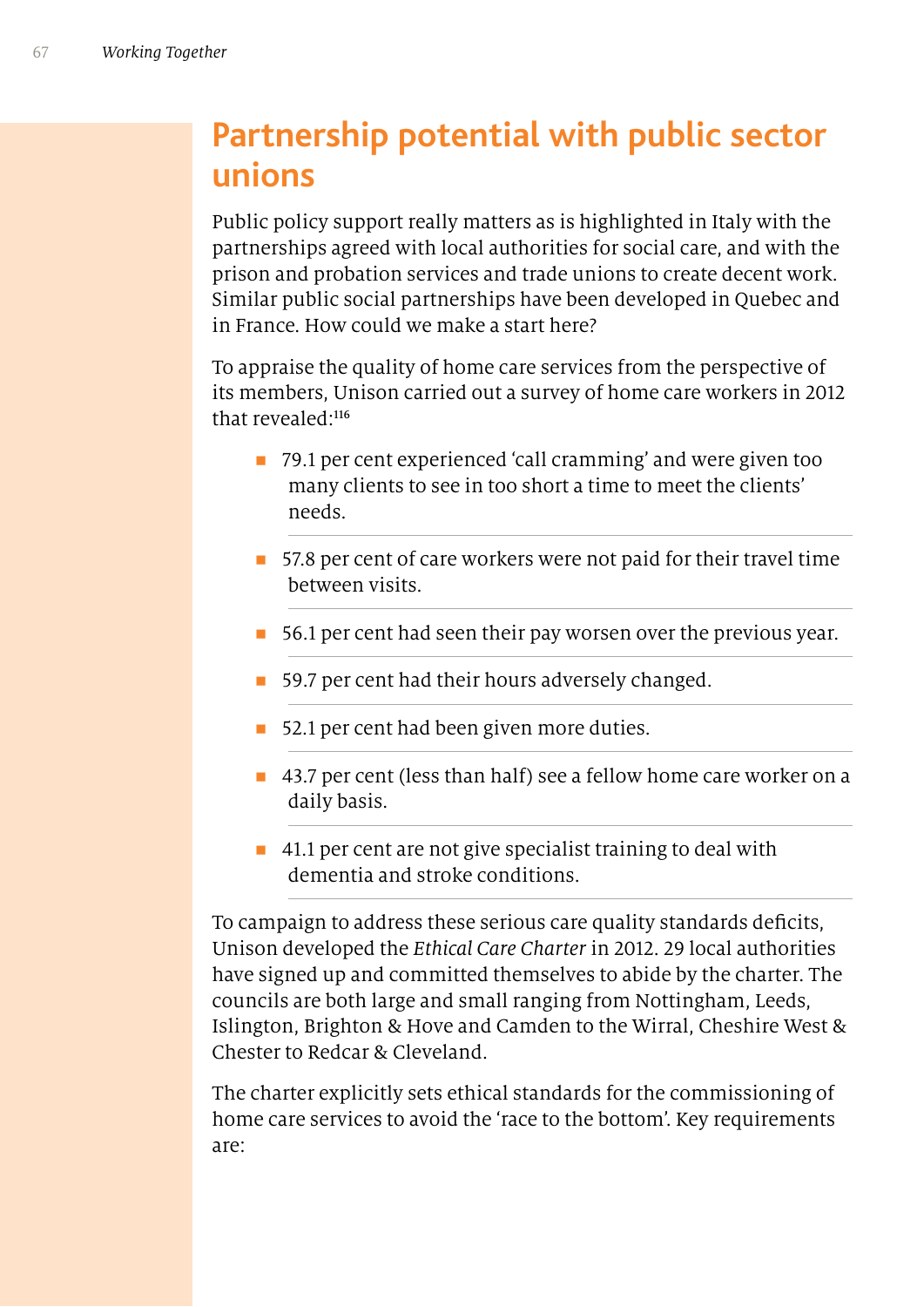- n Time allocation needs to be based on client need, not minutes or tasks.
- $\blacksquare$  Care workers to be paid for travel time, travel costs, mobile phones and necessary expenses.
- $\blacksquare$  Care workers to be given enough time to meet sessional needs with 'call cramming curtailed'.
- n Statutory sick pay to be paid to care workers who are eligible.
- $\blacksquare$  Clients to be allocated the same care worker(s) wherever possible.
- Zero hour contracts will not be used in place of permanent contracts.
- Care providers will have a clear and accountable procedure for addressing staff concerns about their clients' wellbeing.
- $\blacksquare$  Care workers will be regularly trained to the necessary standards to provide a good service at no cost to themselves and in work time.
- $\blacksquare$  Care workers will be given the opportunity to meet regularly with coworkers to share best practice and limit their isolation.
- Care workers will be paid at least the Living Wage and if council employed care workers paid above this rate are outsourced, it should be on the basis that the provider is required, and is funded, to maintain these pay levels throughout the contract.
- $\blacksquare$  All care workers will be covered by an occupational sick pay scheme to ensure staff do not feel pressured to work when they are ill and to protect the welfare of their vulnerable clients.

Social co-operative development could be aligned well by beginning with a commitment to Unison's *Ethical Care Charter* and seeking partnerships with those local authorities already signed up. Paul Bell of Unison fagged up some challenges for new social co-operatives.

*"A serious challenge for new social co-operatives is that EU procurement rules require [that] all contracts for more than* £589*k have to go out to tender, so securing a contract in the* f*rst place will be tough. Moreover to*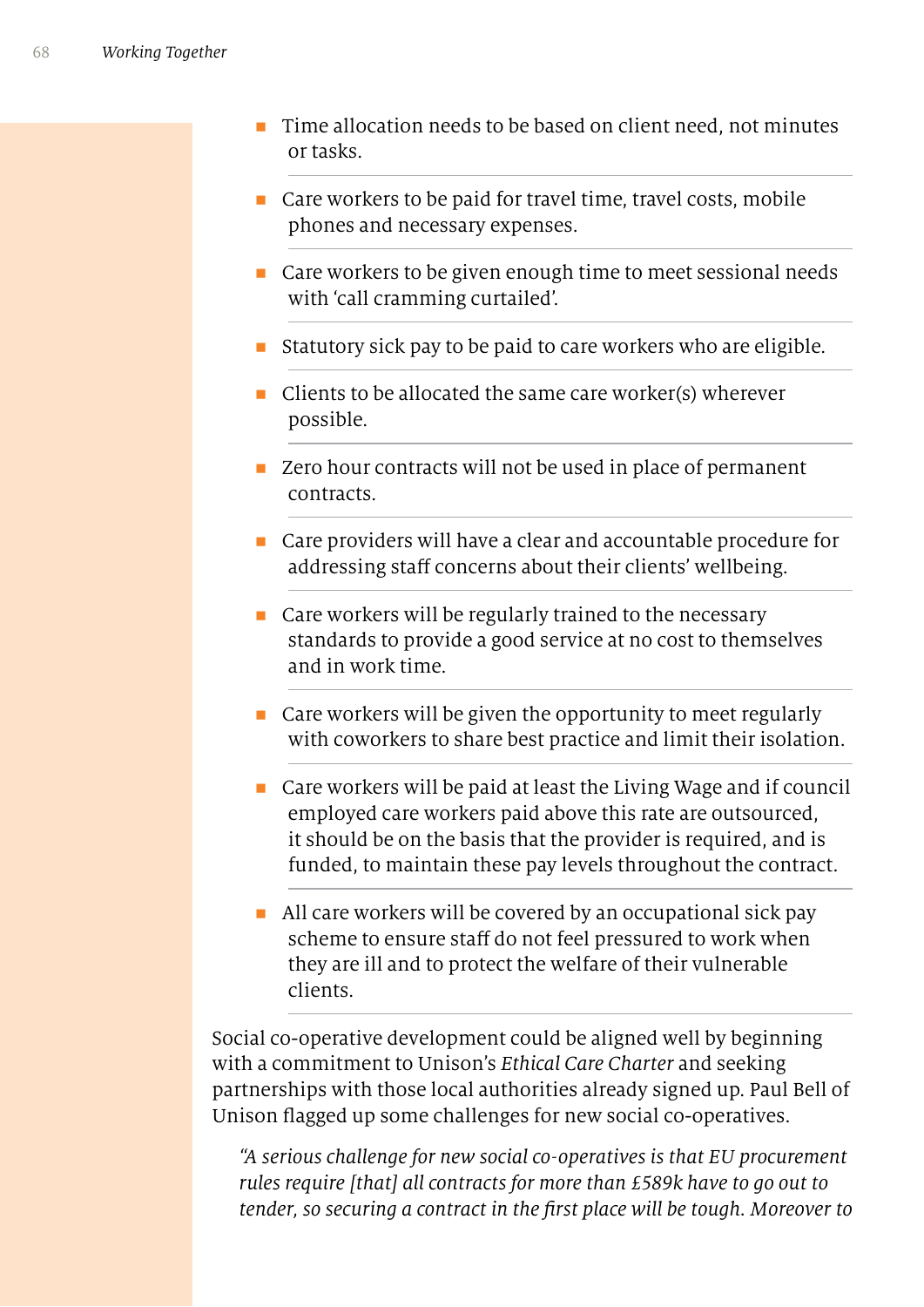*drive out new competition the private sector is willing to run services at a loss and it is very di*f*cult for co-ops to challenge this and to enter the*  f*eld."*<sup>117</sup>

Bell explained that Unison would be supportive of "social co-operatives and willing to collaborate for them to take on the private sector". He added that:

*"the Italian social co-operative model where a number of smaller local care co-operatives work through a consortium with a shared back o*f*ce and payroll, a shared bidding team, shared training, shared development etc does make great sense."*

What Unison is completely against are "public sector mutuals that are created by a spinning-out of in-house public services". Bell also raised concerns about social enterprises and employee ownership models:

*"where workers do not get controlling votes and as these bodies get bigger they behave more like bigger housing groups who in some cases are failing to do the basics for their residents."*<sup>118</sup>

Bell wondered if there could be "greater prospects in Wales" for social cooperatives. Unison's Ethical Care Charter is best developed through social dialogue and in Wales they take a diferent view on procurement so there should be wider scope. Indeed in March 2017 the Welsh Government and the Welsh TUC agreed a joint code of practice for ethical employment and to guarantee good employment practices across public sector supply chains.<sup>119</sup>

Rick Wilson of Community Lives Consortium felt the Unison *Ethical Care Charter* is a "wonderful way to ensure" decent labour standards are complied with. At present a problem they are having is where local authorities can save money, they will push pay rates down to below what the law specifes. He stressed strongly the need for a baseline and feels the Unison *Ethical Care Charter* provides this. He said there is a need for a joint campaign to get local authorities in Wales and more elsewhere in the UK to sign up to the Unison charter.

Respondents from the Foster Care Co-operative, CASA and Cartref Cymru Co-operative also agreed that the Unison *Ethical Care Charter* is a sound starting point for a social dialogue between the emerging social co-operative networks of practitioners in England and Wales, Unison, Unite, the GMB, other trade unions, local authorities signed up to the Charter and other members of the Co-operative Councils Innovation Network.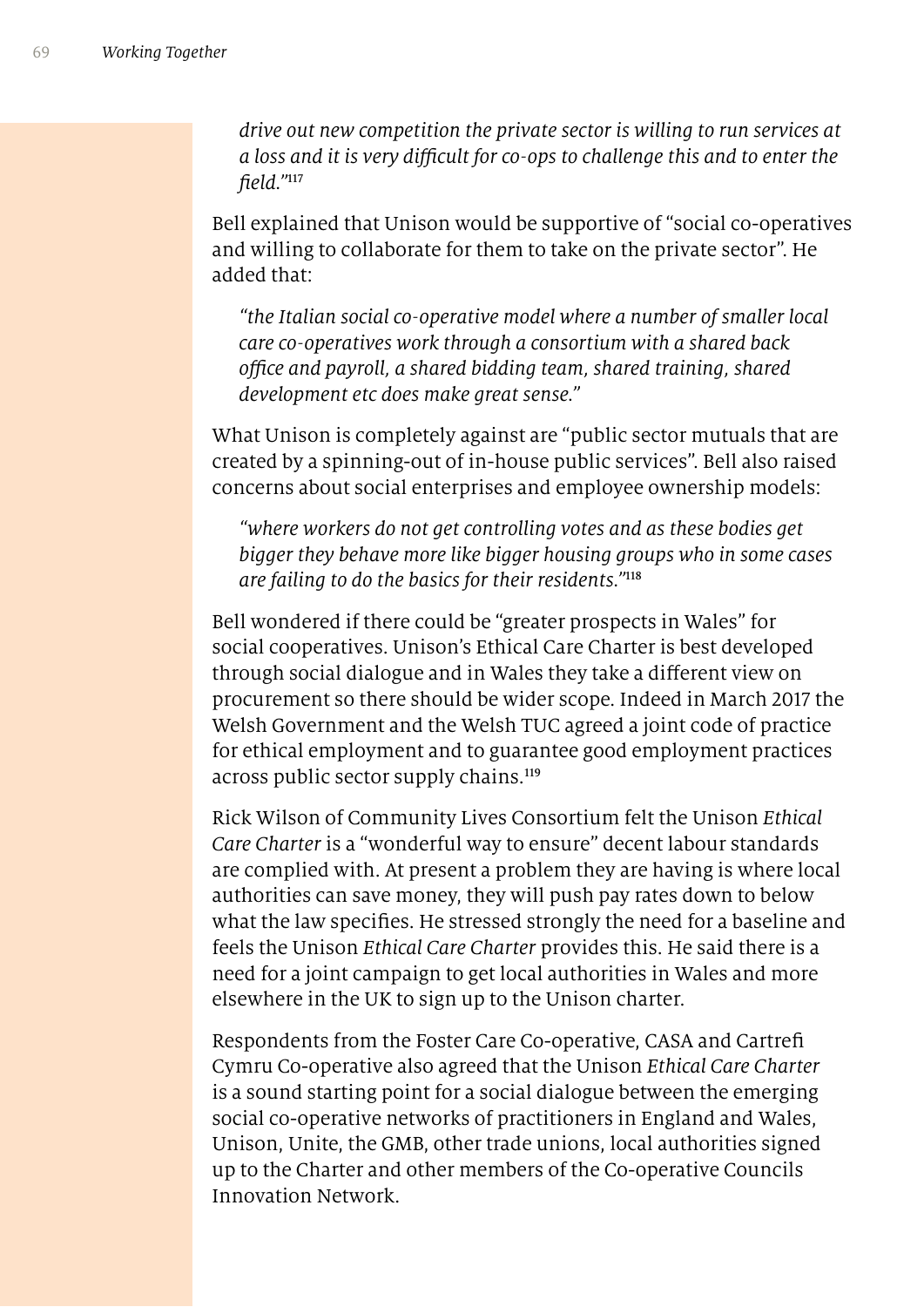In a report for the Co-operative Party, James Scott has pointed to the innovative work of Islington Council's commissioning framework for care. Islington is a signatory to the Unison *Ethical Care Charter*. <sup>120</sup> Scott argues for a Co-operative Compact between stakeholder partners that once agreements are reached could lead on like in Italy to initial fveyear contracts to develop social care co-operatives. Such a compact should draw key lessons from joint agreement between the educational sector trade unions and the co-operative movement that led collaboratively to the successful development of cooperative schools.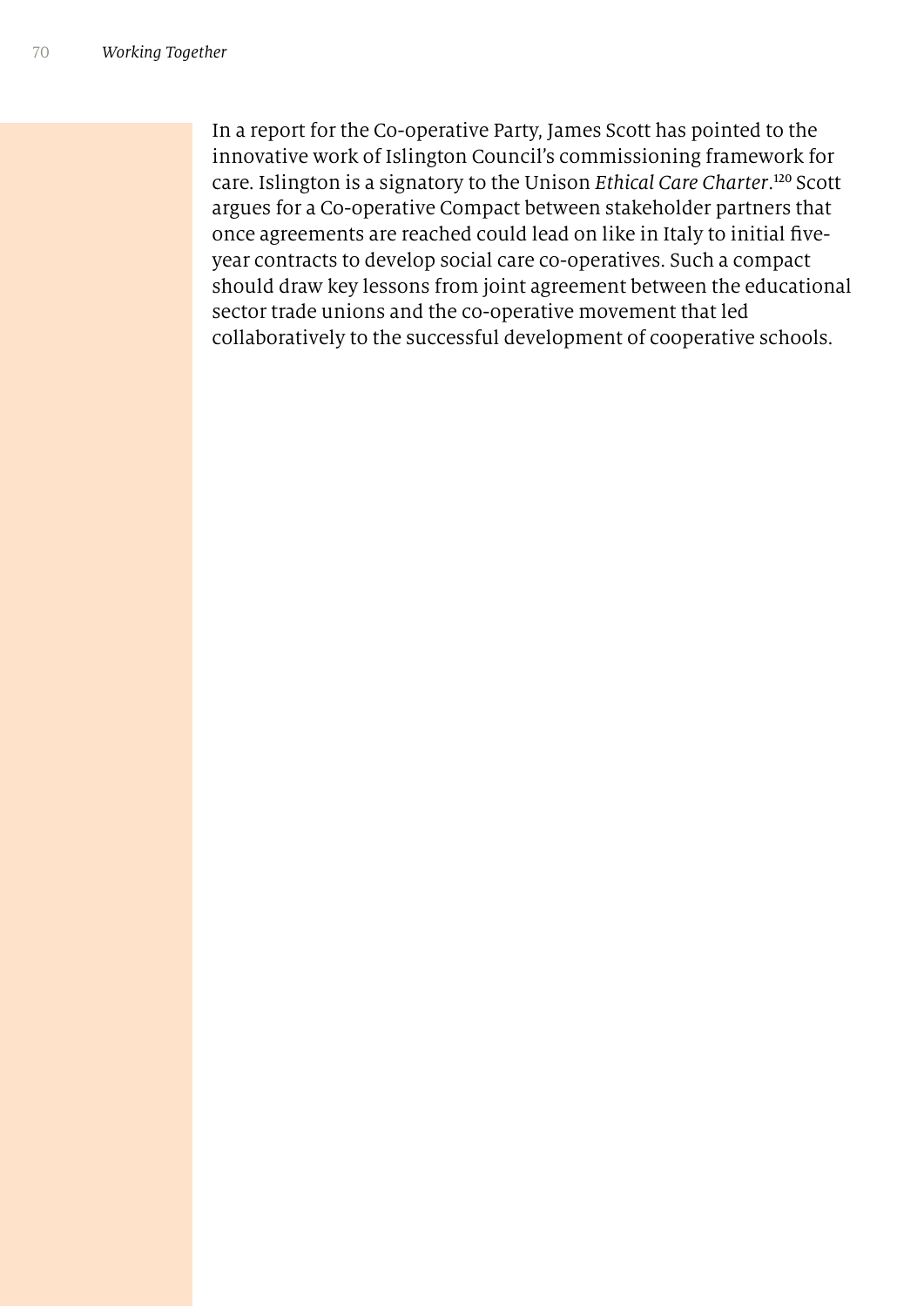# **6. Platform Co-operatives and Union Co-operatives**

The gig economy is advancing hand in glove with the development of digital innovation and thus undermining traditional models of business. Robin Murray drew attention to this threat to the cooperative sector in 2010. <sup>121</sup> The proliferation of the Apple iPod did not take many years to bring about the insolvency of HMV in 2012 that had banked on the continuity of the compact disc market.

Digital platforms offer huge opportunities for the co-operative sector to advance forms of economic democracy but also for trade unions to attract new members. The digital technology success of the Green Taxi Cooperative in Denver to improve their income with the technical and investment help of Communication Workers of America can be extended to other services sectors and other industries.

## **Platform technology and a new selfmanaging approach to social care**

How for example might digital technology similarly provide a strategic solution for the social care sector that, say, public sector unions, social co-operatives and local authorities could collaborate on for the beneft of service users, care workers and families? Shoshana Zuboff has pointed out that the weakness of the large private sector care sector is rooted in their concentrated and centralised control systems, overpaid senior management and investor ownership structure. Each of these aspects has a tendency to add costs into the pricing formula and thereby favour high cost solutions that are not prevention oriented.<sup>122</sup>

Decentralised and co-operative ownership solutions have the potential to fnd what Robin Murray has called "distributed economies of scope" where small organisations if creatively networked and federated can become successful and at the same time empower both producers and service users. As we saw with the successful social co-operatives in Italy, they use co-operative consortia as secondary co-operatives to unite local co-operatives through both mutual aid and the provision of a number of back office services. To support new worker and multistakeholder co-operatives, the consortia provide training, development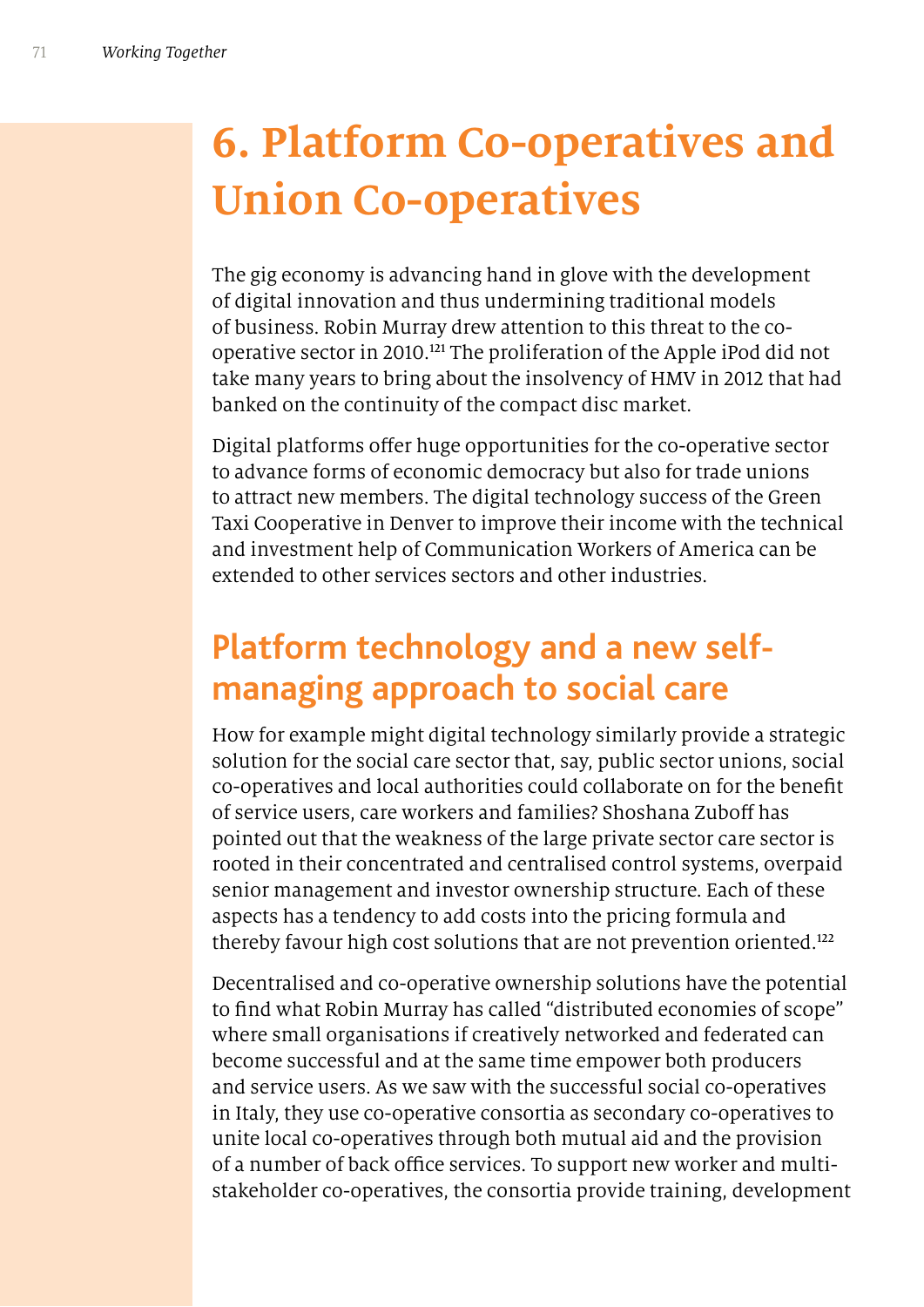expertise and technical aid to assist in replicating successful cooperative business models.

The emerging platform co-operative movement is exploring how to democratise the use of both digital technology and platforms to release the wider scope for co-production among distributed teams of self-managing workers. Ed Mayo of Co-operatives UK and others have described these shared platforms as the "creative commons":<sup>123</sup>

*"The creative commons … is a sector in which the role of co-operation … has been prominent, as technology lowers the cost of social participation and exchange, but rather di*f*erent from the focus of traditional cooperative models which start at the level of the* f*rm — a bounded enterprise, formally constituted and legally owned. The genius of the creative commons is that there are resources online, which can be shared and developed through peer-to-peer collaboration. These can meet needs and create economic value, outperforming the mainstream*."

Murray argues that, just as Uber uses these platforms as an investorowned corporation to extract value from the "precariat", co-operatively owned platforms have the untapped potential to do the opposite namely to capture value and "economic rent" for the common good. Michel Bauwens, founder of the P2P Foundation, supports this view:<sup>124</sup>

*"Platform co-operatives, data co-operatives and fairshares forms of distributed ownership can be used to co-own our infrastructures of production. The misnamed 'sharing economy' from Airbnb and Uber nonetheless shows the potential of matching idle resources … In the right context of co-ownership and co-governance, a real sharing economy can achieve dramatic advances in resource use. Our means of production, inclusive machines, can be mutualised and self-owned by all those that create value."*

Success in the implementation of digital economy solutions for the decentralised delivery of local care services by social enterprises, as Shoshana Zuboff has shown, are many. **Elder Power** in Maine is proving efective in rural areas of the USA and the success in Italy in developing back office services for social co-operatives are indicative of the potential of platform co-operatives in the UK.<sup>125</sup>

An example of the power of platform economics in action is the **Buurtzorg** (Neighbourhood Care) model in the Netherlands.<sup>126</sup>This social enterprise was set up by Jos de Blok, a former district nurse and care manager who grew disillusioned with the hierarchical model of home care services. In 2007 with a team of four other skilled nurses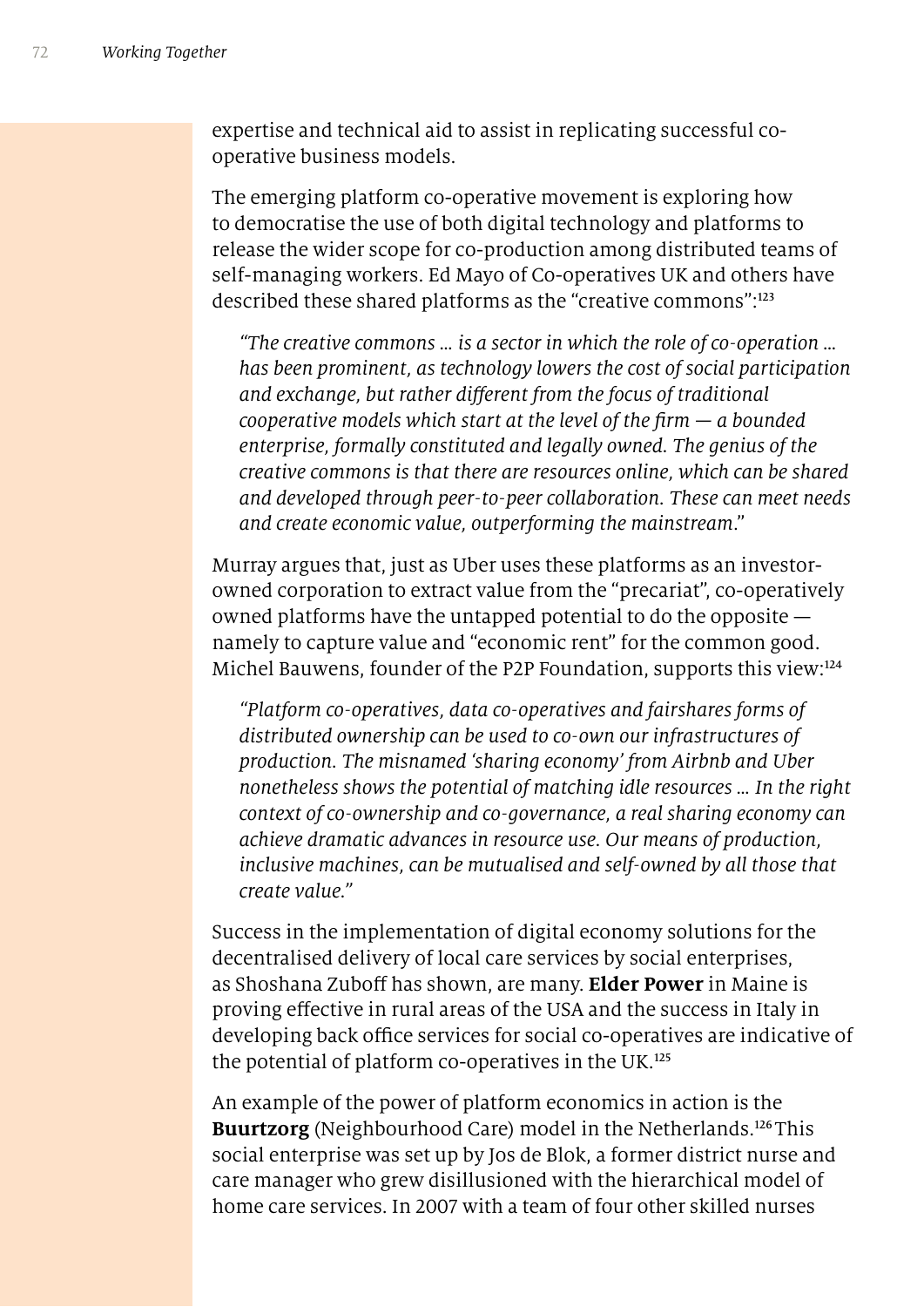Buurtzorg was launched as a non-proft business to experiment with a distributed and decentralised model using an IT platform to create a localised care provider with self-managing teams and a fat structure. The social enterprise was designed to evolve and replicate similar, tightly co-managed teams, each using a common platform to coordinate and expand delivery to more and more neighbourhoods. Year on year this evolutionary expansion has increased.

All neighbourhood carer teams are self-managing groups. There is no command and control structure. The success of the Buurtzorg experiment has created a large and growing manager-less organisation that operates across the Netherlands with 10,000 workers (mostly nurses) in a distributed way with each self-managing team focusing on local neighbourhoods of 5,000 to 10,000 people. Each team of typically 8 to 12 (the maximum team size) provides customised care and works closely in partnership with GP surgeries, physiotherapists and pharmacists.

The use of the digital technology has secured what Robin Murray has called "economies of co-operation". Buurtzorg shows how small care teams can confederate and become powerful through the creative use of a common platform. The current 850 neighbourhood care teams nationally are supported by just 45 back office and administrative workers, plus 18 coaches who trouble-shoot, train and set up new local care teams. As Jos de Blok points out:

*"the result is a reduction of overheads from the Dutch norm of* 25 *per cent of total costs, to* 8 *per cent."*<sup>127</sup>

This saving is so large that Buurtzorg has been able to use the economic benefts to reinvest in expanding and growing the network — at about  $\epsilon$ 50,000 for setting up a new team — without having to seek loan or development finance.<sup>128</sup>

Buurtzorg has also in recent years been applying the same methodology to home care and domestic support services. They have achieved similar results with lower skilled carers and have created thus far a distributed domiciliary care service with 4,000 workers.<sup>129</sup> Additional applications are underway for maternity services and mental health care. Buurtzorg has been named the best employer in the Netherlands four times in the last fve years and the other time they came second.

Buurtzorg's use of digital technology has saved massively on command and control overheads and growth has become self-fnancing. These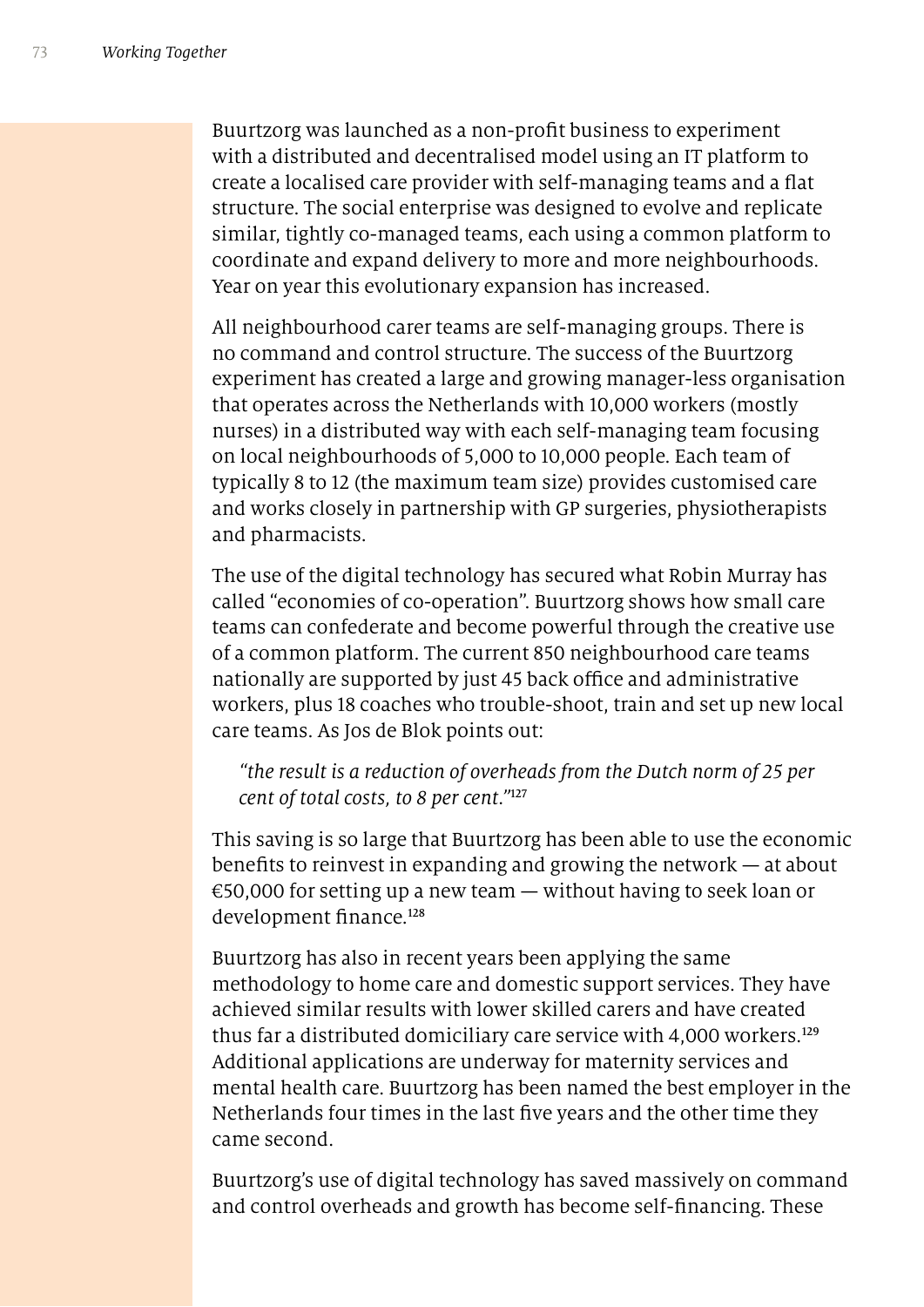internalised savings have been used to increase the skill level of care workers; to improve pay and conditions for carers; and to improve the overall quality of care and service provision. This dynamic model has generated widespread interest from NHS nurses, the Royal College of Nursing and care co-operatives in the UK.

#### **Platform co-operatives, union cooperatives and their future potential**

The success of Green Taxis in the USA with digital technology has led to work in other cities by the Communication Workers of America and is being instigated in similar ways by other American trade unions and in other service sectors. Indeed inspired by these experiments, the platform cooperative movement now developing in the UK and Europe was founded at a conference in New York in 2015. 130

The public services union, SEIU, has been working with the ICA Group (formerly the Industrial Co-operative Association) to explore ways to develop platform co-operative solutions for both health and care workers. ICA Group helped set up **Co-operative Home Care Associates** in Brooklyn, New York in 1983 and with 2,000 workers it is today the largest US worker co-operative. In 2003 CHCA workers joined SEIU Local 1199. SEIU has been leading the fght in New York City for \$15 an hour for all home care and health workers.<sup>131</sup>

In Illinois, there are about 5,000 registered child minders that SEIU has secured collective bargaining rights for with the state government. This union negotiating agreement was feasible because families can qualify for childcare subsidies from the state.<sup>132</sup>

Typical annual incomes for registered child minders are \$18k to \$20k. With the SEIU as a key partner, the ICA Group has worked to set up a co-operative for the child minders to enable them to have a shared back office for billing and tax planning but also a common site for advocacy, member recruitment, marketing and joint purchasing. The design of the co-operative system will also assist child minders with planning and developing their service. The estimated initial savings per member are \$800 to \$1,200 annually.

A second partnership joint project between SEIU-United Healthcare Workers West and ICA Group is underway in California to develop a platform cooperative for community nurses. The project is aimed at improving the health outcomes of patients under contract with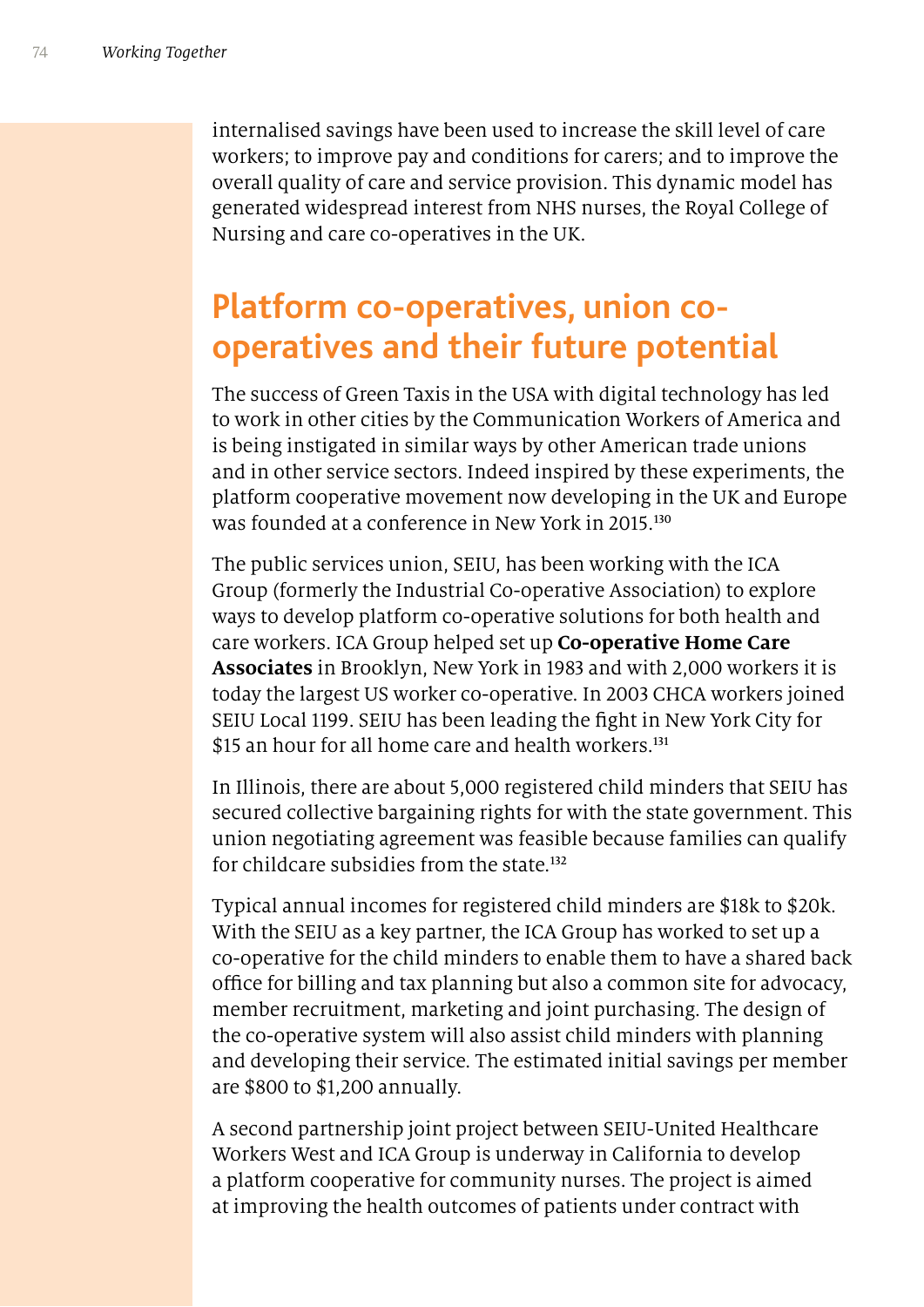clinics and hospitals. The nurses provide care in the home including injections, services for those with chronic diseases including diabetes and perinatal community health services. The platform is being developed in stages and will schedule work in an integrated way with the clinics and hospitals and expand its services provision year on year.

To join the co-operative, members will need to make an initial capital contribution of \$500. Ra Criscitiello of SEIU-UHWW explains the new approach:<sup>133</sup>

*"Organised labour has largely retained its same tactics and world view despite the reality that economic structures capturing employment have been turned on their heads. If unions cannot solve labour's woes, it may not be that organised labour is dying — but rather that it needs to transform … to promote an employment paradigm where workers own their own labour and have portable bene*f*ts."*

The United Steelworkers (USW), the largest industrial union in North America, has become increasingly interested in worker co-operatives. The failed struggle in Youngstown, Ohio, to save a steel mill through a worker buyout in 1977 led to the setting up of the **Ohio Employee Ownership Center** that has built close links with United Steelworkers over the years.

In 2012, the union worked jointly with the Ohio Employment Ownership Center and the **Mondragon Corporation** in Spain to produce a union cooperative strategy and model ft for a growing age of contingent labour and also in recognition of the fact that small businesses are creating the majority of new jobs. Mondragon is the largest worker co-operative business in the world with 34,000 worker owners, an annual turnover of €12 billion and a network of 120 cooperatives. The new joint model includes union representation from the outset. USW President Leo Gerard describes the union's thinking:<sup>134</sup>

*"Work is changing. You've got all kind of freelancers. We're going to grow, and we're going to modernise. There are models out there that have to be experimented with, and the union co-op model is one of those models … I'm not sure that we're going to turn Ford Motor Company into a co-op. But maybe some of the folks that provide auto parts to Ford Motor Company can become a co-op."*

There are three fundamental elements of the union co-operative model. Employees can join the union they want and are guaranteed a living wage as well as a collective bargaining agreement. The union co-operative worker owners govern their business on a one member,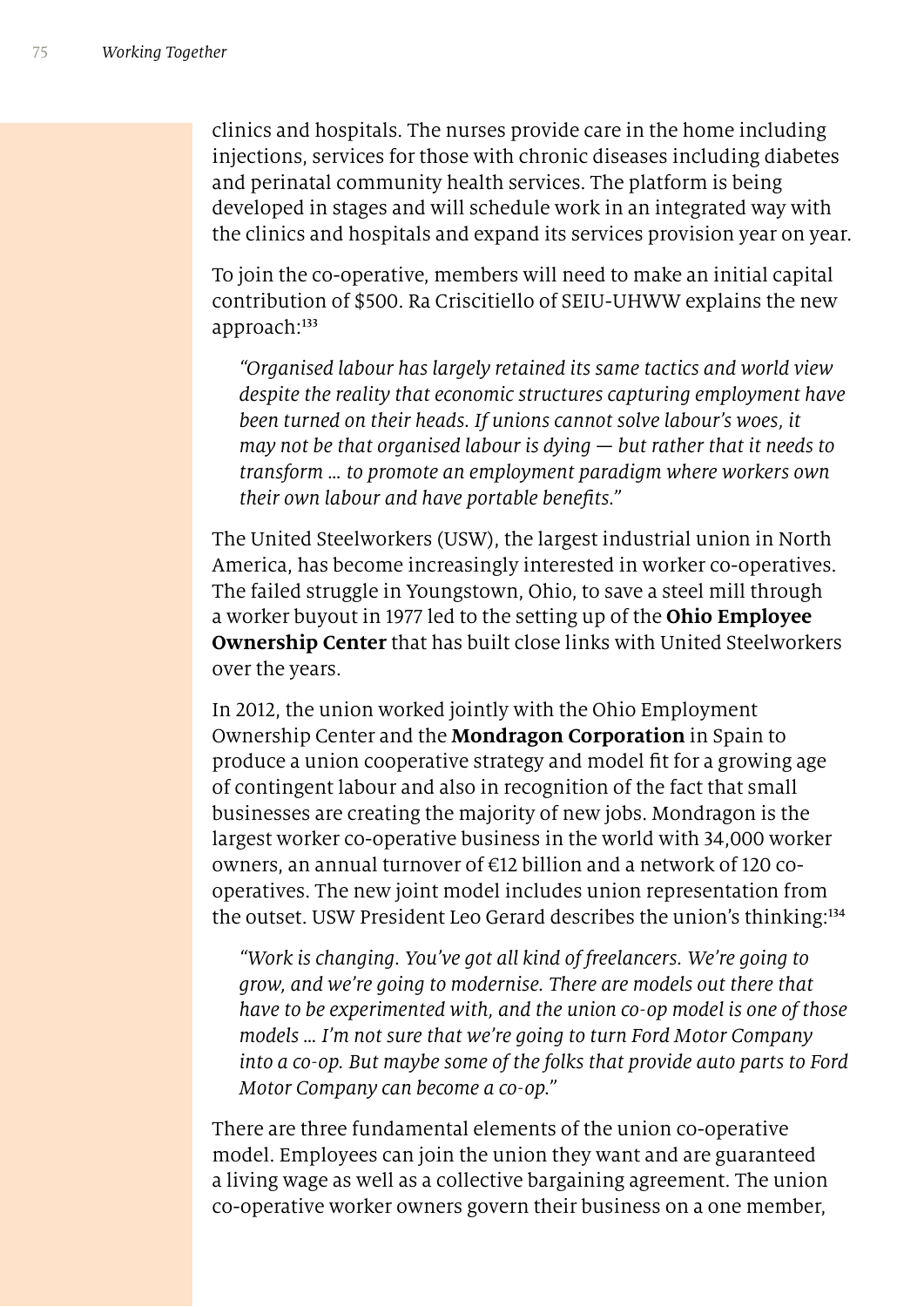one vote basis and they elect a union committee to negotiate collective bargaining with the management. The USW has promoted the model to other members of the AFL-CIO.



A growing range of US trade unions are experimenting with the union cooperative model. In addition to USW, this includes SEIU, United Food and Commercial Workers (UFCW), the International Association of Machinists (IAM), the International Brotherhood of Electrical Workers (IBEW) and the International Union of Operating Engineers.

There are union co-operative initiatives underway in nine US cities and one rural state including: Cincinnati, Dayton (Ohio), New York, San Francisco/Oakland, Los Angeles, Denver, Chicago, St Louis, Pittsburgh and the state of Maine. The frst to get underway was the **Cincinnati Union Coop Initiative** (CUCI) in Ohio. It is legally set up as a nonproft to support a growing number of union co-operative businesses. The 10 diferent initiatives are supported through joint advocacy by the union co-operative alliance, 1Worker1Vote.com, and additionally with the backing of the US Federation of Worker Co-operatives that has established a Union Co-op Council. CUCI is part of the 1Worker1Vote. com movement as the nationwide prototyping "living lab" and there are interlocking board members between both organisations.

To help them get started, CUCI has had a \$22,000 zero-interest loan from USW. **Our Harvest** was set up by CUCI in 2012 as a worker cooperative and is currently growing and harvesting local food on 12 acres in the city. The longer term ambition is for an operation on 1,000 acres and for local food manufacturing. Food distribution networks to restaurants, other businesses and to household buyers have been set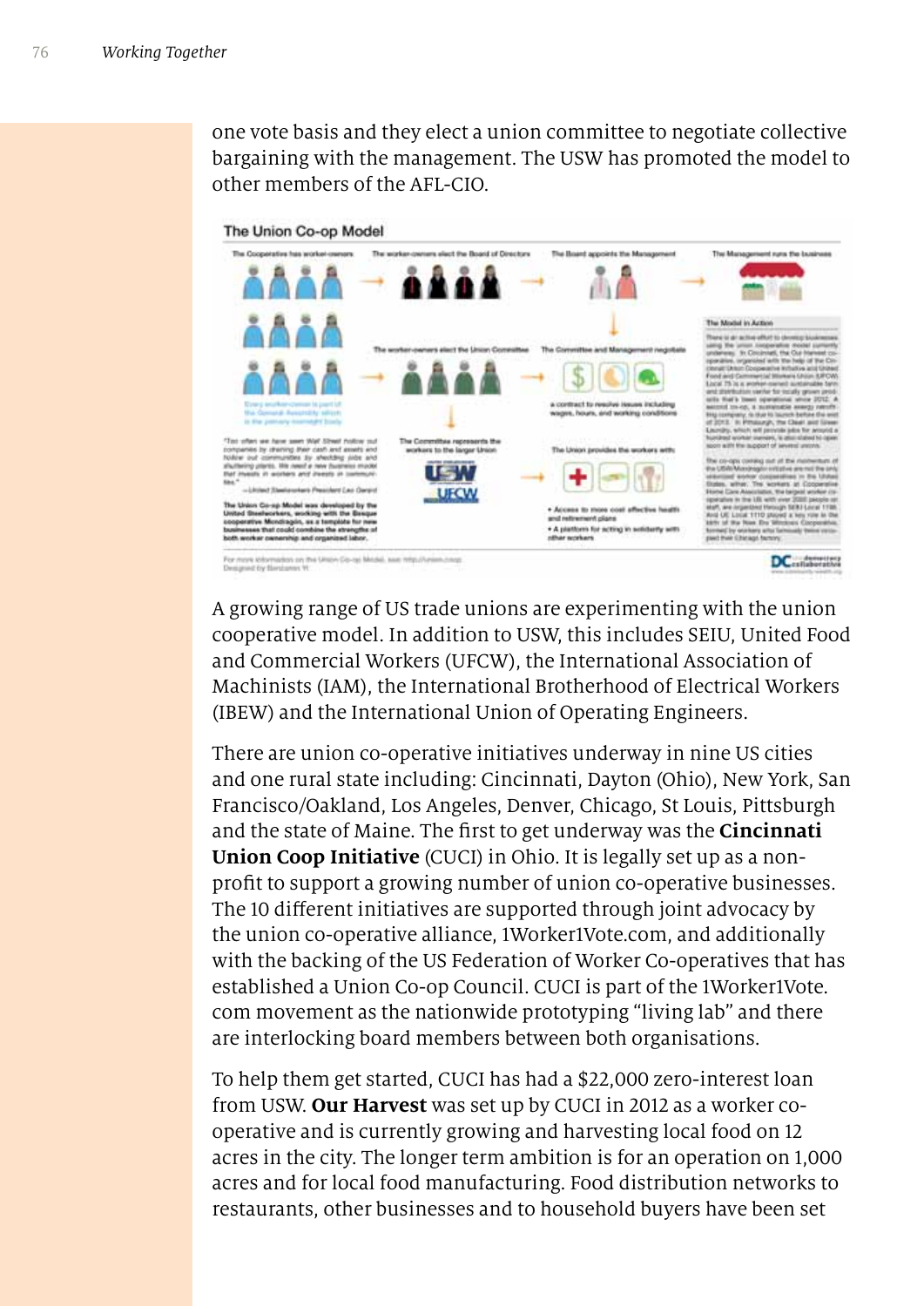up. Worker co-operative members of Our Harvest are required to make capital contributions for their equity stake of \$3,000, which can be paid for steadily through payroll deduction.<sup>135</sup>

CUCI has also supported the development of **Sustainergy**, a worker owned energy savings co-operative. They are also developing with UFCW, **Apple Street Market**, a multi-stakeholder co-operative with worker and community ownership that is seeking to reopen a closed supermarket in the Northside neighbourhood, a 'food desert', in the city.

There is further work underway in Los Angeles to develop union co-operatives with the US Steelworkers. The **Los Angeles Union Cooperative Initiative** is developing an electrician's co-operative to install solar power for businesses and homes.<sup>136</sup> Another union cooperative is converting a privately owned car wash into a worker cooperative. The strategy in Los Angeles is looking at diverse economic democracy projects supported by the research and development services of both the **Solidarity Research Center**, 137 a worker cooperative, and the **Los Angeles Co-op Lab** at Antioch University.

In addition to the union co-operative initiatives, two of the same cities (New York and Oakland) where UCIs are based have been developing strategies to support the development of worker co-operatives. Cities in the US, as in the UK, have supported for decades small business development, but in fact, compared to the latter, worker co-operatives are more resilient and less prone to failure. Other reasons why public policy should support worker cooperatives, at least even-handedly, are that worker owners are directly involved in setting labour terms and conditions, surpluses are distributed to workers and the ratio of pay between the highest and lowest paid is low (in Mondragon cooperatives the maximum ratio is 8 to 1 compared to ratios of 360 or more to 1 among US corporations).

It is early days for these programmes but New York city has set up a revolving fund, technical assistance and an 'eco-system' of support with investment of \$2.4 million from Mayor Blasio.<sup>138</sup> In the first year of the New York programme, 21 worker co-operatives were established and 141 new jobs created. Similarly in Madison, Wisconsin, Mayor Soglin who was involved in creating Union Cab has set up a \$1.5 million support system. Local trade unions in Madison have been involved in designing the ecosystem of support and work is underway to more than treble the city funding from credit unions and other cooperative sources and to put in place an enabling support system of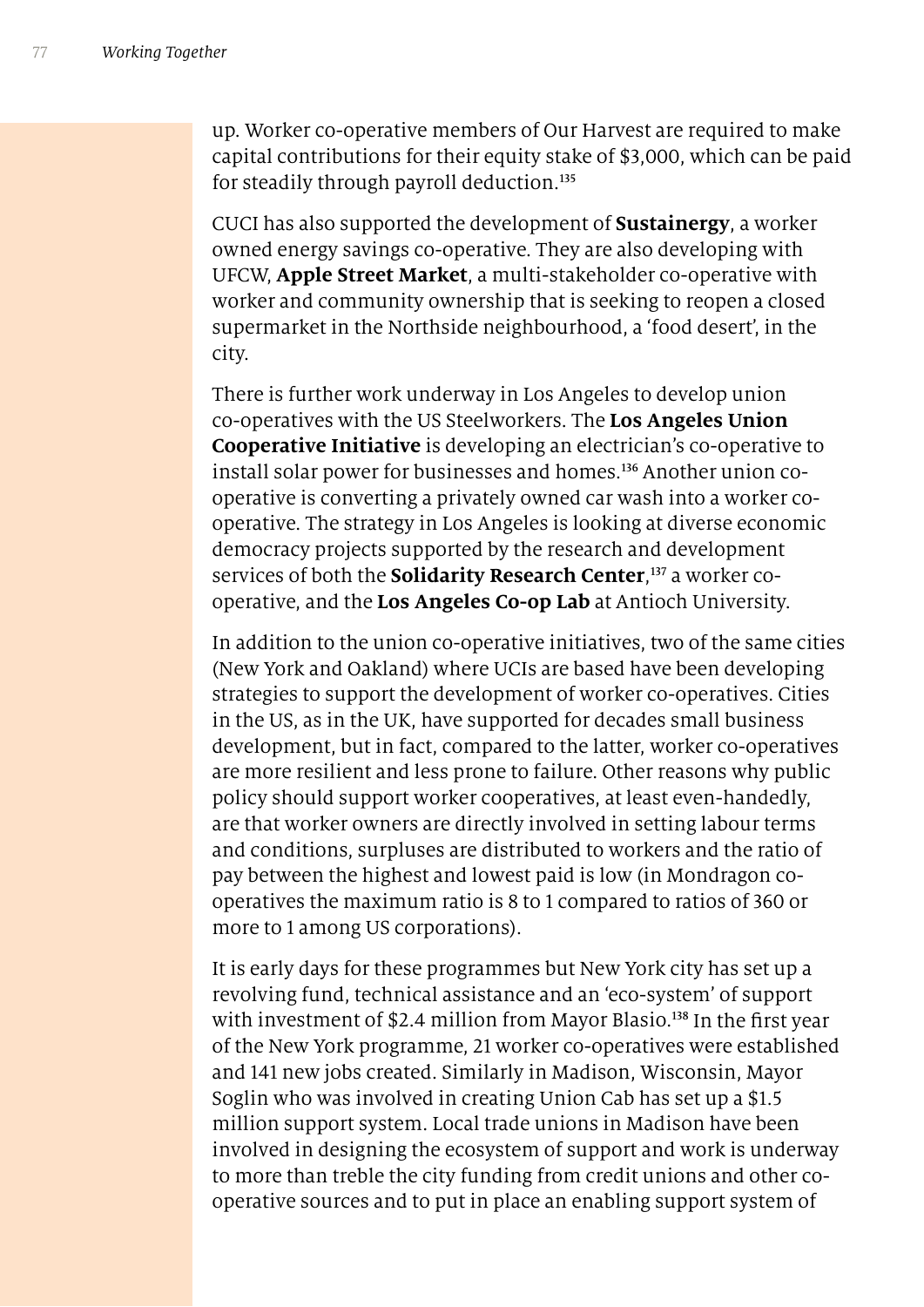\$5 million.<sup>139</sup> Berkeley and Oakland in California are developing bid preference support systems for certifed worker co-operatives and are considering tax incentives and fnancing.

#### **Worker co-operative and employee owned business ownership spectrum**

It is important to note that the union co-operative model in the USA is structured to support and develop worker co-operatives but as we have seen in Cincinatti, multi-stakeholder co-operatives that involve both worker and community ownership are also being backed. In this regard the union cooperative model has similarities to the Italian social cooperative model and the solidarity co-operative model in Quebec that supports the development of both worker and multi-stakeholder cooperatives.

Employee ownership covers a range of diferent forms and types. At one end of the spectrum are worker co-operatives where the mission is for labour to hire capital, for the governance of the business to be based on 'one member, one vote' and for the return to capital to be controlled and limited. This 'worker control' and 'worker ownership' dual mission can make securing capital much more difficult. As a consequence, worker co-operatives are more likely to be in the services sector where capitalisation requirements are much less than in manufacturing.

However it should be noted that **Mondragon** has been able, since the 1950s, to develop worker co-operatives both in manufacturing and in services because they had the foresight to set up their own bank at the outset in the Basque country in order to retain surpluses within the co-operative eco-system and to cyclically reinvest capital generated for expansion needs and to establish new and diverse co-operatives to build resilience. Mondragon also established before 1950 a technical school that incubated the frst worker cooperatives and has since grown to become the Mondragon co-operative university that provides ongoing research and development intelligence for the co-operative ecosystem.

Along the ownership spectrum there are also a small number of worker cooperatives internationally where capital is allocated to workers directly and diversely to varying degrees. This form of co-operative accepts capitalism but rejects the concept of an absentee owner. Only workers can own capital and shares. As capital raising is difficult in this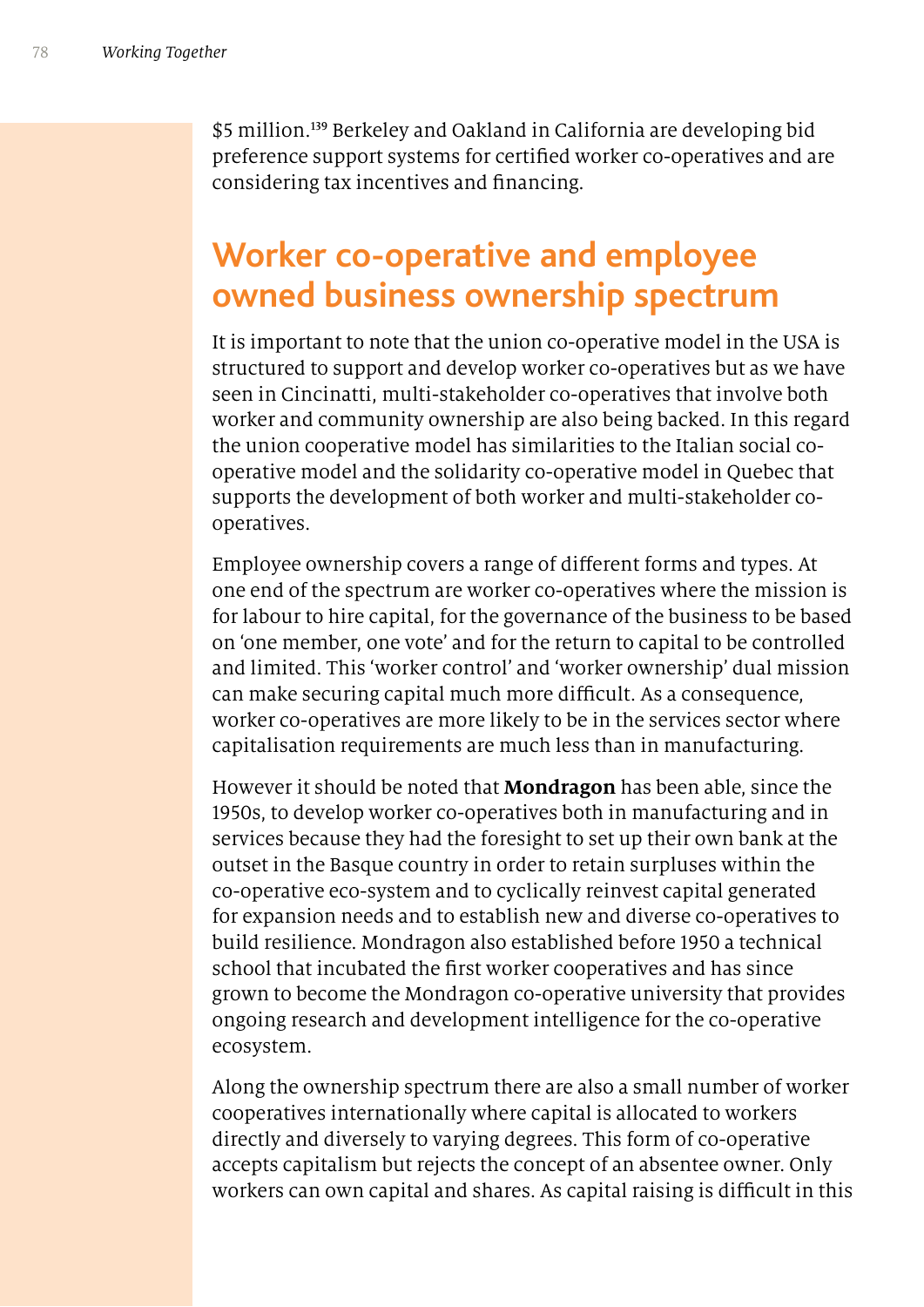model, it is relatively uncommon. Additionally the lack of an asset lock makes such co-operatives vulnerable to privatisation and takeovers.

Since the 1970s the most popular model in the UK and the USA has been employee ownership businesses. These are not worker cooperatives. Employee-owned businesses in the UK account for 4 per cent of GDP and their trade body, the Employee Ownership Association, claims they are growing at 10 per cent a year. Familiar names include John Lewis Partnership, Arup and Blackwells bookshops. The top 50 employee ownership companies have an aggregate turnover of £20 billion annually and account for more than 150,000 jobs.<sup>140</sup>

The experience of US trade unions with employee ownership and Employee Stock Ownership Plans (ESOPs) has not been positive. To paraphrase Neil Gladstone from the Industrial Machinist Union and one of the visionaries behind the 3,000 member **IAM Maine Lobstering Union** co-operative (IMLU Local 207):

*"Employers that set up ESOPs get tax breaks but don't have any meaningful input. The lessons from labour's ESOP experience is that the structure of employee ownership is critical. For example, do workers or unions have seats on boards of directors? Do workers have a role in hiring/*f*ring top management of the company? Do workers have a say on major decisions? How is ownership earned by employees? Do all employees have equal ownership? How is employee stock valued? How do former employees sell their stock? Do new hires have opportunity to become owners? Can employees sell their shares?"*

Michael Peck of 1Worker1Vote.com pointed out that a problem under US tax law is that an ESOP is treated as a pension, so workers can't sell their shares until they are near to retirement. But there is an emerging and wider set of problems. In February 2014, the US Department of Labor declared that:<sup>141</sup>

*"Unrealistic growth projections and other chronic problems in employee stock ownership plan valuations have compelled an enforcement strategy that places signi*f*cant focus on ESOPs based on problematic appraisals and* f*duciaries' reliance upon those appraisals."*

Based on feedback from the US Department of Labor as well as from enlightened ESOP practitioners, it would appear that market valuations might be erroneous in as many as one-third of all current ESOPs. As Michael Peck observed: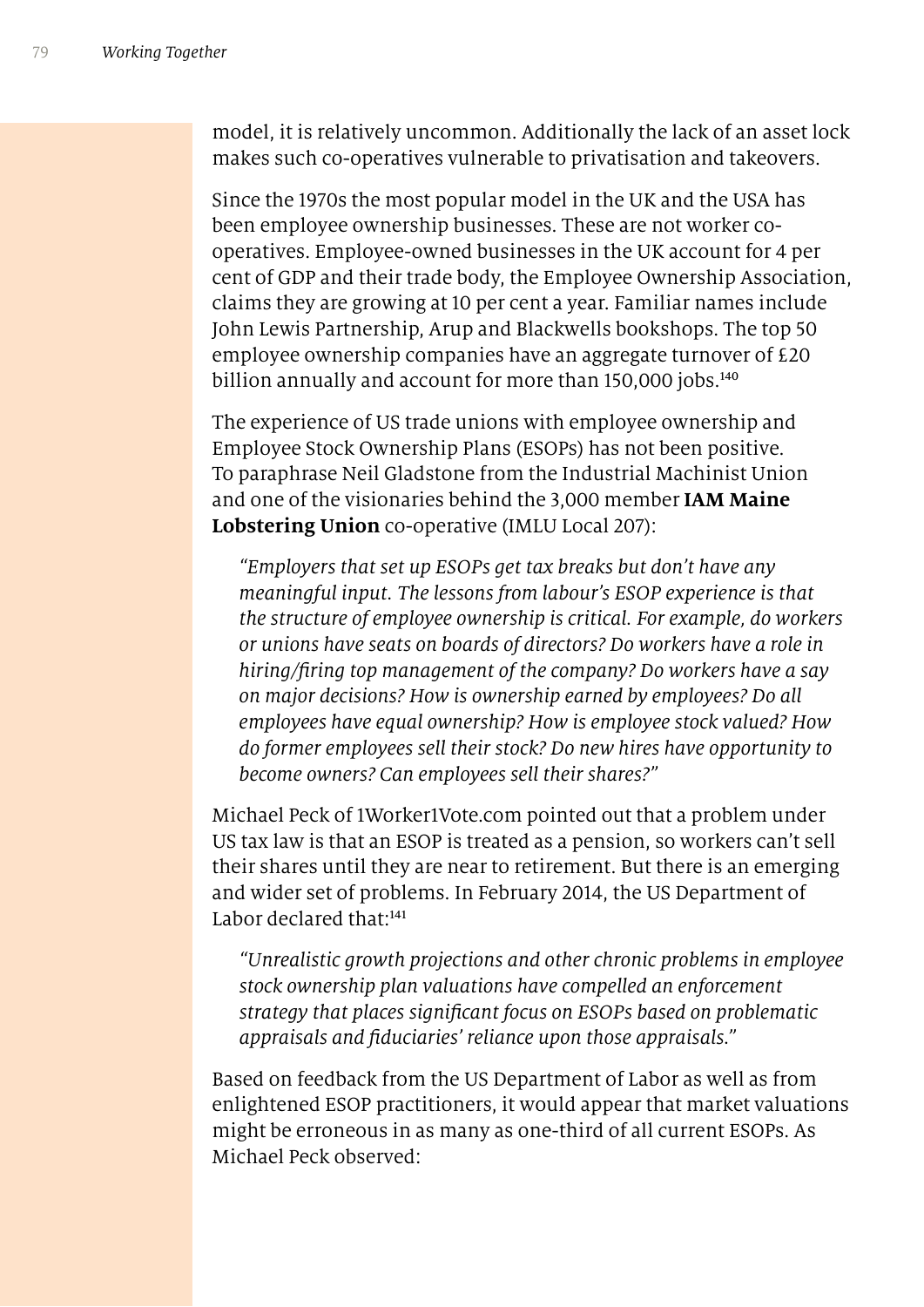*"If true, then employee ownership as a movement risks becoming yet another vehicle for the top* 1% *by unfairly subsidising transitioning owners and investors while placing unjusti*f*ed debt burdens on employees and workers."*

In the USA there are over 11,000 employee owned businesses but only 4,000 of these are where the employees have a majority ownership.<sup>142</sup> By contrast there are only about 400 worker co-operatives that account for between 4,000 and 5,000 jobs. The existing tax and policy incentives account for this discrepancy.

Many corporations issue shares to their workers to incentivise performance. Some companies also have more than 50 per cent and even 100 per cent of shares held by their employees. The hierarchy and governance of these businesses can however look very much the same as other investor owned corporations. Among many but not necessarily all of these businesses the board of directors and management makes decisions, the employees accept that capital rather than labour has the right to govern and workers votes tend to be circumscribed and not involved with the key business development decisions and trading surplus allocation.

#### **Forms of employee ownership in the UK**

There are three forms of employee ownership in the UK:<sup>143</sup>

**Direct employee ownership:** Through using one or more tax relieved share plans, employees can become the registered owners of a majority of shares of their company.

**Indirect employee ownership:** The share ownership of the business is held collectively for the beneft of employees and normally through an employee trust.

**Combined direct and indirect ownership:** It is possible for a company to increase employee ownership both collectively through an employee ownership trust and by awarding shares to employees directly.

Employee ownership is currently the favoured employee ownership model in the USA and in the UK. The existing tax frameworks in both countries prefer and advantage this model and do not encourage full worker control or control by other stakeholders (by building into the ownership and governance both workers and community members).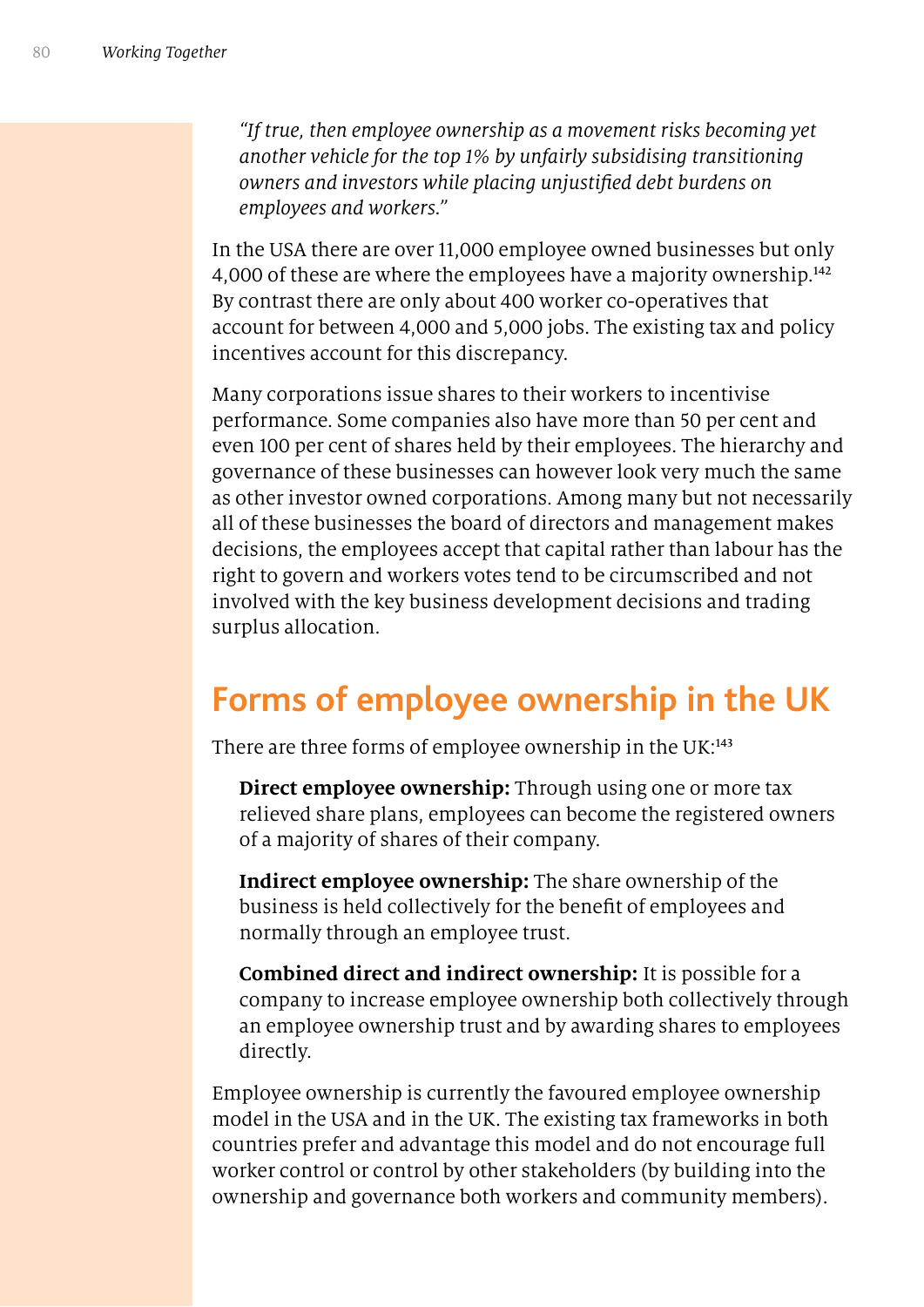In 2014 the British government introduced full exemption from CGT (capital gains tax) if a company owner sells a controlling interest to an employee trust provided that the trust operates for the beneft of all company employees on the same terms. In other words the trust must not give advantage to particular categories of employees. Additionally since 2014 bonuses free of income tax up to £3,600 per year can be paid to an employee of a company controlled by an employee trust.

#### **Union co-operatives overcoming barriers in the UK**

How could worker co-operative and multi-stakeholder co-operative models be advanced in the UK similarly and equitably and what can be learned from the US experience and current efforts? Additionally what are the lessons that can be drawn from other countries where worker co-operative development is far more widespread and supported by public policy like in Italy, Spain and France?

There are indeed some examples in the UK that highlight how trade unions and co-operatives are working hand in glove through creative forms of co-governance.

**York Disabled Workers Co-operative** is a union co-operative run for and by disabled workers.<sup>144</sup> It was established with the support of the GMB and the Remploy Trade Union Consortium when the Re-Employ factory in the city closed down in 2008.

Their mission is to provide high standards of employment and offer pay above the national minimum wage. The co-operative is run by a board of non-paid members who are all workers in the business and who are supported by trade unions, social enterprises, voluntary groups and individuals.

All products made are fnished to a high quality and the production process itself generates very little waste. They believe that their hand built and crafted products will be a talking point for any home or garden. All the workers take their time to ensure that everything they make, from the smallest cup mat to the largest picnic table or more has the added bonus of their love for the beauty of the natural wood they use.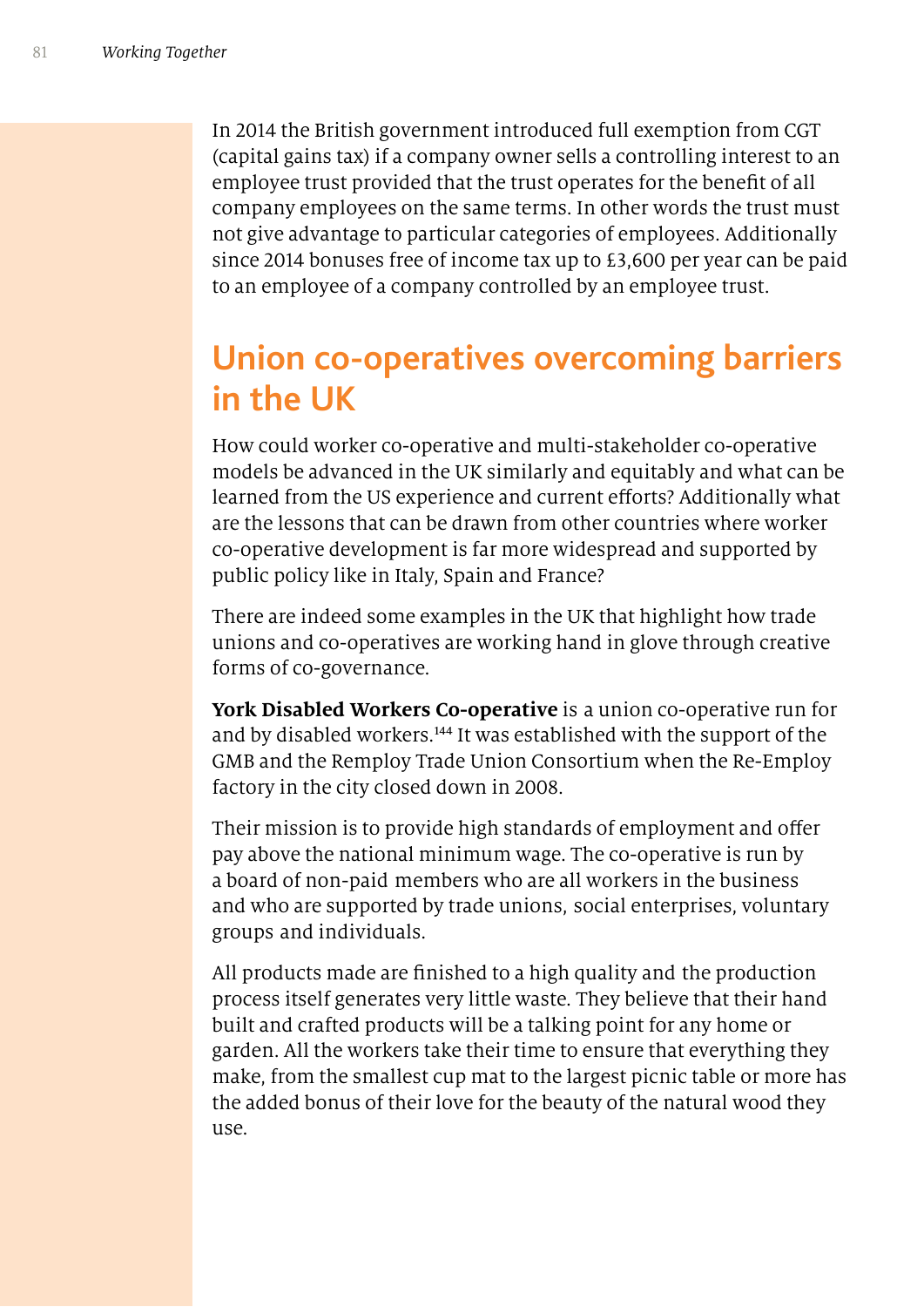The co-operative is currently exploring and planning a new venture that involves investing in machinery to turn their sawdust and wood chips into high quality wooden briquettes for burning.

**Suma** is a common ownership worker co-operative in West Yorkshire. Set up in 1977 to supply wholefoods shops with a broad range of organic, Fair Trade and its own range of products, Suma now has an annual turnover of £50 million and exports to 50 countries. It has a work force of 250 that includes 180 worker members and 70 other employees on short-term contracts of 18 months or more.

The worker co-operative is collectively owned and all workers are on the same, equal pay rate. The work involves product development, design, marketing and sales, HR, warehousing and distribution to shops and wholesale customers. Services such as graphic design or IT, which are normally outsourced, are done in-house at Suma. Multiskilling and mixed duties for members have always been a feature of Suma work, ensuring member owners are familiar with operations in diferent parts of the business.

Suma offers the chance each year for its 70 employees to become worker owners. They need to apply for worker owner vacancies along with outsiders and every year 5-10 Suma employees are recruited to become worker owners. The probationary period is nine months during which prospective members learn about and work in many diferent parts of the business and are reviewed by existing members who vote to accept or reject the applicant. The cost for membership is only £1. Suma strives to maintain a gender balance of 60 per cent men and 40 per cent women but in the overwhelmingly male warehousing and food distribution trade this is a challenge.

Whilst the culture of Suma is a collective of self-managing members, there is a regularly elected management committee which performs a coordination role and appoints departmental coordinators. The style of management is described as "consensual". "Suma members see management as a function, not a status" is a key statement.

Base pay for Suma workers and employees is £15 an hour, which is twice the pay of other workers in Yorkshire for this type of work. Suma has grown and been proftable almost every year of its life. In the last 10 years, when wages in this industry have stagnated, Suma has maintained annual pay increases of 5 per cent. Suma's aim is to pay the all employment average income for the Calder Valley to acknowledge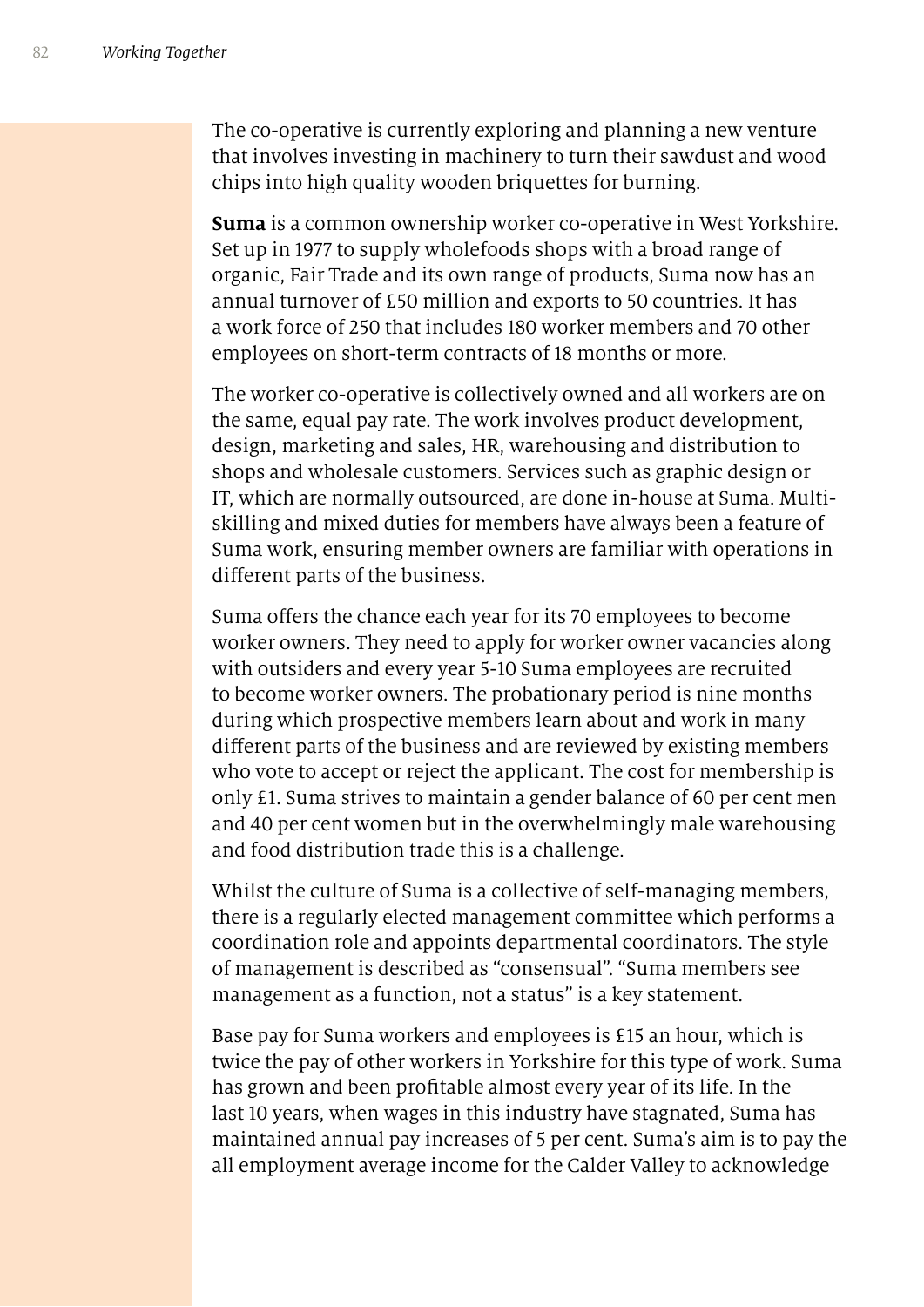the mix of office, manual and managerial work which constitutes a Suma member's duties.

Like worker co-operatives in France, Spain and Italy, Suma pays bonuses to worker owners each December in addition to these premium wages and this is usually an extra month's pay, and in good years two months. The bonus frequently adds over 20 per cent to their base pay which is higher than the average of 17 per cent paid by John Lewis Partnership to their market rate wages. Suma also provides a group pension fund, substantial staff sales discounts and generous paid leave plus non fnancial benefts such as sumptuous free meals and snacks. The Suma canteen has been described as the best vegetarian restaurant in the North and lunchtime conversations are seen as a key part of the daily work management process. Combined gross fnancial benefts for a Suma worker owner is about £40,000.

A key success factor for Suma has been a lack of focus on owning property and equipment that requires external borrowing. Suma workspaces are rented and equipment and trucks often leased which provides "good business discipline and maintains autonomy" according to Bob Cannell, a Suma worker owner recently retired after 35 years with the co-operative. He explained the confusion their way of working causes for orthodox private sector business people:

*"Normal accountants say the overheads are too high because the Suma wages bill is so big, and the accounts therefore show a too low return on investment which they interpret as a poorly managed business. But they just do not get it. On top of the market wage rate we pay ourselves an hourly wage premium of* £7*.*50*, which is e*f*ectively a regular distribution of pro*f*ts. Suma is in fact an excellent wealth generator for its workers and the local community where they spend it. Most businesses in our sector make a lot of pro*f*t but the owners say they cannot a*f*ord to pay the national living wage. Then they drive away in their Bentley to their country estate. They have di*f*erent priorities."*

Suma has always been pro-trade union with a workplace branch of the Bakers, Food and Allied Workers Union since the 1980s. Cannell comments that this works well and is along the lines of the union cooperative model being promoted in the USA. 75 per cent of the Suma workforce are union members.

Cannell pointed out an opportunity for the Bakers Union to develop the potential for union co-operatives in the bakery trade given the growth in recent years of worker co-operative bakeries in the UK.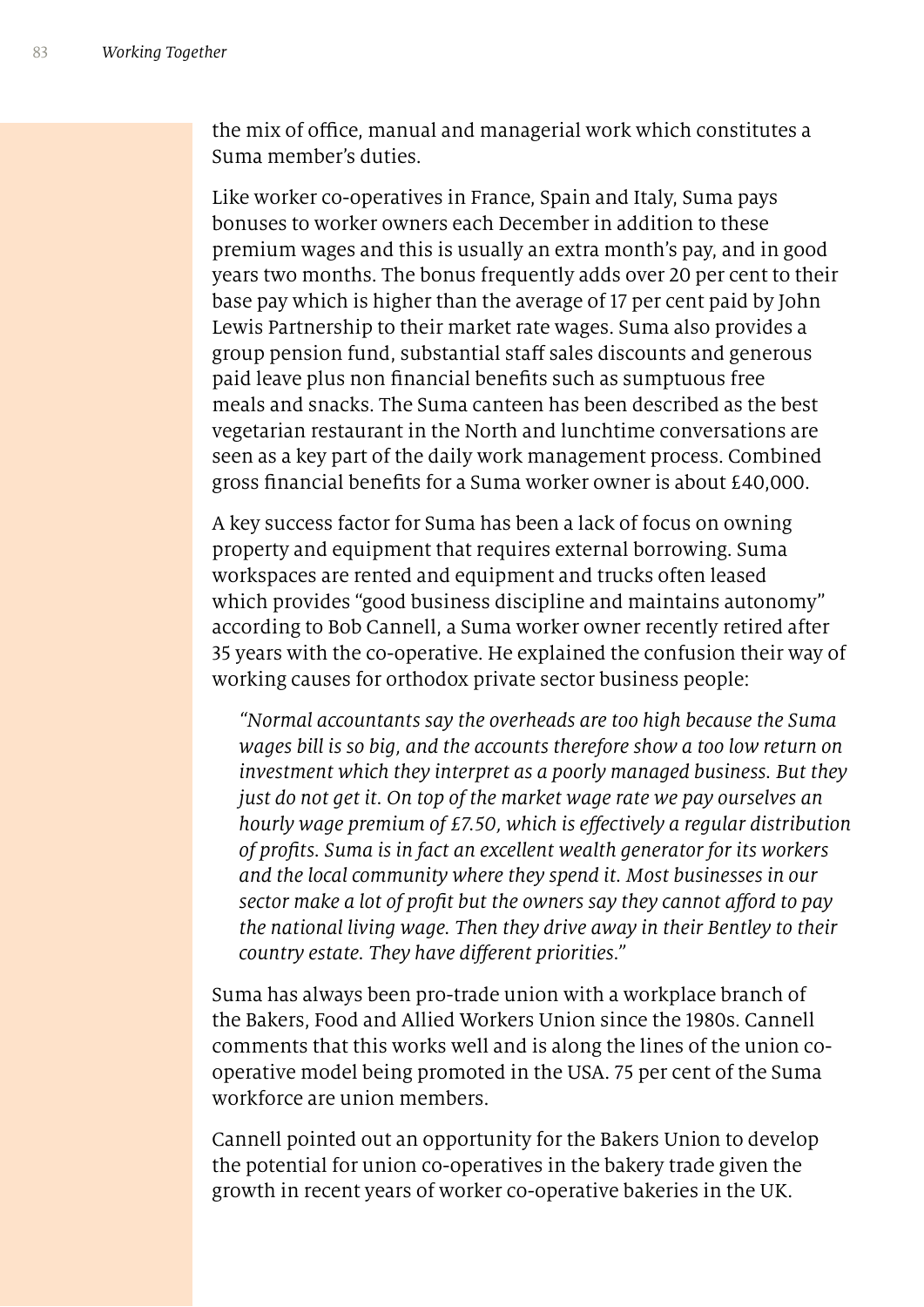One successful model for wide replication that uses a co-operative consortium system like in Italy is the **Arizimendi Association of Cooperatives,** an expanding network of seven worker co-operatives in Berkeley, Oakland and San Francisco, California and named after the founder of the Mondragon co-operatives.<sup>145</sup>

This US co-operative consortium radically reduces the risk of setting up worker co-operative bakeries. The consortium investigates good locations, recruits new founding worker members and provides the full range of support services including business support, marketing and bookkeeping that the cooperative bakeries beneft from as joint members of the consortium. The mission of the Arizmendi Association is to secure workers' control of their livelihoods with fairness and equality for all, to guarantee decently paid work ('living wage' or better) and to promote co-operative economic democracy for a sustainable and humane society.

#### **Creating an enabling support system for union co-operatives in the UK**

Both Italy and Sweden have developed collective bargaining frameworks for worker co-operatives and Italy has also established these for multi-stakeholder social co-operatives. The United Steelworkers have affirmed there are a broad range of opportunities for trade unions to create decent work using co-operative ownership in many areas including:

- $\blacksquare$  Converting social enterprises into co-operatives with union recognition.
- n Support for start up worker co-operatives and social cooperatives where the union co-operative model is established from the outset.
- Worker buyouts during a period of small business succession when the owners are seeking a trade sale.
- $\blacksquare$  Turn around strategies where trade unions can use a worker buyout to rescue a business in insolvency and limit the loss of jobs.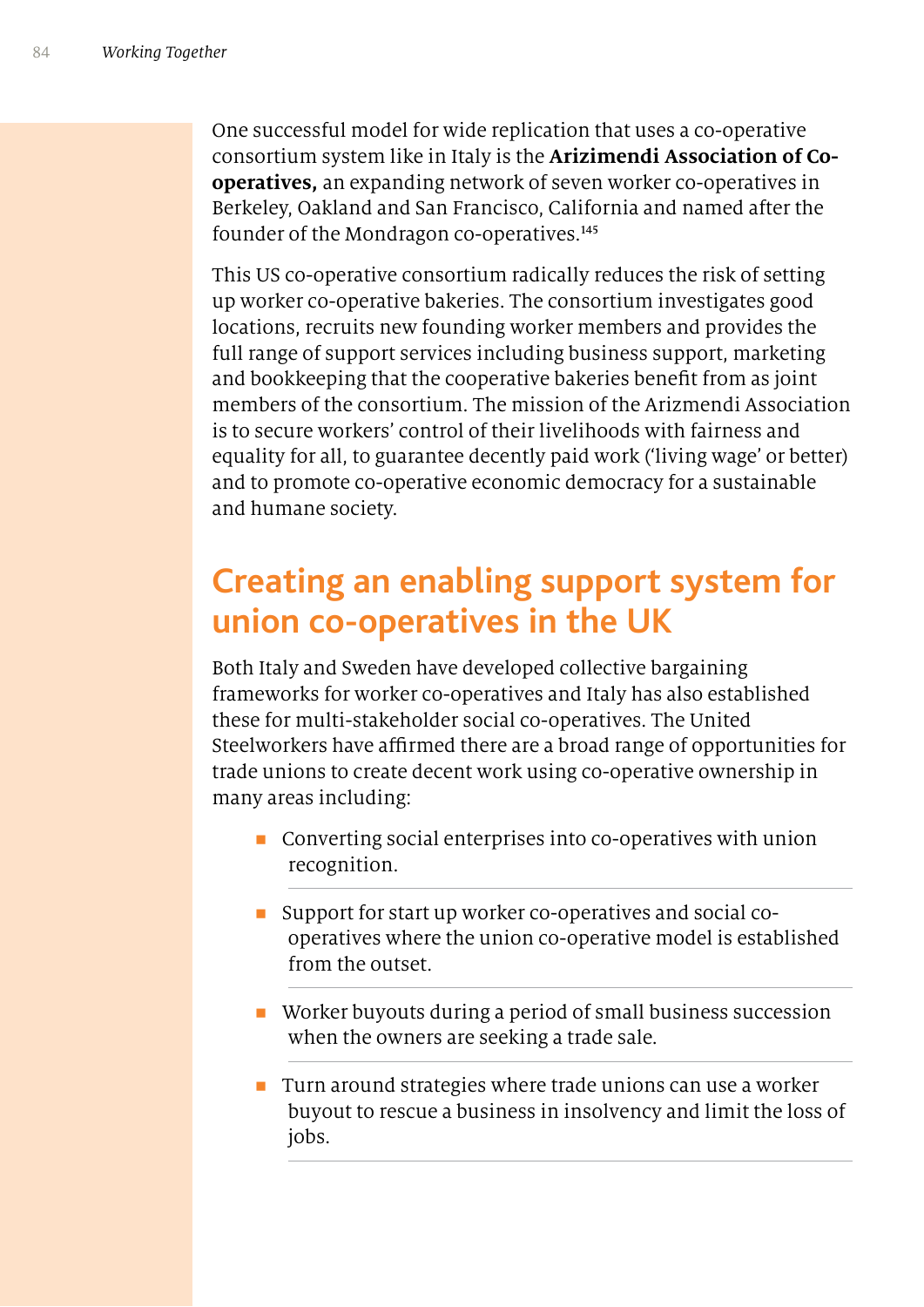CECOP-CICOPA Europe is the European confederation of industrial and service co-operatives, which includes both worker and social cooperatives. The confederation was founded in Manchester in 1979 and has been based in Brussels since 1982 with a permanent secretariat. Much can be learned from other European countries about worker cooperative and social co-operative development. In Italy one million people are employed in the co-operative sector and 360,000 in social co-operatives. There are also 15,000 worker cooperatives. In Spain there are 16,000 worker co-operatives and about 1,000 social co-operatives. Worker co-operatives are also strong in France.

Italy's Marcora law from 1985 allows workers to buyout their frm by accessing from government for each worker, three years of unemployment beneft rolled up, this is then matched by capital from the specialist co-operative, Cooperation Finance Investment (CFI), a CECOP-CICOPA Europe member. CFI has been capitalised by the state for this purpose.

In France the mechanism is somewhat similar and via **IDES**, a cooperative equity fund. Bonds provided by IDES are issued to leverage capital; they are considered as equity because there is no formal redemption deadline and the mechanism works well.

It should be noted that in both the Italian and the French worker buyout systems, the funding provided is closely combined with specialist business advisory services that are provided to the cooperatives. This combination is considered by the CFI, IDES and CECOP-CICOPA Europe to be a key reason for the high rate of success of these buyouts (calculated in relation to the survival rate of the cooperatives after three and fve years, business expansion evidence, capital to debt ratios, as well as the maintenance of jobs and the creation of new ones).

There is some excellent practice and expertise that the Wales Cooperative Centre and CDS Scotland have developed to enable employee buyouts where family businesses are seeking a trade sale. The current model though is one of employee ownership not worker co-operative succession. Over one hundred buyouts have been delivered this way in the UK. The Scottish Labour Party's new industrial strategy argues for investigating the possibility for "introducing an enhanced Marcora law to enable workers with a right to buy an enterprise when it is either up for sale or threatened with closure".<sup>146</sup>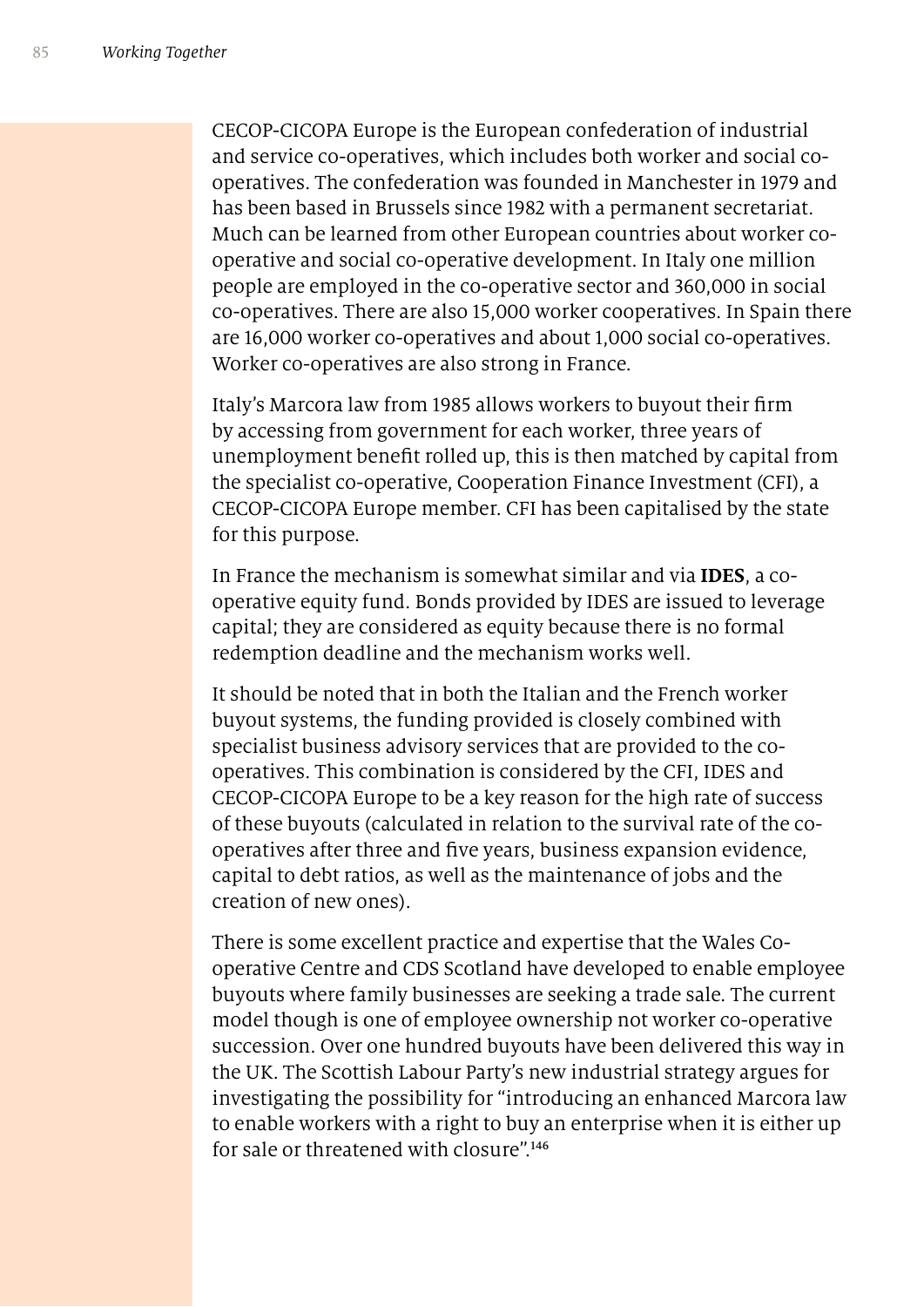Bruno Roelants reports that both Italy and France have expertise in the conversion of conventional enterprises into worker co-operatives and, in rarer cases, social co-operatives. Co-operatives UK has developed a proposal to the UK government to phase out the Company Share Option Plan (CSOP) tax relief and the Enterprise Management Incentive (EMI). In 2013-14 CSOPs gave tax relief of £110 million to just 35,000 people on high incomes.<sup>147</sup> EMI provided £110 million the same year to just 5,000 high earners. The relief average in aggregate for both was £5,500 but £15,400 for EMI alone — indeed more than someone on 35 hours a week on a minimum wage.

The government has announced they will be scrapping the Employee Shareholder Status (ESS) from December 2016 and this will save £115 million by 2022. Co-operatives UK has proposed to the government that they use these savings and savings from EMI and CSOP for high earners to fund an Employee Buyout Investment Fund that could begin to operate like the worker co-operative funds in Italy and France.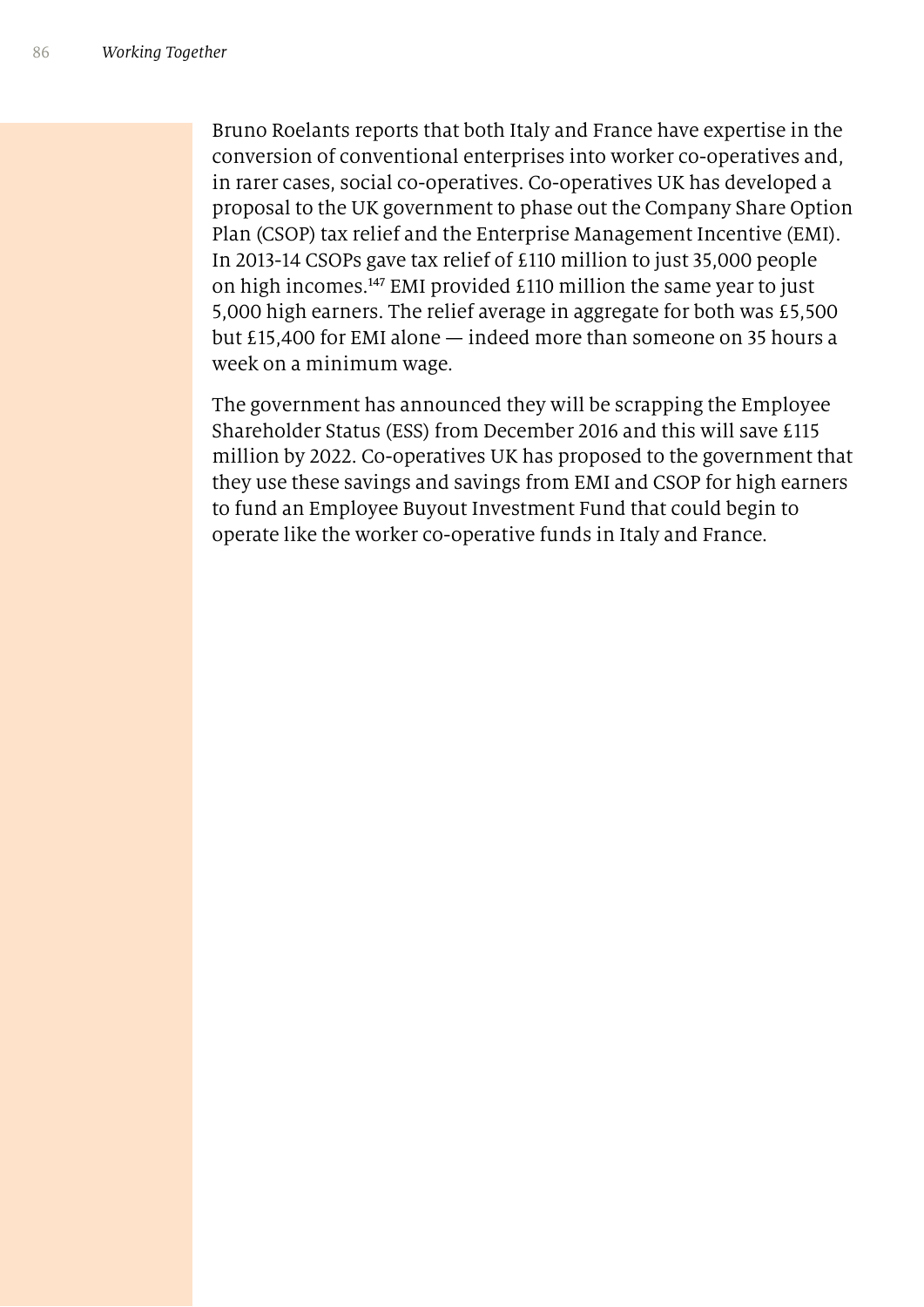# **7. Towards a Trade Union and Co-operative Alliance**

The world of work in the 21st century has a markedly diferent pattern from previously. The two-tiered structure that has emerged in response to austerity and automation in the USA, Britain and other developed economies has been well described as an hourglass. In the top half there is a shrinking traditional workforce with a standard 40 hour contract, residual pension and full employment rights and below lies what Martin Smith of the GMB describes as:<sup>148</sup>

*"… a second growing group where technology creates an on demand working culture dominated by their smart phone of precarious work, low paid, zero hours, tiny hours, agency, self-employed jobs."*

The TUC's *Living on the Edge*<sup>149</sup> report has analysed in detail the plight of this growing base of low paid workers and highlights fve areas where the government should take action on precarious work to:

- $\blacksquare$  Make sure everyone can access decent rights at work.
- Guarantee that self-employment is a choice made by the worker, not the employer.
- **Ensure everyone is protected when they cannot work.**
- Make sure existing rights can be realised through enforcement.
- n Strengthen workers' ability to organise for better conditions at work.

The gig economy is a good illustration of this shift with digital corporations advancing extractive business models that trade unionists have described as shunning employment obligations and also the payment of tax more widely. The TUC has highlighted the fnancial reasons why government needs to act because the 'gig economy' is costing the UK exchequer almost £4 billion a year in lost tax revenues.<sup>150</sup>

The European Trade Union Confederation (ETUC) passed a resolution in December 2016 to secure a framework for "new protection for selfemployed workers in Europe" and covering: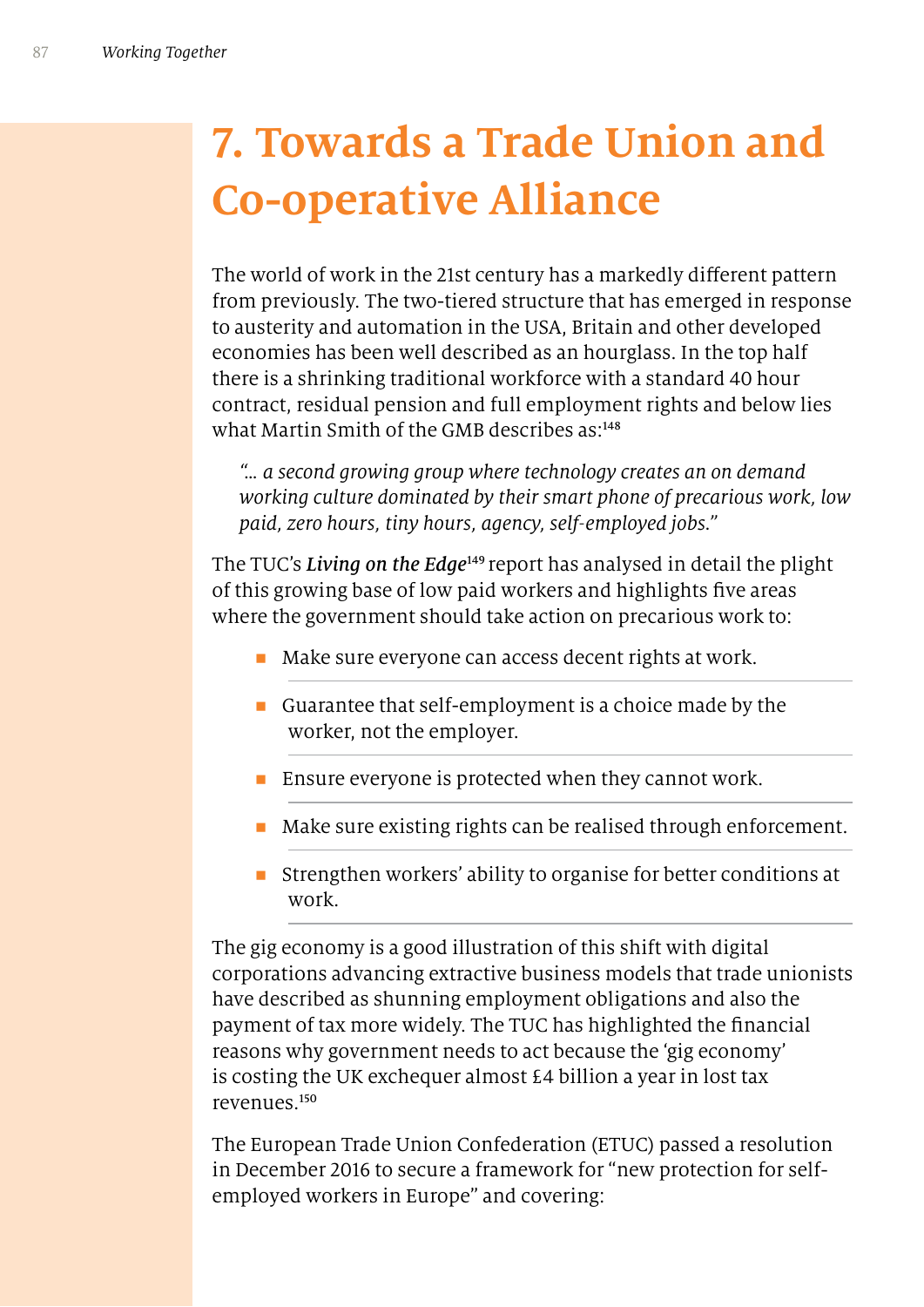*"social rights, such as the right to adequate remuneration, fair terms and working conditions, education and training, unemployment protection, social protection and pension rights."*<sup>151</sup>

The aim of the ETUC strategy is a levelling up to secure equal treatment for all workers and thereby to close the gap between the rights of workers in traditional employment and self-employed work.

The ILO debate on this question has been linking labour rights more clearly to human rights and seeking a solution that extends rights universally beyond the category of employment status. The risk otherwise is for a gig economy driven race to the bottom. Alain Supiot in 2001 developed the case for labour rights to be seen as citizen rights in his report for the European Commission, *Beyond Employment*. The Supiot report argument highlighted the need for labour rights that would be portable and not restricted to the legal status. In increasingly fexible labour markets such reform is needed to maintain worker protection and access to social security. Thus tinkering is inadequate to the challenges and there is a growing need for fundamental labour law reform.

Labour law expert, Nichola Countouris, of UC London argues similarly that a universalist approach to guarantee worker rights regardless of work status would be the missing antidote to gig economy undermining.<sup>152</sup> Countouris adds that it is not only labour law that needs reforming but also the ownership questions need careful consideration as gig economy workers are required to work freelance and both bring and service their own capital equipment. Also Countouris stresses that who owns the data and the intellectual property are core questions that the gig economy poses.

The Labour Party is thinking now in this universalist way about how to regulate the gig economy. As Tom Watson, Deputy Leader has argued:<sup>153</sup>

*"So let's extend employment rights to all workers in the gig economy — the self-employed, agency workers and contractors as well as the traditionally employed. Let's stop dancing on the head of a legalistic pin about when is a job not a job and when is self-employed not really selfemployed. It's a fake* f*ght which big business always wins …"*

In spring 2017 the European Commission initiated a consultation with the ETUC and employers' bodies on access to social protection for all forms of employment in the framework of the European Pillar of Social Rights.<sup>154</sup> What are the ways in the UK to advance equal treatment for those in precarious work? Additionally, how can the capital ownership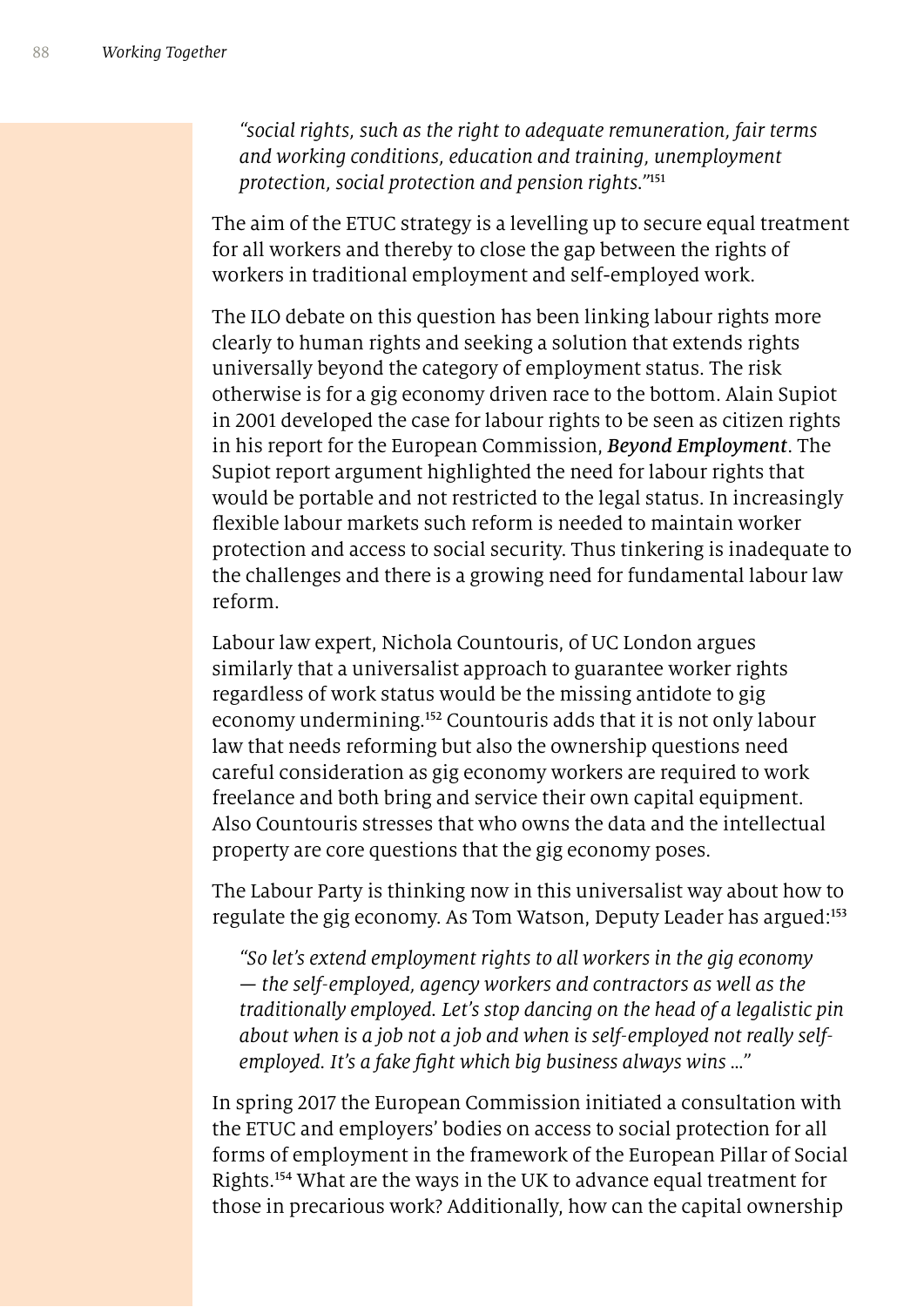question for protecting the assets of self-employed workers be addressed soundly?

#### **ILO Recommendations 193 and 204 an agenda for decent work**

The aim of this report has been to describe more clearly the plight of the growing precariat and to identify and capture examples of best practice where unions and co-operatives are working together to challenge precarity and fght the erosion of political, social, economic and cultural rights. Guy Standing in *A Precariat Charter* describes well why a loss of 'social income' won by trade union struggles over decades characterises most clearly the experience of the precariat in the 21st century: their conversion from full citizens into denizens with curtailed rights.<sup>155</sup>

CICOPA (International Organisation of Industrial and Service Cooperatives) research has shown that co-operatives are key in helping informal workers secure social and economic protection and democratic control. Moreover the success of this model of organising is signifcant. Today worker and social cooperatives represent 9% of the world's employed population and most of this movement is accounted for by membership in producers and freelancers co-operatives that are found in increasing numbers internationally in both industry and services.<sup>156</sup>

One instrument that both trade unions and co-operatives can draw upon in the challenging task of securing decent labour standards for precarious workers is the International Labour Organisation (ILO) Recommendation 193 on *Promoting Co-operatives*.

On publication in 2002, ILO 193 was focused primarily on the informal economy in developing countries.<sup>157</sup> The success of SEWA in India which integrated trade union and co-operative services including an expanding cooperative bank and more than 100 co-operatives for two million members highlights how economic democracy solutions are possible for precarious workers. Inspired by SEWA, WIEGO has spread efectively this organising methodology in diverse countries in Latin America, Africa and Eastern Europe.

Closer to home the rapid spread of precarious work and informal employment in developed economies highlights why trade unions and co-operatives need to act together urgently to apply the instrument's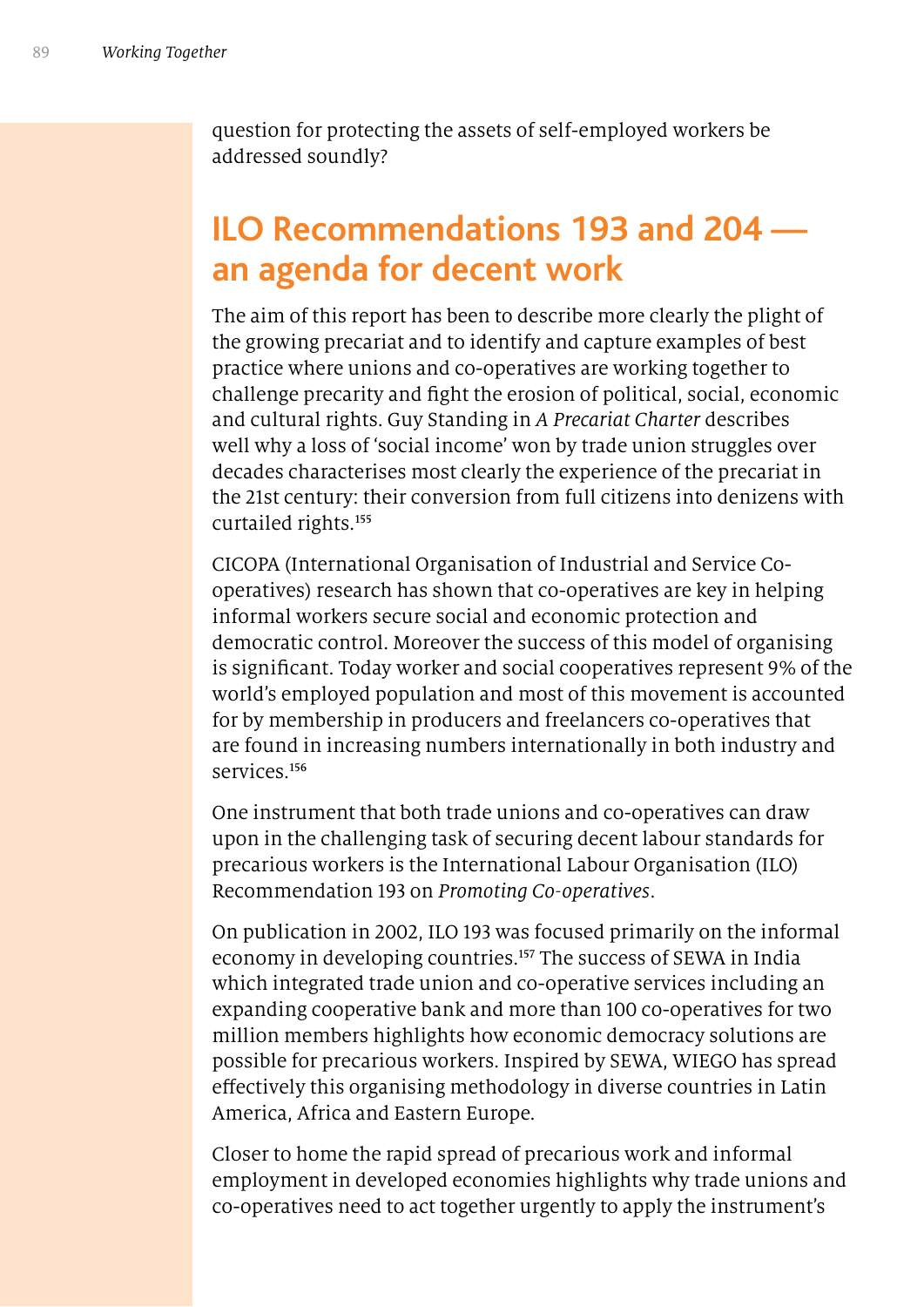recommendations. Indeed the advice to workers' organisations under ILO 193 is to:

*"assist workers in co-operatives to join workers' organisations; assist worker organisation members to establish co-operatives and to assist and to participate in the setting up of new co-operatives with a view to the creation or maintenance of employment."*<sup>158</sup>

The co-operative movement in turn is urged:

*"to establish an active relationship with workers' organisations … with a view to creating a favourable climate for the development of cooperatives."*

Recommendation 193 builds on the rich tradition of solidarity and joint purpose between trade unions and co-operatives in the UK whether during the 19th century when co-operative goods were produced under "trade union terms and conditions", through to the formation of Co-operative Copartnership Productive Societies through which 5,000 workers — who "must have trade union membership" — were employed by 45 co-operative societies. These societies were a form of workers' control which would secure, according to the AEU in 1948, the "extension of co-operative production to assist in altering the competitive system of industry for a cooperative system", with "the control of industry in the interests of the community".<sup>159</sup>

A generation later in 1976, the Lucas Aerospace Combined Shop Stewards Committee advocated the production of socially useful products and for production to be conducted through co-operation and worker control during a time of crisis in the UK economy.<sup>160</sup>

In 2015 the ILO passed Resolution 204 on measures concerning the *Transition from the Informal to the Formal Economy*. <sup>161</sup> This is seeking to develop a new international labour standard to advance protection for all workers in the informal sector. Co-operatives and other social solidarity economy units are referred to in this recommendation as part of this transition in relation to formalised solutions as enterprises to create secure Decent Work.

But how also can co-operatives and trade unions collaborate to address wider issues and questions ranging from social protection to data and asset ownership?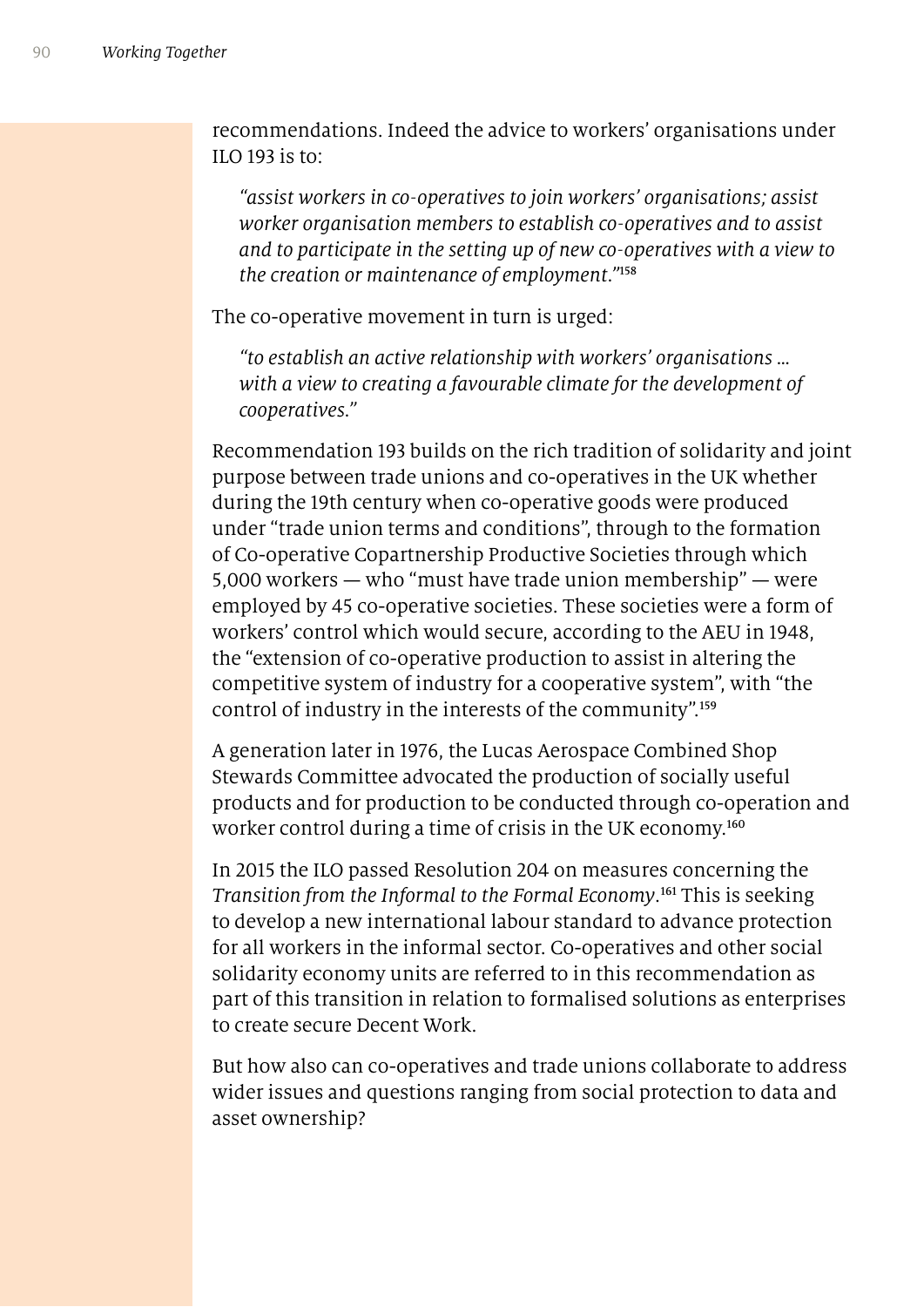### **Democratic ownership solutions for precarious workers - key findings**

As this report has shown, there is emerging best practice in the UK, Europe and the USA that illustrates how immiseration can be reversed and Decent Work secured through unions and co-operatives building an alliance based on a solidarity economy approach. Additionally the growing thinking about what is common ownership and how this can be secured is important to consider.

We have identifed eight diferent solutions that can tackle precarious work through diferent forms of democratic action, co-operative ownership and public-social partnerships including the codevelopment of commons. These positive and practical innovations are:

- **Example 1** Legal campaigns and city council licensing: Trade unions are successfully challenging 'false self-employment' in the Courts and securing workers' rights. The trade union law suits against Uber and CitySprint upheld by the Employment Tribunal are landmark decisions. The 2016 local ordinance in Seattle to give collective bargaining rights to Uber and Lyft drivers is a major breakthrough that other local authorities need to consider.
	- n **Business and employment co-operatives:** This co-operative innovation, developed in France as an umbrella company solution over the past 20 years and replicated in Belgium by SMart has shown how co-operatives can enable freelance workers to secure decent work, low cost insurance, access to benefts and have their needs collectively met through the co-operative and with a digital support system like the online tools developed by SMart.
- **Fireelance co-operatives:** There are a good range of examples in the media and creative industries sector where trade unions and cooperatives for freelancers can provide complementary solutions. Cooperatives can replace for-proft labour intermediaries and share the economic benefts with worker owners.
- **Platform co-operatives:** This is a new and growing area of innovation. The partnerships between trade unions and taxi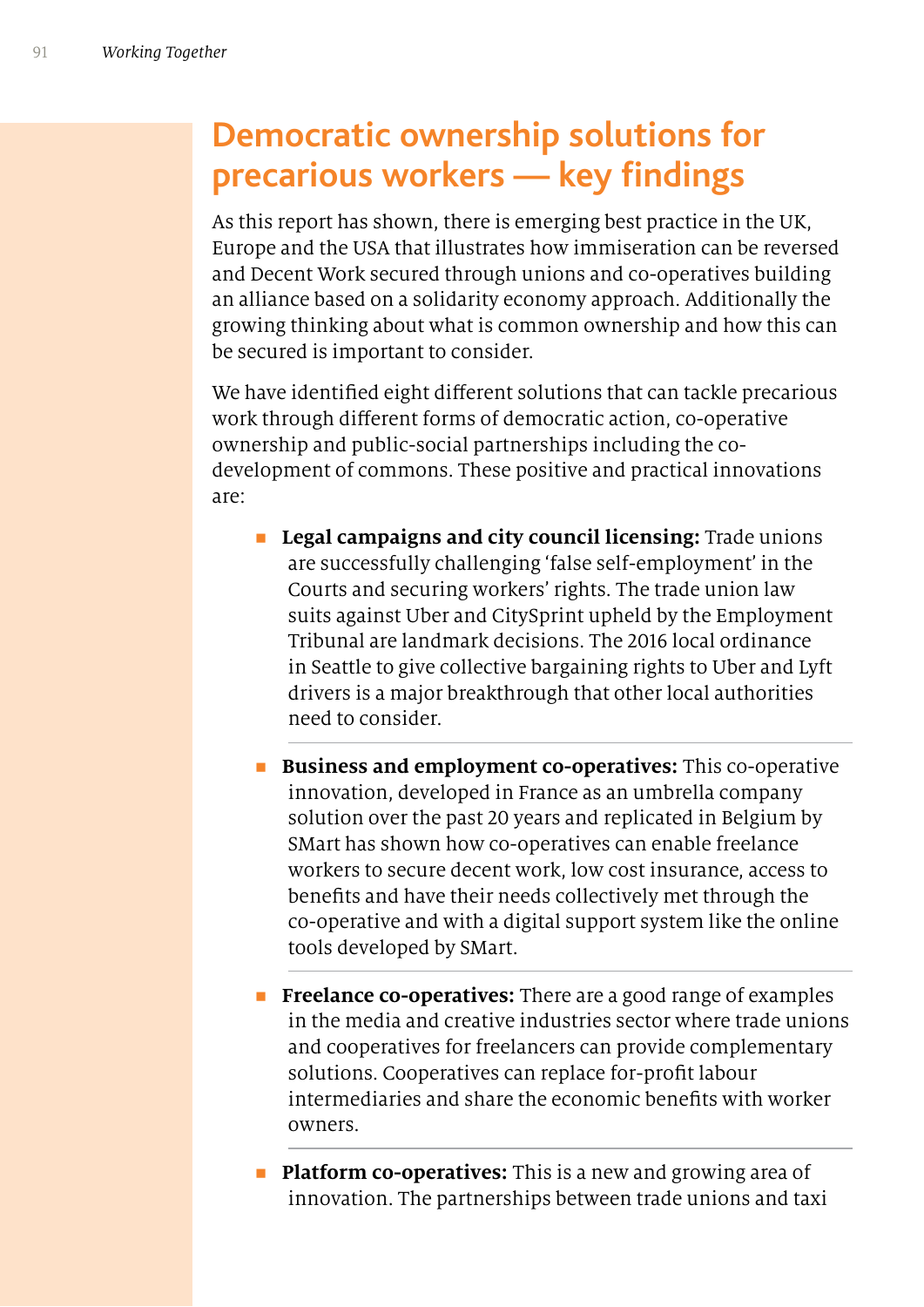co-operatives to develop mobile apps are a good beginning. The work in the USA by SEIU to develop mobile apps and potential platform co-operative solutions for registered childminders and community nurses is pioneering. The success of Stocksy United in Canada as a cooperative ownership solution for photographers and the recent development in the UK of Co-Technologists as a co-operative consortium for worker co-operatives in the tech sector has the scope for signifcant growth.

- **n Social co-operatives:** The number of these providing cooperative care services is growing across Europe. In Italy where the co-operative care sector is the largest provider, there is a national trade union agreement with the three co-operative federal trade bodies and national collective bargaining agreements are in place.
- **n Union co-operatives:** The model for developing cooperatives that are unionised from the outset began with the United Steelworkers in the USA and has been taken up and implemented by a growing number of other trade unions. It uniquely brings together worker ownership and worker control with collective bargaining.
- n **Co-operative capital and mutual guarantees:** Co-operative ownership and employment accounts for 7 per cent of GDP in Italy, France and Germany compared to around 2 per cent in the UK. Dedicated development funds for worker co-operatives in Italy and France have enabled growth supported by public fnance innovation.<sup>162</sup> Mutual guarantee societies funded by enterprise members were pioneered in Italy to reduce risk and interest costs. They are now widespread in Europe and needed in the UK. In the USA the support by City mayors to establish worker co-operative development funds is an innovation of relevance to the UK.
- **n** Municipal Commons Platforms: There is wider scope beyond innovative regulation for local authority action. The Sustainable Economies Law Center in the USA and the P2P Foundation in Europe argue that a digital platform is an information superhighway and best seen as a utility.<sup>163</sup> Just as local authorities are responsible for local streets and roads, information management can be municipally developed by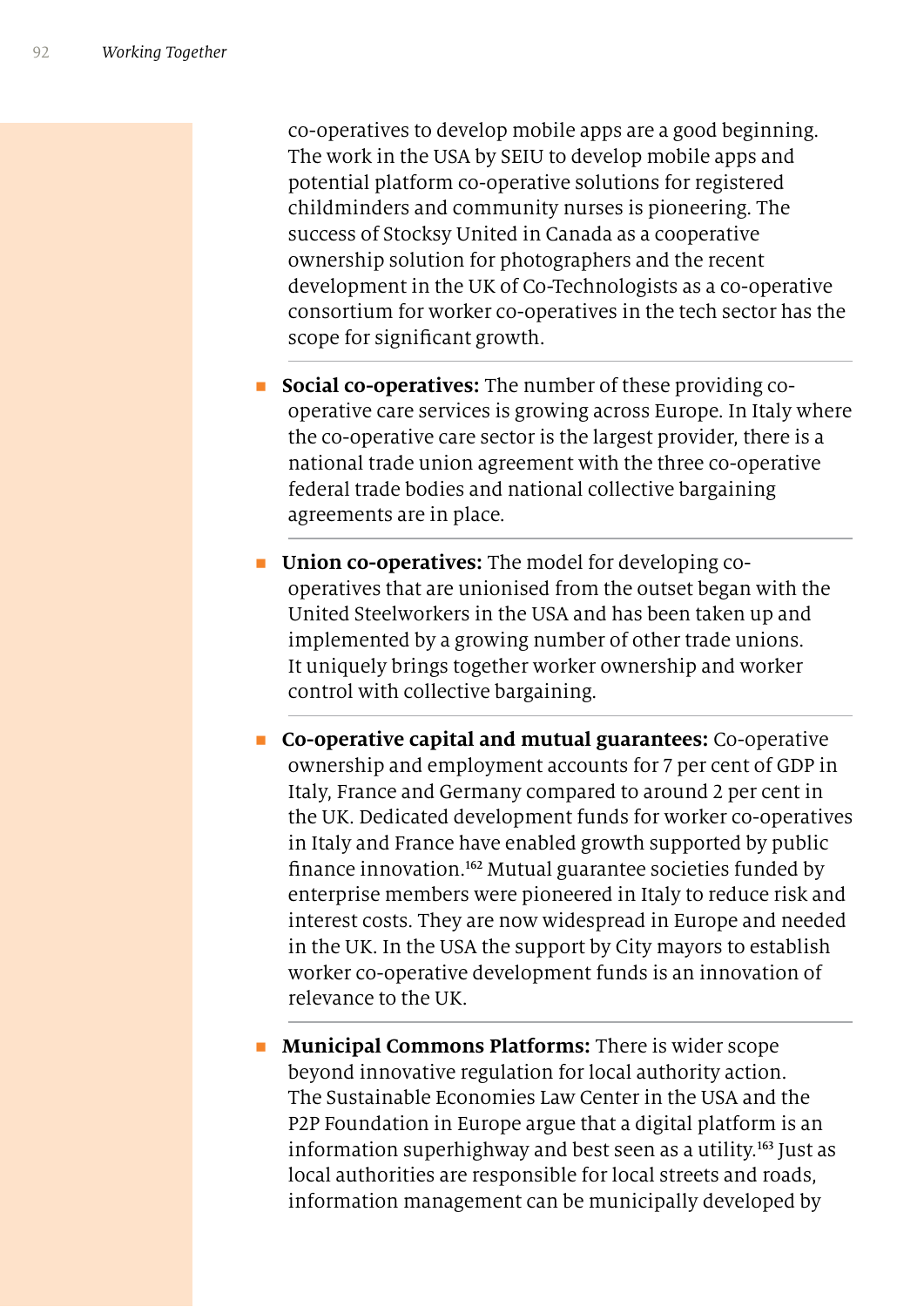an alliance of cities and towns as a commons for securing the common good.

#### **Towards a trade union and co-operative alliance — recommendations**

In the world of work, digital platforms have produced an entirely new way to contract and direct a workforce. While large multinational corporations dominate conventional work, newer 21st century multinationals have gained control of these digital platforms. Their business model is simple. They raise large amounts of high risk capital from private equity, hedge and venture capital funds, market extensively to expand rapidly whilst operating at a loss, seek to achieve a virtual monopoly and then increase the prices to make a proft.

A socially accountable alternative business model is possible. Although surprisingly the Taylor review did not make a single mention of worker cooperatives and worker ownership, they did at least include a recommendation about what they call WorkerTech:<sup>164</sup>

*"Government should work with partners to create a catalyst to stimulate the development of a range of WorkerTech models and platforms in the UK. This would allow new and emerging solutions to develop and grow, in a "sandbox environment" with a view to better supporting selfemployed people."*

Technology is not expensive, and the costs of start-ups are relatively low. However the updating and maintenance of digital platforms is costly. Horizontal forms of democratic ownership and control are indeed possible and a democratic ownership alliance could start up competitor platforms. The solidarity economy players (including the labour, trade union and co-operative movements) in partnership could provide some initial capital and resources and crowd-funding could provide much more. As success is proven, longer term sources of core social investment can be mobilised to continuously update these democratically owned and controlled platforms.

Additionally there could be a strategic partnership with local authorities using a commons approach. In the USA, for example, Munibnb, has been proposed as a democratic alternative to Airbnb that could be pursued by an alliance of local authorities co-developing transparent platforms for letting out of accommodation and also ensuring the system can readily collect taxes and keep revenue local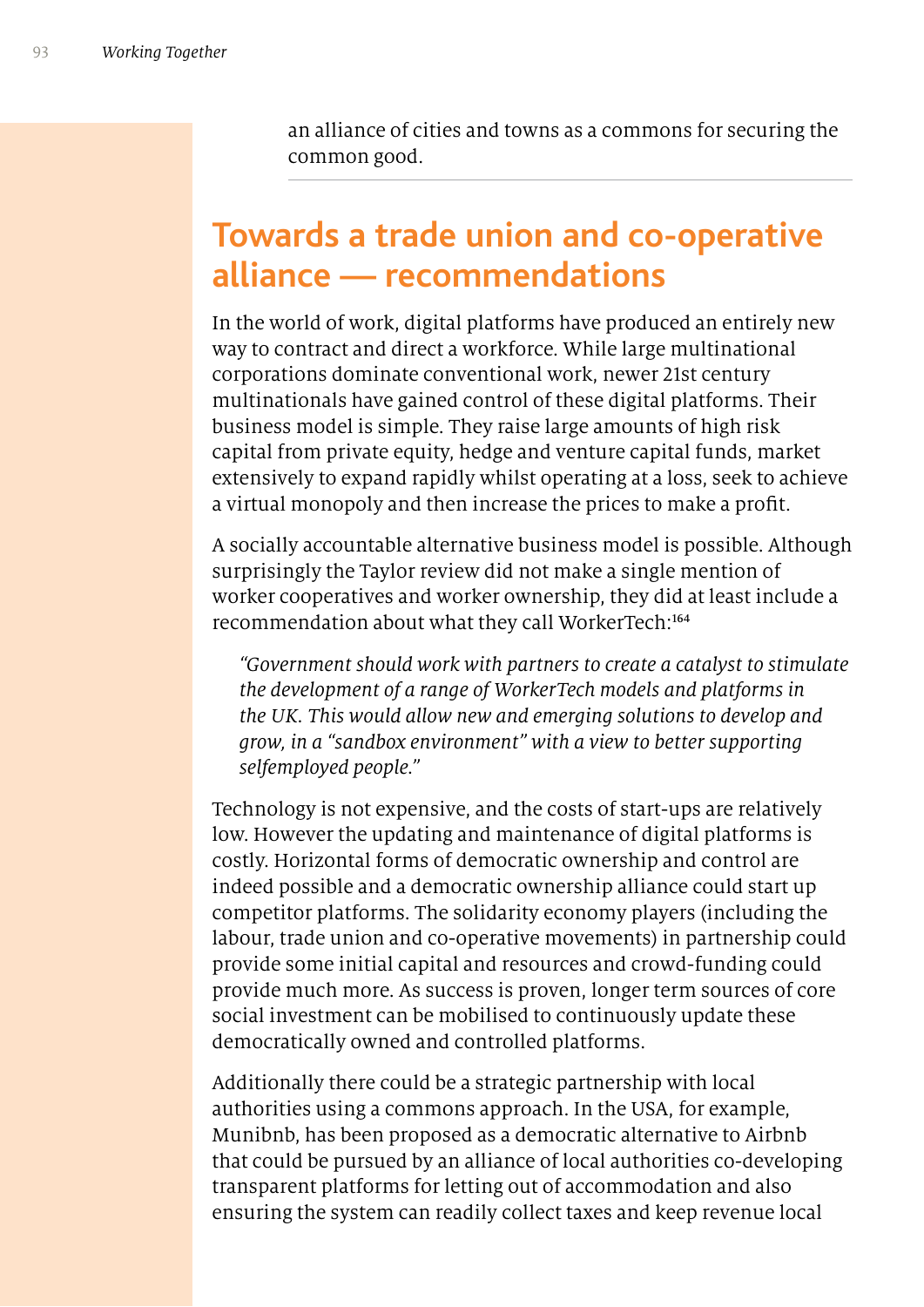for the benefit of residents, visitors, workers and the local economy.<sup>165</sup> MuniRides similarly could provide a municipal commons platform for taxi co-operatives.

The Community Shares movement has shown how many people are willing to invest in projects that are close to their heart for example green energy and community shops. Platforms such as taxi apps are available off the shelf, and IT platforms that enable the self-employed to gain full employment rights such as CAE and SMart, as well as providing shared office and maker spaces, are well established in Europe. As Guy Standing suggests, what is missing is a social dialogue and a commitment to work with partners to develop collaborative strategies and kick-start experimentation.

These recommendations are ofered to stimulate the development of a social dialogue among trade union, co-operative and local authority partners to begin joint work on designing and implementing democratic solutions to provide Decent Work for the precariat.

**1. Legislative innovation:** There are instances where a change in the law would be of enormous help, and indeed where recent changes have had a negative efect. Legal creativity in the USA led by trade unions has highlighted that "Laws are not just made in Washington or Westminster!" In Denver, thanks to CWA legal support and lobbying, the law on taxi companies has been changed to level the playing feld for taxi co-operatives to expand and gain market share. In New York City the "Freelancing is not Free" Act promoted by the Freelancers Union has enabled self-employed workers to gain rights to contracts and proper payment on time. The Seattle Ordinance instigated by the Teamsters Union and allowing Uber and Lyft drivers to secure Collective Bargaining Rights is the equivalent of a UK byelaw, which is made by local authorities. Moreover the devolved administrations in the UK have many law making powers as well.<sup>166</sup>

**2. Union co-operatives for freelancers:** There are co-operatives that provide hot desk space, back-office and financial services to self-employed workers, just as there are private sector organisations doing the same. Initially most of these had no links to trade unions, largely because the unions weren't focused on the self-employed, but that is starting to change. SMart, a large scale service and cowork space co-operative in Belgium is now starting a dialogue with the trade unions, and Community Union is just starting a project, working with IndyCube, a co-worker space provider to produce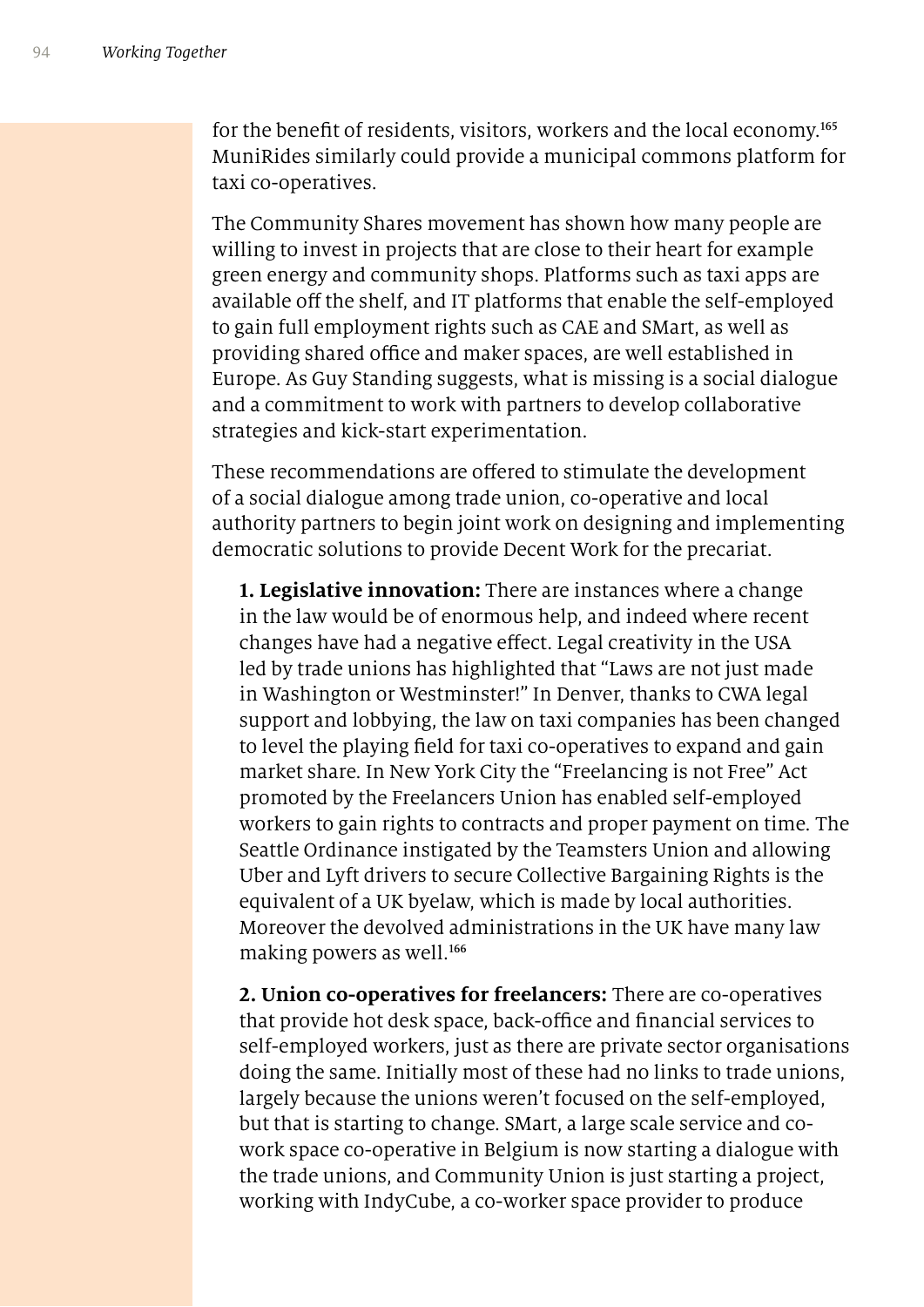a union cooperative combining back office, finance support and workspace with full union membership. Part of this project will include looking at the development of SMart so as not to reinvent the wheel. This will be the frst such co-operative in the UK seeking to operate at scale.

**3. Worker co-operatives for taxi drivers:** These have been around for many years, but many have come and gone. Demutualisation has often been a temptation, and the nature of the taxi trade, where there is a large churn of drivers every year has made this easier. However, where they have become established they have been very successful.

In Edinburgh the taxi trade is completely dominated by two cooperatives. City Cabs,<sup>167</sup> which was established in 1925, and Central Taxis,<sup>168</sup> which has been in operation since 1971. City has 400 members and 1,100 registered drivers, whilst Central also has 400 members and 1,300 registered drivers. Similarly in Denver, the Green Taxi Cooperative,<sup>169</sup> which is now the largest operator in the city, operates alongside Union Taxi.<sup>170</sup> They show how unions and co-operatives can work together, sharing experience and resources to improve the conditions for their members.

**4. Creating supply side co-operatives and transparency:** In the UK the Musicians' Union, Equity, BECTU and some teachers' unions have supported the development of co-operatives which organise, secure work for and service their members. The experiences of these unions need to be brought together to develop a co-operative model that can be easily replicated, that uses IT to reduce overheads and that enables co-operatives to compete against commercial agencies on price, whilst maintaining a quality service and good terms and conditions for worker members. Also profteering by third party agencies should be tackled by making agencies disclose the margins they charge (the diference between what a client is paying and what the worker receives) and showing revenue they receive by referring workers to other providers such as a payroll company.

**5. Social co-operatives for care services:** Work backed by Cooperatives UK and the Wales Co-operative Centre is underway to develop and expand these in the UK. Market conditions in home care are extraordinarily tough but conversions from social enterprises and charities into social co-operatives (such as Cartref Cymru and Community Lives Consortium) demonstrate the possibilities. At the same time the Unison Ethical Care Charter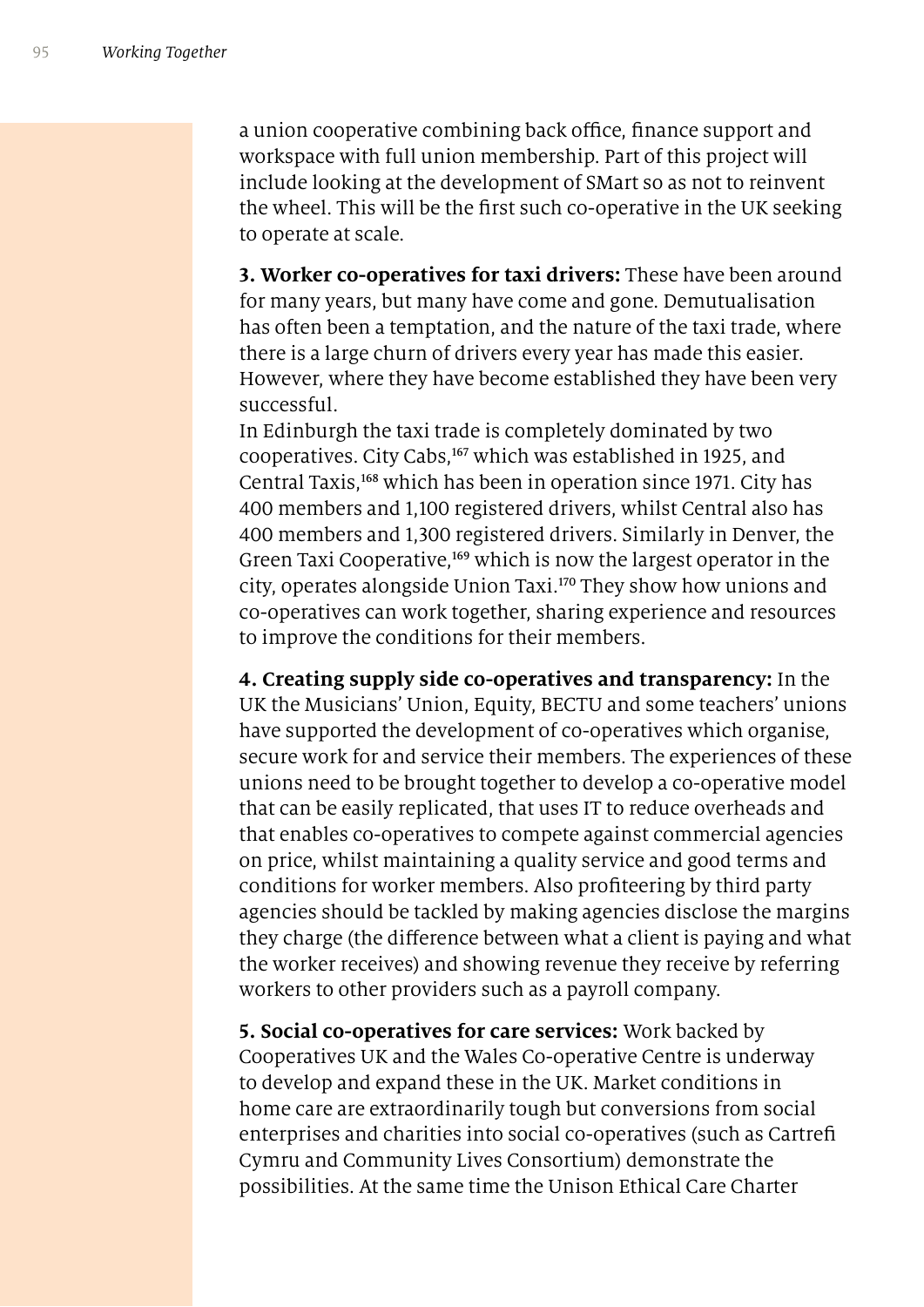supported by 29 local authorities in the UK offers scope for a threeway partnership with public sector unions, local government and the co-operative movement to co-develop strategically social cooperative solutions far more widely and in multi-stakeholder ways that empower workers and service users.

**6. Equitable tax relief for worker co-operatives and social cooperatives:** In the UK, tax reductions are used to support only those employee share issues that are structured in a way that gives them limited democratic power within the company. Tax legislation in the UK and the USA has not been even-handed and fair in relation to worker co-operatives or social co-operatives. There are for example only 400 worker co-operatives in the USA and 474 in the UK compared to ten or more times that number of employee owned businesses. Worker co-operatives facilitate both worker ownership and worker self-management and the laws in Italy and Spain (but also France) for worker co-operatives has led to 15,000 being established in each country. Additionally, in Italy, social co-operatives have a reduced rate of corporation tax and VAT in recognition of their benefts to society. Moreover social cooperatives in Italy that create jobs for ex-ofenders, the disabled and those recovering from addiction are exempted from national insurance contributions because of their success in workforce integration.

**7. Co-operative capital and mutual guarantees:** Finance for the cooperative movement has always been problematic, partly because capital is unevenly distributed in our society, and those that have the most are generally not keen to invest it in democratic enterprises. We need a re-framed democratic fnancing structure to support all forms of co-operative venture whose mission would be to support the economy, rather than to make vast profts for investors. This structure should include publicly owned banks, mutuals like Building Societies, Community Development Finance Institutions and credit unions, and co-operative models of investment insurance that work with existing banks such as Mutual Guarantees Societies that are well established in 19 EU countries. The joint work in Wales by the Labour Party and Plaid Cymru on a development bank for Wales is making a start. Also Co-operative and Community Finance and the new SolidFund for worker cooperatives in the UK exemplifes this new approach. The work on Mutual Guarantee Societies involves some legislative changes such as the Private Members' Bill put forward by Christina Rees MP.171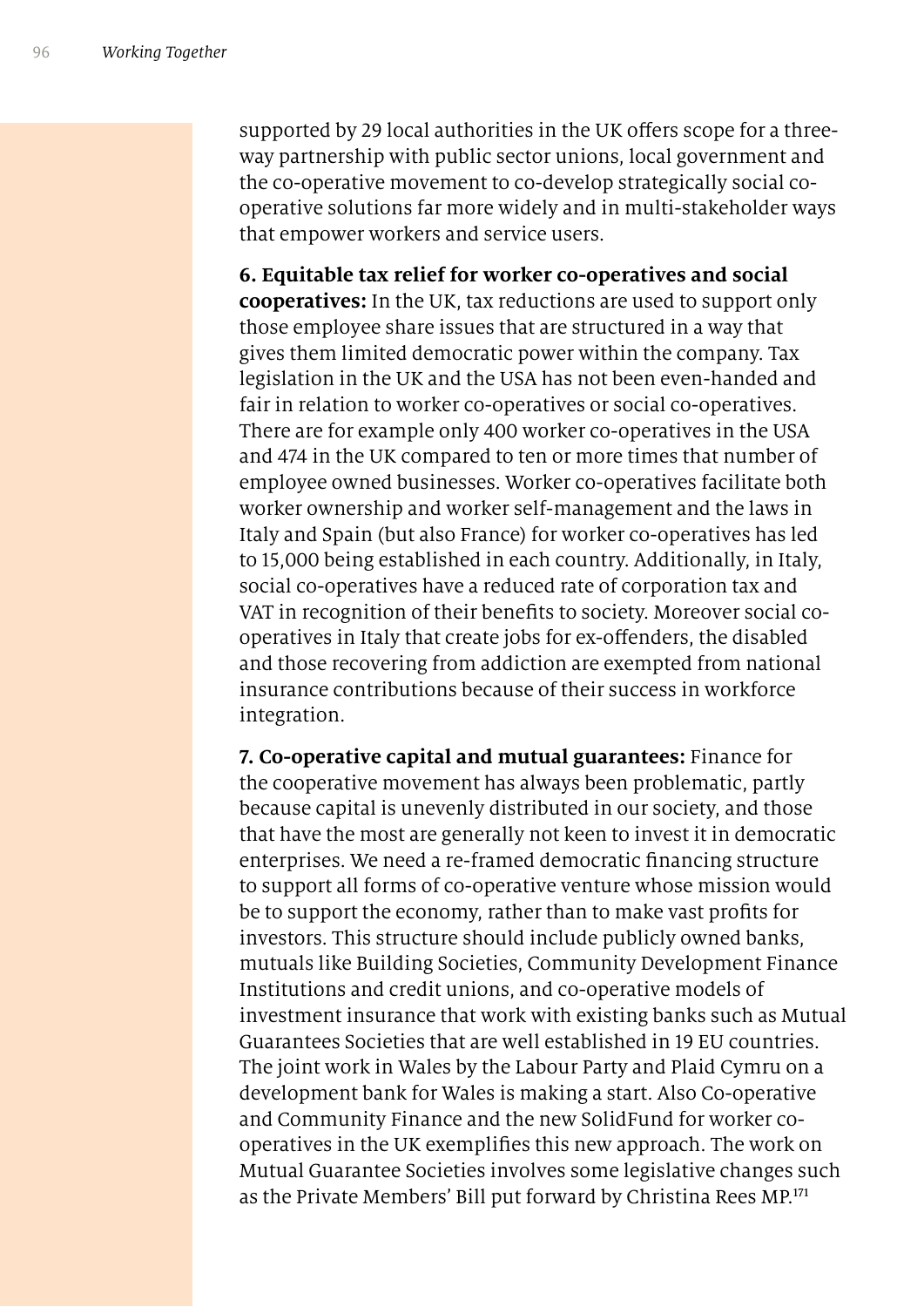**8. Giving workers 'the right to buy':** In France, since 2013, workers have a right to buy their company when it comes up for sale, either on the open market or through administration or bankruptcy.<sup>172</sup> This, together with the French legal structure for worker cooperatives that allows for up to 49 per cent outside investment, and a network of French co-operative banks and fnance institutions to provide this, has led to a growth in worker co-operatives to 2,252 SCOPs employing 45,700 people in 2014, <sup>173</sup> compared to only 474 employing 3,500 people in the UK.<sup>174</sup> In Italy there has been a similar co-operative fnancing system in place to assist in worker buyouts of businesses. The work by US cities to increase the number of worker co-operatives and to support an eco-system for worker buyouts is something the UK should consider. The experience of the Wales Cooperative Centre and Co-operative Development Scotland with business succession opportunities and employee ownership solutions should be drawn upon for forging a worker co-operative buyout strategy with trade unions. To create in the UK a legal, policy and co-operative ecosystem of support, the Scottish Labour Party's industrial strategy proposals for an enhanced Marcora law like in Italy should be investigated.

#### **9. Addressing wider social impacts and housing:** The

proliferation of privately owned IT platforms has spread beyond the world of work and impacts upon all including the precariat. Airbnb has pushed up house rentals in some cities, whilst allowing landlords to avoid the local authority's hotel and tourism taxes. Whilst there are some changes in the way it operates, including paying local taxes automatically, these have come only where local pressure, or the threat of prosecution, has been applied. As the *Not Alone* report highlighted, there is a close association between precarious work and precarious housing that Co-operatives UK have described in a Precariat Index. Ongoing increases in rent levels and purchase prices for property on the one hand, plus insecure and variable monthly income have made the difficulties for the selfemployed, who fnd it hard to obtain rented accommodation, let alone a mortgage, even worse. This is an acute problem that joint creative thinking by the co-operative and trade union movements needs collectively to address. If business and employment cooperatives as a solution whose developers has worked out how to secure worker rights and workspace for freelancers, co-operative solutions for housing are clearly feasible.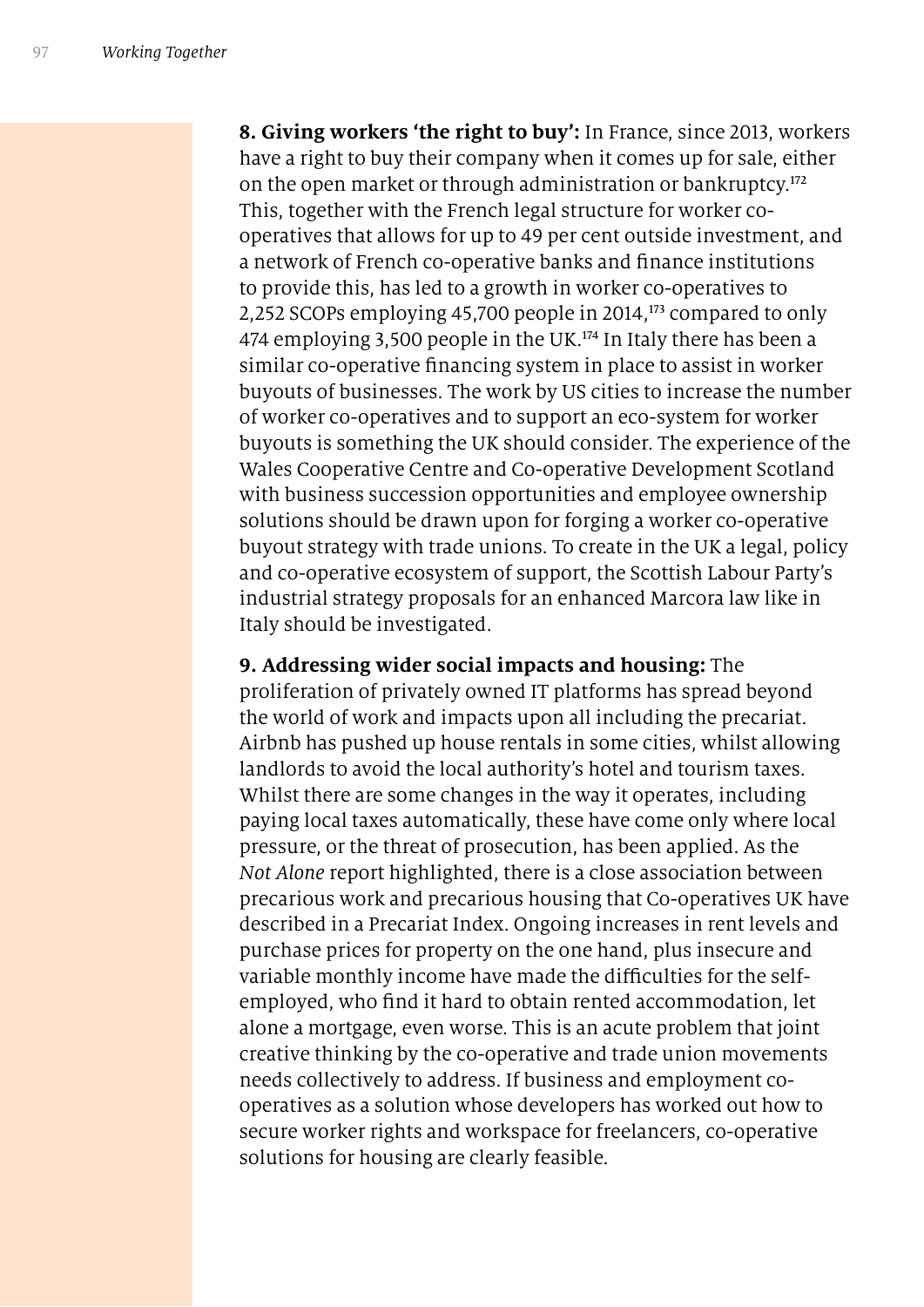**10. Universal Basic Income campaign:** The GMB and the TUC have passed resolutions to support the introduction of a Universal Basic Income.<sup>175</sup> Citizens Income Trust and the RSA have shown how even a tax neutral system to replace existing means tested benefts would signifcantly beneft those on the lowest income, most freelancers and also not impact adversely on most other households.<sup>176</sup> Universal Credit is more problematic and bureaucratically complex for freelancers to claim. As Guy Standing and many other commentators have shown, a campaign for Universal Basic Income could be a key way and means to unite and organise the growing precariat for a key reform to welfare and social security provision that is much needed. The level it is set at and how housing costs are also addressed are key to making a success of this reform as Citizens Income Trust highlights.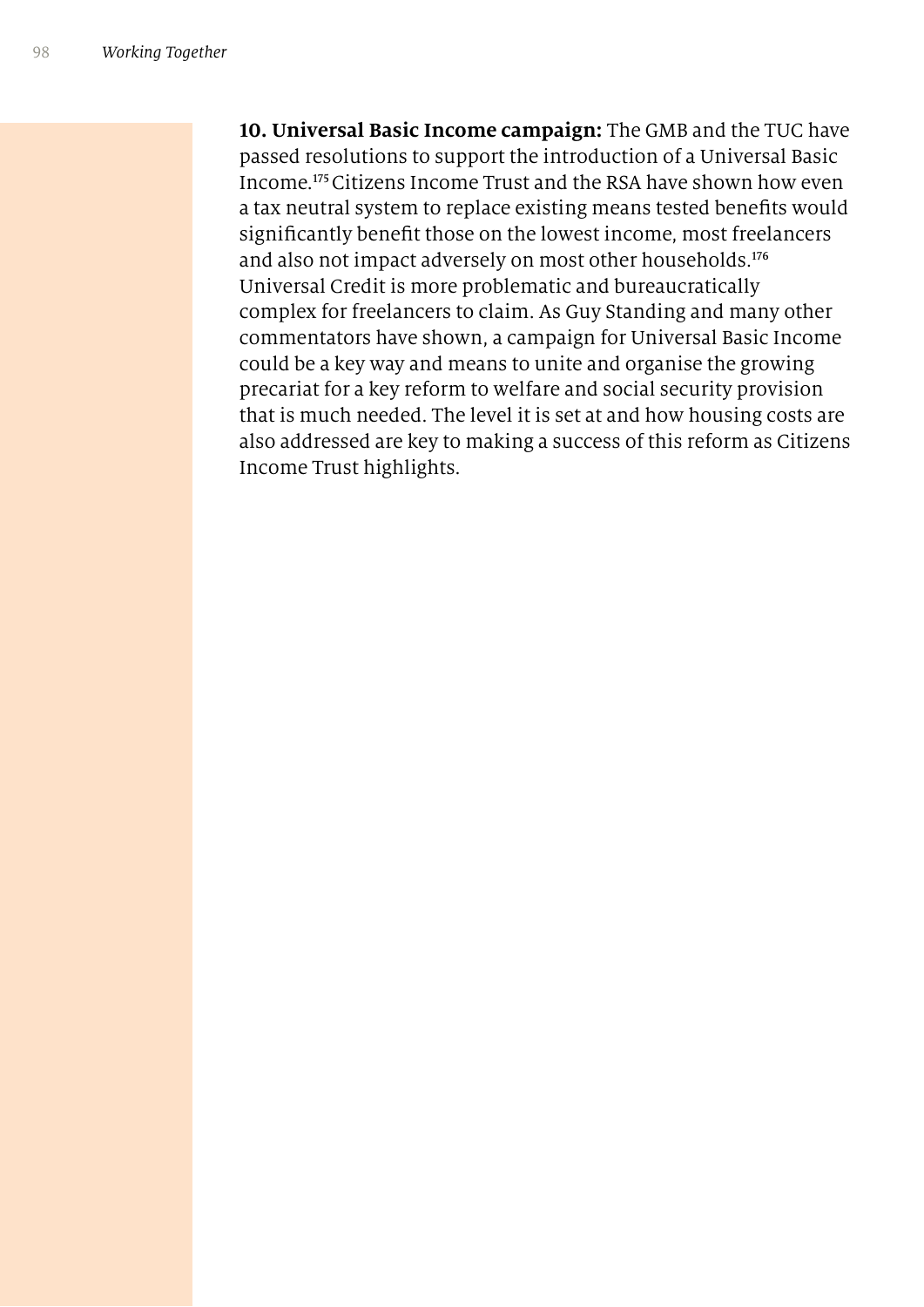## **End notes**

- 1 TUC (2016) Living on the Edge: The rise of job insecurity in Britain. Economic Report Series 2016 https://www.tuc.org.uk/sites/default/ fles/Living per cent20on per cent20the per cent20Edge per cent202016.pdf
- 2 Office for National Statistics (2017) UK Labour Market: March 2017. Office for National Statistics.
- 3 https://www.ons.gov.uk/employmentandlabourmarket/peopleinwork/employmentandemployeetypes/bulletins/uklabourmarket/ dec2016
- 4 Thomas, C (2013) TUC: Self-employed fgures are skewing our understanding of unemployment figures. Huffington Post UK, 23 January 2013.
- 5 http://www.taxresearch.org.uk/Blog/2015/01/30/the-self-employeds-income-new-data-shows-77-are-in-poverty/
- 6 Resolution Foundation (2014) Just a job or a working compromise? http://www.resolutionfoundation.org/wp-content/ uploads/2014/05/Just-the-job-or-a-working-compromise-FINAL. pdf
- 7 Ibid.
- 8 http://www.ippr.org/files/publications/pdf/self-employment-Europe Jan2015.pdf?noredirect=1
- 9 https://www.thersa.org/about-us/media/2014/03/numbers-of-selfemployed-set-to-outstrip-public-sector-workers-/
- 10 Citizens Advice (2015) Neither one thing, nor the other. https://www. citizensadvice.org.uk/Global/CitizensAdvice/Work per cent20Publications/Neither per cent20one per cent20thing per cent20nor per cent20the per cent20other.pdf
- 11 https://www.enterpriseresearch.ac.uk/wp-content/ uploads/2016/07/ERC-InsightPap-Enrico-fnal.pdf
- 12 A contract of employment will normally set out what the employee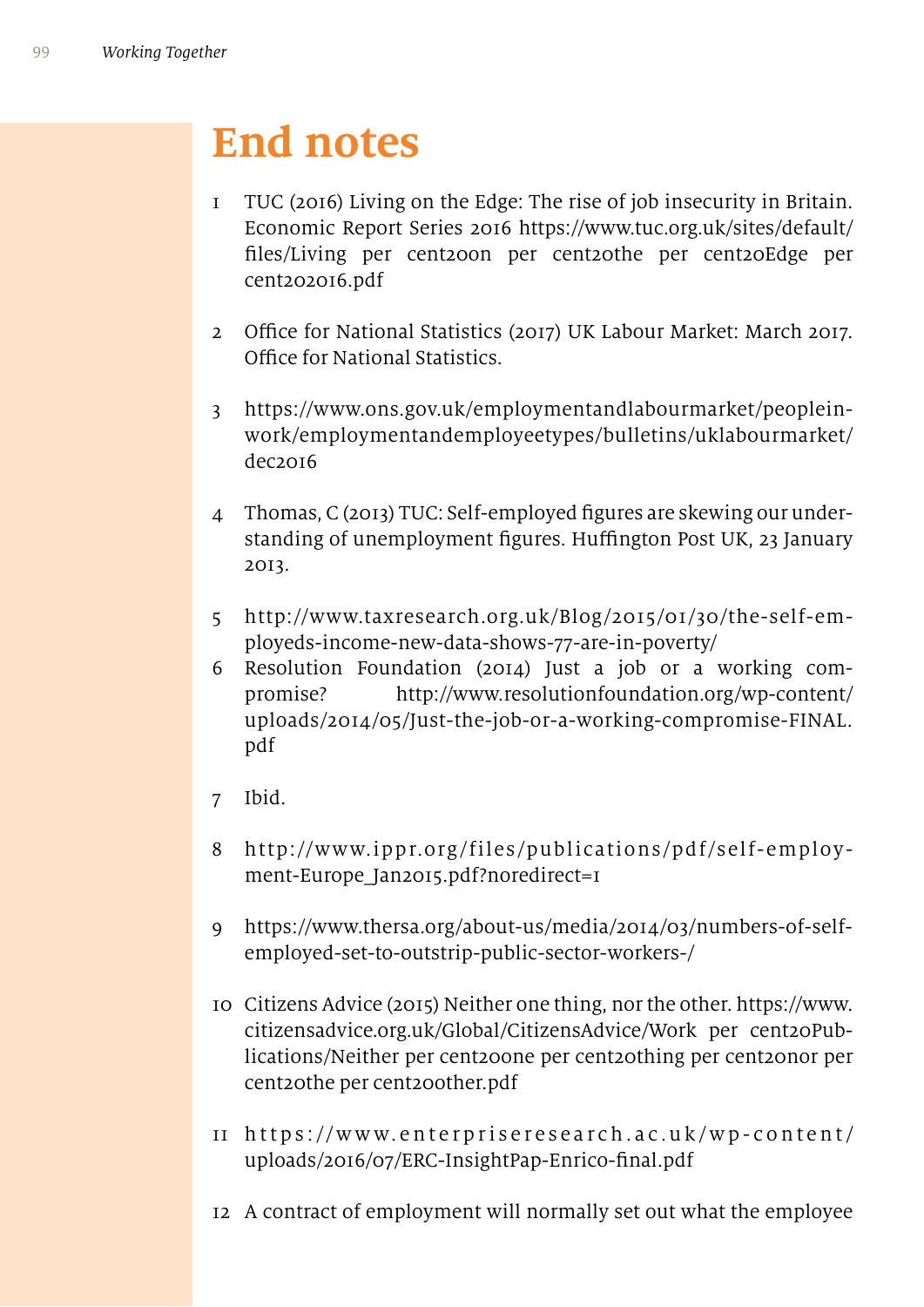is expected to do and employees are usually expected to: do the work themselves, attend work on a regular basis, work a minimum number of hours and be paid for the hours worked. The employer provides them with the tools and equipment needed for the work and they can use a disciplinary and grievance procedure.

- 13 On condition that they have at least six months service by the ffteenth week of the expected week of the child's birth or date of adoption
- 14 https://www.gov.uk/employment-status/worker
- 15 Employees and workers who earn £112 or more per week qualify.
- 16 Standing, G (2011) The Precariat The New Dangerous Class. Bloomsbury.
- 17 Haldane, A (2015) Labour's Share. Speech by chief economist at the Bank of England to the TUC on 12 November 2015. http://www. bankofengland.co.uk/publications/Pages/speeches/2015/864.aspx
- 18 Ibid.
- 19 Ibid.
- 20 Huws, U (2014) Labor in the Global Digital Economy  $-$  The Cybertariat Comes of Age, Monthly Review Press. See also https:// www.opendemocracy.net/neweconomics/the-key-criticisms-ofbasic-income-and-how-to-overcome-them/
- 21 https://www.cipd.co.uk/Images/to-gig-or-not-to-gig\_2017-storiesfrom-the-modern-economy\_tcm18-18955.pdf
- 22 Hill, S (2016) The California Challenge: How (not) to regulate disruptive business models. Friedrich Ebert Stiftung.
- 23 The ILO has begun a new programme on Future Work to examine the labour and human rights implications.
- 24 https://qz.com/65279/40-of-americas-workforce-will-be-freelancers-by-2020/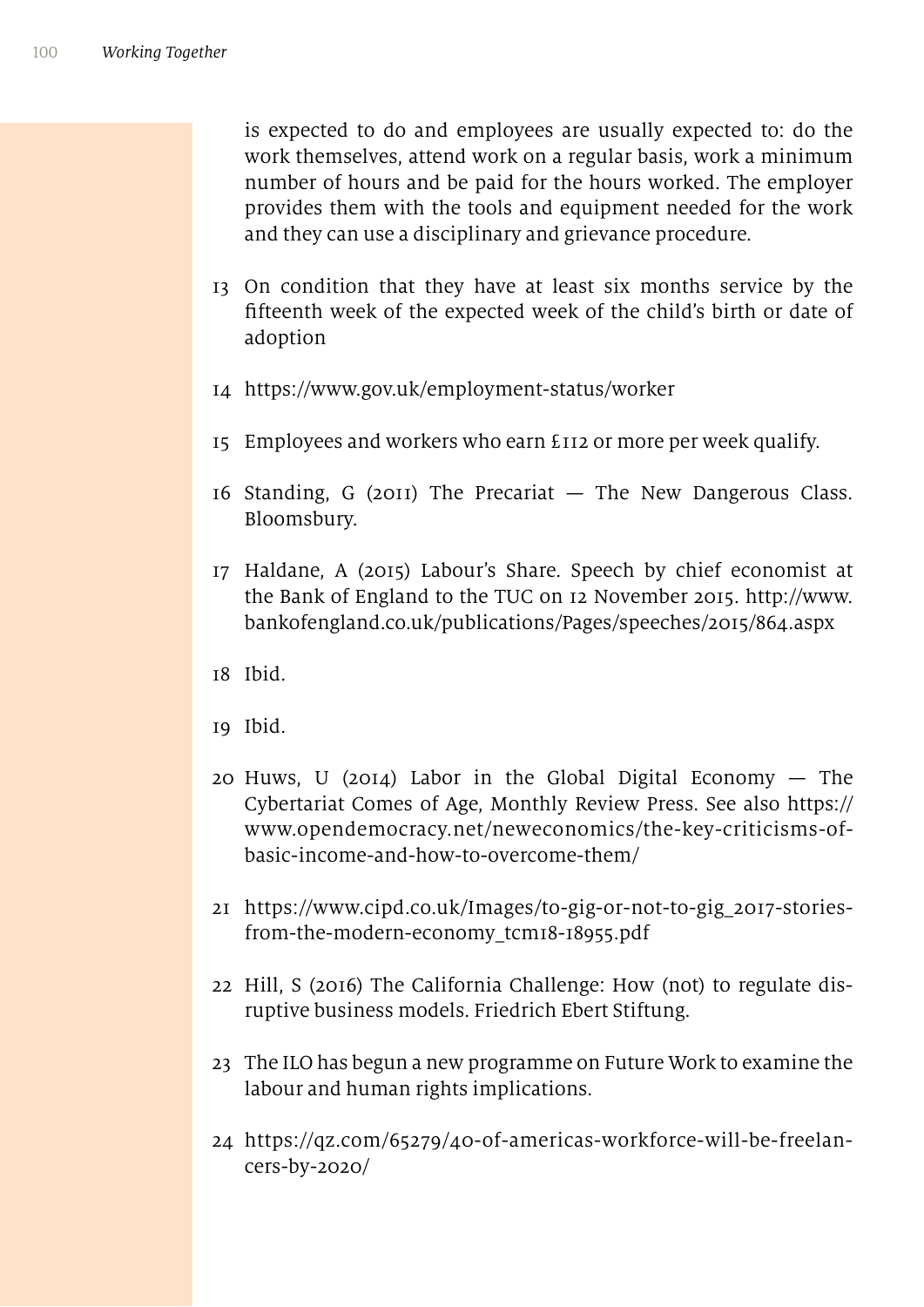- 25 https://www.slideshare.net/McKinseyCompany/mckinsey-globalinstitute-reporta-labor-market-that-works-connecting-talent-andopportunity-in-the-digital-age
- 26 Scholz, T (2017) Uberworked and Underpaid: How workers are disrupting the digital economy, Polity Press.
- 27 ITUC Constitution 2006, amended June 2010: Article I, page 7.
- 28 Keune, M (2013) Trade union responses to precarious work in seven European countries http://www.iza.org/conference\_fles/ EmpCompPersp2013/keune\_m7578.pdf
- 29 This provides for equal treatment after a 12-week qualifying period in pay, working time, annual leave and maternity rights. This was formally agreed by the TUC and the CBI in 2008 and then introduced through the Agency Workers Regulations 2010.
- 30 Conaty, P, Bird, A & Ross, P (2016) Not Alone trade union and co-operative solutions for self-employed workers. Co-operatives UK, Wales Co-operative Centre and Unity Trust Bank.
- 31 https://www.bectu.org.uk/training-development/courses/110?jsessionid=B22AA590BA1CF3BDFCD4D021B6BD2BC7&session\_id=
- 32 Fulton, L (2017) Best practices on organising and defending self-employed workers: initial survey results, presentation at European TUC conference in Paris on 7 September 2017, Labour Research Department, UK.
- 33 http://www.deltametaal.nl
- 34 Comments from an interview with FNV senior officials in September 2016.
- 35 Bibby, A (2013) Employment relationships in the media industry. ILO.
- 36 Ibid.
- 37 Fulton, op.cit.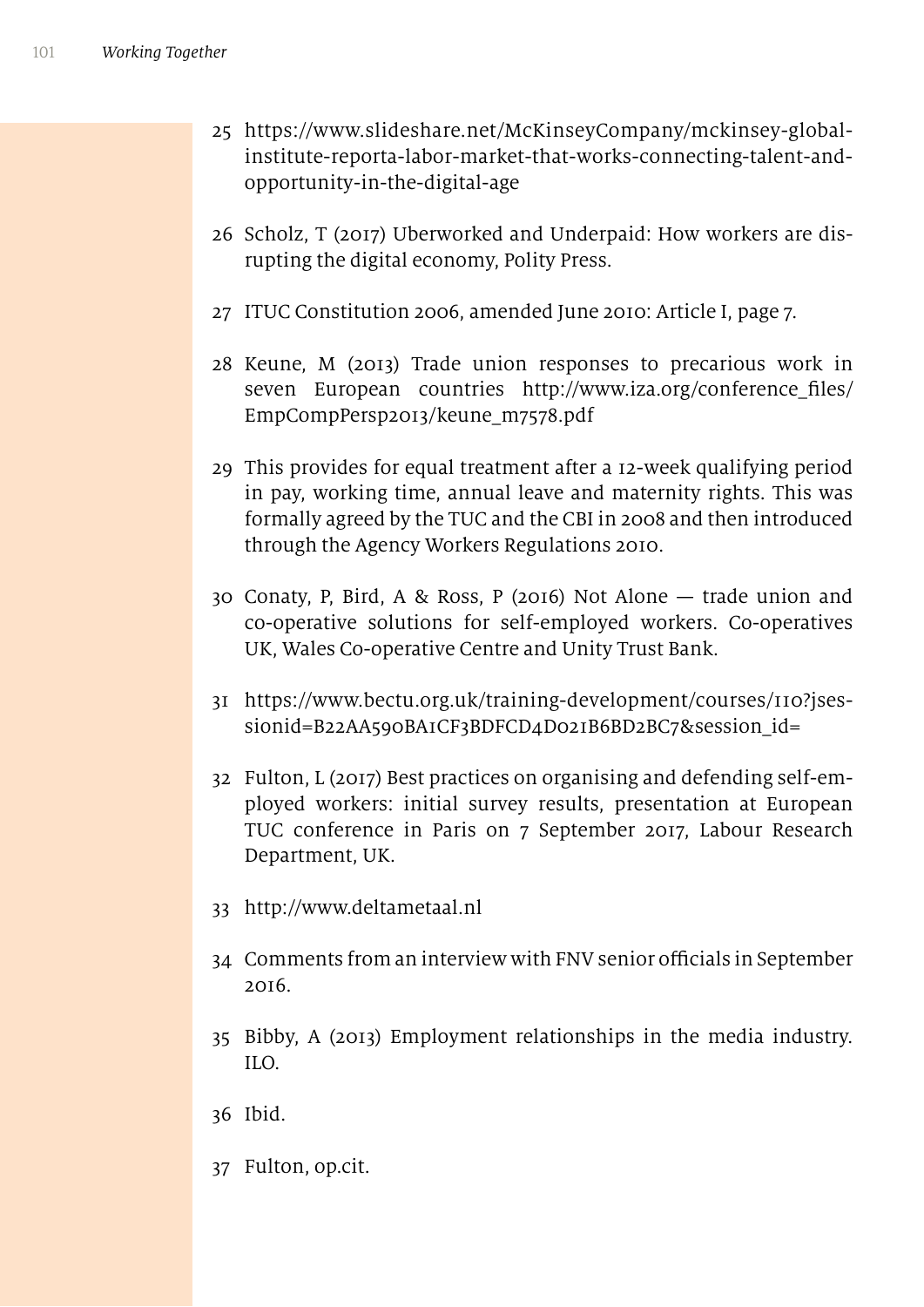- https://www.theguardian.com/business/2017/jan/06/courier-winsholiday-pay-in-latest-key-tribunal-ruling-for-gig-economy
- https://www.gov.uk/government/publications/good-work-thetaylor-review-of-modern-working-practices
- Chapman, B & Taylor, M (2017) Review: Unions slam gig economy report for spectacular failure to deliver on promises, The Independent, 11 July 2017.
- https://www.tuc.org.uk/news/tuc-comment-taylor-review
- https://ursulahuws.wordpress.com/2017/07/11/not-such-goodwork-matthew-taylor/
- https://www.accountingweb.co.uk/community/blogs/seeleyharris/ taylor-review-struggles-to-deliver
- Conaty, P, Bird, A & Ross, P (2016) op cit.
- http://www.ilo.org/wcmsp5/groups/public/---ed\_emp/---emp\_ent/- --coop/documents/publication/wcms\_311447.pdf
- Conaty, P, Bird, A and Ross, P (2016) op cit.
- https://www.theguardian.com/society/2017/oct/08/councils-fear-surge-in-evictions-as-universal-credit-rollout-accelerates
- http://citizensincome.org/news/the-tuc-votes-for-a-resolution-onin-work-benefts-and-universal-basic-income/
- https://www.leighday.co.uk
- UnionLine is a joint venture by the GMB and CWU http://www. unionline.co.uk
- https://www.leighday.co.uk/forms/Uber-questionnaire
- http://www.citycabs.co.uk/about
- http://taxis-edinburgh.co.uk/about/our-community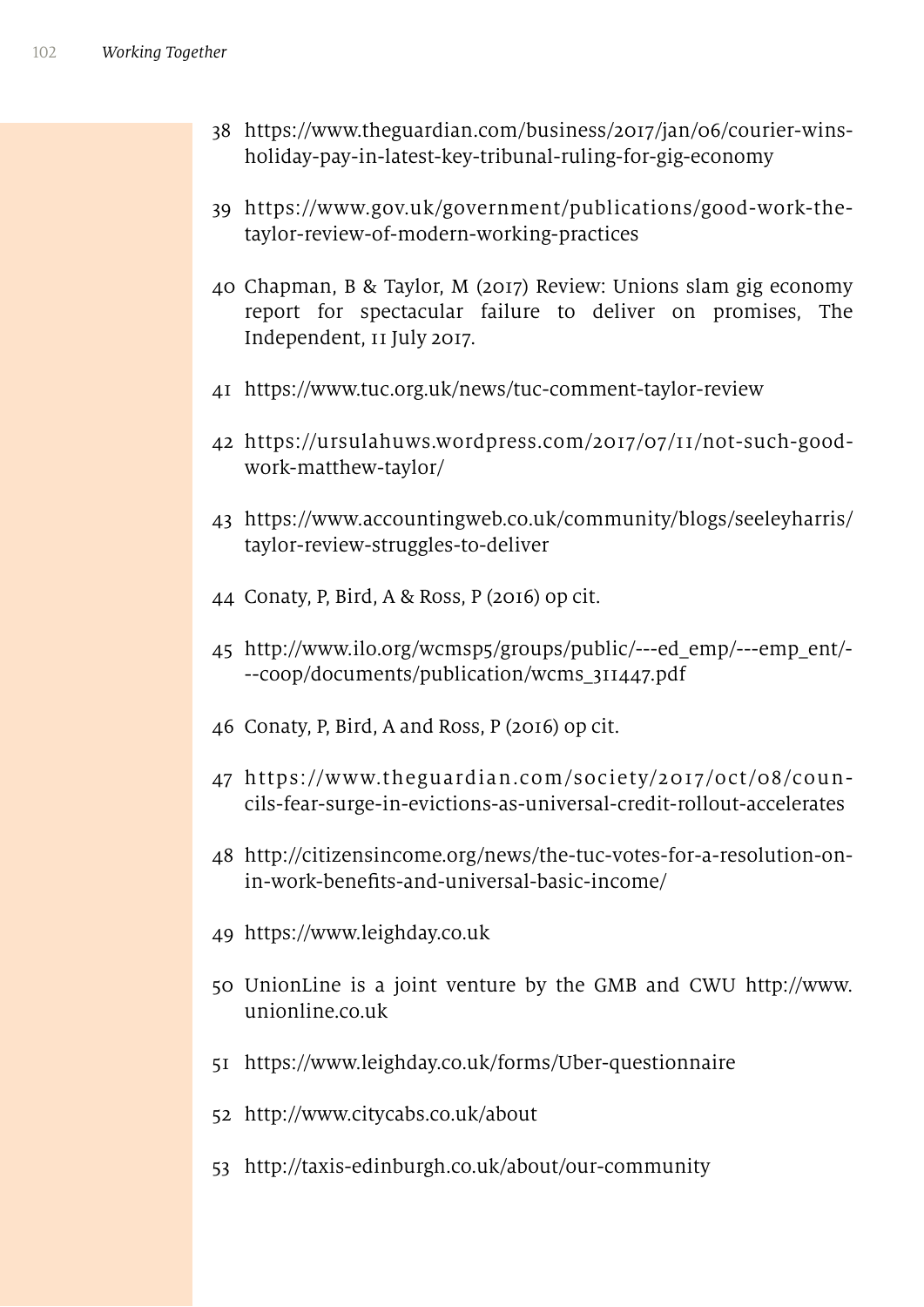- 54 The vehicle licence, which is linked to a strict specifcation and a regular MOT style testing regime. This is separate to the driver's licence which is issued to the individual driver.
- 55 http://greentaxico-op.com
- 56 http://www.uniontaxidenver.net
- 57 http://cwa7777.org/index.cfm
- 58 http://www.unioncab.com
- 59 Henley, J (2017) Taxi-hailing app faces battles in cities across the world, The Guardian, 30 September 2017.
- 60 http://prospect.org/article/seattle-progressives-fight-inequalityteamsters-take-uber
- 61 https://www.theguardian.com/business/2017/jan/06/courier-winsholiday-pay-in-latest-key-tribunal-ruling-for-gig-economy
- 62 http://www.taxiapp.uk.com
- 63 https://itunes.apple.com/gb/app/taxiapp-uk/id1147254955?mt=8
- 64 http://www.musiciansunion.org.uk/Files/Guides/Education/ Altogether-Now-a-guide-to-forming-music-teacher-co
- 65 http://cpma.coop
- 66 https://www.dentalprotection.org/uk/about

67https://www.ipse.co.uk/about-us/history

- 68 The IR35 legislation is designed to increase both the Tax and National Insurance (NIC) to HM Revenue & Customs from the service industry. To this end, it introduces the concept of "deemed salary" which will be taxed and subject to NIC as if it has been paid as a salary. http:// www.contractoruk.com/ir35/how will i know if i am caught by ir35.html
- 69 SCICs are essentially the French equivalent of the UK Community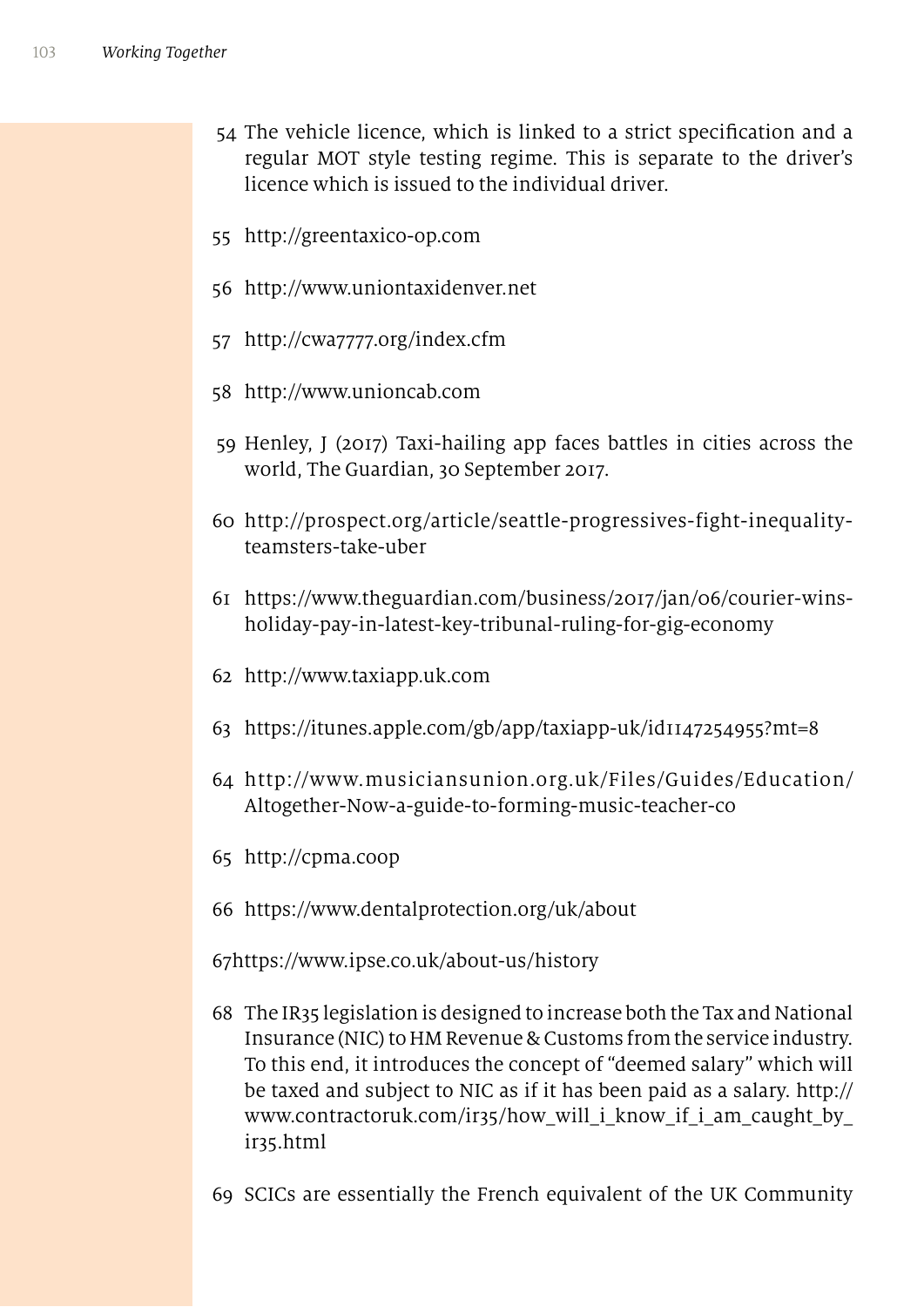Beneft Society. SCICs must take one of the standard French legal forms for a company (SA, SAS, SARL) but with rules which are amended to refect the control of voting and capital.

- 70 http://www.cooperer.coop
- 71 Proof of qualifcation and experience in the relevant area of work, which is required by law, and the CAE holds and is insured for collectively.
- 72 http://www.cecop.coop/1st-July-Cooperatives-ensure-that-vulnerable-and-precarious-workers-are-not
- 73 In Belgium, as in many other countries, temporary workers do not qualify for unemployment beneft, and workers normally have to have worked for at least 15 days per month, for the previous 18 to 36 months depending on age. For intermittent workers in the artistic feld the "règle du cachet" allows them to convert income into working days, which facilitates their access to unemployment beneft. Then, the specifc "intermittency unemployment scheme" allows them to maintain the high unemployment beneft level after 1 year of unemployment beneft (normally the level of the unemployment beneft decreases after that). The person simply has to prove they work as artists or technicians (156 working days of which at least 104 days of artistic or technical works during the last 18 months). Once they prove this, they can keep maximum unemployment beneft for a year as long as they provide 3 work contracts each year.
- 74 The software has been built 'inhouse' by Ubik Sprl, a digital company that is itself a SMart member.
- 75 The original SMart online tool, although superseded, is still available for those who want to continue to use it.
- 76 http://indycube.cymru/location
- 77 https://www.indycube.community
- 78 http://www.community-tu.org/who-we-help/freelancers-and-self-employed/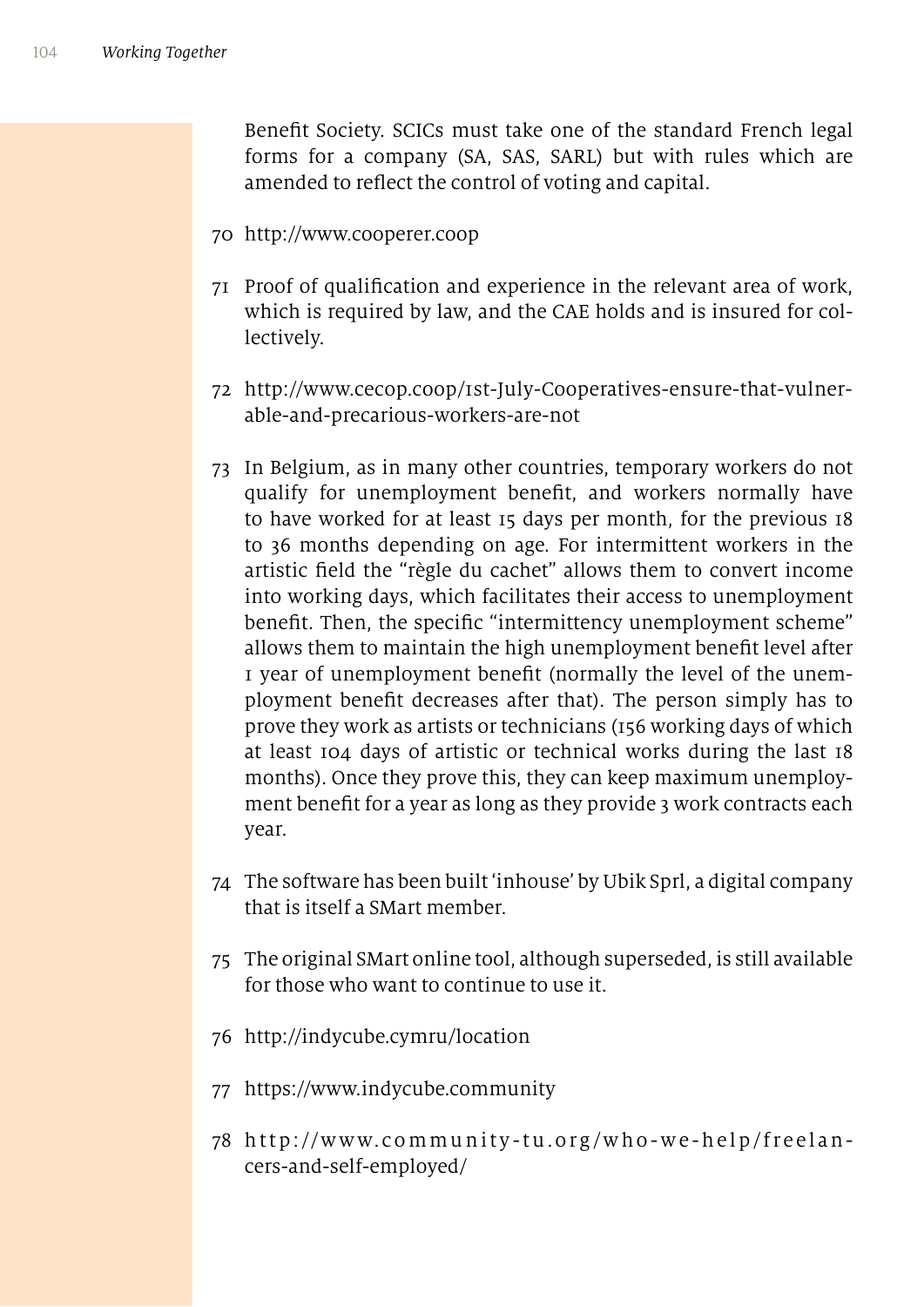- 79 Federation of Small Businesses (2016) Time to Act: The economic impact of poor payment practice. Federation of Small Businesses http://www.fsb.org.uk/media-centre/press-releases/fsb-reportshows-stopping-late-payments-could-save-50-000-small-businesses
- 80 Davidge, G, Facer, K & Schostak, J (2015) Co-operatives, Democracy and Education: a Critical Refection in Woodin, T (ed) Co-operation, Learning and co-operative values: Contemporary issues in education London: Routledge. O'Hara, M (2015) Austerity Bites: A Journey to the Sharp End of Cuts in the UK. London: Policy Press.
- 81 TUC (2016) Living on the Edge. TUC, p30.
- 82 https://www.ucu.org.uk/media/8384/Precarious-work-in-highereducation-November-2016-update/pdf/ucu\_precariouscontracts\_ hereport\_nov16\_.pdf
- 83 https://www.theguardian.com/uk-news/2016/nov/16/universities-accused-of-importing-sports-direct-model-for-lecturers-pay
- 84 http://www.mondragon.edu/en
- 85 http://www.students.coop/
- 86 http://socialsciencecentre.org.uk/
- 87 Bartlett, S & Burton, D M (2012) Introduction to Education Studies, London: SAGE.
- 88 Woodin, T (2012) Co-operative Schools: building communities in the 21st century. FORUM 54 (2) www.wwwords.co.uk/FORUM327.
- 89 TUPE refers to the Transfer of Undertakings (Protection of Employment) Regulations 2006 as amended by the Collective Redundancies and Transfer of Undertakings (Protection of Employment) (Amendment) Regulations 2014. The TUPE rules apply to organisations of all sizes and protect employees' rights when the organisation or service they work for transfers to a new employer.

90 Interview with NASUWT Officer 2016.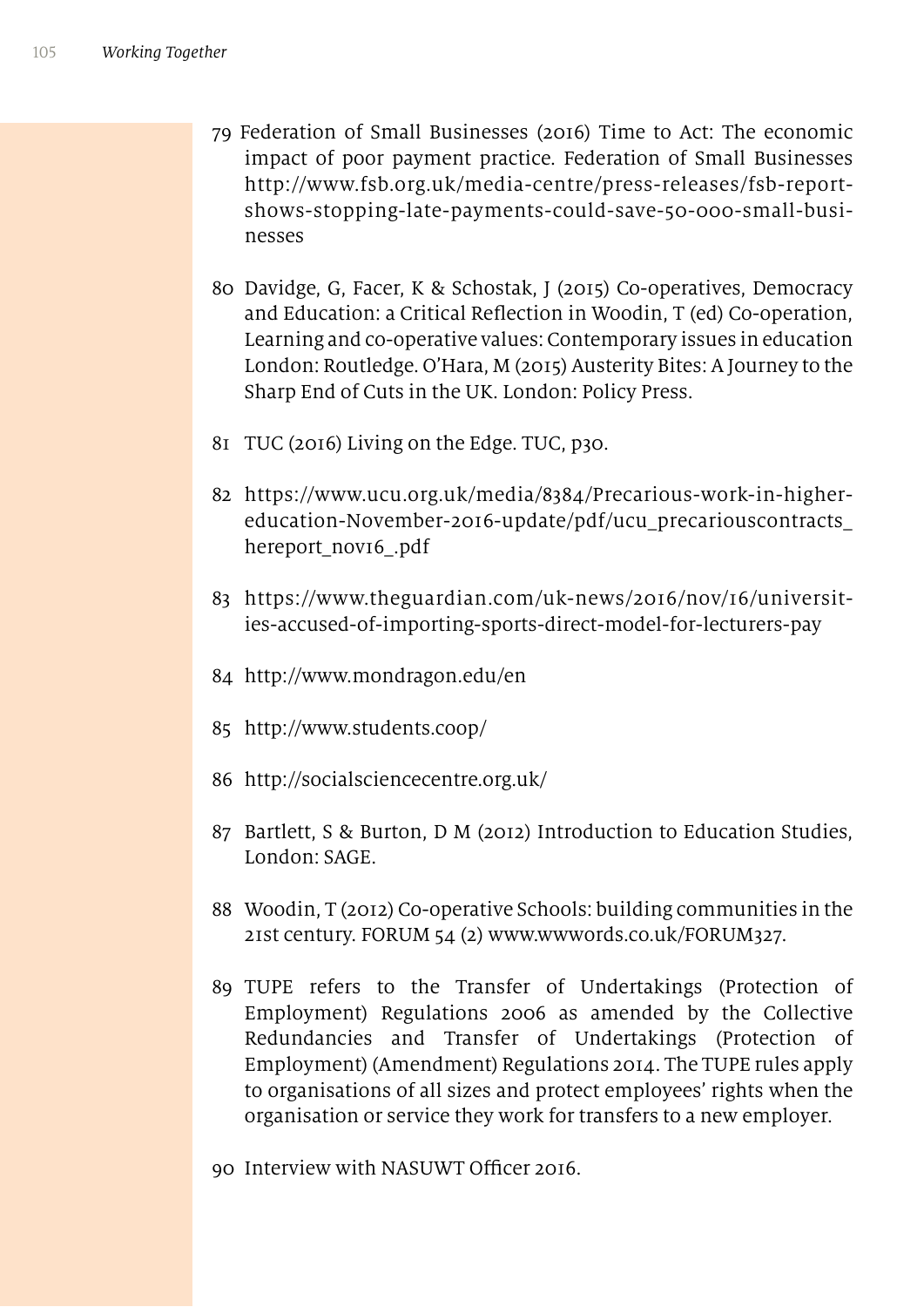- 91 NASUWT 2015.
- 92 http://www.swindonmusiccoop.co.uk/teachers.php
- 93 http://www.musiciansunion.org.uk/Files/Guides/Education/ Altogether-Now-a-guide-to-forming-music-teacher-co
- 94 First Broadcast Radio 4, Monday 12 December 2016.
- 95 Care Quality Commission (2016) The State of Health Care and Adult Social Care in England 2015/16. October 2016.
- 96 Humphries, R, Hall, P, Charles, A, Thorlby, R & Holder, H (2016) Social Care for Older People — Home Truths. The King's Fund and the Nuffield Trust.
- 97 Collinson, P (2016) Social Care: Why are we 'Beyond the Crisis Point'? The Guardian, 12 December 2016.
- 98 The urgent need to tackle the crisis in adult social care. Letter to The Guardian on 17 January 2017 by 45 former directors of social services.
- 99 Skills for Care (2016) The state of the adult social care sector and workforce in England. Further information above is also taken from the 2015 report.
- 100Social care from local authorities is subject to a means tests. Households with assets more than £23,000 need to pay for their own care.
- 101 Care Quality Commission (2016) Adult Social Care Market Insight. Annual report on the state of care services presented to Parliament on 13 October 2016.
- 102Campbell, D (2016) English care home closures are leaving vulnerable people at risk, says watchdog. The Guardian, 11 October 2016.
- 103Ruddick, G (2016) Care homes are facing a squeeze on their fnances from staffing and other costs. The Guardian, 22 November 2016.
- 104Burns, D, Cowie, L, Earle, J, Folkman, P, Froud, J, Hyde, P, Johal, S, Jones, I R, Killett, A & Williams, K (2016) Where does the money go?: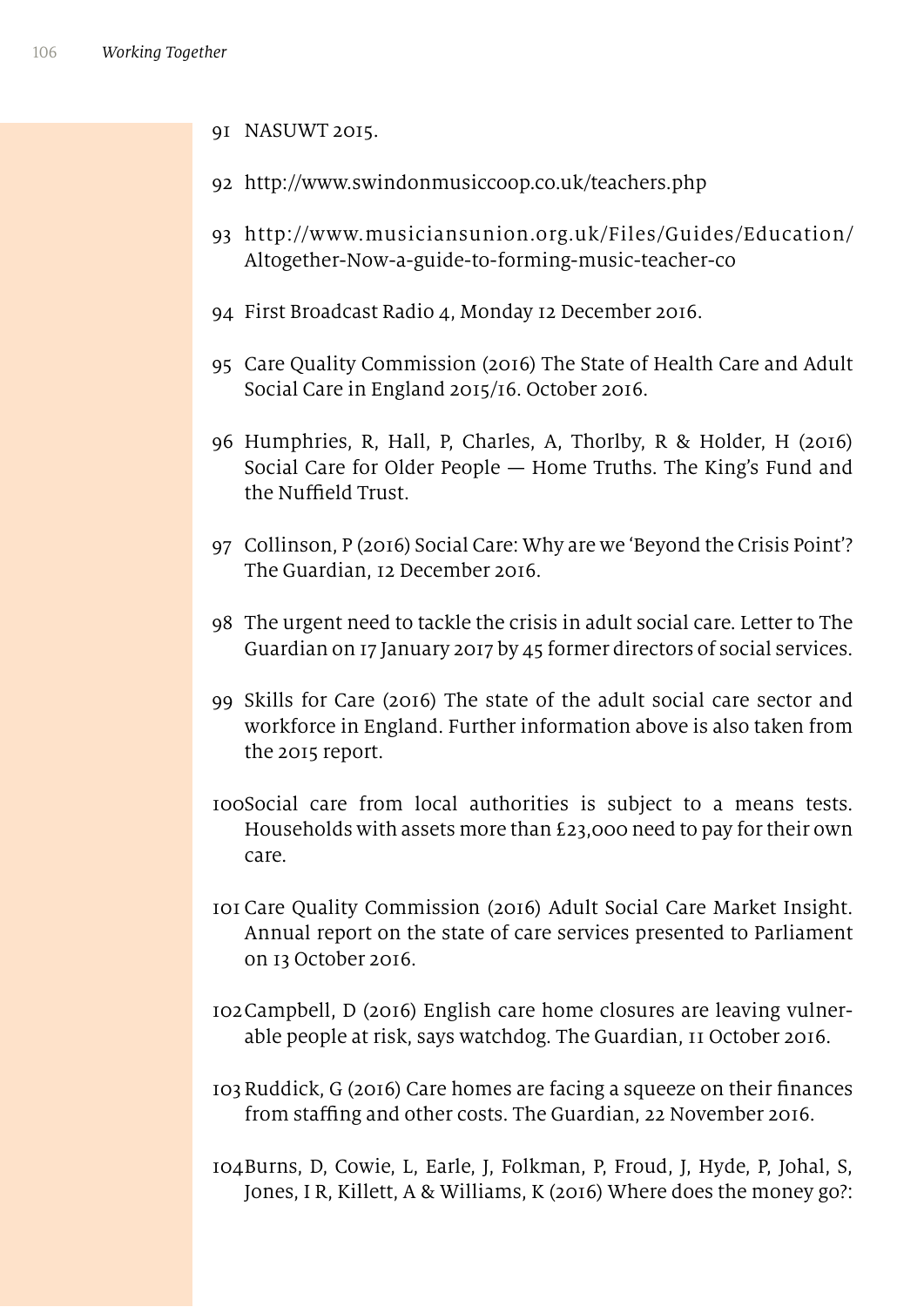Financialised chains and the crisis in residential care. CRESC Public Interest report, March 2016.

- 105Mayo, E (2015) The Co-operative Advantage: Innovation, co-operation, and why sharing business ownership is good for Britain. New Internationalist. Chapter 12, Social Care.
- 106http://www.cecop.coop/Social-cooperatives-create-the-frst-Italiannetwork-of-social-agriculture
- 107 In a number of countries, social co-operatives are also called 'solidarity co-operatives' to refect the collaborative co-production methods that enable jobs and high quality services to develop.
- 108Conaty, P (2014) Social Co-operatives A Democratic Co-production Agenda for Care Services in the UK. Co-operatives UK.
- 109http://www.unrisd.org/80256B3C005BCCF9/search/ AD29696D41CE69C3C1257D460033C267?OpenDocument
- 110 All employees exercise one member one vote to elect worker representatives onto the General Council that is called the Voice of CASA. Branch managers also elect one representative to the General Council. The General Council holds the board of CASA to account, approves the business plan, has to approve investment and borrowing and any redundancies.
- 111 The CASA Employment Ownership Trust has 55 per cent ownership, the CASA Employee Beneft Trust owns 28 per cent and for workers with more than 12 months service, CASA awards them shares tax free, in addition to paying a proft share. Quarterly proft share is taxable and allocated based on branch performance in securing trading surpluses with workers receiving one third of these.
- 112 Murray, R (2013) Notes on Health and Social Care pathways for social co-operatives. Unpublished paper, April 2013.
- 113 Birch, S (2012) Is the future of healthcare co-operative? The Guardian, 3 September 2012.
- 114 Over the past three to four years, CLC has initiated a co-production process to involve its staf, the people it supports and their families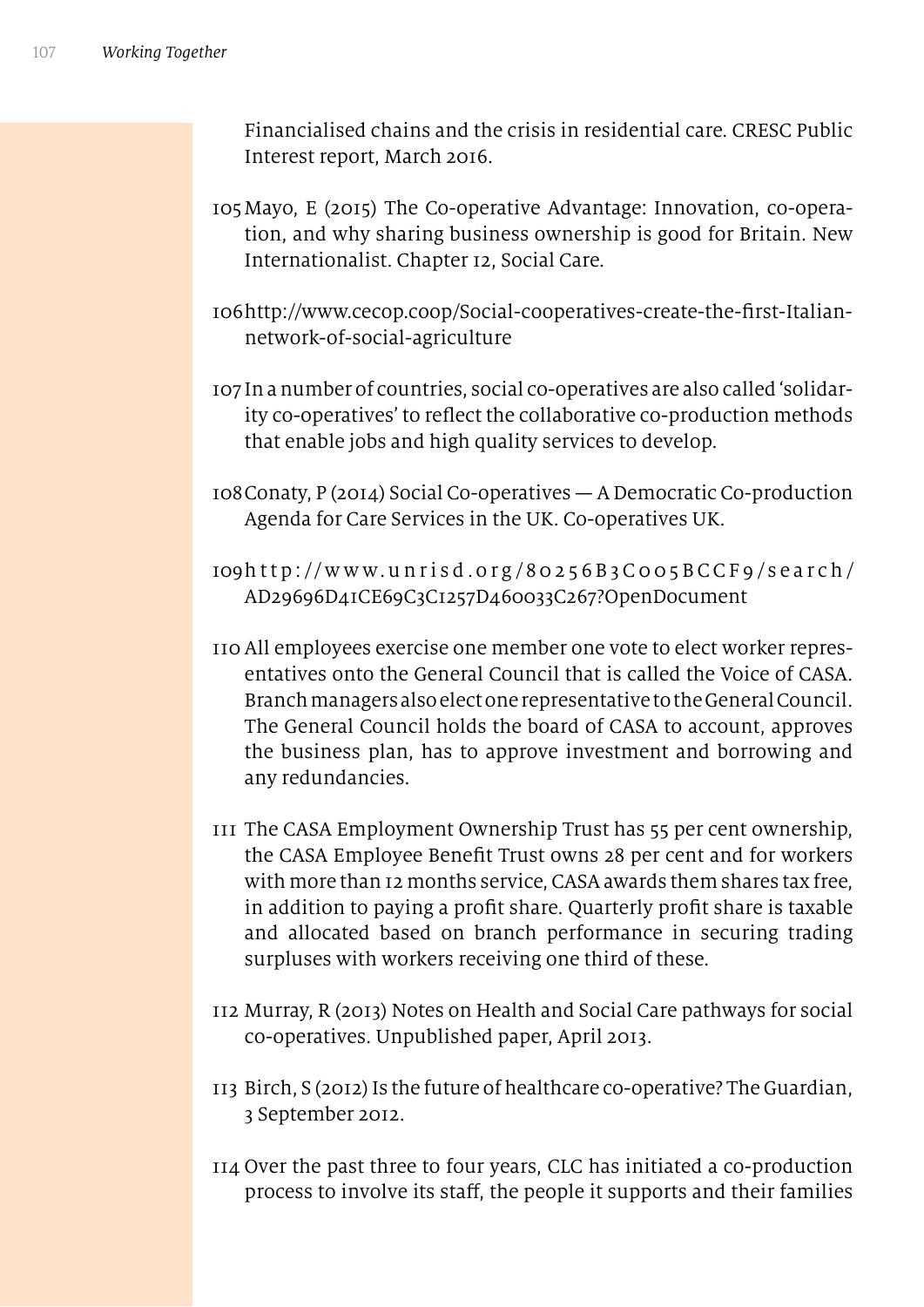to work on initiatives to make their lives better. This has generated local groups of 30-40 participants in action networks. 190 people overall have become involved and they organise social activities, set up events, and develop skill development support systems.

- 115 This is currently required as the organisation is a charity. But once membership has grown and the system is working well, Cartref Cymru will seek support from the Charity Commission for members to directly elect the board of directors.
- 116 Unison (2012) Unison's Ethical Care Charter https://www.unison. org.uk/content/uploads/2013/11/On-line-Catalogue220142.pdf
- 117 https://blog.tendersdirect.co.uk/2015/12/29/new-public-procurement-thresholds-20162017/
- 118 https://www.theguardian.com/society/2017/apr/11/housing-associations-face-storm-of-complaints-over-new-build-homes
- 119 Welsh Government (2017) Code of Practice for Ethical Employment launched 9 March 2017 http://gov.wales/newsroom/fnance1/2017/58948814/?lang=en
- 120Scott, J (2016) Taking care: a co-operative vision for social care in England. The Co-operative Party.
- 121 Murray, R (2010) Co-operation in the Age of Google. Co-operatives UK.
- 122 Zubof, S (2010) Creating value in the age of distributed capitalism. McKinsey Quarterly. September 2010. http://www.mckinsey.com/ business-functions/strategy-and-corporate-fnance/our-insights/ creating-value-in-the-age-of-distributed-capitalism
- 123 Mayo, E (2015) The Co-operative Advantage. New Internationalist. Chapter 8, Creative Industries.
- 124http://wiki.p2pfoundation.net/Ten\_Commandments\_of\_Peer\_ Production\_and\_Commons\_Economics
- 125 Conaty, P (2014) Social Co-operatives a Democratic Co-production Agenda for Care Services in the UK. Co-operatives UK.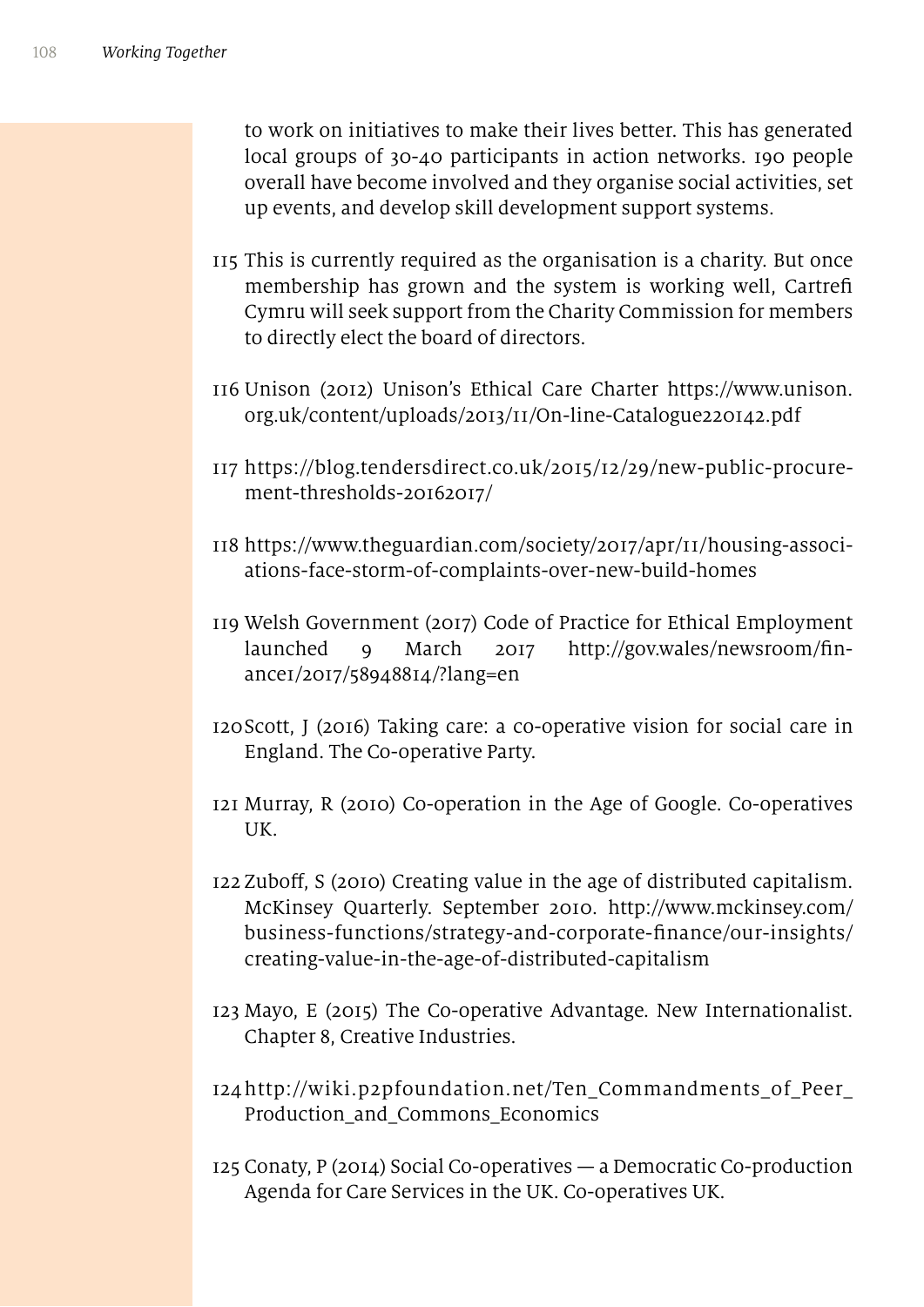- 126 http://www.kingsfund.org.uk/sites/files/kf/media/jos-de-blokbuurtzorg-home-healthcare-nov13.pdf
- 127 Blok, J de (2016) Buurtzorg Could it work in England? The King's Fund https://www.kingsfund.org.uk/audio-video/jos-de-blokbuurtzorg-could-it-work-in-england
- 128 Murray, R (2015) Notes for Social Care Forum dialogue. Unpublished. 16 October 2015.
- 129 Blok, J de (2016) op cit.
- 130 Scheider, N & Scholz, T (2016) Ours to hack and Ours to own The Rise of Platform Cooperativism, a New Vision for the Future of Work and a Fairer Internet. OR Books.
- 131 Anderson J (2016) The Evolution of Union Co-ops and the Historical Development of Workplace Democracy. 28 April 2016. http://www. towardfreedom.com/index.php?option=com\_content&view- =article&id=4248 per cent3Athe-evolution-of-union-co-ops-andthe-historical-development-of-workplace-democracy&catid=35 per cent3Alabor&Itemid=101
- 132 Information obtained through an interview with Camille Kerr, lawyer and Associate Director with the ICA Group.
- 133 Anderson, J op cit.
- 134 Truth Out (2013) Can Unions and Co-operatives Join Forces? An interview with United Steelworkers President Leo Gerard. 24 May 2013. http://www.truth-out.org/news/item/16418-can-unions-andcooperatives-join-forces-an-interview-with-united-steelworkerspresident-leo-gerard
- 135 Anderson, J op cit.
- 136 http://lacooplab.aulacourses.com/portfolio/3748/
- 137 http://solidarityresearch.org/about/
- 138 Camou, M (2016) Cities Developing Worker Co-ops: Eforts in Ten Cities. Imagined Economy Project. http://imaginedeconomy.org/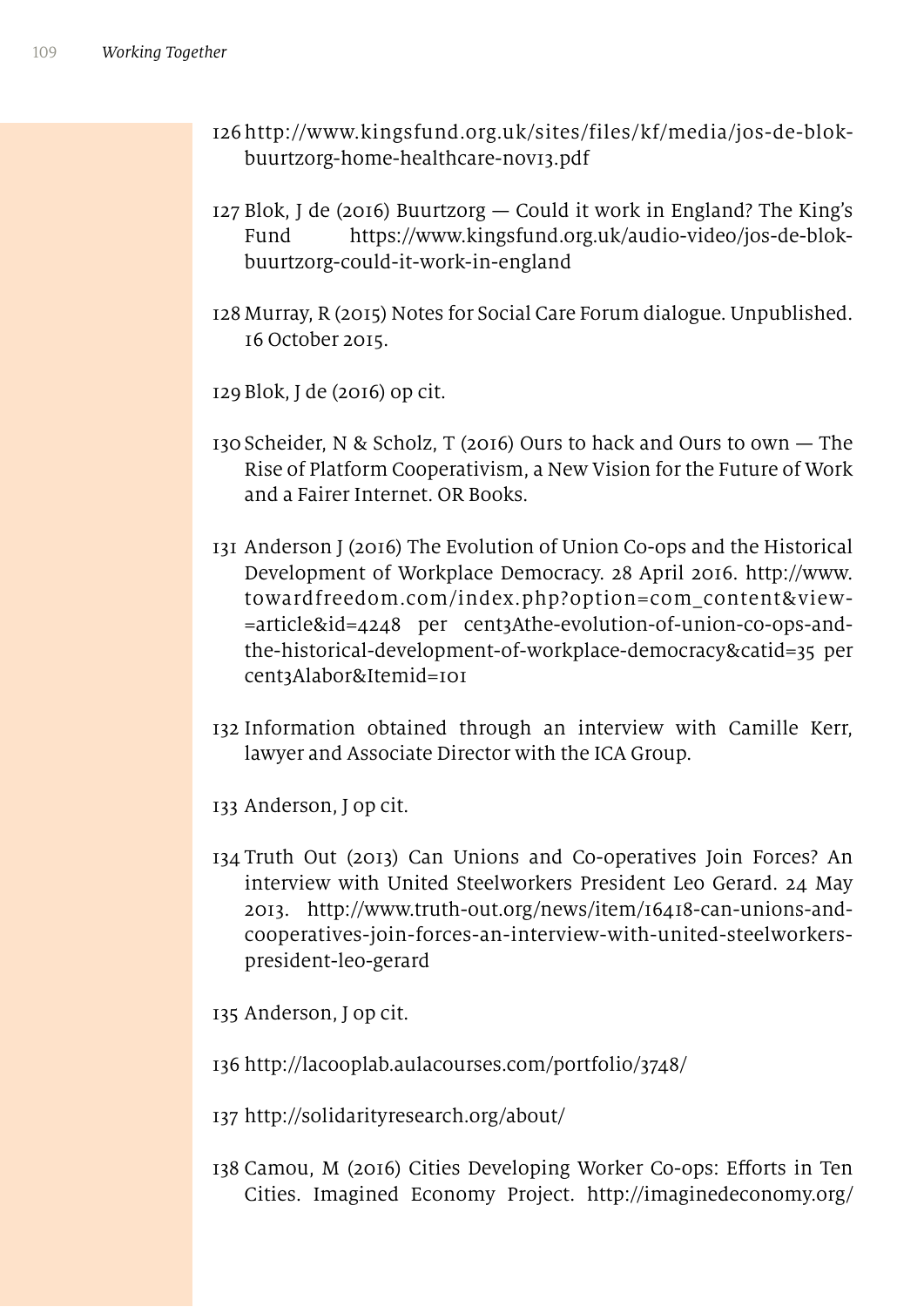wp-content/uploads/2016/08/report3\_citycoops.pdf

139 Anderson, J op cit.

- 140Postlethwaite, R (2015) Is employee ownership right for your business? The Guardian, 18 May 2015.
- 141 Department of Labor Report 28-DLRA-6 and Willie, J (2014) Employee Ownership: DOL Enforcement Strategy targets problems in ESOP valuations, Speaker says. Wall Street Journal, 11 February 2014.
- 142Data from 1Worker1Vote.com in the USA.
- 143 Employee Ownership Association website: What is Employee Ownership? http://employeeownership.co.uk/what-is-employee-ownership/

144http://yorkdwc.co.uk

145Arizmendi Association website: http://arizmendi.coop

- 146http://www.scottishlabour.org.uk/page/-/Industrial%20 strategy%203.pdf
- 147 Wright, J (2017) Broadening ownership in an Inclusive Economy, Budget submission by Co operatives UK. January 2017.
- 148Smith, M (2016) Union.Net Building our unions in the 21st century World of Work. Unpublished paper for the GMB.
- 149https://www.tuc.org.uk/economic-issues/labour-market/living-edge
- 150http://www.publicfnance.co.uk/news/2017/02/gig-economy-coststaxpayers-ps4bn-year-lost-revenue-says-tuc
- 151 European Trade Union Confederation (2017) Towards new protection for self-employed workers in Europe, Brussels, 19 January 2017.
- 152 Countouris, N (2017) Protecting workers' rights in the 21st century - fragmentation, universality and personal work, presentation a European TUC conference, Paris, 7 September 2017.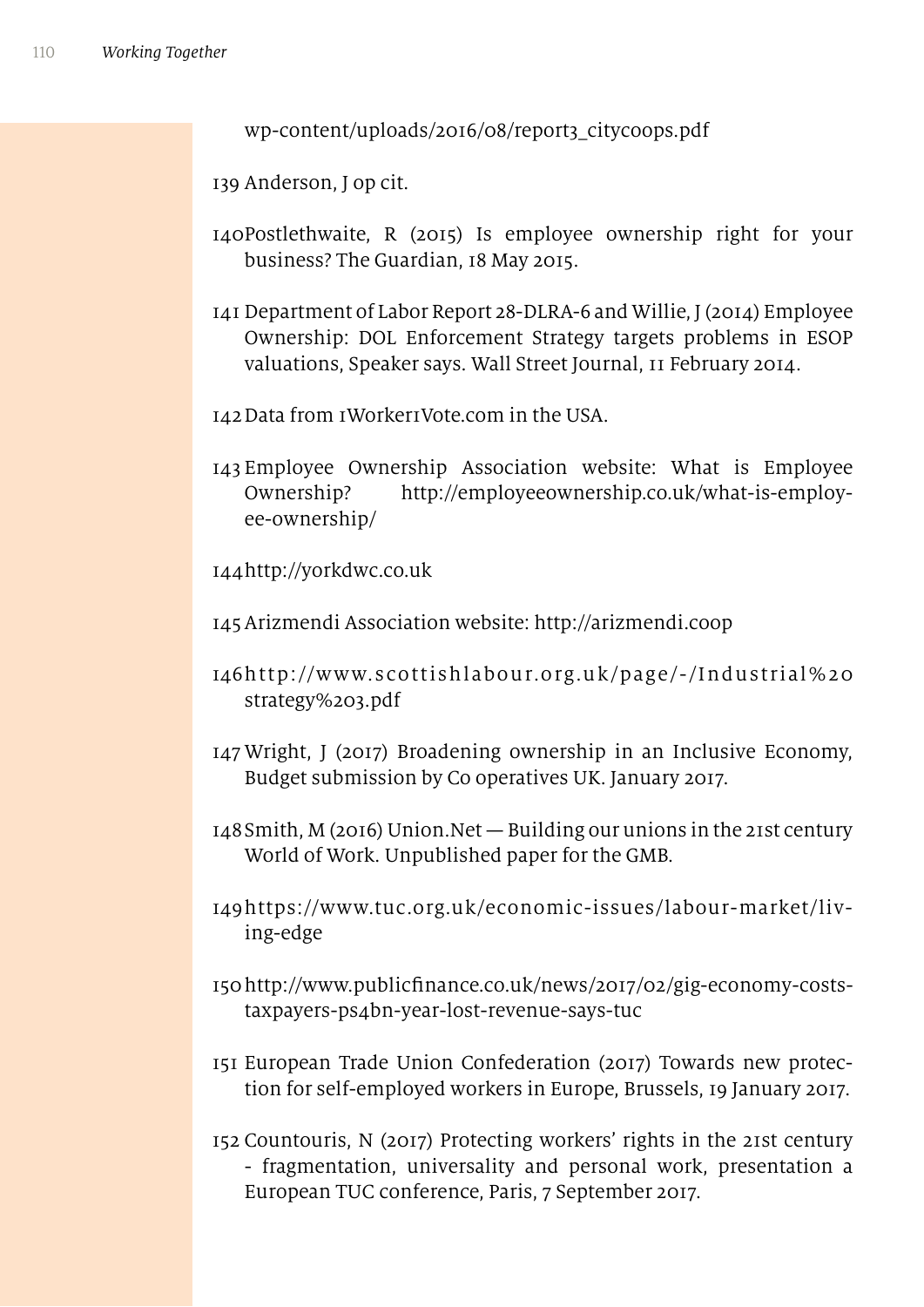- 153 Tom Watson speech at the Labour Party conference, 26 September 2017: https://www.theguardian.com/politics/blog/live/2017/sep/26/ labour-conference-2017-former-scottish-labour-leader-sayscorbyn-partly-to-blame-for-brexit-politics-live
- 154 https://www.etuc.org/documents/etuc-position-first-stageconsultation-eu-social-partners-possible-action-addressing#. WcJnEze20b0
- 155 Standing, G (2014) A Precariat Charter From Denizens to Citizens. Bloomsbury, p19.
- 156 http://www.socialplatform.org/news/cecop-cicopa-europe-cooperatives-ensure-that-vulnerable-and-precarious-workers-are-notleft-behind/
- 157 One key outcome was the founding of the International Domestic Workers Federation (IDWF) by 14 workers organisations in 2013. WIEGO and IDWF also secured passage of the ILO Convention 189 on Decent Work for Domestic Workers and has now grown to 47 workers organisations in 43 countries.
- 158 ILO Recommendation 193 Promoting Co-operatives. http://www. ilo.org/global/docs/WCMS\_160221/lang--en/index.htm
- 159 Co-operative Co-Partnership Propaganda Committee (1948) Co-operate for prosperity: the Trade Unions and Co-operative Partnership. Leicester: Derby Printers.
- 160Wainwright, H (2016) When the workers nearly took control: fve lessons from the Lucas Plan. Open Democracy, 26 November 2016: https://www.opendemocracy.net/neweconomics/when-the-workers-nearly-took-control-fve-lessons-from-the-lucas-plan/
- 161 http://www.ilo.org/ilc/ILCSessions/104/media-centre/news/ WCMS\_375615/lang--en/index.htm
- 162 Roelants, B (2015) Co-operatives are Key to the Transition from the Informal to the Formal Economy. CICOPA. June 2015.

163 https://www.thenation.com/article/5-ways-take-back-tech/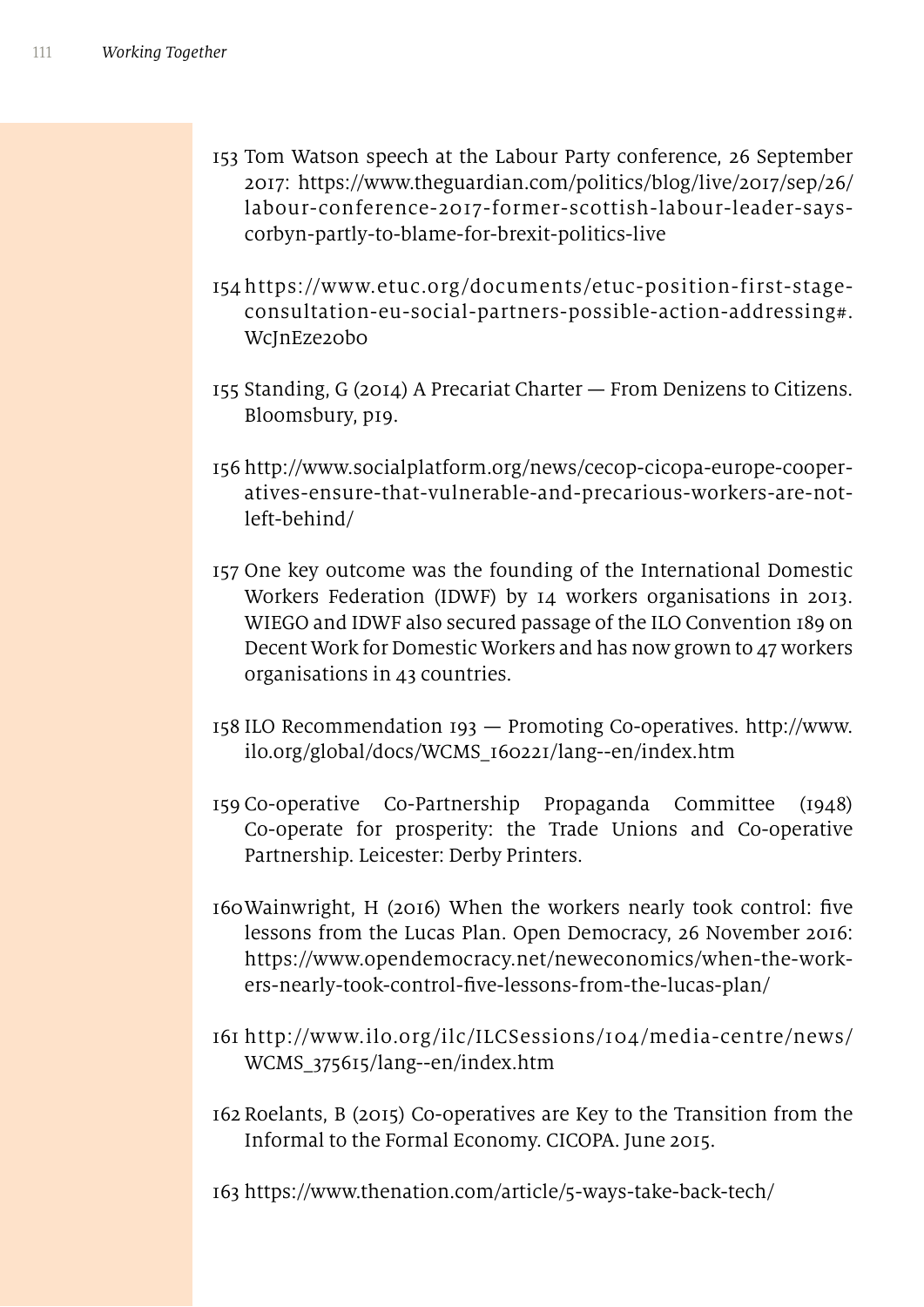164DBEIS (2017) Good Work — the Taylor review of modern work practices — an Independent report.

165 Scholz, T (2017) Uberworked and Underpaid, op.cit.

166 For instance, the Deregulation Act 2015 enables private hire and taxi drivers to operate outside their registered area, whilst the Section 68, Town Police Clauses Act 1847 gives local authorities the power to pass byelaws on hackney carriages (taxis) including the conduct of drivers and proprietors, and fares. These two pieces of legislation are contradictory, but in law the latest generally supersedes the former; so if local authorities introduced fresh byelaws, they should take precedence.

167 http://www.citycabs.co.uk/about

168 http://taxis-edinburgh.co.uk/about/our-community

169http://greentaxico-op.com

- 170http://www.uniontaxidenver.net
- 171 http://services.parliament.uk/bills/2016-17/mutualguaranteesocieties.html
- 172 http://ica.coop/en/media/news/france-unveils-law-support-co-operatives
- 173 http://www.thenews.coop/87811/news/business/crisis-led-to-anincrease-in-the-number-of-worker-co-operatives-in-france/
- 174 http://www.thenews.coop/87176/news/general/whats-happeningin-the-world-of-worker-co-operatives/
- 175 http://citizensincome.org/news/the-tuc-votes-for-a-resolution-onin-work-benefts-and-universal-basic-income/
- 176 http://www.citizensincome.org/wp-content/uploads/2016/03/ poster2013.pdf